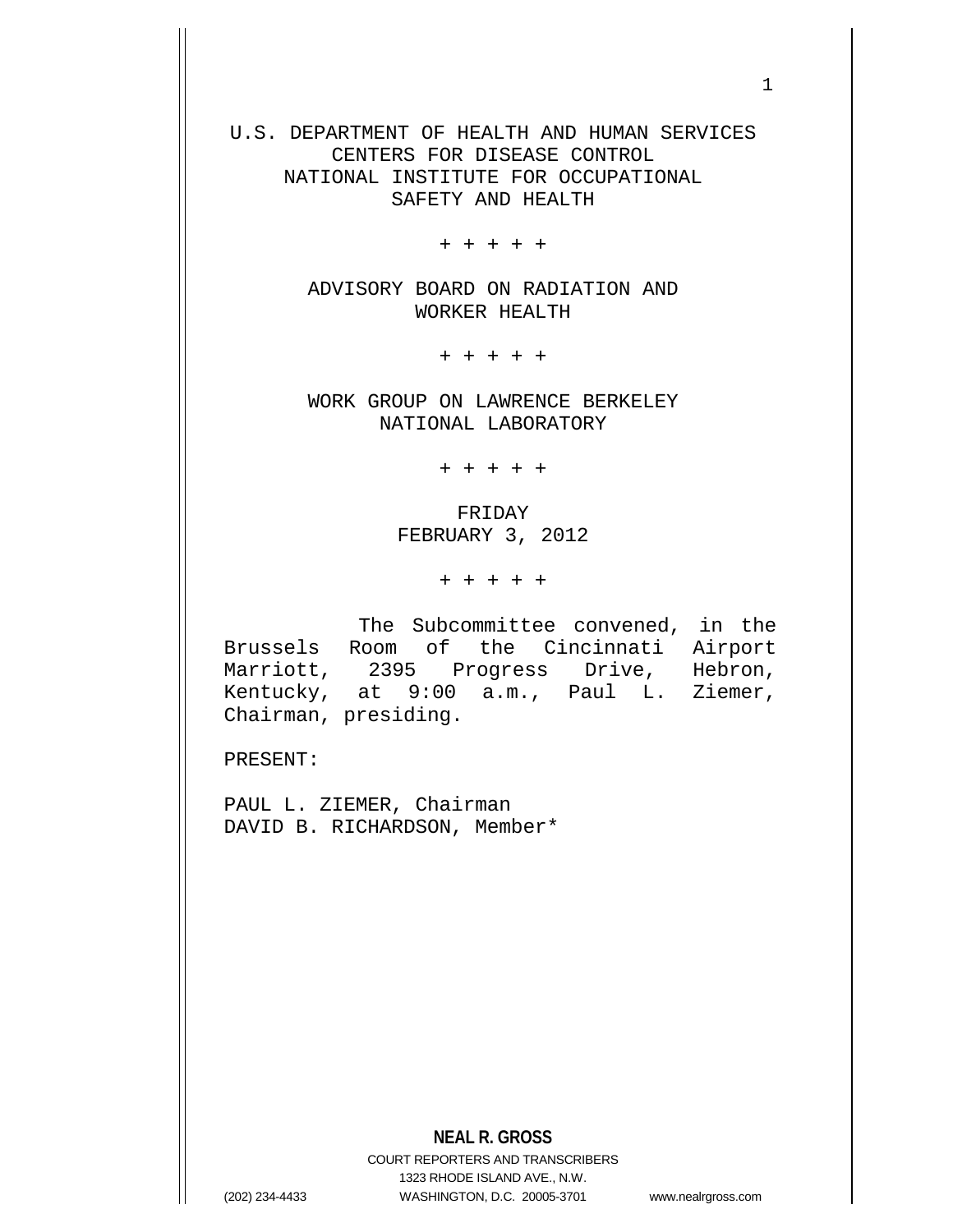ALSO PRESENT:

TED KATZ, Designated Federal Official ELIZABETH BRACKETT, ORAU Team\* RON BUCHANAN, SC&A\* JOE FITZGERALD, SC&A LARA HUGHES, DCAS MICHAEL RAFKY, HHS\* JOHN MAURO, SC&A\* JIM NETON, DCAS MUTTY SHARFI, ORAU Team\* MATTHEW SMITH, ORAU Team\* STEPHEN SPANOS, ORAU Team\* JOHN STIVER, SC&A\*

\*Participating via telephone

## **NEAL R. GROSS**

COURT REPORTERS AND TRANSCRIBERS 1323 RHODE ISLAND AVE., N.W. (202) 234-4433 WASHINGTON, D.C. 20005-3701 www.nealrgross.com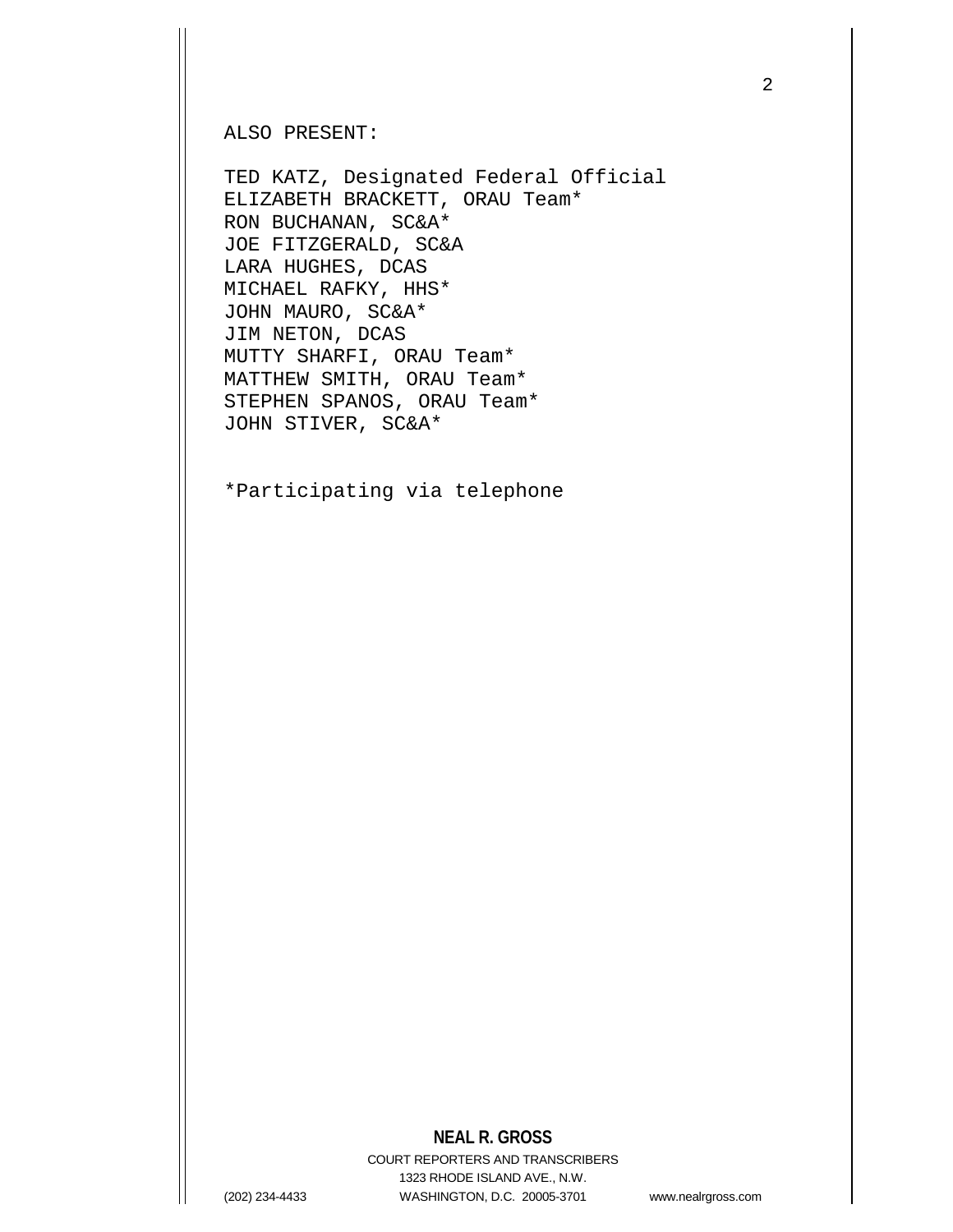## C-O-N-T-E-N-T-S

| Call to Order                                                                | 5   |
|------------------------------------------------------------------------------|-----|
| Introductory Remarks and Review<br>of Agenda<br>Paul Ziemer<br>Chairman      | 5   |
| Overview of LBNL and Site Profile<br>Lara Hughes<br><b>DCAS</b>              | 15  |
| Questions and Comments                                                       | 17  |
| Site Profile Review and Findings Matrix<br>Joe Fitzgerald<br><b>SC&amp;A</b> | 22  |
| General Questions and Comments                                               | 24  |
| Issue 1                                                                      | 28  |
| Action Item - NIOSH                                                          | 37  |
| Issue 2                                                                      | 43  |
| Action Item - SC&A                                                           | 49  |
| Issue 3                                                                      | 62  |
| Action Item - SC&A and NIOSH/ORAU                                            | 67  |
| Issue 4                                                                      | 70  |
| Action Item - NIOSH                                                          | 84  |
| Issue 5                                                                      | 97  |
| Action Item - NIOSH                                                          | 102 |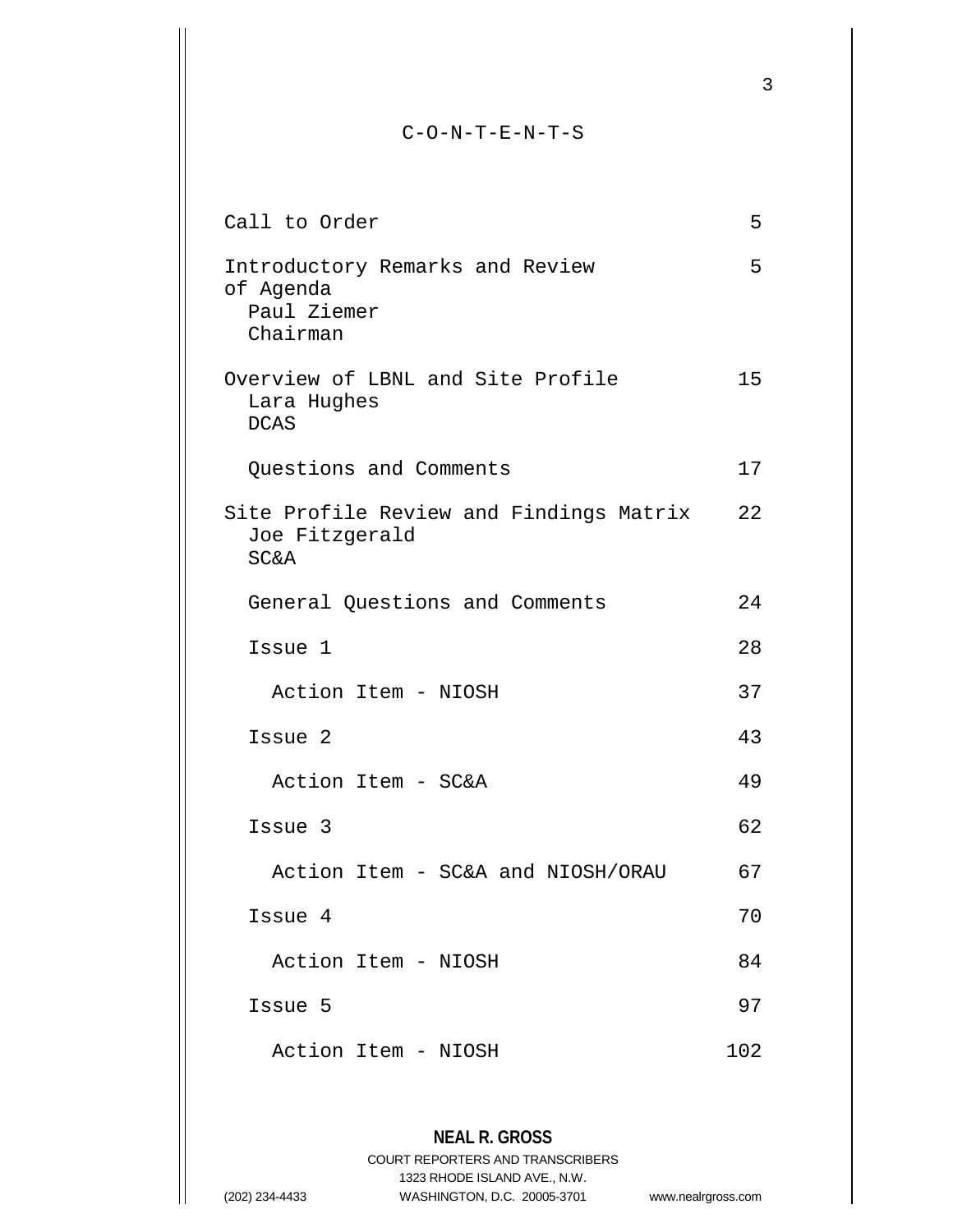## C-O-N-T-E-N-T-S

**NEAL R. GROSS** COURT REPORTERS AND TRANSCRIBERS Site Profile Review and Findings Matrix (Continued) Issue 6 102 Action Item - SC&A 110 Issue 7 110 Action Item - SC&A 114 Issue 8 116 Action Item - SC&A 120 Issue 9 121 Action Item - SC&A 122 Issue 10 123 Closed 124 Issue 11 124 Addressed in Issues 2 and 4 126 Issue 12 126 Action Item - NIOSH 129 **Issue 13** 130 Action Item - NIOSH 137 General Discussion: Major Issues and 138 Concerns Next Steps and Plans for Upcoming 138 Work Group Activities

4

1323 RHODE ISLAND AVE., N.W. (202) 234-4433 WASHINGTON, D.C. 20005-3701 www.nealrgross.com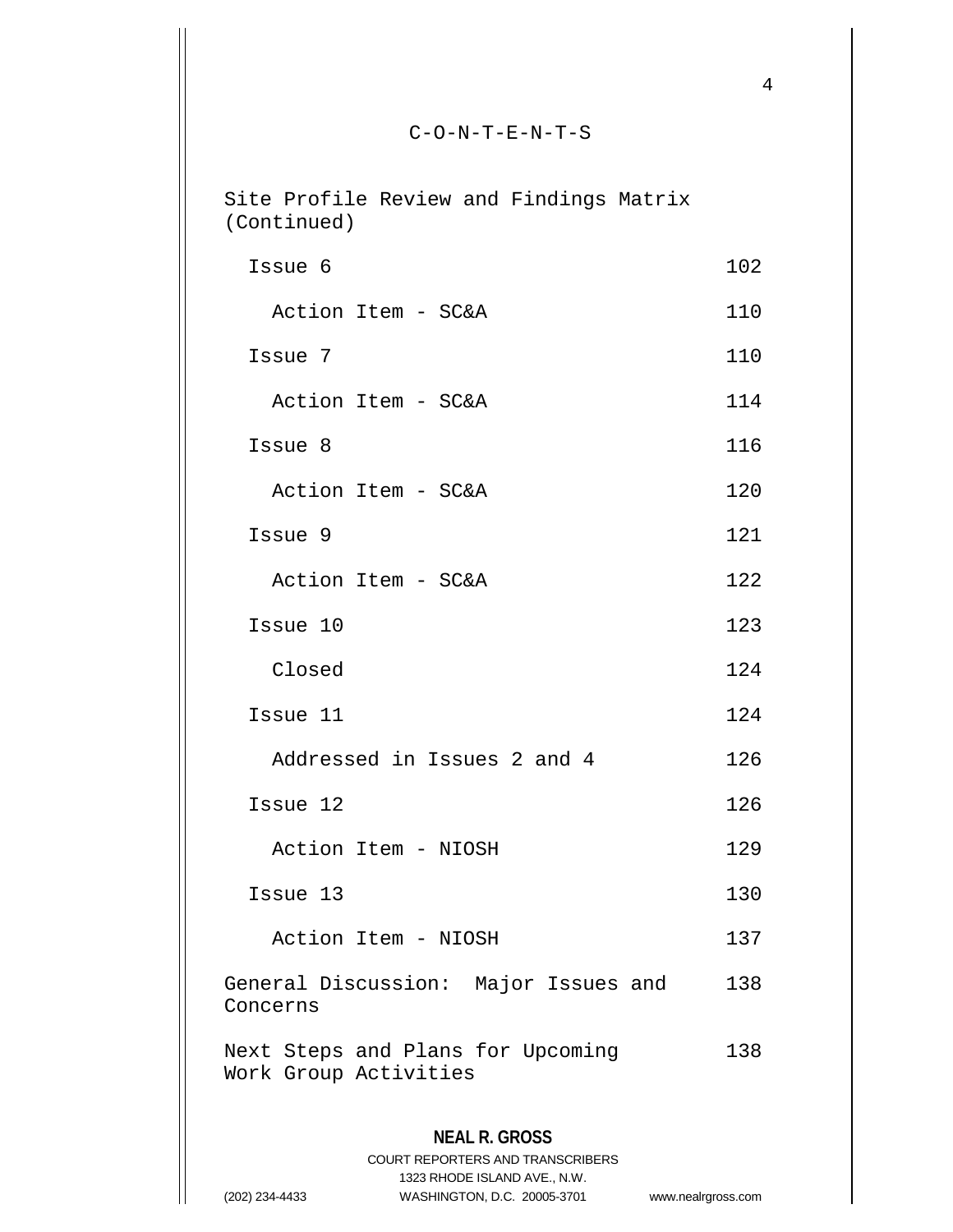|    | 5                                                                                               |
|----|-------------------------------------------------------------------------------------------------|
| 1  | $P-R-O-C-E-E-D-I-N-G-S$                                                                         |
| 2  | (9:00 a.m.)                                                                                     |
| 3  | MR. KATZ: Good morning, everyone                                                                |
| 4  | in the room and on the line.                                                                    |
| 5  | This is the Advisory Board<br>on                                                                |
| 6  | Radiation and Worker Health, Lawrence Berkeley                                                  |
| 7  | National Lab Work Group. And we're just ready                                                   |
| 8  | to get started.                                                                                 |
| 9  | We'll begin with roll call.                                                                     |
| 10 | (Roll call.)                                                                                    |
| 11 | Very good. Then the agenda for                                                                  |
| 12 | the meeting is on the Board's website.                                                          |
| 13 | Paul, it's your agenda.                                                                         |
| 14 | Let me just remind everyone on the                                                              |
| 15 | line to please mute your phones except when                                                     |
| 16 | you are addressing the group. Press<br>*6 to                                                    |
| 17 | mute and *6 again to take your phone off of                                                     |
| 18 | mute.                                                                                           |
| 19 | And we're off.                                                                                  |
| 20 | CHAIRMAN ZIEMER:<br>Okay. Thank                                                                 |
| 21 | you, Ted. We will officially call the meeting                                                   |
| 22 | to order.                                                                                       |
|    | <b>NEAL R. GROSS</b><br><b>COURT REPORTERS AND TRANSCRIBERS</b><br>1323 RHODE ISLAND AVE., N.W. |
|    | (202) 234-4433<br>WASHINGTON, D.C. 20005-3701<br>www.nealrgross.com                             |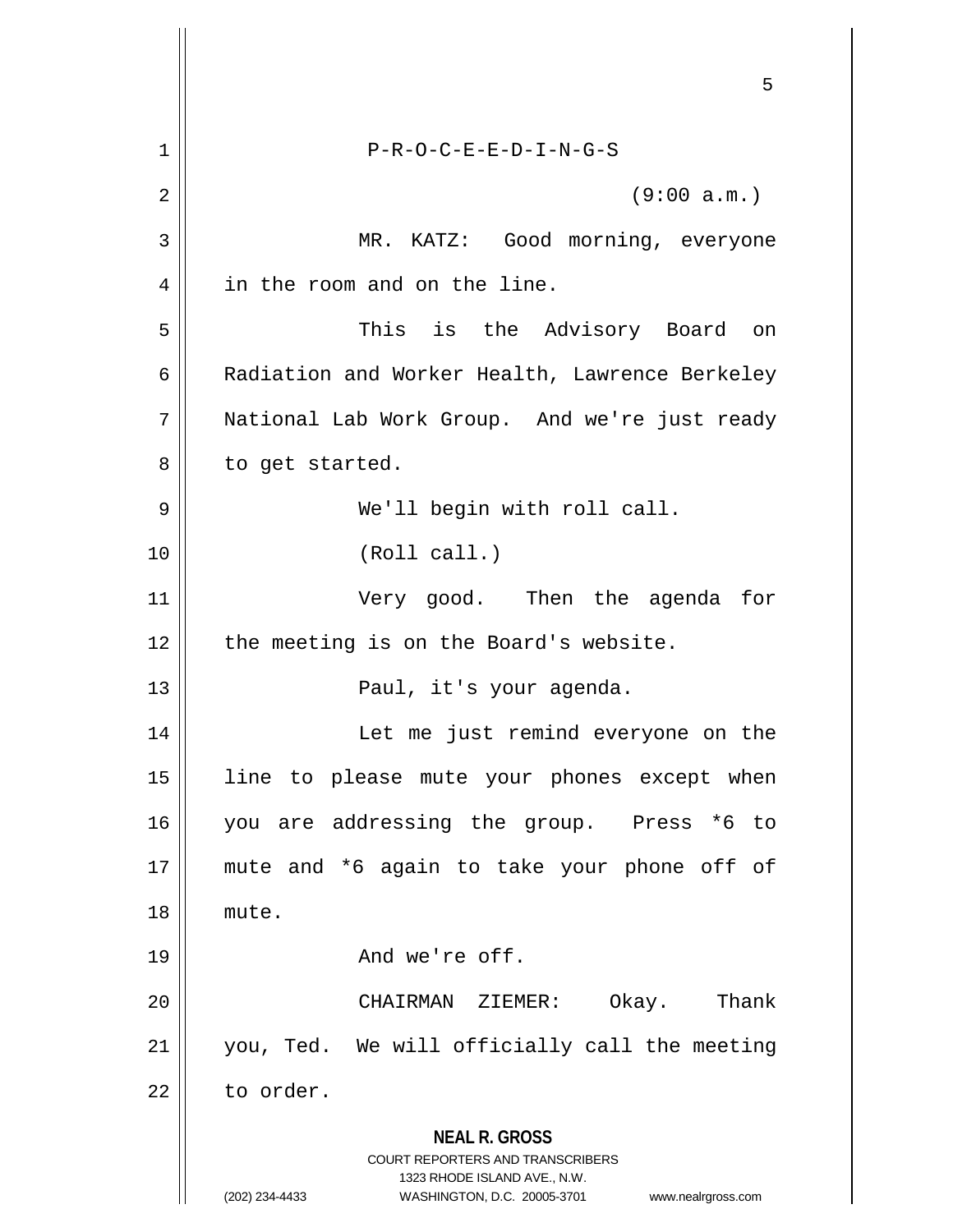1 || As Ted suggested, if you haven't  $2 \parallel$  already looked at it, the agenda is on the 3 website. I just want to take a minute to do  $4 \parallel$  kind of an oversight on the agenda and kind of  $5 \parallel$  a roadmap of where we will go today.

6 What we would like to do is have  $7\parallel$  an overview of the Site Profile and the 8 || facility from NIOSH, then a review of the SC&A 9 || findings. Within the last couple of days, we 10 have gotten some initial responses, which I 11 didn't have at the time that I made the 12 agenda, but we have the initial responses from 13 || NIOSH on the findings matrix. So, we can at 14 least go through those.

15 || The And the objective today really 16 || overall is to kind of orient ourselves to what  $17$  | the issues are for this facility with respect 18 || to the findings and the concerns and issues 19 that may need to be resolved, mainly at this 20 I time on the Site Profile.

21 I would like to point out that 22 || there was an SEC petition, Petition 160 I

> **NEAL R. GROSS** COURT REPORTERS AND TRANSCRIBERS 1323 RHODE ISLAND AVE., N.W. (202) 234-4433 WASHINGTON, D.C. 20005-3701 www.nealrgross.com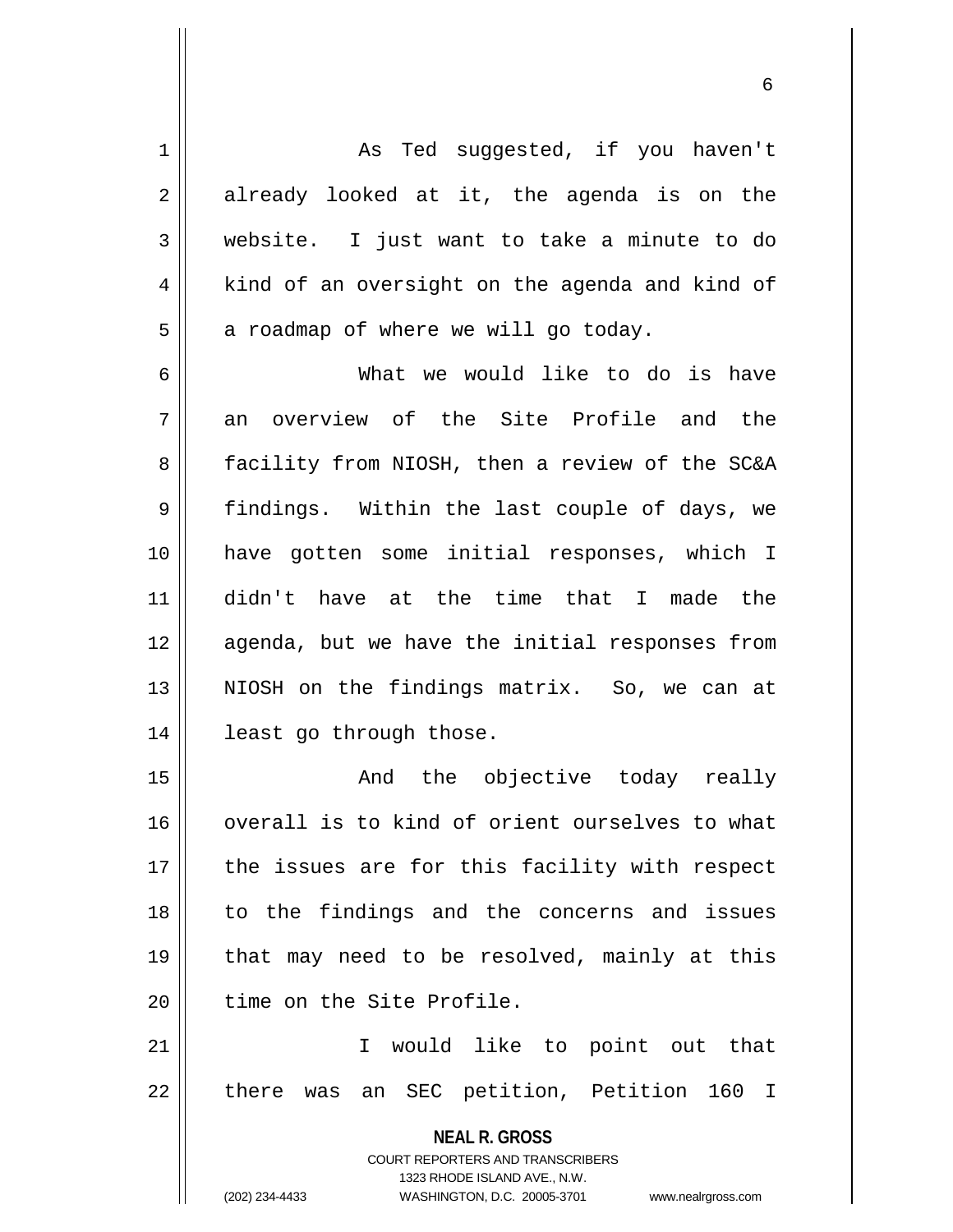1 believe is the number or 00160, or some number  $2 \parallel$  of zeros in front of it, but Petition 160, a 3 petition for the early years, roughly 1942, I  $4 \parallel$  think, to 1961 or 1962, a roughly 20-year 5 | period. Maybe Lara will expand on that.

6 But for the early years, NIOSH 7 found that it could not reconstruct dose with  $8 \parallel$  sufficient accuracy, mainly due to internal 9 emitter issues, and that was brought before 10 the Board in 2010. And the Board agreed with 11 || NIOSH and recommended to the Secretary of HHS 12 || that a Class be added to the Special Exposure 13 Cohort for the LBNL workers, and I won't go 14 || through the exact definition at this point. 15 || But there is a petition and that has been 16 approved, and that SEC Class does exist 17 || already for the early years.

18 || So, we don't have an SEC petition 19 that we're dealing with at this time, any 20 additional petition. So, we are dealing 21 || primarily with the Site Profile and I suppose  $22$  || also with some of the early-year issues that

> **NEAL R. GROSS** COURT REPORTERS AND TRANSCRIBERS 1323 RHODE ISLAND AVE., N.W.

(202) 234-4433 WASHINGTON, D.C. 20005-3701 www.nealrgross.com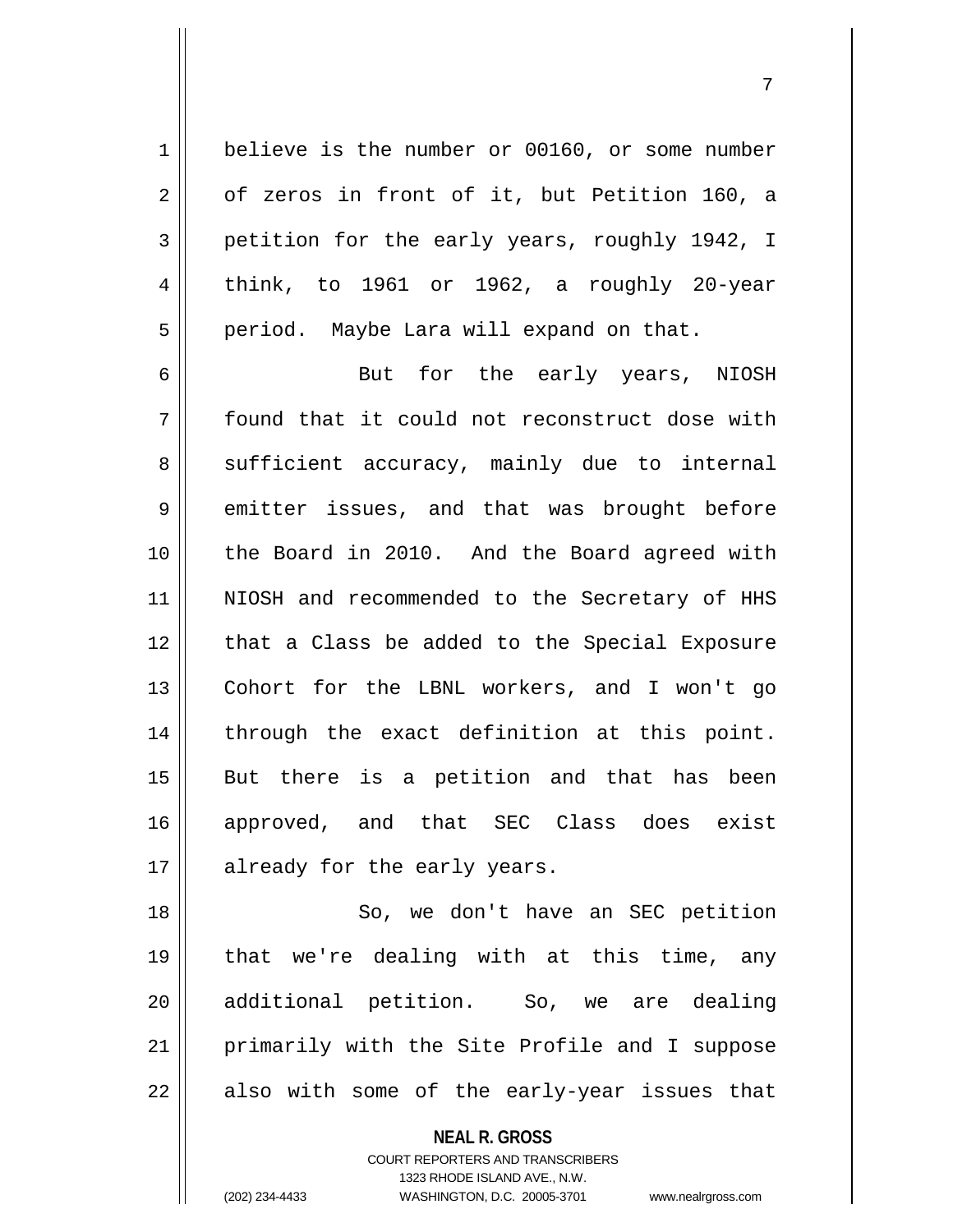**NEAL R. GROSS** COURT REPORTERS AND TRANSCRIBERS 1 || might impact on individuals who do not meet  $2 \parallel$  the 250-day requirement or who do not have one  $3 \parallel$  of the designated cancers for whom partial 4 dose may be reconstructed. So, there could be  $5$  some early-year issues that overlap that SEC  $6 \parallel$  or the early period. 7 || But, in any event, we're focusing 8 || mainly on the Site Profile, the SC&A findings, 9 and then trying to develop some idea of what 10 issues we have to focus on as we move forward. 11 || So, I will give you that as kind 12 || of introductory material; also, point out that  $13$  on what traditionally has been called the O: 14 drive -- and I think it's called something  $15$  || else for the internal people; maybe it's the 16 K: drive or something -- there are a lot of 17 LBNL documents there. So, those are available 18 to look at. Of course, the Site Profile 19 documents are on the website as well. 20 || The other thing I want to mention 21 || in that connection, on the Site Profile we are 22 0 on Revision 2. The initial one is dated 2006.

1323 RHODE ISLAND AVE., N.W.

(202) 234-4433 WASHINGTON, D.C. 20005-3701 www.nealrgross.com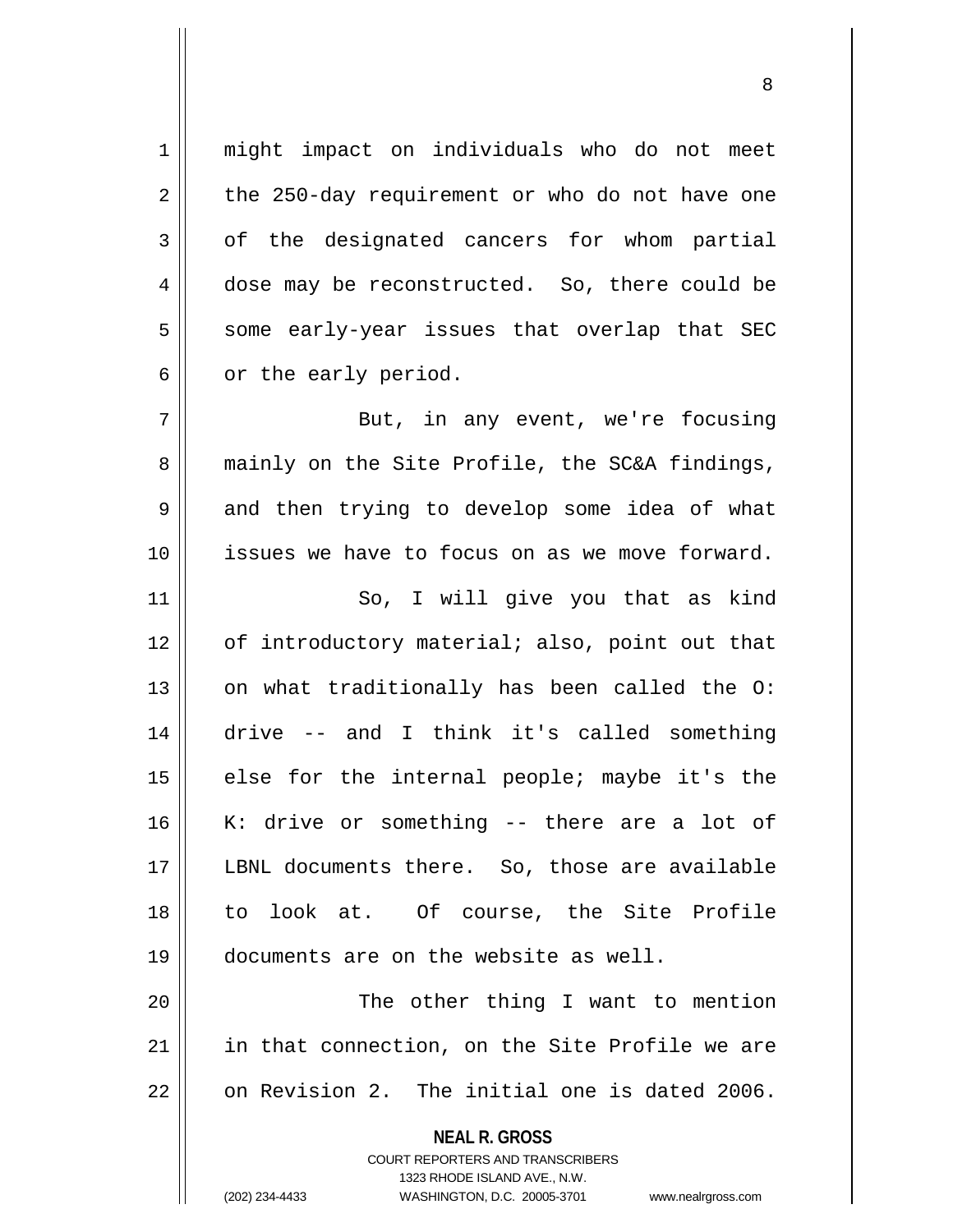**NEAL R. GROSS** COURT REPORTERS AND TRANSCRIBERS 1 | Revision 1 was April of '07. Revision 2 was 2 May of 2010. And that latest revision,  $3 \parallel$  Revision 2, is the one we are working with. 4 || I think, initially, SC&A had 5 || reviewed, well, I guess they had initially 6 reviewed Revision 1 pretty much in-depth.  $7 \parallel$  They have, I believe, taken at least a 8 preliminary look at Revision 2 and I believe 9 most of the issues carried forward, as I 10 || recall, as far as the matrix is concerned. 11 MR. FITZGERALD: Yes. I think 12 maybe, with the exception of obviously the 13 || internal dose issues --14 CHAIRMAN ZIEMER: For the early 15 years, right? 16 || MR. FITZGERALD: The early years. 17 || CHAIRMAN ZIEMER: Right, right. 18 Although I might raise this 19 question now, because it wasn't clear to me, 20 || and I don't know why it isn't clear after all  $21$  | these years. But if we had an individual in  $22$  || the early years that didn't have the 250-day

1323 RHODE ISLAND AVE., N.W.

(202) 234-4433 WASHINGTON, D.C. 20005-3701 www.nealrgross.com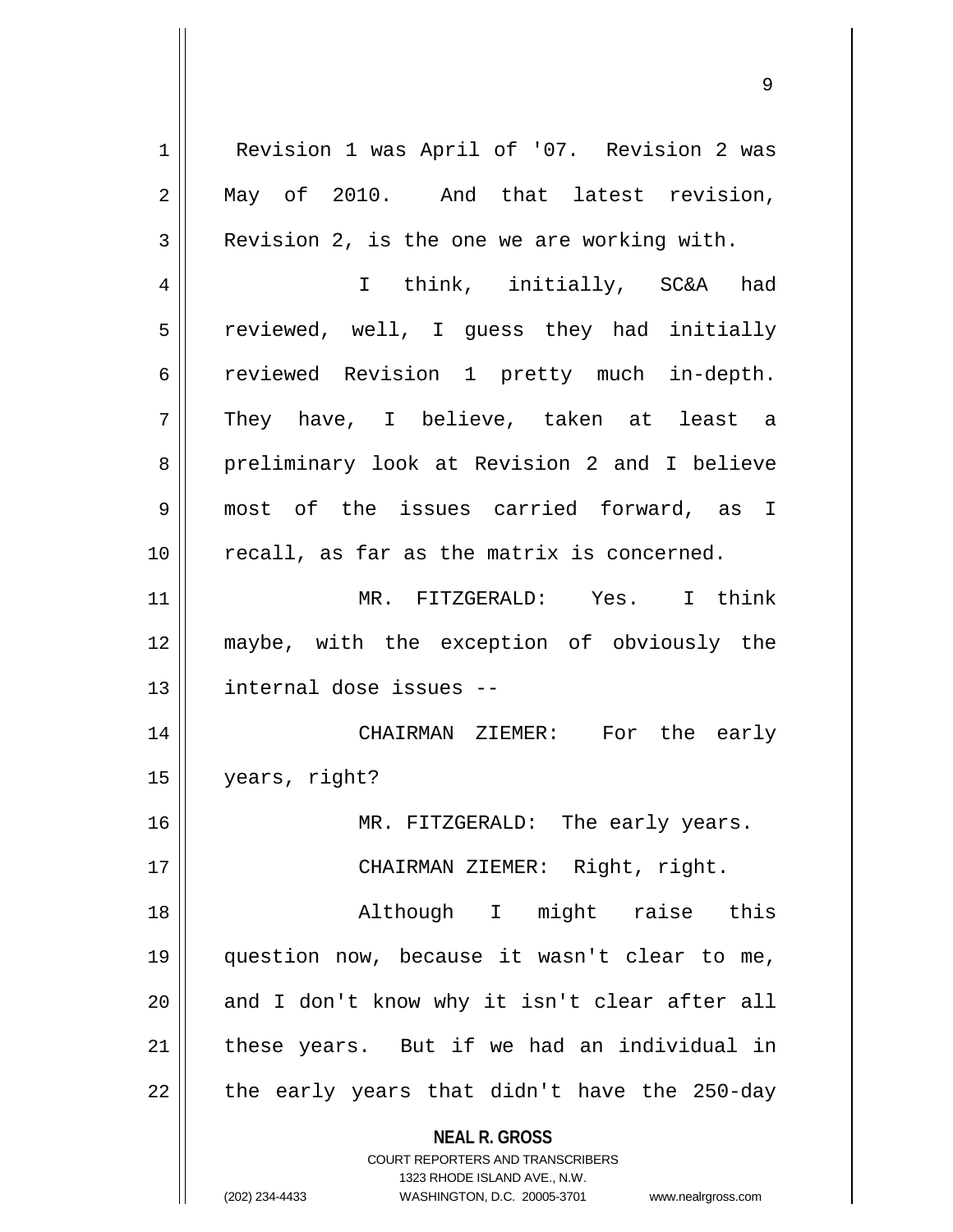|    | 10                                                                                                                                                                     |
|----|------------------------------------------------------------------------------------------------------------------------------------------------------------------------|
| 1  | or the required cancer for the SEC, I'll ask                                                                                                                           |
| 2  | Jim Neton, let's say you had some bioassay.                                                                                                                            |
| 3  | You are still allowed to reconstruct some                                                                                                                              |
| 4  | dose.                                                                                                                                                                  |
| 5  | DR. NETON: Yes.                                                                                                                                                        |
| 6  | CHAIRMAN ZIEMER: You can't simply                                                                                                                                      |
| 7  | say we can't reconstruct internal dose                                                                                                                                 |
| 8  | because --                                                                                                                                                             |
| 9  | DR. NETON: Correct. Yes, there                                                                                                                                         |
| 10 | is a standard statement now.                                                                                                                                           |
| 11 | CHAIRMAN ZIEMER: Right.                                                                                                                                                |
| 12 | DR. NETON: How we could adopt it                                                                                                                                       |
| 13 | at the beginning, but it was --                                                                                                                                        |
| 14 | CHAIRMAN ZIEMER: You couldn't.                                                                                                                                         |
| 15 | You can't do the dose for the unknown stuff                                                                                                                            |
| 16 | DR. NETON: Correct.                                                                                                                                                    |
| 17 | CHAIRMAN ZIEMER: -- that led to                                                                                                                                        |
| 18 | the SEC.                                                                                                                                                               |
| 19 | DR. NETON: The specific --                                                                                                                                             |
| 20 | The specific<br>CHAIRMAN ZIEMER:                                                                                                                                       |
| 21 | things on an individual --                                                                                                                                             |
| 22 | MR. KATZ: Yes, but, actually, in                                                                                                                                       |
|    | <b>NEAL R. GROSS</b><br><b>COURT REPORTERS AND TRANSCRIBERS</b><br>1323 RHODE ISLAND AVE., N.W.<br>WASHINGTON, D.C. 20005-3701<br>(202) 234-4433<br>www.nealrgross.com |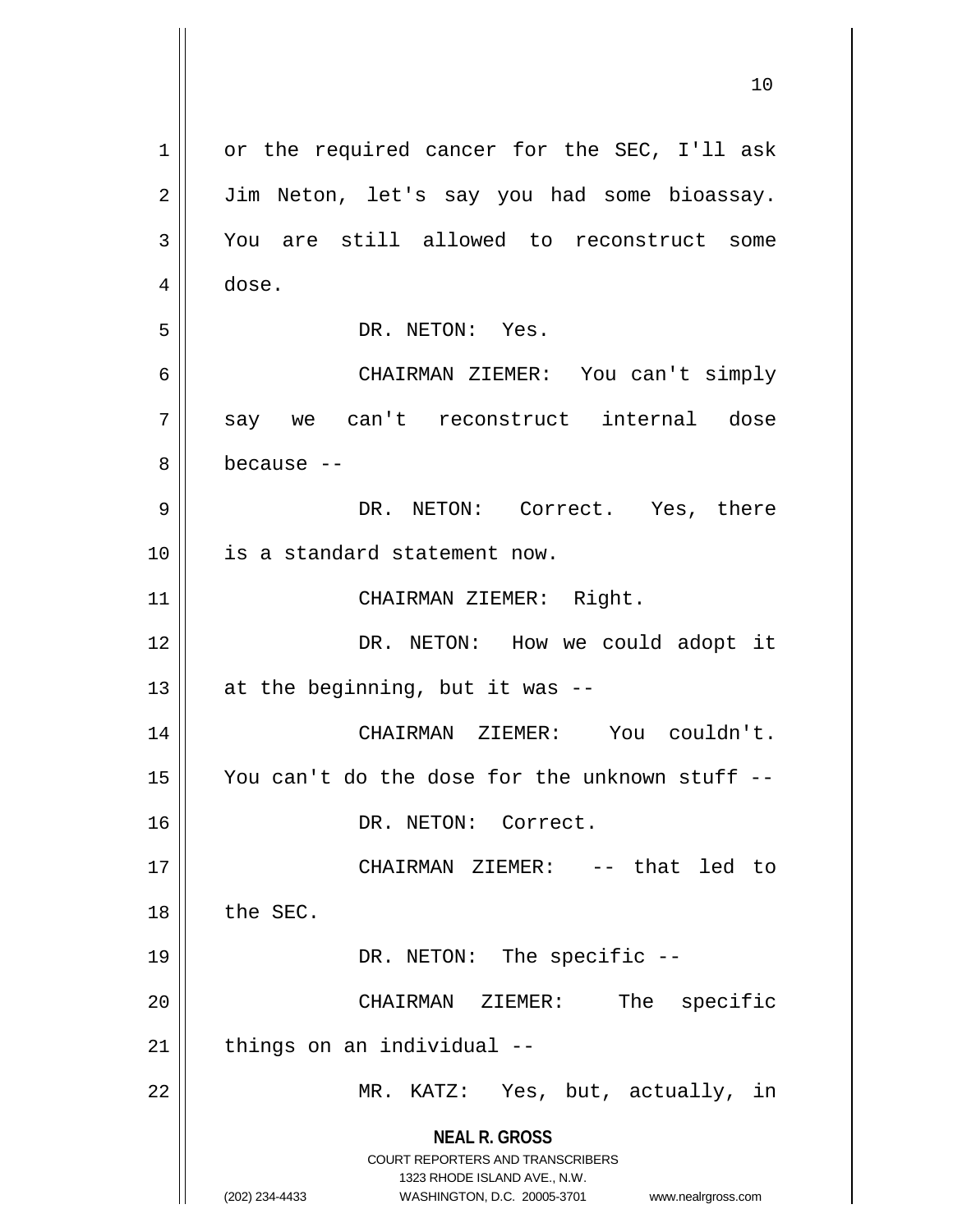**NEAL R. GROSS** COURT REPORTERS AND TRANSCRIBERS  $1$  the letter, that determination that goes with  $2 \parallel$  this Class, it specifies that if they have 3 bioassay records -- 4 CHAIRMAN ZIEMER: Right. 5 MR. KATZ: -- for an individual,  $6$  || they will use those  $-$ 7 CHAIRMAN ZIEMER: Right. 8 MR. KATZ: -- in their dose 9 | reconstruction. 10 CHAIRMAN ZIEMER: Right. 11 || The Mand then, the only other thing I 12 will mention here in a preliminary way is that 13 || SC&A identified nine generic technical issues 14 which seemed to cross many sites. They are 15 listed in the SC&A document. This is SC&A's 16 document of January 22nd, 2010, on page 48. 17 SC&A has listed or identified what 18 || they believe are nine generic technical issues 19 which are -- I think that is sort of a name  $20$  || that is similar to the overarching issues. I 21 || guess it means pretty much the same thing. 22 I'm not sure they are all overarching, but

1323 RHODE ISLAND AVE., N.W.

(202) 234-4433 WASHINGTON, D.C. 20005-3701 www.nealrgross.com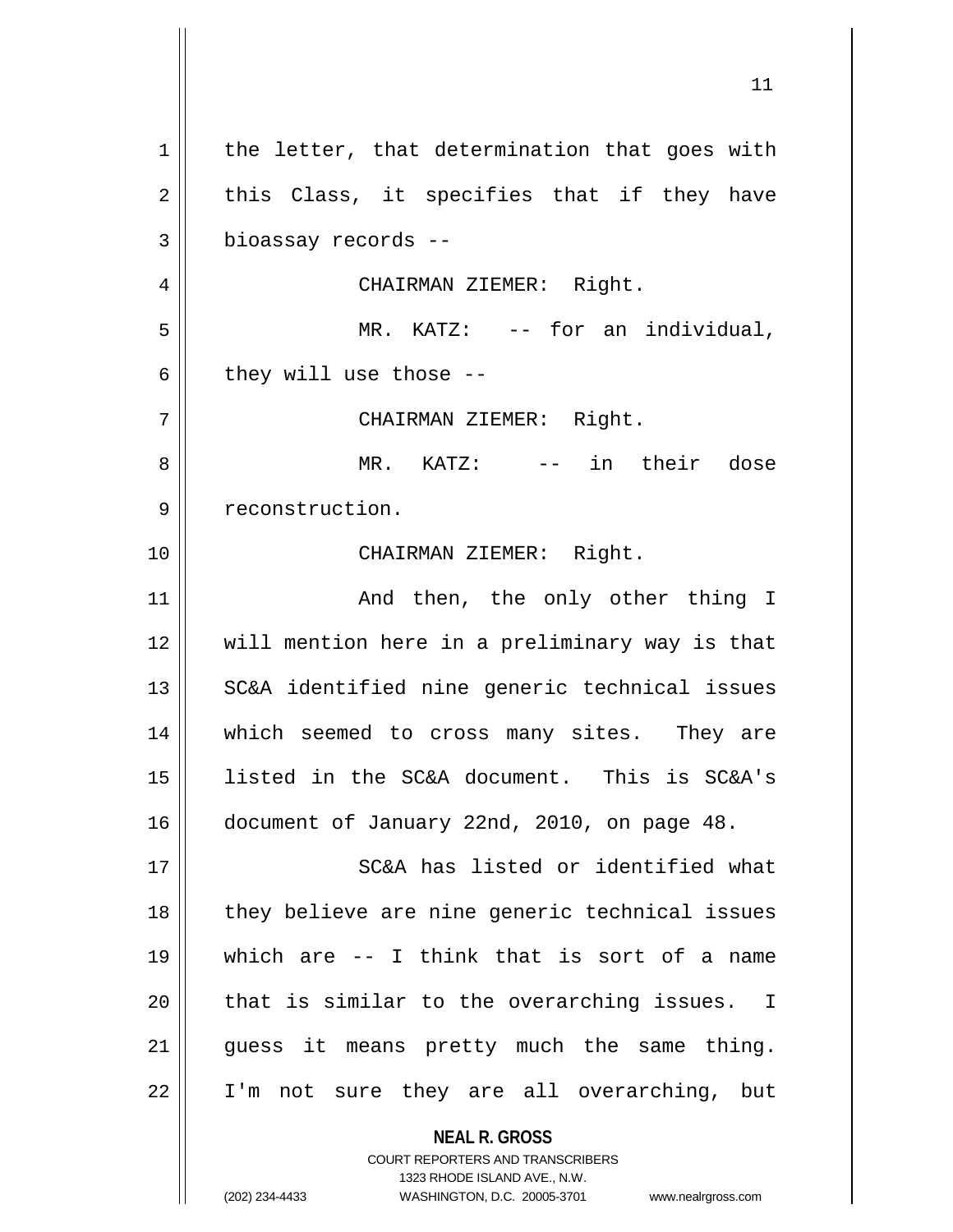| 1  | they carry beyond this site at least.          |
|----|------------------------------------------------|
| 2  | Joe, you may want to speak to                  |
| 3  | those at some point.                           |
| 4  | MR. FITZGERALD: Sure.                          |
| 5  | CHAIRMAN ZIEMER: But I would                   |
| 6  | simply point out that go beyond this           |
| 7  | particular site and it may have to be resolved |
| 8  | in a different way, not simply for this site   |
| 9  | alone.                                         |
| 10 | So, with that as background, let's             |
| 11 | proceed. Oh, one other thing, and I have       |
| 12 | indicated it on the agenda, but we will take a |
| 13 | midmorning break, a comfort break. We will     |
| 14 | break for lunch at noon. I have put an         |
| 15 | adjournment time here of no later than 3:00,   |
| 16 | but in practice for the Chair, who has to get  |
| 17 | up to the Taft Center by 4:00 for a smart card |
| 18 | update, I suppose 3:00 is pushing it pretty    |
| 19 | tight. So, we will probably have to adjourn    |
| 20 | no later than 2:30. We don't have to fill the  |
| 21 | time to 2:30 if we finish our discussion       |
| 22 | today. I will use that as sort of an upper     |
|    |                                                |

**NEAL R. GROSS** COURT REPORTERS AND TRANSCRIBERS 1323 RHODE ISLAND AVE., N.W. (202) 234-4433 WASHINGTON, D.C. 20005-3701 www.nealrgross.com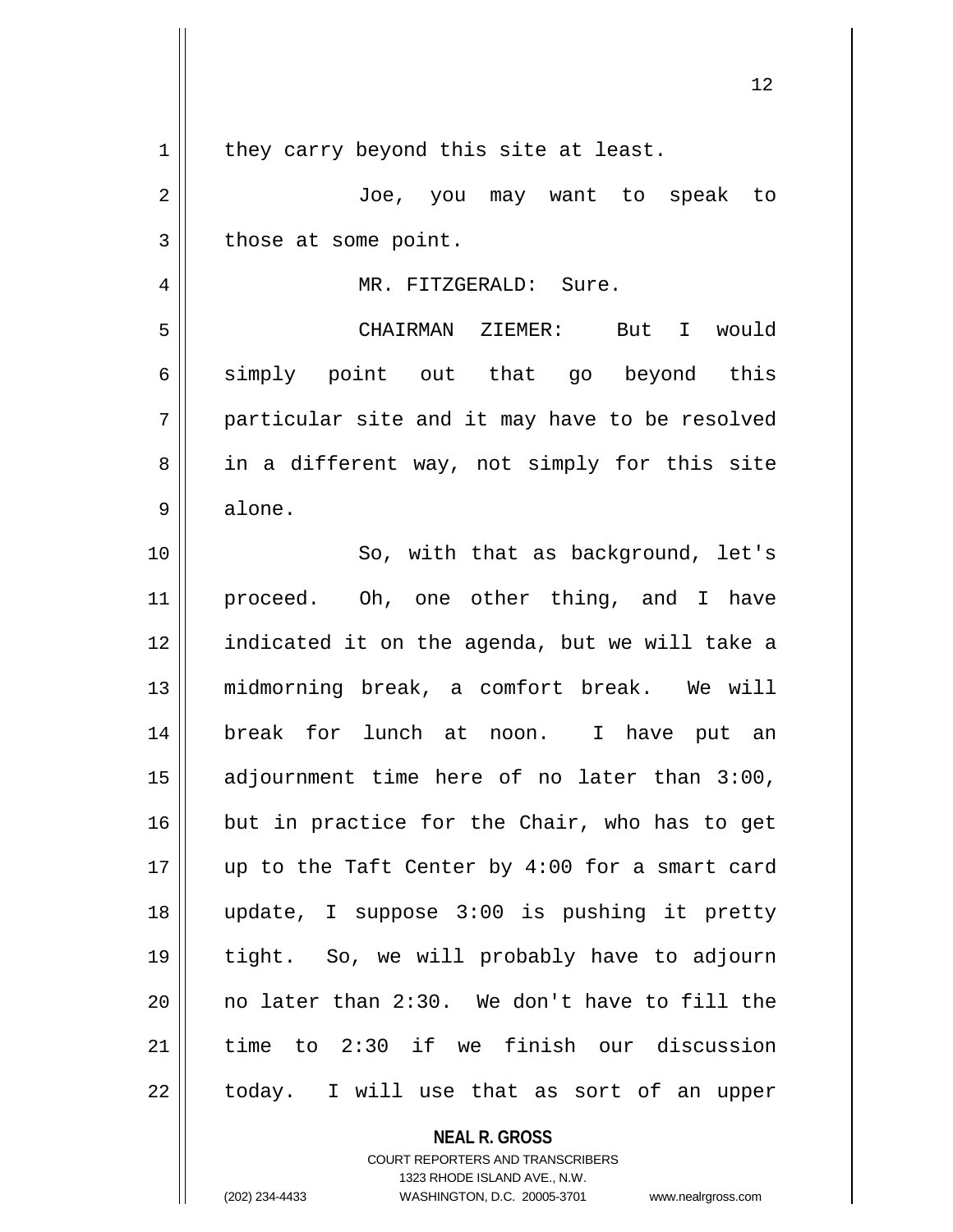$1 \parallel$  limit.

| $\overline{2}$ | I know that Joe Fitzgerald has to                                                                                                                                      |
|----------------|------------------------------------------------------------------------------------------------------------------------------------------------------------------------|
| 3              | leave shortly after lunch to catch a plane.                                                                                                                            |
| 4              | So, we will try our best to get most of this                                                                                                                           |
| 5              | done, if we can, by noon. We may have to go                                                                                                                            |
| 6              | over a little bit, but that is sort of the                                                                                                                             |
| 7              | schedule.                                                                                                                                                              |
| 8              | So, let's proceed. Lara, are you                                                                                                                                       |
| 9              | going to be the one to kick us off here on                                                                                                                             |
| 10             | sort of the overall description of the site                                                                                                                            |
| 11             | and the Site Profile contents?                                                                                                                                         |
| 12             | DR. HUGHES: Okay. Yes, I can try                                                                                                                                       |
| 13             | to do that. It's about 250 pages.                                                                                                                                      |
| 14             | CHAIRMAN ZIEMER: Right. And I am                                                                                                                                       |
| 15             | not asking that you go through that in detail,                                                                                                                         |
| 16             | but maybe a quick summary.                                                                                                                                             |
| 17             | DR. HUGHES: Yes.                                                                                                                                                       |
| 18             | CHAIRMAN ZIEMER:<br>Now keep in                                                                                                                                        |
| 19             | mind, of course, both NIOSH and SC&A have                                                                                                                              |
| 20             | delved into this in detail. The Board itself                                                                                                                           |
| 21             | is not focused on this site at all. We did                                                                                                                             |
| 22             | have a description of it when we did the SEC,                                                                                                                          |
|                | <b>NEAL R. GROSS</b><br><b>COURT REPORTERS AND TRANSCRIBERS</b><br>1323 RHODE ISLAND AVE., N.W.<br>(202) 234-4433<br>WASHINGTON, D.C. 20005-3701<br>www.nealrgross.com |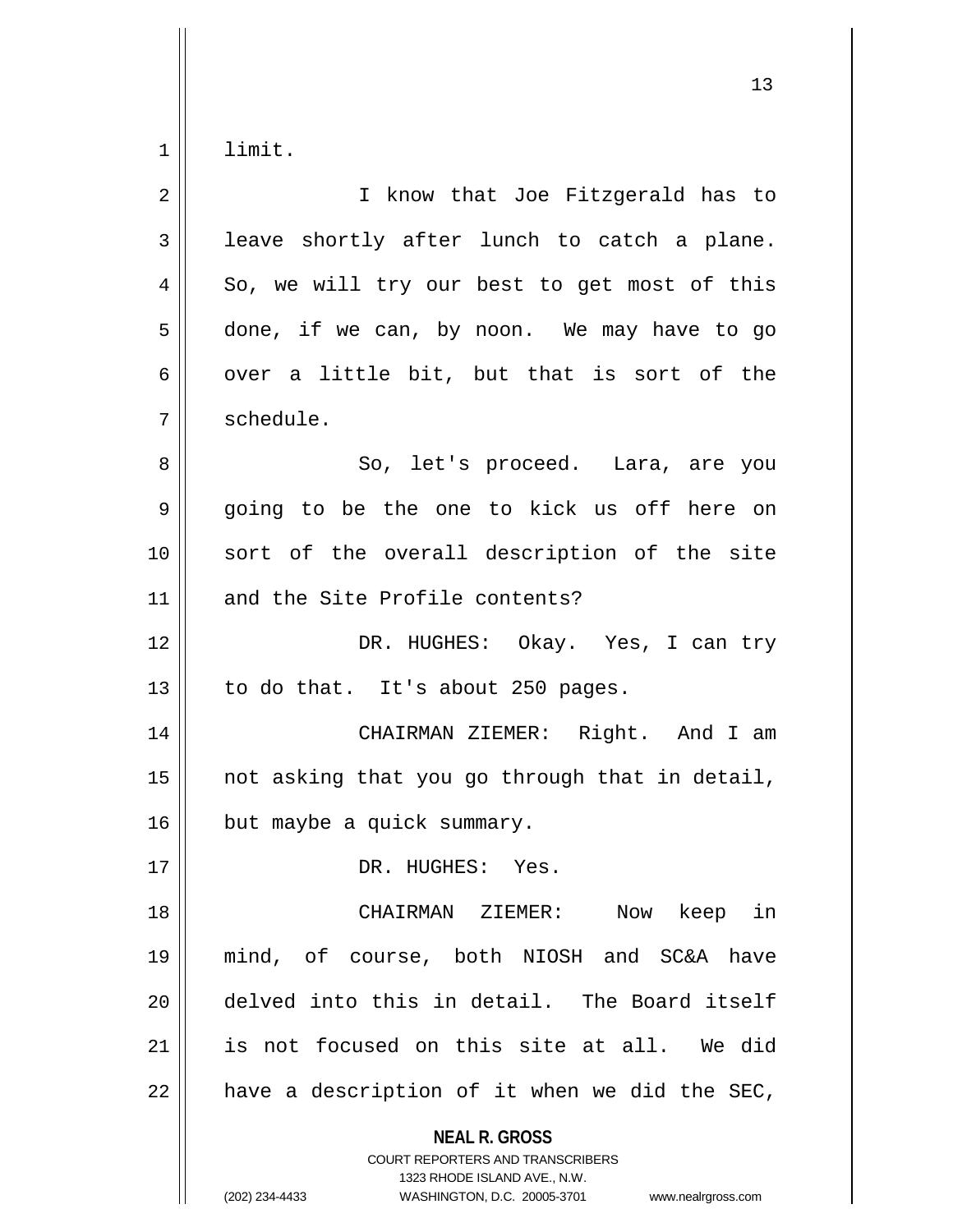$1$  but that was very brief. It was an 83.14 type  $2 \parallel$  of SEC, which means that there is not a review 3 by SC&A typically. We didn't spend many Work 4 Group meetings dealing with an SEC. It came 5 to the Board from NIOSH. We had a quick  $6 \parallel$  overview of it and then voted to approve.  $7 \parallel$  So, this is sort of for the 8 || benefit of the Board Members, which would be 9 for me and for Dr. Richardson, who is on the 10 line, and for Dr. Lemen, who is not with us 11 || today, but who will rely on the transcript as 12 well as the documents which we all have. 13 I at least have had some 14 familiarity with Lawrence Berkeley over the 15 years, starting early on, because although I 16 have no conflict, I knew some of the players

17 || there very well who worked at the accelerators 18 || and the cyclotrons, and also have followed 19 || their activities over the years. It is one of  $20$  || the labs that has been very important in the 21 | nuclear field.

22 || In spite of that, I was amazed as

**NEAL R. GROSS** COURT REPORTERS AND TRANSCRIBERS 1323 RHODE ISLAND AVE., N.W. (202) 234-4433 WASHINGTON, D.C. 20005-3701 www.nealrgross.com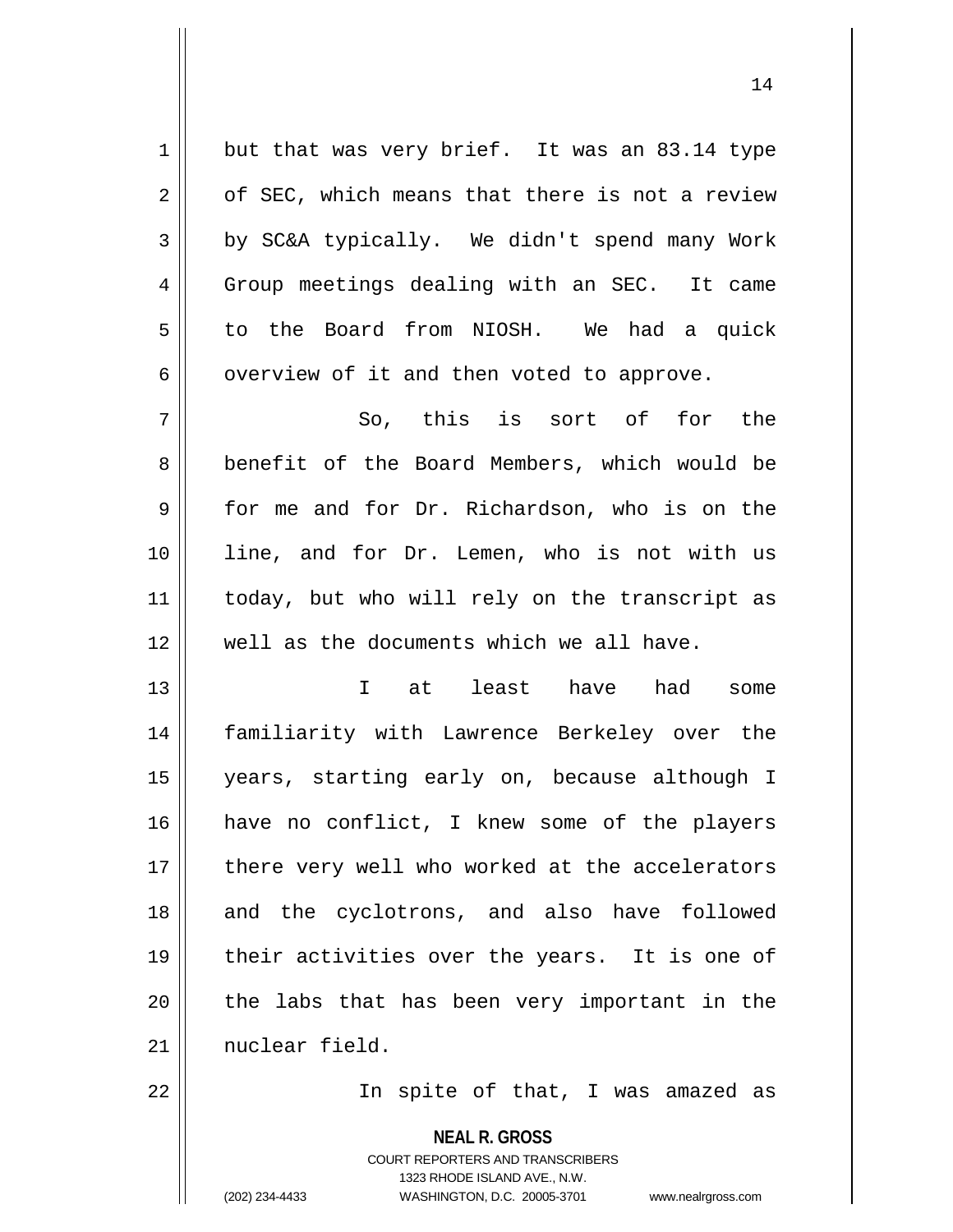**NEAL R. GROSS** COURT REPORTERS AND TRANSCRIBERS 1323 RHODE ISLAND AVE., N.W. (202) 234-4433 WASHINGTON, D.C. 20005-3701 www.nealrgross.com 1 | I looked through the NIOSH document and looked  $2 \parallel$  at the list of activities listed, pages and 3 pages and pages of nuclides in various 4 buildings and rooms throughout that site, and  $5 \parallel$  it is a tremendous inventory of radionuclides  $6 \parallel$  and a broad spectrum of activities, and so a 7 very complex facility in many ways. It 8 || includes not only the radionuclides, but the 9 | various accelerators. 10 || So, anyway, Lara, please proceed. 11 DR. HUGHES: Okay. What's called 12 || the Lawrence Berkeley National Laboratory Site 13 for the purposes of EEOICPA is, it is a 14 || covered facility starting in 1942 or 1943. I 15  $\parallel$  think we start in 1943, right, is when the MED 16 started? And it is covered to the present 17 day, I believe, although I would have to look  $18$  | that up to be sure. 19 The activities at the site 20 || actually started on the campus of the 21 University of California at Berkeley. It  $22 \parallel$  started out in one or two buildings, and then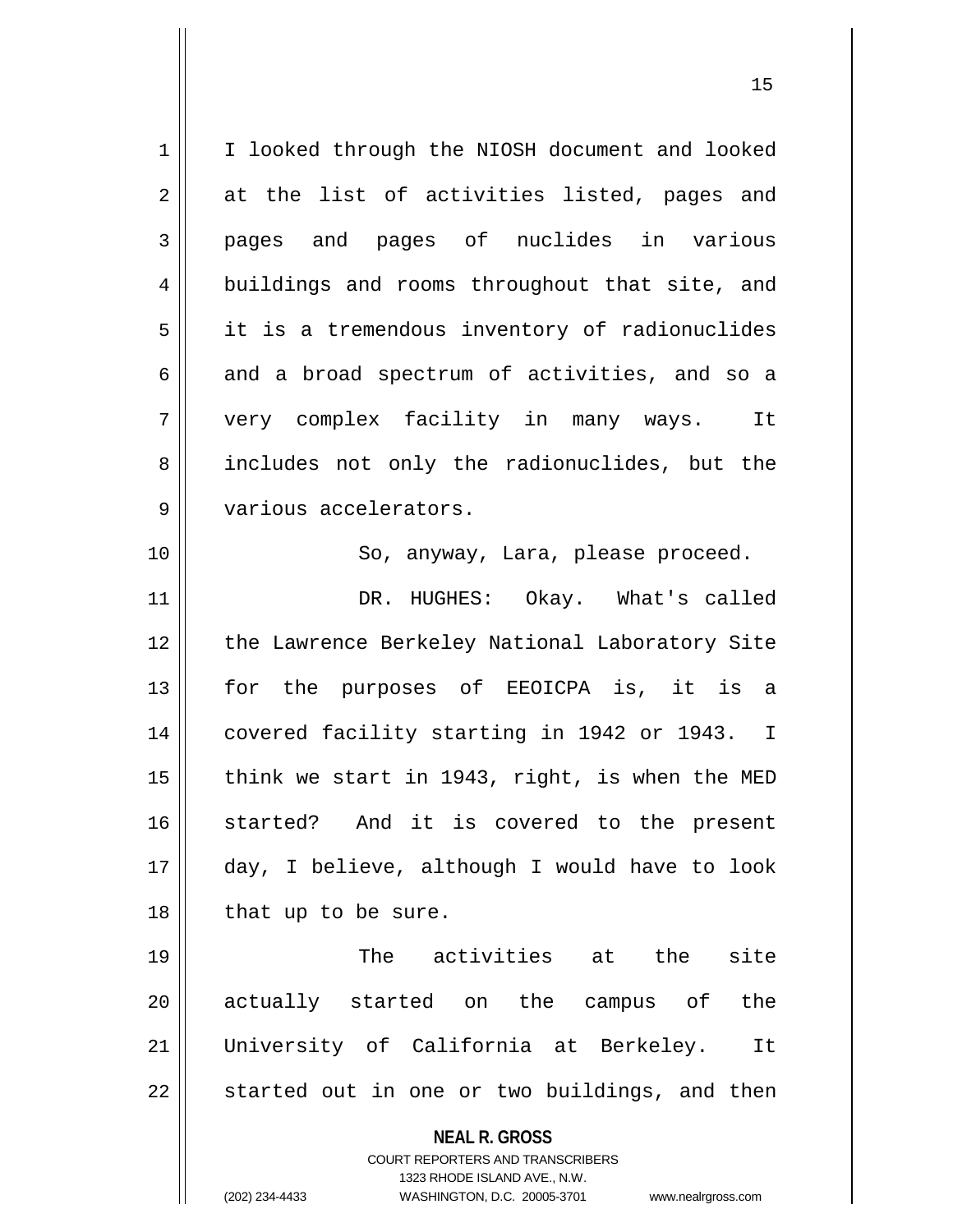| $1\,$          | I think in 1945 they started to build what is                                                                                                                   |
|----------------|-----------------------------------------------------------------------------------------------------------------------------------------------------------------|
| $\overline{2}$ | now Lawrence Berkeley National Laboratory on                                                                                                                    |
| 3              | the hill behind the University. It started                                                                                                                      |
| $\overline{4}$ | out mainly with radiochemistry research and,                                                                                                                    |
| 5              | obviously, the development of the cyclotron by                                                                                                                  |
| 6              | Lawrence, and research data was used to                                                                                                                         |
| 7              | support the Manhattan Project in the early                                                                                                                      |
| 8              | years.                                                                                                                                                          |
| $\mathsf 9$    | Later on, it went into various                                                                                                                                  |
| 10             | fields of research involving the accelerators                                                                                                                   |
| 11             | and really a very broad area of research. I                                                                                                                     |
| 12             | do not have it in front of me to list it all.                                                                                                                   |
| 13             | The Site Profile for the site is                                                                                                                                |
| 14             | about 250 pages and it is divided into the                                                                                                                      |
| 15             | various sections that we<br>use, the                                                                                                                            |
| 16             | introduction, the general site description,                                                                                                                     |
| 17             | how we deal with the medical X-ray assignment,                                                                                                                  |
| 18             | deal with the environmental<br>dose<br>how<br>we                                                                                                                |
| 19             | assignment, how we deal with the external and                                                                                                                   |
| 20             | the internal dose assignment.                                                                                                                                   |
| 21             | Do you have any questions?                                                                                                                                      |
| 22             | (No response.)                                                                                                                                                  |
|                | <b>NEAL R. GROSS</b><br>COURT REPORTERS AND TRANSCRIBERS<br>1323 RHODE ISLAND AVE., N.W.<br>(202) 234-4433<br>WASHINGTON, D.C. 20005-3701<br>www.nealrgross.com |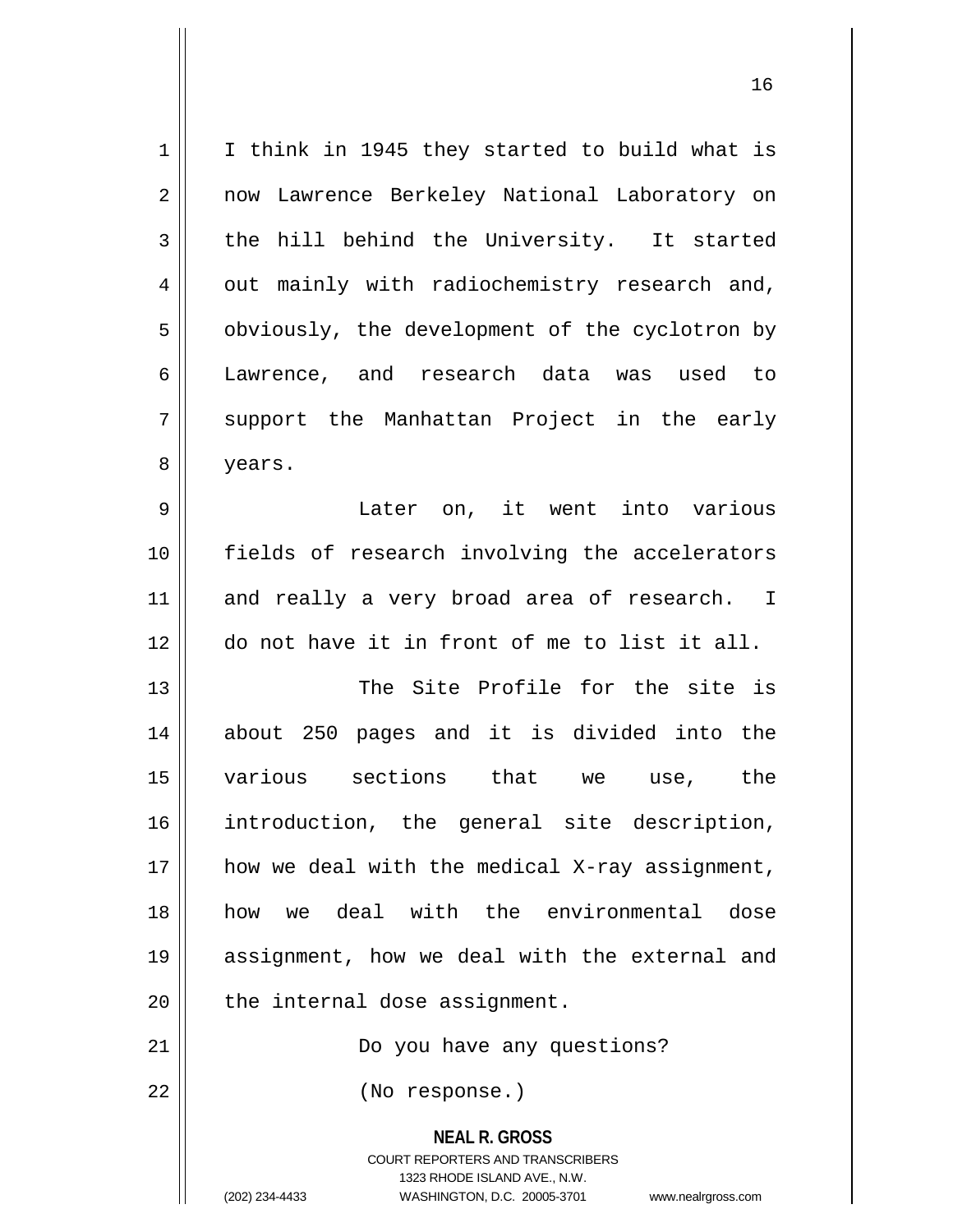**NEAL R. GROSS** COURT REPORTERS AND TRANSCRIBERS 1323 RHODE ISLAND AVE., N.W. (202) 234-4433 WASHINGTON, D.C. 20005-3701 www.nealrgross.com 1 | As Dr. Ziemer mentioned, the SEC  $2 \parallel$  for this site was SEC 160, and it covers the  $3 \parallel$  years from 1943 to 1961, based on an internal 4 dose reconstruction and feasibility. There is  $5 \parallel$  a lack of bioassay data in the years preceding 6  $\parallel$  1961, after which the site had their own  $7 \parallel$  bioassay program in place. Before that, they 8 were mainly relying on other sites to provide  $9 \parallel$  services to them, and I think the records are 10 || a little sparse. 11 || I think that's it. 12 DR. MAURO: This is John Mauro. I 13 || have a quick question. Is that where you are? 14 CHAIRMAN ZIEMER: Go ahead, John. 15 Yes, go ahead, John. 16 DR. MAURO: Yes, what was the sea 17 change that occurred in 1961 that led you to 18  $\parallel$  the sense that, well, post-1961 we think we 19 can do the internal dose? 20 DR. HUGHES: The presence of an 21 || internal dosimetry program that was, internal  $22$  | bioassay program, that was administered onsite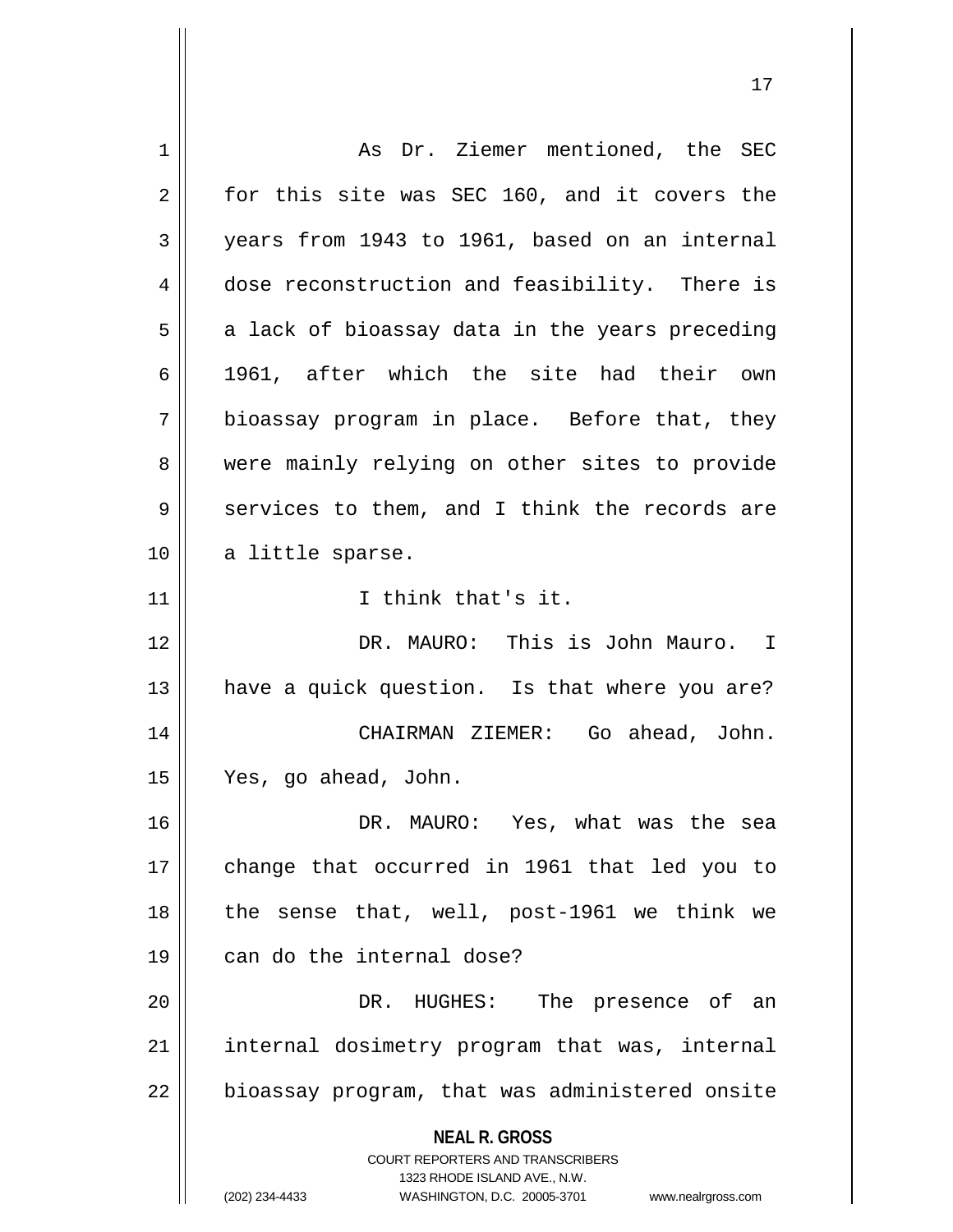1 and analyzed onsite and records kept onsite, 2 | if I recall correctly.

3 DR. MAURO: Okay. There was a 4 clean break there. Something changed  $5 \parallel$  substantially.

6 DR. HUGHES: Yes, but we are not  $7$  || unsure about the dates in this case. There 8 was plenty of records that indicate that they 9 finally decided we need to have our own 10 program onsite, and there were several people, 11 well-known people, that worked in this area 12 | and developed a program.

13 CHAIRMAN ZIEMER: Now, John, if 14 you look in the Evaluation Report of NIOSH on  $15$  || the SEC petition, what you find is that there 16 was a call for a bioassay program in 1961. It 17 || started, but only in a very preliminary way. 18 It appeared, at least to some of the folks 19 || there, that they weren't really taking it very 20 || seriously. It was a very small bioassay 21 program.

22 || The Some point, and I forget who it

**NEAL R. GROSS**

COURT REPORTERS AND TRANSCRIBERS 1323 RHODE ISLAND AVE., N.W. (202) 234-4433 WASHINGTON, D.C. 20005-3701 www.nealrgross.com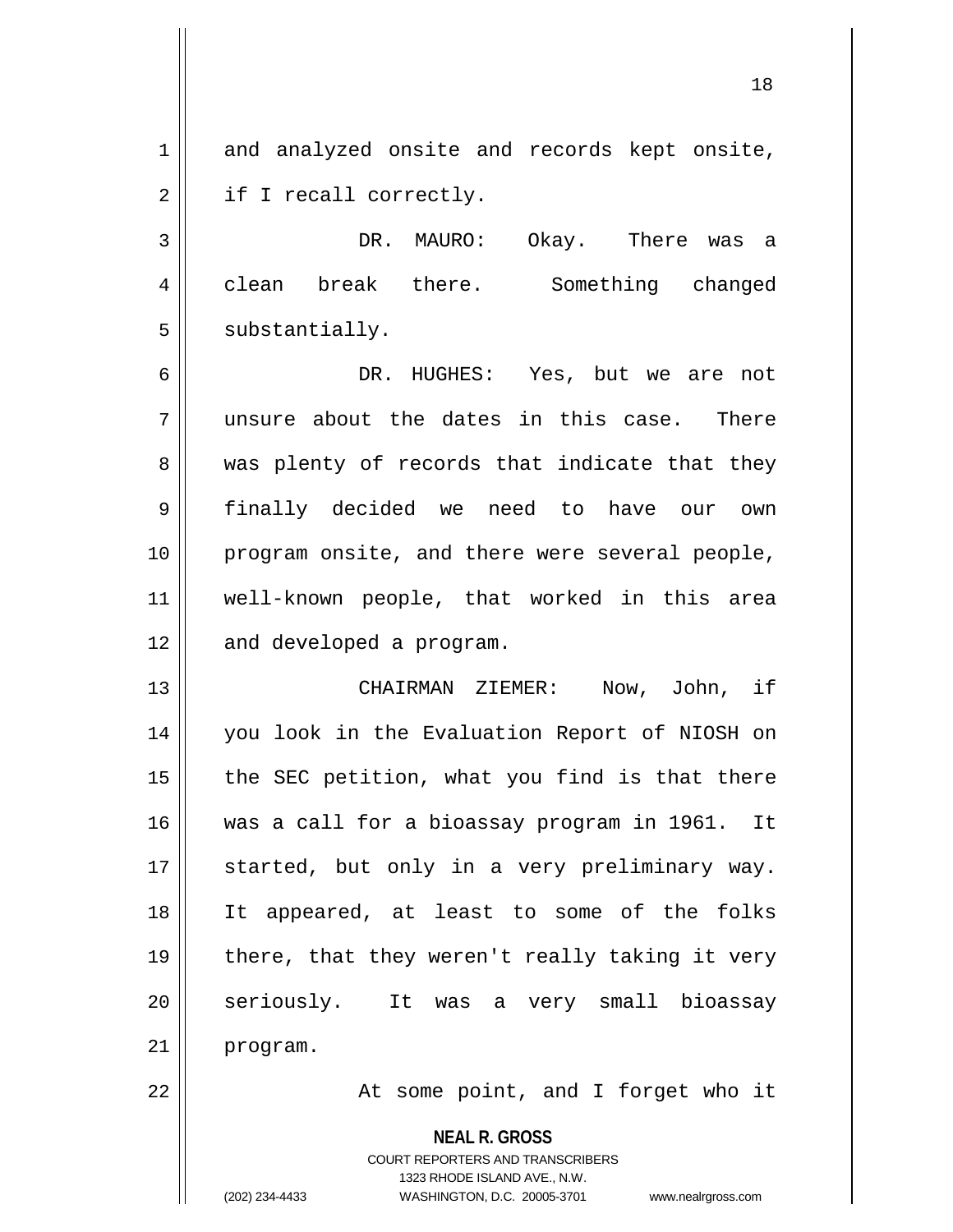| 1  | was; I think it was a person onsite, maybe one  |
|----|-------------------------------------------------|
| 2  | of their health physics people or one of the    |
| 3  | administrators that basically said: you know,   |
| 4  | we're not doing enough. We're not taking this   |
| 5  | seriously. We need to bioassay virtually        |
| 6  | everybody and put them on some kind of a        |
| 7  | formal program.                                 |
| 8  | There was a massive jump. I think               |
| 9  | that occurred early 1962, where they went from  |
| 10 | just a handful of people being bioassayed to    |
| 11 | virtually the whole lab, a very clean break     |
| 12 | there.                                          |
| 13 | I don't think that NIOSH at that                |
| 14 | point -- I believe this is true -- I don't      |
| 15 | believe at that point they ruled out that       |
| 16 | there might be SEC issues beyond that, but      |
| 17 | they said it was pretty clear up to 1962 that   |
| 18 | they couldn't reconstruct dose. Even though I   |
| 19 | believe it started in 1961, there's a few, a    |
| 20 | minimal amount of bioassay. That's why I        |
| 21 | asked the other question. There are some        |
| 22 | records before 1962, but there was<br>very<br>a |

**NEAL R. GROSS** COURT REPORTERS AND TRANSCRIBERS 1323 RHODE ISLAND AVE., N.W. (202) 234-4433 WASHINGTON, D.C. 20005-3701 www.nealrgross.com

 $\mathbf{I}$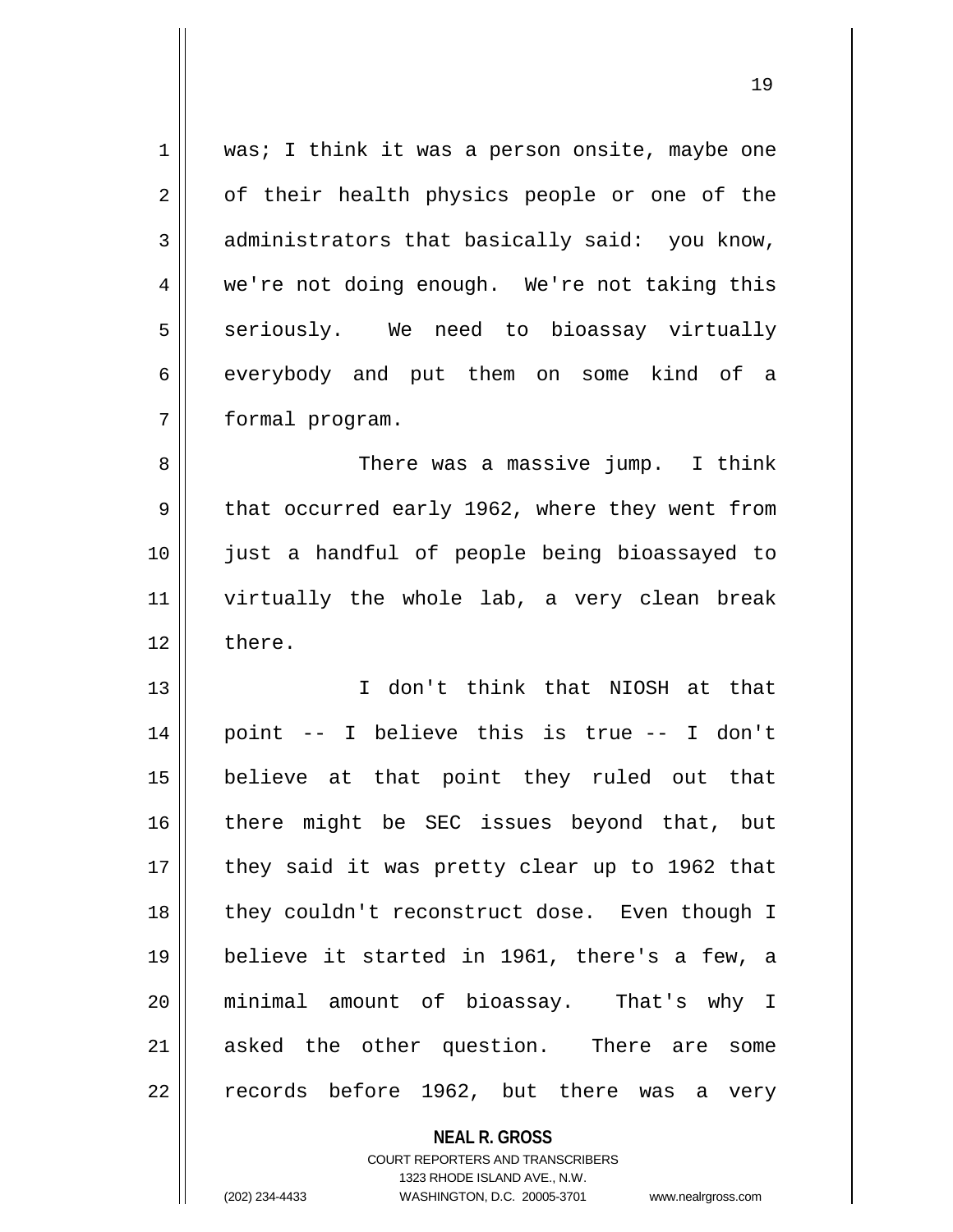1 clear break there, John.

**NEAL R. GROSS** COURT REPORTERS AND TRANSCRIBERS 1323 RHODE ISLAND AVE., N.W. (202) 234-4433 WASHINGTON, D.C. 20005-3701 www.nealrgross.com 2 DR. MAURO: Okay. Thank you very  $3 \parallel$  much. 4 CHAIRMAN ZIEMER: Yes. 5 The other thing that is in this  $6 \parallel$  Site Profile that I think is kind of helpful  $7 \parallel$  that there is a very extensive record of 8 events that have been identified. It is an 9 attachment to the Site Profile called "The 10 Historical Timeline of Radiation-Exposure-11 Associated Events," and a lot of them that 12 have been characterized, I quess is the word,  $13$  || that we don't always have at facilities. 14 We always have cases where there's 15 || rumors or sort of reports of things that have 16 || happened, but we're not going to be sure when 17 and where. This may not be 100 percent 18 complete, but it is pretty extensive, which I 19 || think is helpful. 20 || The Let's see, let me ask David, on  $21$  | the line, if you have some questions sort of  $22$  in general about this site, the work done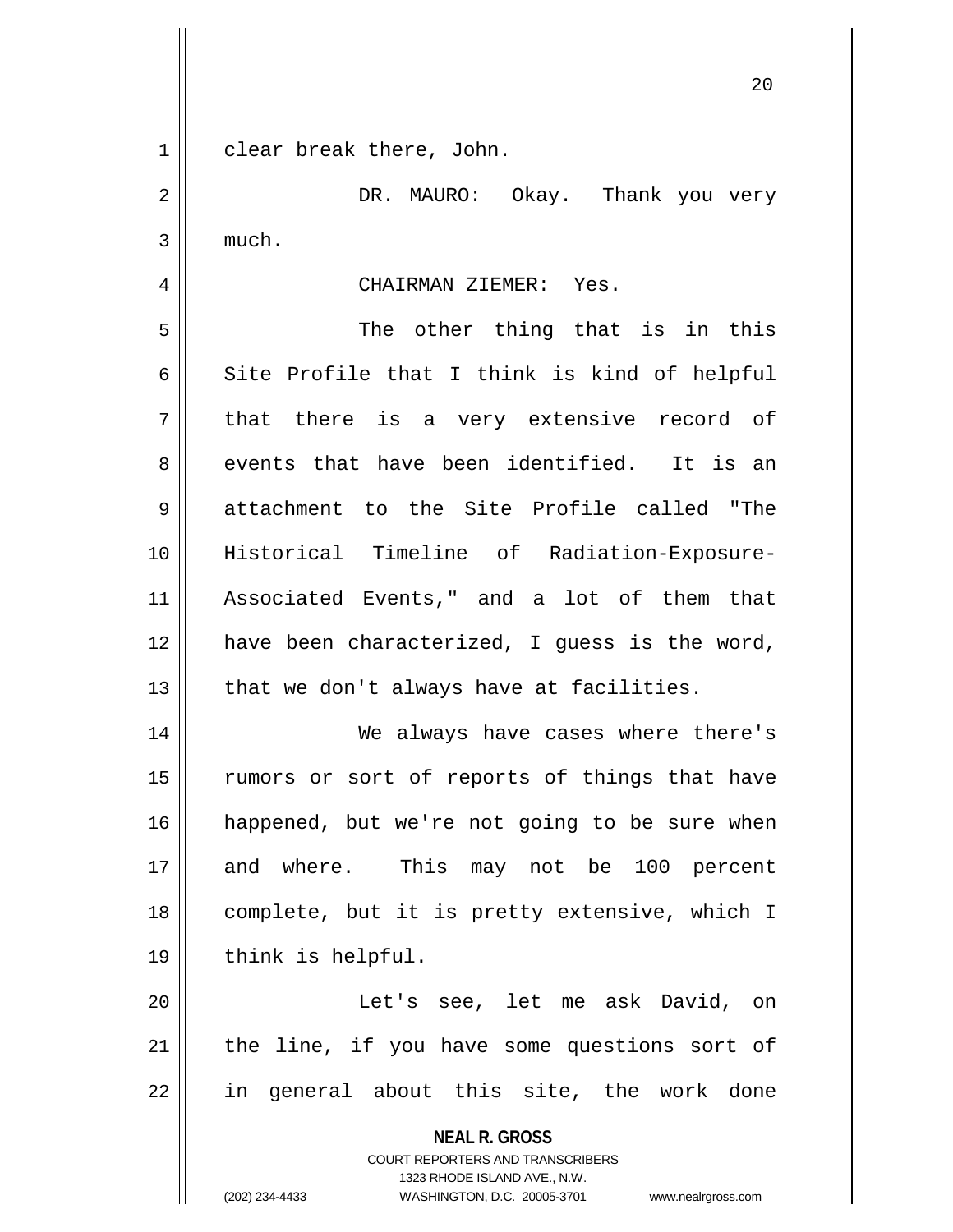**NEAL R. GROSS** COURT REPORTERS AND TRANSCRIBERS 1323 RHODE ISLAND AVE., N.W. (202) 234-4433 WASHINGTON, D.C. 20005-3701 www.nealrgross.com 21 1 || there, and so on. 2 MEMBER RICHARDSON: No. So far, I  $3 \parallel$  am following along. 4 Just one question for  $5 \parallel$  clarification. There was a description of the 6 document running to 250 pages. I'm looking at 7 0049, Revision 2, which runs to 109 pages. I 8 || just want to make sure that there's not a 9 | longer document that I should have reviewed. 10 || DR. HUGHES: Yes, I'm sorry. That 11 | was my mistake. 12 CHAIRMAN ZIEMER: That is the 13 || correct document. It is 109 pages. 14 || MEMBER RICHARDSON: Okay. 15 || DR. HUGHES: Yes. 16 CHAIRMAN ZIEMER: I have it open 17 | here before me, too. 18 || DR. HUGHES: I was at the wrong --19 MEMBER RICHARDSON: I think I have 20 || been finding the different tables that you 21 | have been referring to. So, thank you. 22 || DR. HUGHES: Sorry about that.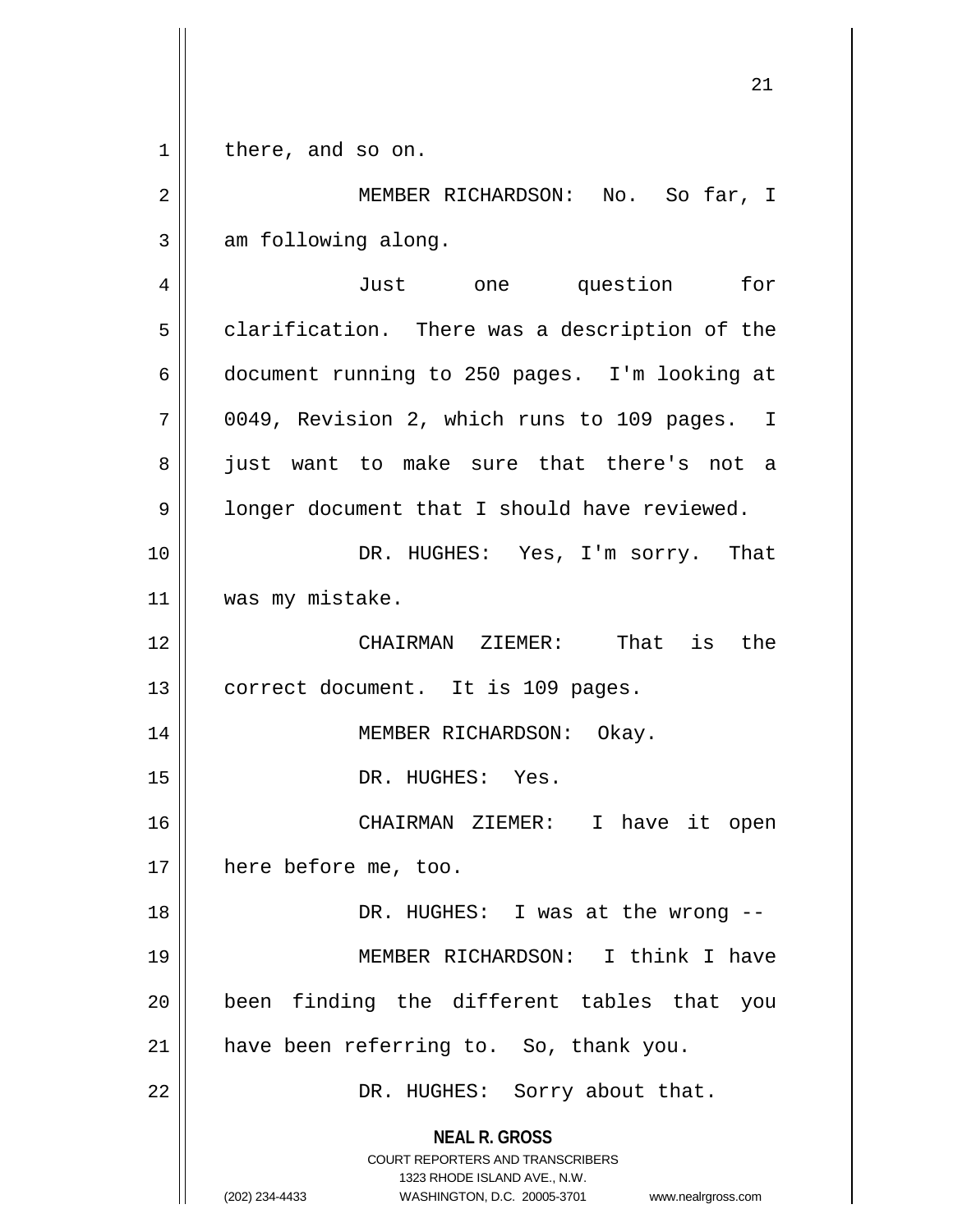| $\mathbf 1$    | CHAIRMAN ZIEMER: Okay. Maybe we                                                                                                                                     |
|----------------|---------------------------------------------------------------------------------------------------------------------------------------------------------------------|
| $\overline{2}$ | can move on to the Site Profile review. Joe,                                                                                                                        |
| 3              | are you going to lead us through that?                                                                                                                              |
| 4              | MR. FITZGERALD: Yes.                                                                                                                                                |
| 5              | CHAIRMAN ZIEMER: We have both the                                                                                                                                   |
| 6              | SC&A document plus a copy of the matrix, which                                                                                                                      |
| 7              | really came out of the appendix of the                                                                                                                              |
| 8              | document, because it was really set up in                                                                                                                           |
| 9              | matrix form to start with.                                                                                                                                          |
| 10             | MR. FITZGERALD: Yes, there was a                                                                                                                                    |
| 11             | matrix that summarized the findings. That is                                                                                                                        |
| 12             | attachment 3 to our review of last January, of                                                                                                                      |
| 13             | January 2010.                                                                                                                                                       |
| 14             | CHAIRMAN ZIEMER: Right.                                                                                                                                             |
| 15             | MR. FITZGERALD: So, we simply                                                                                                                                       |
| 16             | took that attachment and annotated it to bring                                                                                                                      |
| 17             | it up-to-date because the actual review in                                                                                                                          |
| 18             | January 2010 predated the SEC as well as                                                                                                                            |
| 19             | Revision 2 of the Site Profile. So, there's a                                                                                                                       |
| 20             | lot of developments after we finished the                                                                                                                           |
| 21             | review that would need to be reflected.                                                                                                                             |
| 22             | So, we did not go into a<br>full                                                                                                                                    |
|                | <b>NEAL R. GROSS</b><br><b>COURT REPORTERS AND TRANSCRIBERS</b><br>1323 RHODE ISLAND AVE., N.W.<br>(202) 234-4433<br>WASHINGTON, D.C. 20005-3701 www.nealrgross.com |
|                |                                                                                                                                                                     |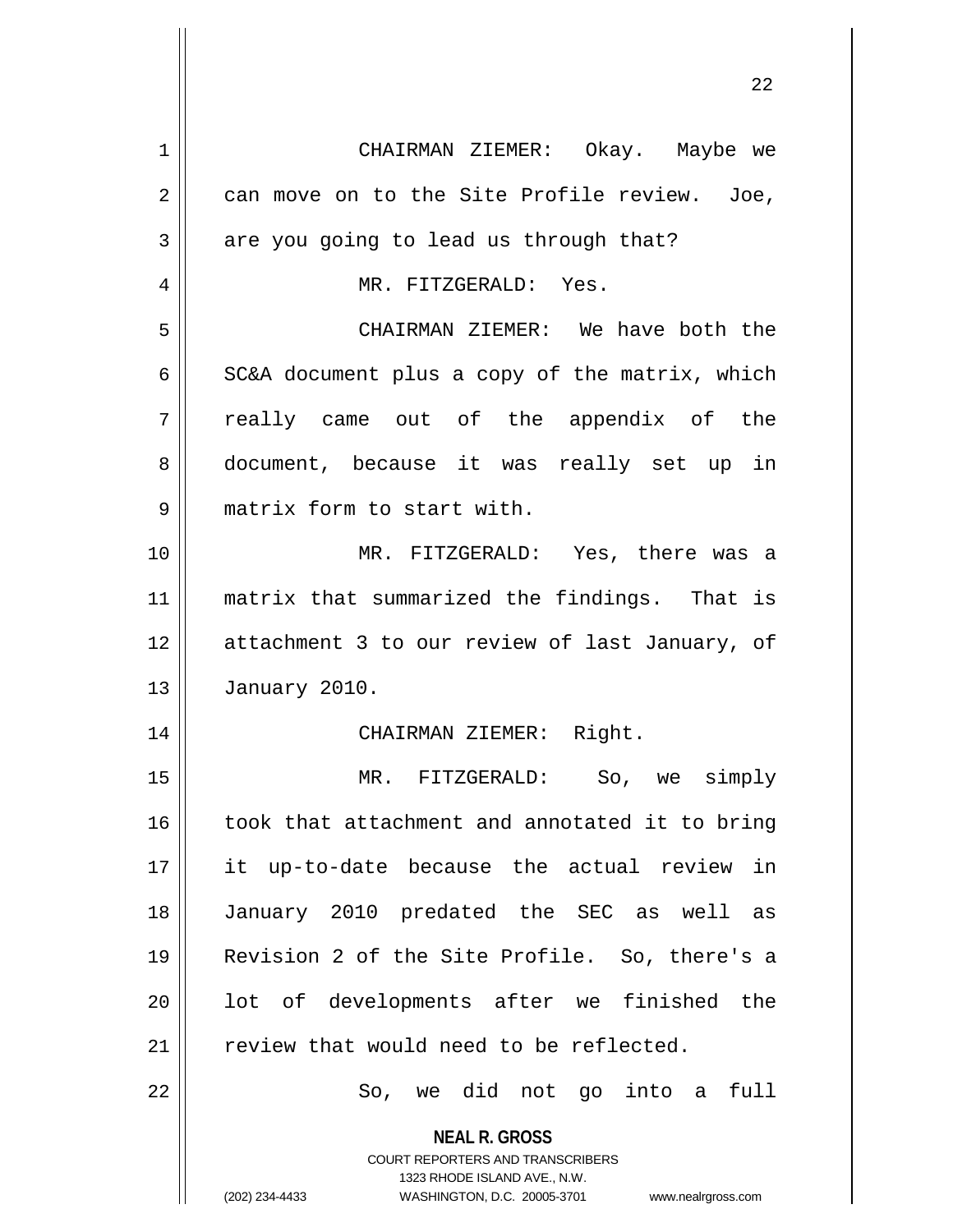| $\mathbf 1$ | technical review. Obviously, the Work Group       |
|-------------|---------------------------------------------------|
| 2           | had not met and we have not been tasked. But      |
| 3           | we did reflect sort of where things stood. I      |
| 4           | think your clarification on pre-1961 and the      |
| 5           | partial assessment, I think that is useful        |
| 6           | because, again, I think there is a little         |
| 7           | ambiguity about what we do before and after.      |
| 8           | But, in a sense, a lot of the issues are still    |
| $\mathsf 9$ | pertinent, relevant, would need to be             |
| 10          | explored.                                         |
| 11          | We do see some changes, major                     |
| 12          | changes, in the TBD that would seem to be         |
| 13          | going in the right direction, one of which he     |
| 14          | just referred to, which was Appendix A. One       |
| 15          | of our concerns -- in fact, it was the first      |
| 16          | concern that we will go through -- sort of        |
| 17          | suggested that maybe a little bit<br>more         |
| 18          | historic operational information to put things    |
| 19          | in context would be helpful. We<br>found          |
| 20          | Appendix A was a big step in that direction.      |
| 21          | So, clearly, there were<br>some                   |
| 22          | changes that were responsive to some of the       |
|             | <b>NEAL R. GROSS</b>                              |
|             | COURT REPORTERS AND TRANSCRIBERS                  |
|             | 1323 RHODE ISLAND AVE., N.W.<br>(202) 234-4433    |
|             | WASHINGTON, D.C. 20005-3701<br>www.nealrgross.com |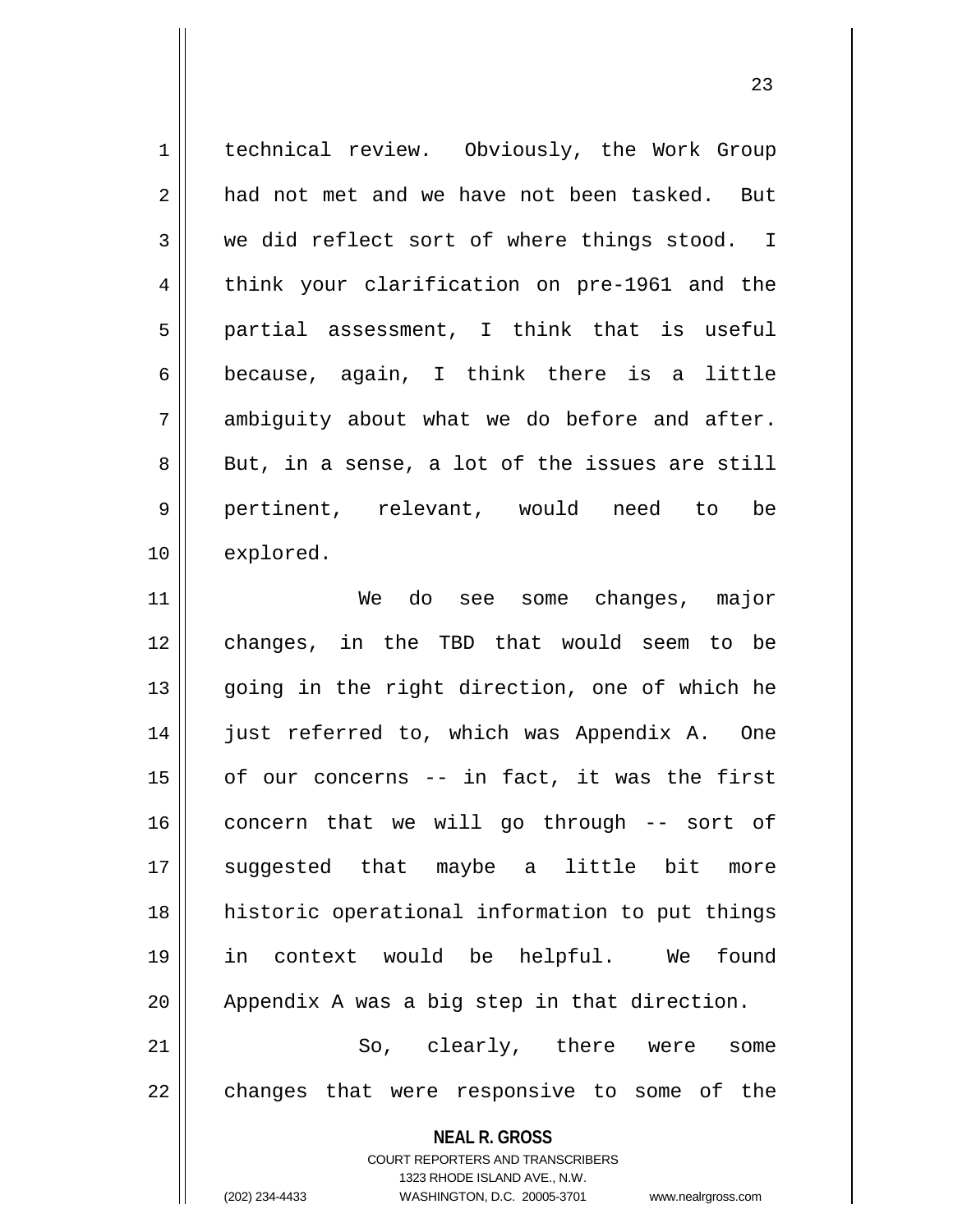**NEAL R. GROSS** COURT REPORTERS AND TRANSCRIBERS 1323 RHODE ISLAND AVE., N.W. (202) 234-4433 WASHINGTON, D.C. 20005-3701 www.nealrgross.com 1 issues we found over a year ago. But, with  $2 \parallel$  that in mind, our review focused on Revision  $3 \parallel 1$ . So, a lot of the findings may be tempered 4 | or resolved in Revision 2, and we are sort of  $5 \parallel$  in a toggle back and forth a little bit. We 6 aak of looked at Revision 2 from an analytic 7 | standpoint. 8 CHAIRMAN ZIEMER: Right. 9 MR. FITZGERALD: Yes. 10 CHAIRMAN ZIEMER: And I understood  $11$  | that you had some sort of preliminary --12 MR. FITZGERALD: Yes. 13 CHAIRMAN ZIEMER: -- comments as 14 || to whether you thought, based on a preliminary 15 || reading, whether things are still issues. 16 || MR. FITZGERALD: Yes, yes. 17 CHAIRMAN ZIEMER: So, 18 understanding that maybe they are, maybe they  $19 \parallel$  aren't, but --20 || MR. FITZGERALD: Right. 21 || CHAIRMAN ZIEMER: -- it seemed to  $22$  || me it would be helpful, if this would be a way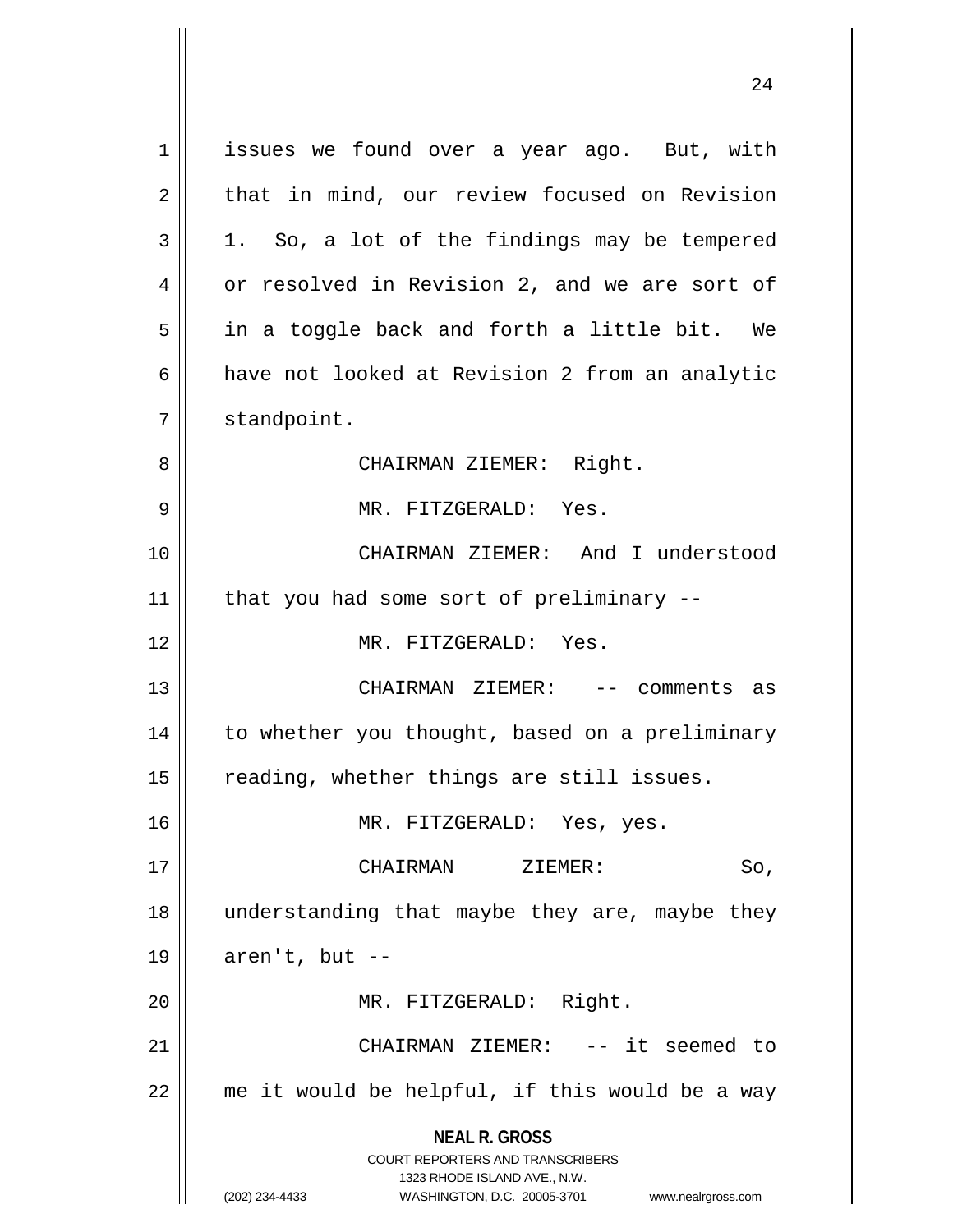$1 \parallel$  to proceed, to actually look at it issue-by-2 | issue.

3 | MR. FITZGERALD: Yes.

**NEAL R. GROSS** COURT REPORTERS AND TRANSCRIBERS 1323 RHODE ISLAND AVE., N.W. (202) 234-4433 WASHINGTON, D.C. 20005-3701 www.nealrgross.com 4 CHAIRMAN ZIEMER: And you tell us 5 || your issue. We have Dr. Hughes' responses,  $6 \parallel$  and maybe preliminary discussion on each of  $7 \parallel$  these and sort of determine what do you have 8 || to do yet and, then, what does NIOSH have to 9 do yet. That would give us some idea of what 10 lies before us in terms of scoping out the 11 future. 12 MR. FITZGERALD: All right. 13 CHAIRMAN ZIEMER: Okay? And we 14 || are looking at, this document has 13 issues in  $15$  || it. 16 MR. FITZGERALD: Right. 17 || CHAIRMAN ZIEMER: Originally, 18 || there were just 12? Were there just 12? 19 || MR. FITZGERALD: I thought there 20 || were 13 primary issues. There are some  $21$  | secondary issues, but --22 CHAIRMAN ZIEMER: No, when I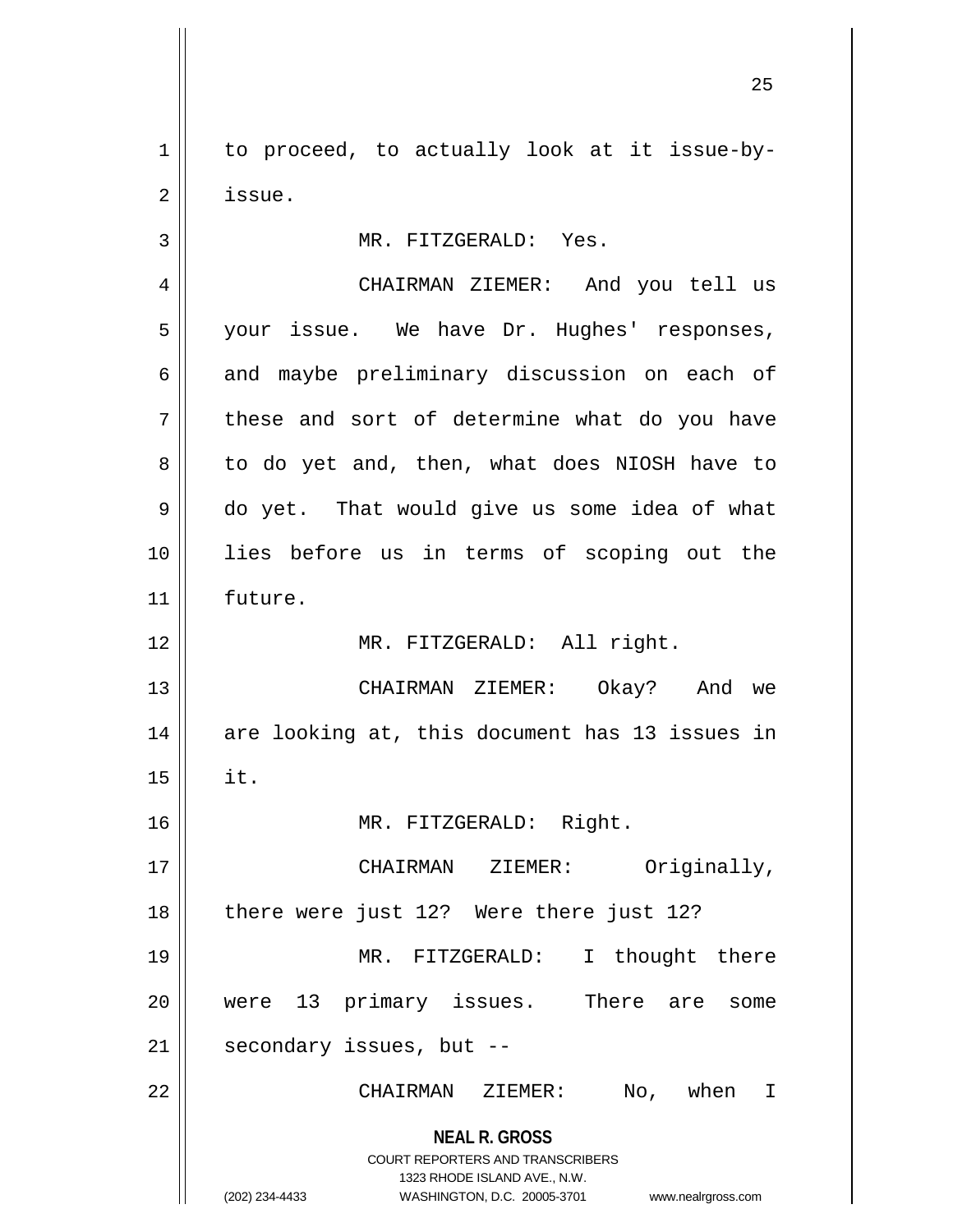**NEAL R. GROSS** COURT REPORTERS AND TRANSCRIBERS 1323 RHODE ISLAND AVE., N.W. (202) 234-4433 WASHINGTON, D.C. 20005-3701 www.nealrgross.com  $1 \parallel$  looked at the first one --2 || MR. FITZGERALD: Yes, 13. 3 CHAIRMAN ZIEMER: -- that was 4 attached to the original report, for some 5 | reason I only saw 12 on your original report. 6 MR. FITZGERALD: Oh, attachment 3? 7 || No, the main body of the report shows 13 8 || findings. I'm just looking at attachment 3 to 9 | make sure that was complete. 10 CHAIRMAN ZIEMER: Well, anyway, 11 | yes, there are 13 currently. 12 MR. FITZGERALD: Yes, there's 13 13 in attachment 3 as well. 14 || CHAIRMAN ZIEMER: So, that's what 15 we're working with. 16 MR. FITZGERALD: Yes, 13 findings. 17 || Like I said before, these are what we would 18 || term the primary findings. There are some 19 || secondary ones for information's sake. 20 CHAIRMAN ZIEMER: Is there 21 overlap? I didn't lay it side-by-side. Is  $22$  | there overlap on the generics?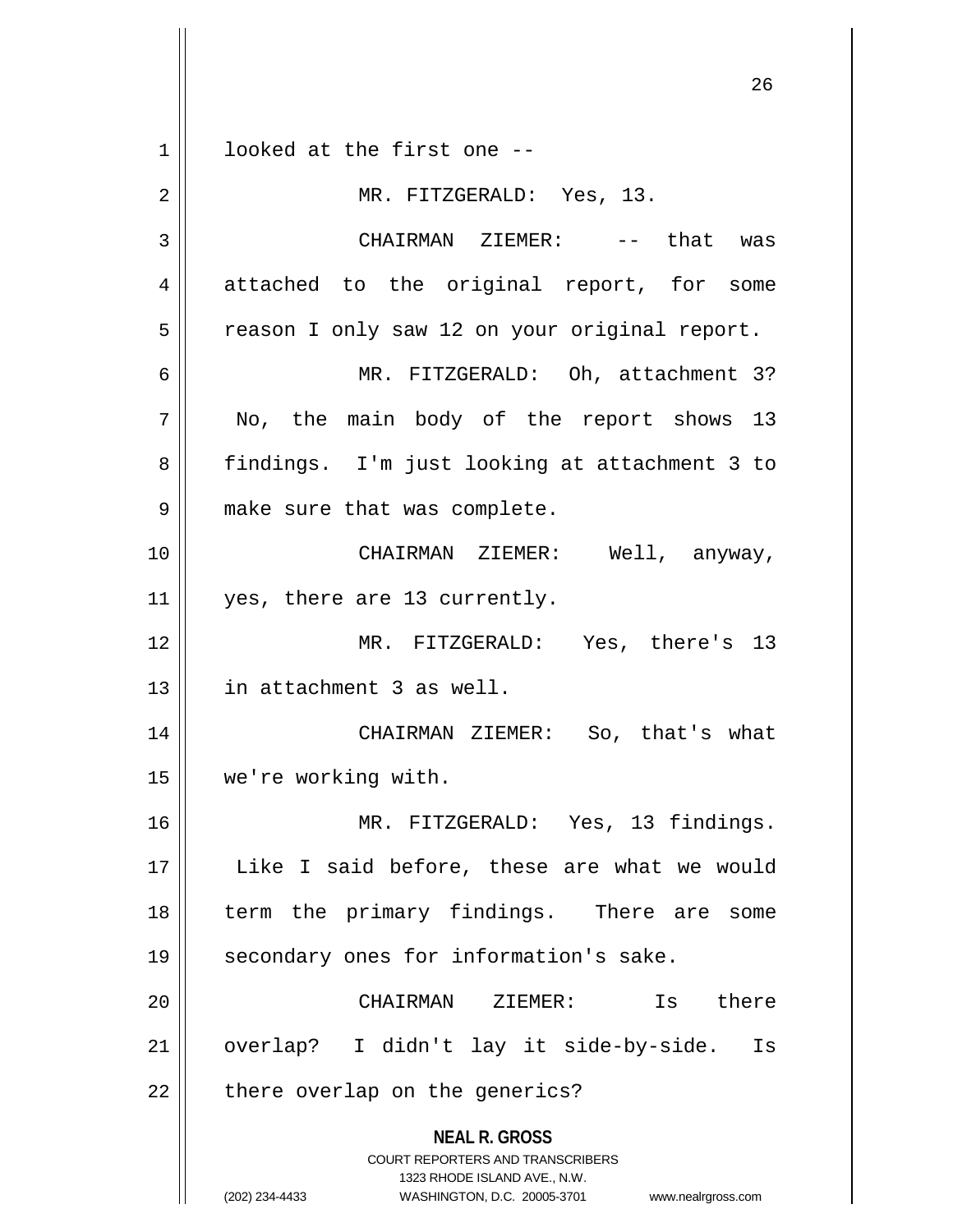| 1  | MR. FITZGERALD: No. I mean, I                                                                                                                                          |
|----|------------------------------------------------------------------------------------------------------------------------------------------------------------------------|
| 2  | think the generic ones were judgments that                                                                                                                             |
| 3  | some of the findings seemed to have resonance                                                                                                                          |
| 4  | with other sites, and we just listed them,                                                                                                                             |
| 5  | one-liners, essentially one-liners.                                                                                                                                    |
| 6  | CHAIRMAN ZIEMER: Right.                                                                                                                                                |
| 7  | MR. FITZGERALD: But the details                                                                                                                                        |
| 8  | are in the body.                                                                                                                                                       |
| 9  | CHAIRMAN ZIEMER: Okay.                                                                                                                                                 |
| 10 | MR. FITZGERALD: There is some                                                                                                                                          |
| 11 | overlap, but these are, by extension,                                                                                                                                  |
| 12 | judgments that were made.                                                                                                                                              |
| 13 | CHAIRMAN ZIEMER: And<br>some of                                                                                                                                        |
| 14 | these are sort of site-specific even though                                                                                                                            |
| 15 | they are part of a generic issue.                                                                                                                                      |
| 16 | MR. FITZGERALD: Yes. I mean, I                                                                                                                                         |
| 17 | think what we have tried to do in the Site                                                                                                                             |
| 18 | Profiles is look beyond the site-specific                                                                                                                              |
| 19 | findings to say, you know, we have heard these                                                                                                                         |
| 20 | before. In fact, I will mention it as we go,                                                                                                                           |
| 21 | that some of these, we have seen these in                                                                                                                              |
| 22 | other sites and they would have some relevance                                                                                                                         |
|    | <b>NEAL R. GROSS</b><br><b>COURT REPORTERS AND TRANSCRIBERS</b><br>1323 RHODE ISLAND AVE., N.W.<br>(202) 234-4433<br>WASHINGTON, D.C. 20005-3701<br>www.nealrgross.com |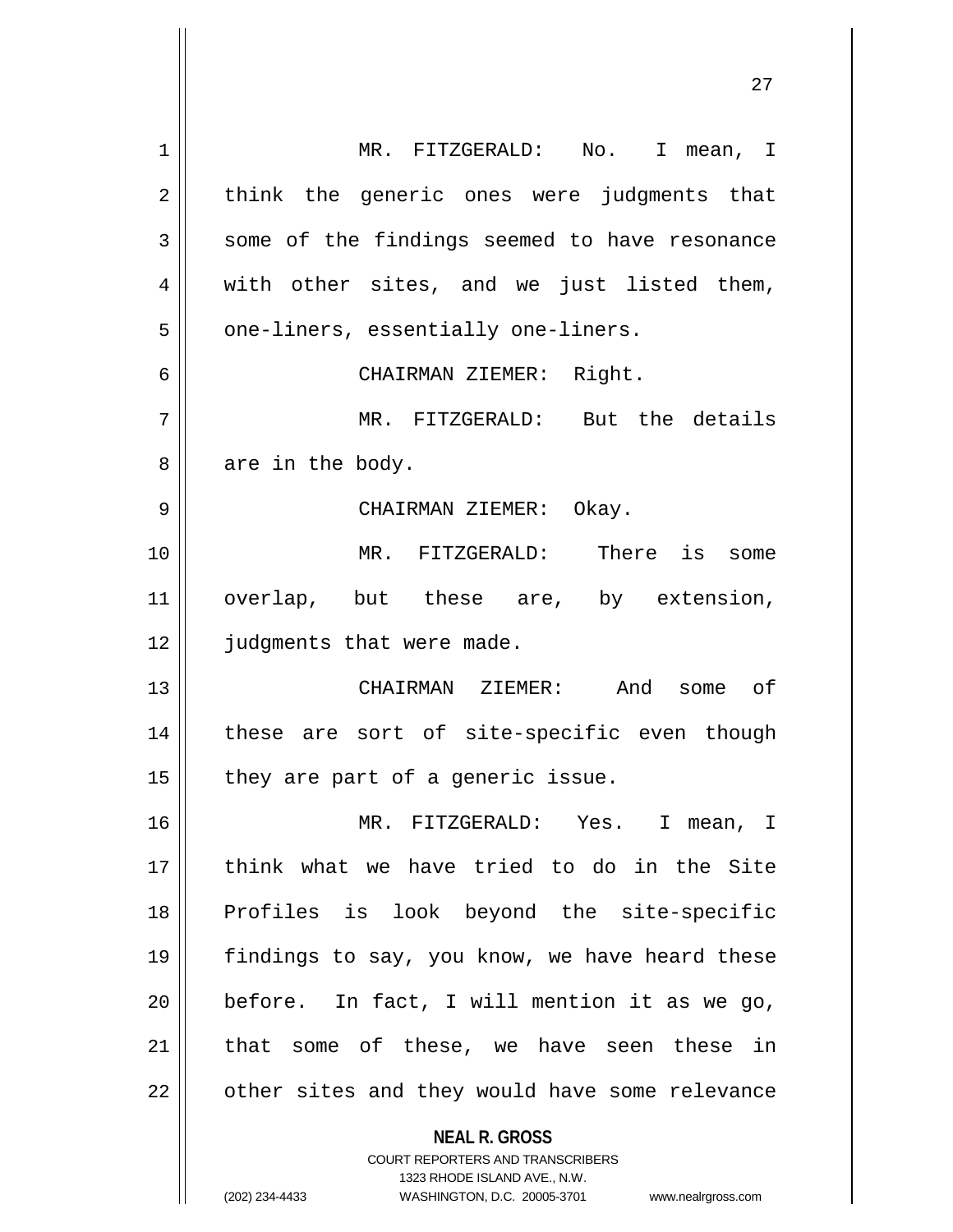$1 \parallel$  for those other sites.

| 2  | CHAIRMAN ZIEMER: Right.                                                                                                                                         |
|----|-----------------------------------------------------------------------------------------------------------------------------------------------------------------|
| 3  | MR. FITZGERALD: In fact, at this                                                                                                                                |
| 4  | stage of the game, the program is mature                                                                                                                        |
| 5  | enough that a lot of the issues, particularly                                                                                                                   |
| 6  | when we get to neutrons and what have you, you                                                                                                                  |
| 7  | know, we have been there before. I think we                                                                                                                     |
| 8  | can almost use the shorthand saying NTA film,                                                                                                                   |
| 9  | energy, dependence, and be almost done with it                                                                                                                  |
| 10 | in a way --                                                                                                                                                     |
| 11 | CHAIRMAN ZIEMER: Right.                                                                                                                                         |
| 12 | MR. FITZGERALD: -- because these                                                                                                                                |
| 13 | older TBDs don't reflect the thinking that has                                                                                                                  |
| 14 | evolved at NIOSH. And so, clearly, we don't                                                                                                                     |
| 15 | want to repeat all of that.                                                                                                                                     |
| 16 | CHAIRMAN ZIEMER: Right.                                                                                                                                         |
| 17 | MR. FITZGERALD: But that new                                                                                                                                    |
| 18 | positioning needs to be reflected in the TBD.                                                                                                                   |
| 19 | I don't think there will be any disagreement                                                                                                                    |
| 20 | at the table.                                                                                                                                                   |
| 21 | Starting with the first issue,                                                                                                                                  |
| 22 | simply put, we think the historic context, the                                                                                                                  |
|    | <b>NEAL R. GROSS</b><br>COURT REPORTERS AND TRANSCRIBERS<br>1323 RHODE ISLAND AVE., N.W.<br>(202) 234-4433<br>WASHINGTON, D.C. 20005-3701<br>www.nealrgross.com |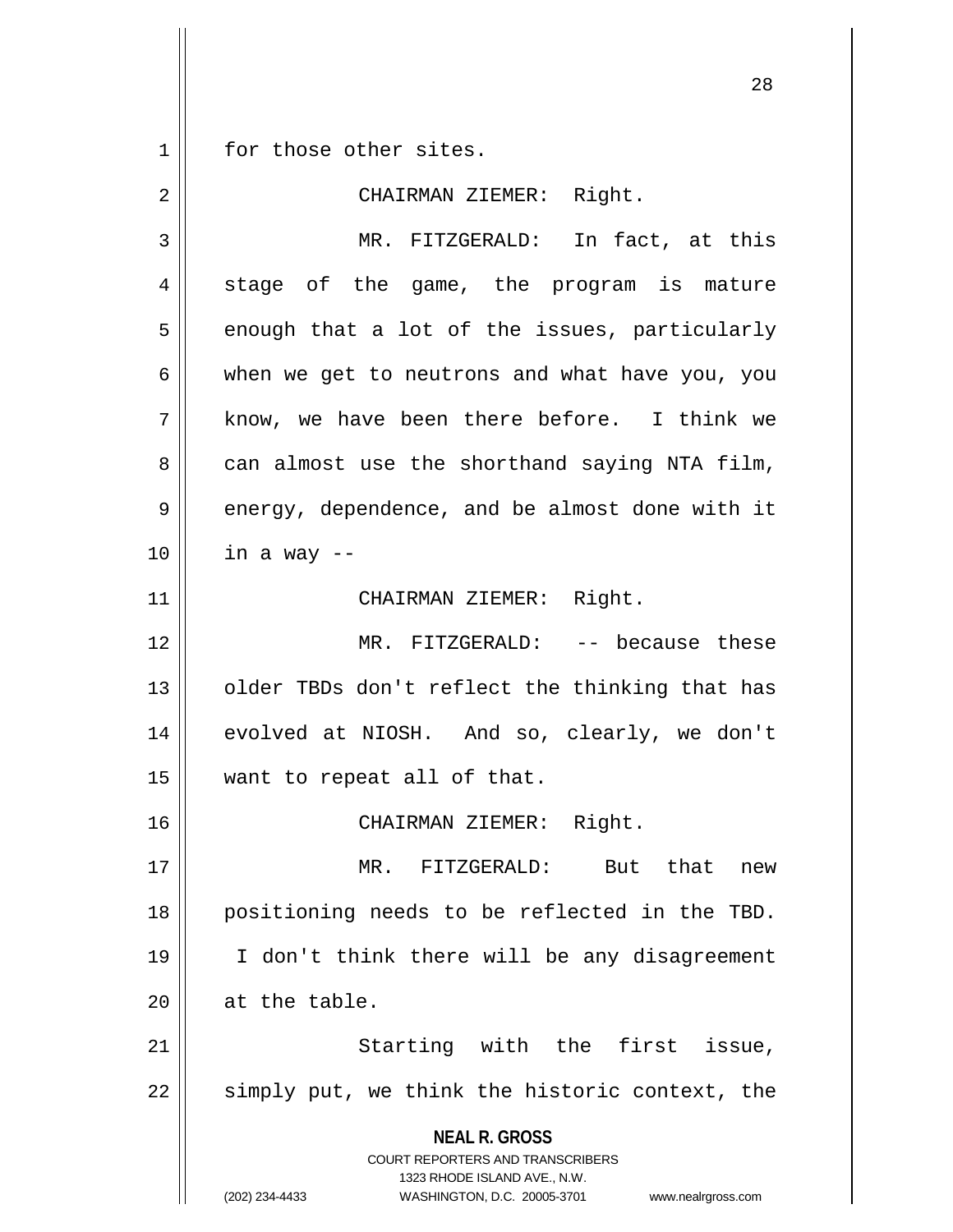1 | operational information that is provided in  $2 \parallel$  the Berkeley TBD could be strengthened. By 3 comparison with some of the other multipurpose 4 energy research laboratories, like Brookhaven 5 and Argonne, that have been done via Site  $6$  Profiles, this one seems to fall short.

7 I mean, I'm very familiar with 8 Brookhaven's since I was involved with 9 || Brookhaven. And also, I have looked at 10 Argonne. Those labs, those reports walk 11 || through the operations. Because these labs 12 || are very old, it gives you an historic 13 || perspective of the accelerators, when they 14 || came up-to-speed, what kind of operations were 15 involved, timeframes, when they were 16 dismantled in some cases, some of the source-17 || terms. That perspective was, I think, very 18 helpful.

19 For some reason, we have the 20 || tables, the essential dose reconstruction 21 || tables, in Berkeley, but we are missing sort  $22 \parallel$  of the historic context. And I think, as I

> **NEAL R. GROSS** COURT REPORTERS AND TRANSCRIBERS

1323 RHODE ISLAND AVE., N.W. (202) 234-4433 WASHINGTON, D.C. 20005-3701 www.nealrgross.com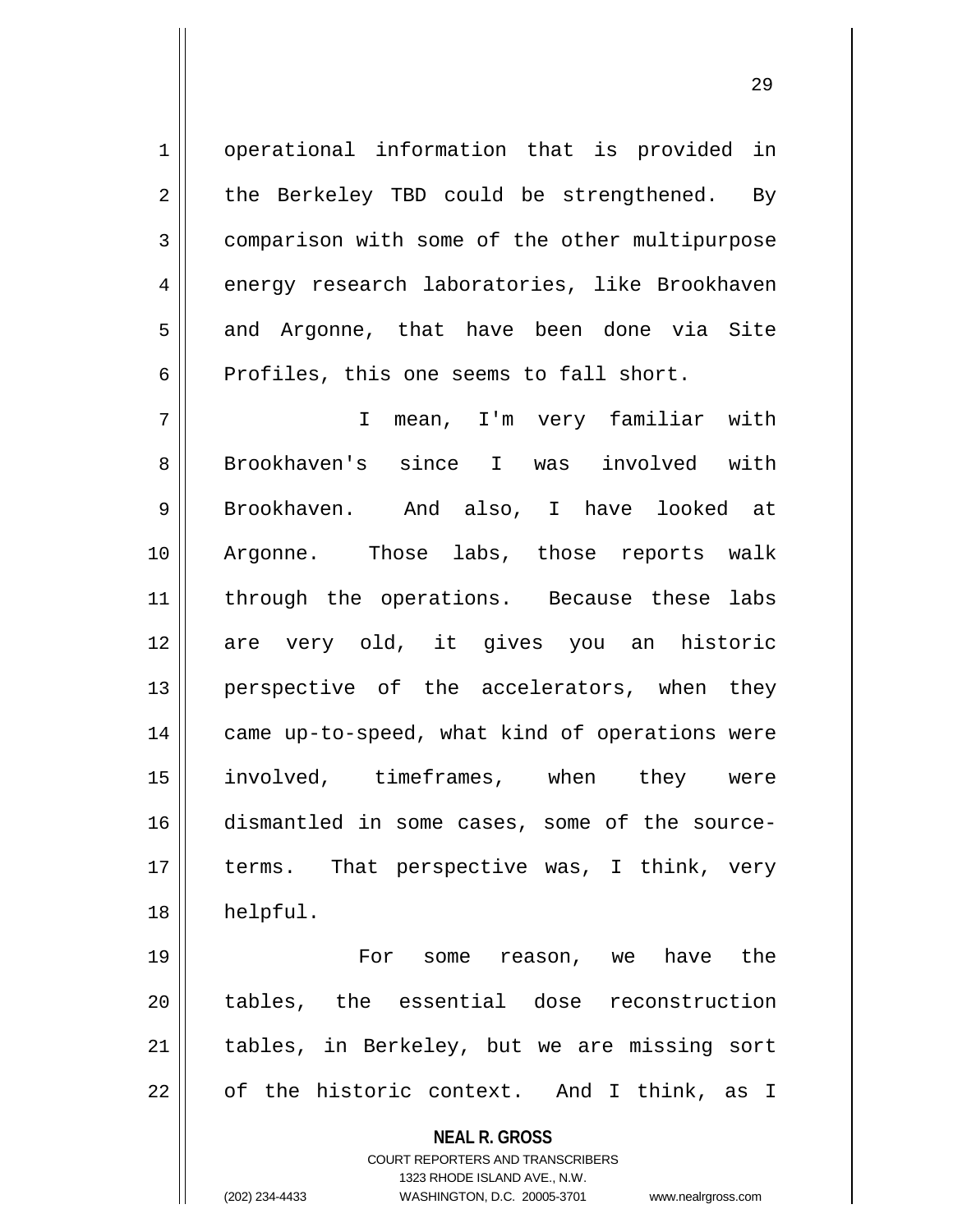| $\mathbf 1$  | said earlier, Appendix A helps. That was                                                                                                                               |
|--------------|------------------------------------------------------------------------------------------------------------------------------------------------------------------------|
| 2            | added in Rev 2 to give you a chronology of                                                                                                                             |
| $\mathbf{3}$ | incidents and those kinds of developments.                                                                                                                             |
| 4            | But I think, still, what you are missing is a                                                                                                                          |
| 5            | facility-by-facility description in<br>а                                                                                                                               |
| 6            | timeframe that just walks you through the                                                                                                                              |
| 7            | cyclotron and some of the other facilities.                                                                                                                            |
| 8            | Berkeley has a very rich history,                                                                                                                                      |
| 9            | I think as you pointed out. That history, I                                                                                                                            |
| 10           | think, just as a backdrop, would be helpful to                                                                                                                         |
| 11           | have in there. It was helpful for Brookhaven;                                                                                                                          |
| 12           | I know that. I think it would be helpful                                                                                                                               |
| 13           | here. That is the essence of this finding, is                                                                                                                          |
| 14           | that it would be very helpful to have that                                                                                                                             |
| 15           | added in.                                                                                                                                                              |
| 16           | And again, we haven't looked at                                                                                                                                        |
| 17           | Appendix A in detail. I think that helps.                                                                                                                              |
| 18           | But I think that would be an adjunct to that.                                                                                                                          |
| 19           | CHAIRMAN ZIEMER:<br>Well, okay,                                                                                                                                        |
| 20           | let's discuss that for a minute because NIOSH                                                                                                                          |
| 21           | at least has suggested here that there is                                                                                                                              |
| 22           | additional information that may or could be                                                                                                                            |
|              | <b>NEAL R. GROSS</b><br><b>COURT REPORTERS AND TRANSCRIBERS</b><br>1323 RHODE ISLAND AVE., N.W.<br>(202) 234-4433<br>WASHINGTON, D.C. 20005-3701<br>www.nealrgross.com |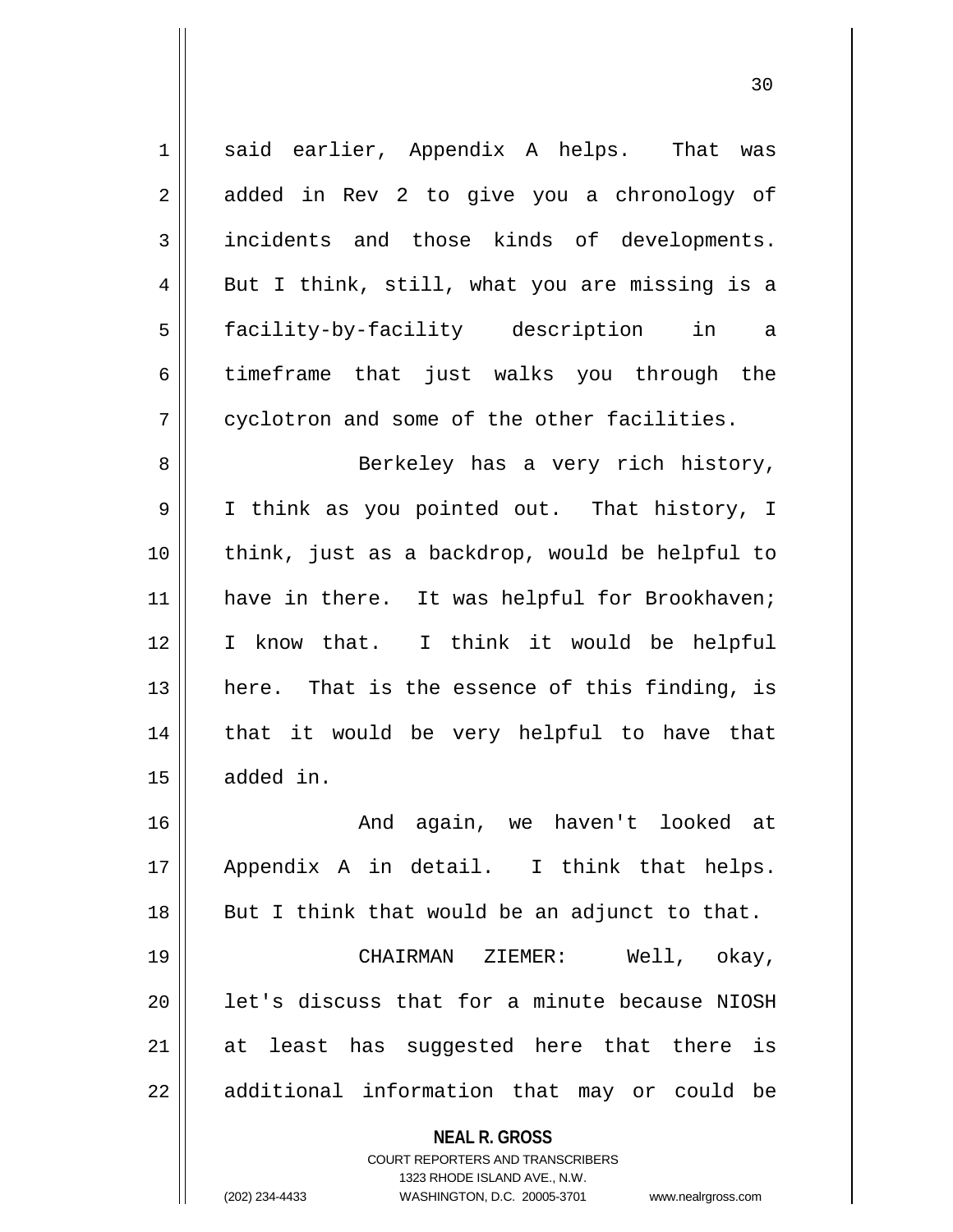1 added, that it might require some additional  $2 \parallel$  data capture.

**NEAL R. GROSS** COURT REPORTERS AND TRANSCRIBERS 1323 RHODE ISLAND AVE., N.W. (202) 234-4433 WASHINGTON, D.C. 20005-3701 www.nealrgross.com 3 || But, in that connection, for  $4 \parallel$  example, let me take -- oh, I'm looking at a  $5 \parallel$  section -- let's say occupational internal  $6 \parallel$  dose. That has been evaluated by nuclide or 7 by major nuclides, plutonium, uranium, 8 tritium, tritides, so on. What would be 9 needed there? Are you talking about looking 10 at different facilities and saying, what 11 || unique issues would they have? 12 I mean, it is one thing to 13  $\parallel$  evaluate bioassay data where you have it. Are 14 you talking about clarifying exposure sources 15 || at, say, the X-inch cyclotron, whichever  $16 \parallel$  one  $-$ 17 MR. FITZGERALD: Yes. 18 CHAIRMAN ZIEMER: -- or a 19 particular lab? What is the specificity we're 20 || after here? 21 MR. FITZGERALD: Yes, really focus 22 || on the site description. I mean, you're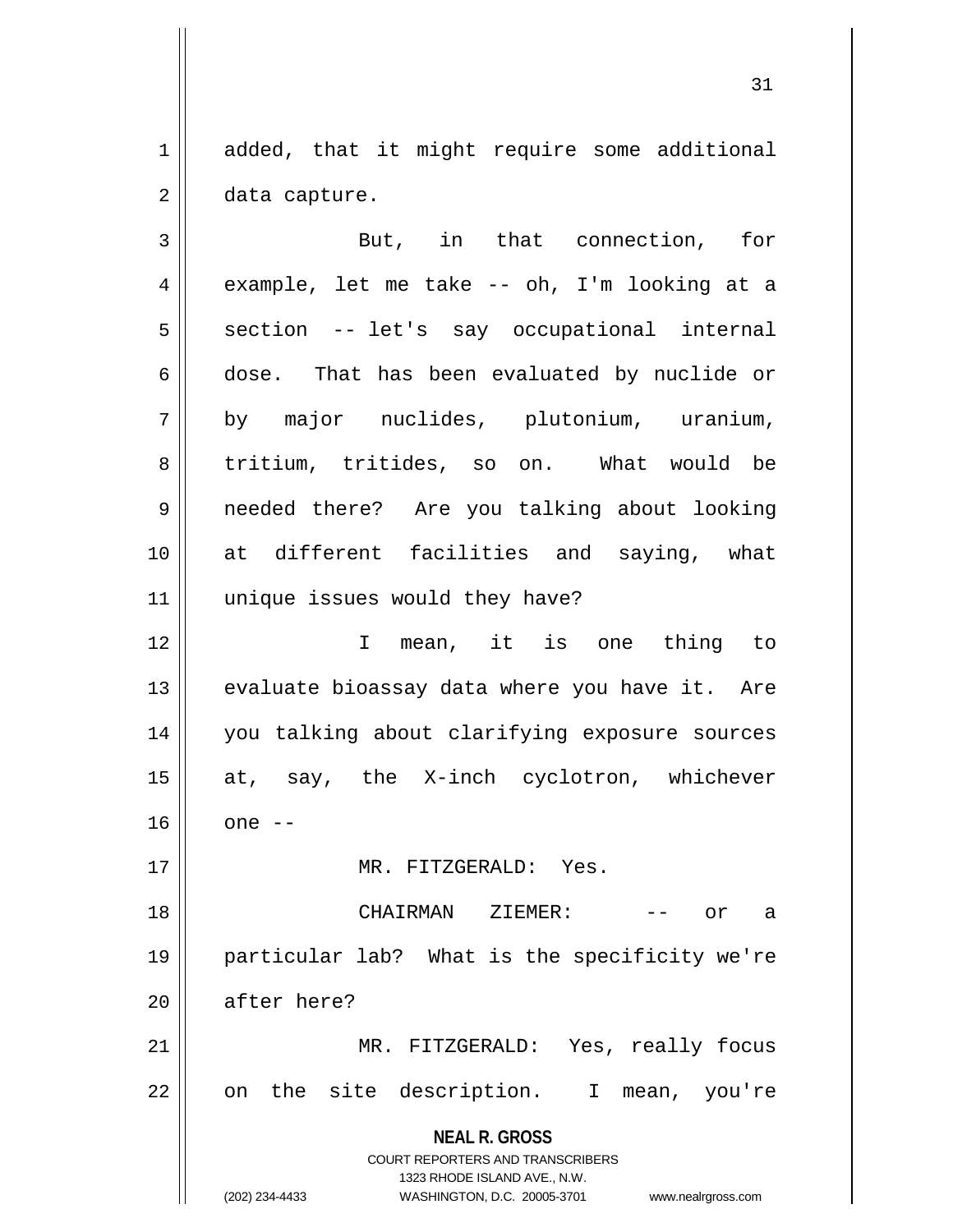**NEAL R. GROSS** COURT REPORTERS AND TRANSCRIBERS 1 | stepping one step back from the very specific 2 | internal/external --3 CHAIRMAN ZIEMER: So, it would go 4 back to Section 2? 5 MR. FITZGERALD: Yes. 6 CHAIRMAN ZIEMER: Site 7 description? 8 MR. FITZGERALD: The easiest way I 9 can describe this is look at Brookhaven, look 10 at Argonne, look at some of the other 11 || multipurpose energy research labs, and I 12 || thought those were done pretty well in terms 13 || of providing an operational backdrop, before 14 you get to the nuts-and-bolts dosimetry, an 15 || operation backdrop to what happened when, 16 || where. Very simply, that's it. 17 I mean, I think that piece is 18 missing from this particular Site Profile. We 19 found it valuable, I think, in terms of the 20 deliberations on Brookhaven and Argonne. When 21 you have a 50-, 60-year-old energy research  $22 \parallel$  lab, obviously, that has all these different

1323 RHODE ISLAND AVE., N.W.

(202) 234-4433 WASHINGTON, D.C. 20005-3701 www.nealrgross.com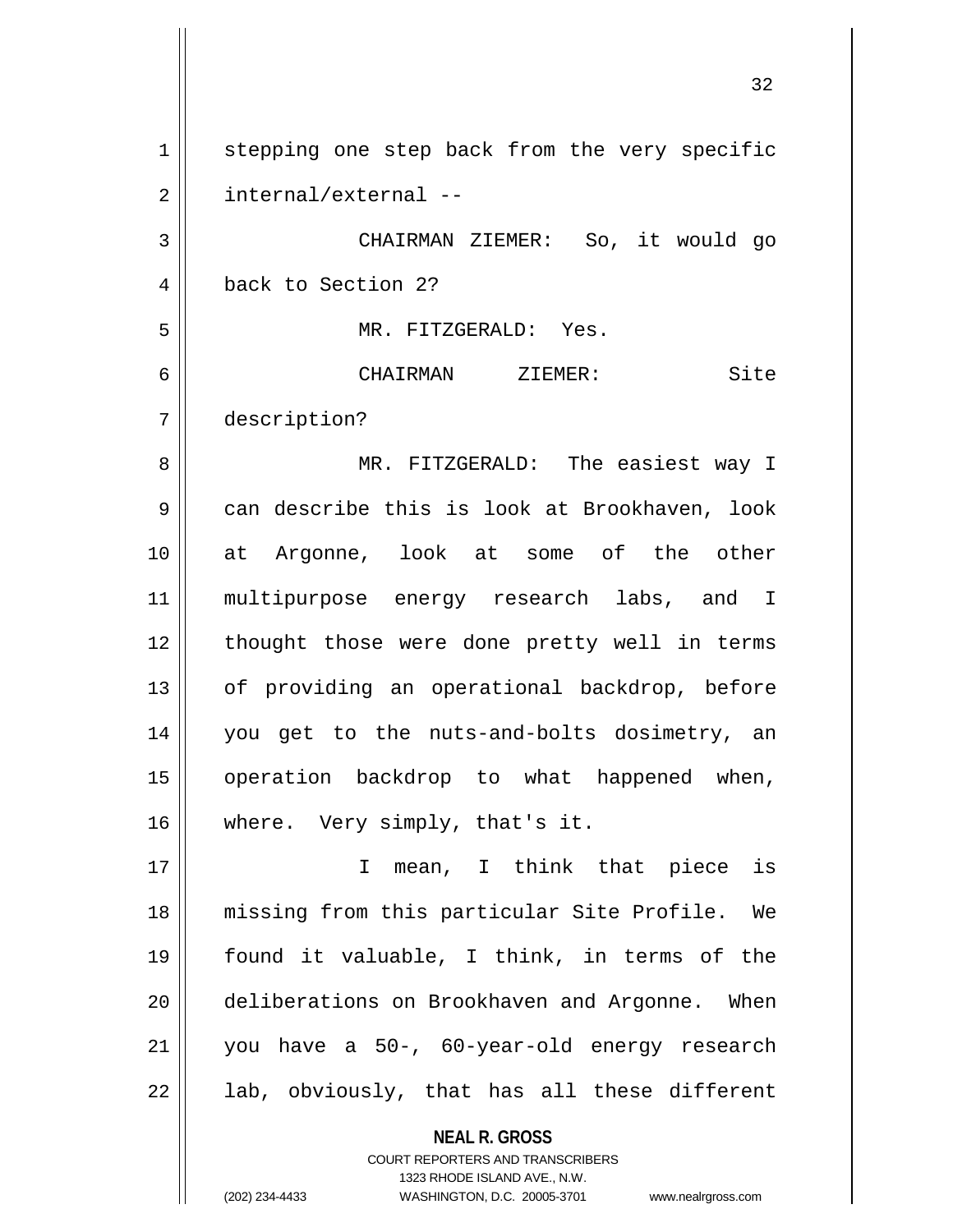1 || source-terms, all of these various  $2 \parallel$  accelerators, all of these different machines, 3 it is just you start getting lost in the 4 | trees.

5 I think that was almost a good 6 coadmap before you got into the dosimetry as 7 to when you step back and look at this site 8 | over those 50-60 years, what happened when and 9 how did this thing develop in terms of the 10 || research that was done, and kind of some sense 11 || of the types of operations and the types of 12 || source-terms that might be associated with 13 that in sort of a 20,000-30,000-foot level 14 | before getting into the dosimetry.

15 I think with Berkeley you sort of 16 || jump right into the room-by-room, building-by-17 building dosimetry before you have that 18 layout. I think it is more than just 19 stylistic. I think it was helpful having that 20 || roadmap for Brookhaven and some of the other 21 laboratories.

22 DR. NETON: I think we would

**NEAL R. GROSS** COURT REPORTERS AND TRANSCRIBERS

1323 RHODE ISLAND AVE., N.W.

(202) 234-4433 WASHINGTON, D.C. 20005-3701 www.nealrgross.com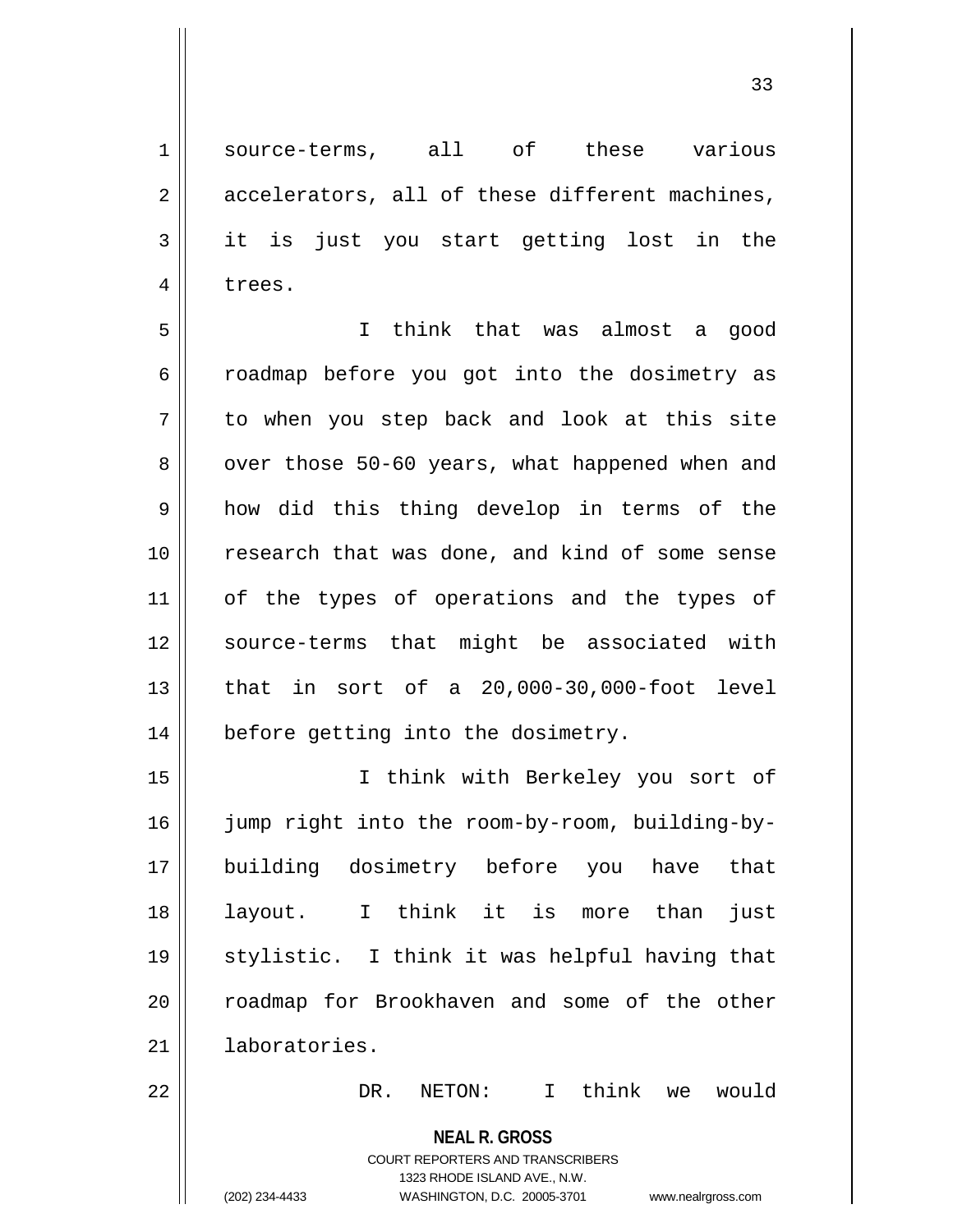| $\mathbf 1$ | agree. I agree. I actually agree we could                           |
|-------------|---------------------------------------------------------------------|
| 2           | benefit from some additional fleshing-out of                        |
| 3           | the facilities --                                                   |
| 4           | MR. FITZGERALD: Right.                                              |
| 5           | DR. NETON: -- when they came                                        |
| 6           | online, what their purposes were, that sort of                      |
| 7           | thing. It definitely is different. It is                            |
| 8           | lacking compared to the other Site Profiles.                        |
| 9           | Now some of that may be in                                          |
| 10          | Appendix A. Some of that actually exists in                         |
| 11          | the Evaluation Report. If you look at the 160                       |
| 12          | Evaluation Report, there is a description of                        |
| 13          |                                                                     |
|             | when the original calutrons were developed at                       |
| 14          | Berkeley and that sort of thing.                                    |
| 15          | That<br>CHAIRMAN ZIEMER: Right.                                     |
| 16          | could be translated back into here.                                 |
| 17          | DR. NETON: Yes, I think so.                                         |
| 18          | And maybe<br>CHAIRMAN ZIEMER:<br>some                               |
| 19          | additional fleshing-out.                                            |
| 20          | Right, the<br>DR. NETON:                                            |
| 21          | accelerator, you know, progression of the                           |
| 22          | accelerators and the isolation of the various                       |
|             | <b>NEAL R. GROSS</b>                                                |
|             | <b>COURT REPORTERS AND TRANSCRIBERS</b>                             |
|             | 1323 RHODE ISLAND AVE., N.W.                                        |
|             | (202) 234-4433<br>WASHINGTON, D.C. 20005-3701<br>www.nealrgross.com |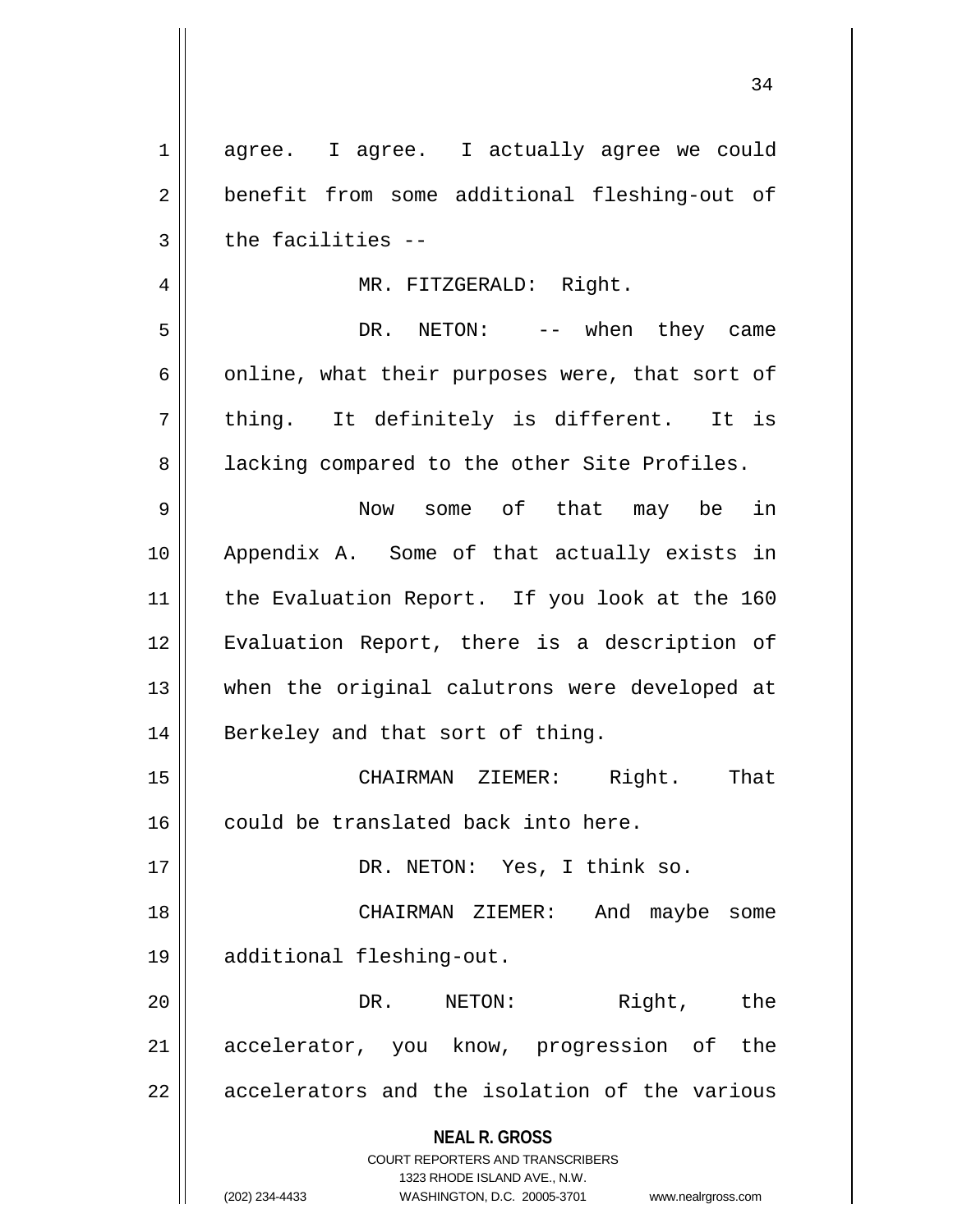**NEAL R. GROSS** 1 || radionuclides, the chemistry that was  $2 \parallel$  performed to extract the different isotopes, 3 plutonium, uranium, that sort of thing. I  $4 \parallel$  think it does; it is helpful to have that at  $5 \parallel$  the beginning. For whatever reason, this Site  $6 \parallel$  Profile is unlike the others in that respect. 7 CHAIRMAN ZIEMER: Okay. 8 DR. NETON: I don't know that it  $9 \parallel$  affects the dose reconstruction necessarily, 10 but I do think, for completeness sake, it 11 || would be helpful to have in there. 12 DR. MAURO: This is John. One 13 || more point related to this. 14 In thinking about the level of 15 granularity, I noticed that the other 16 comments, many of them deal with external 17 exposure. So, this issue within the context 18 || of the other issues, it would be helpful to 19 have a level of granularity in the description  $20$  || of the operations and sources that provides a  $21$  richness that helps in supporting the way in 22 which the external doses will be

> COURT REPORTERS AND TRANSCRIBERS 1323 RHODE ISLAND AVE., N.W.

(202) 234-4433 WASHINGTON, D.C. 20005-3701 www.nealrgross.com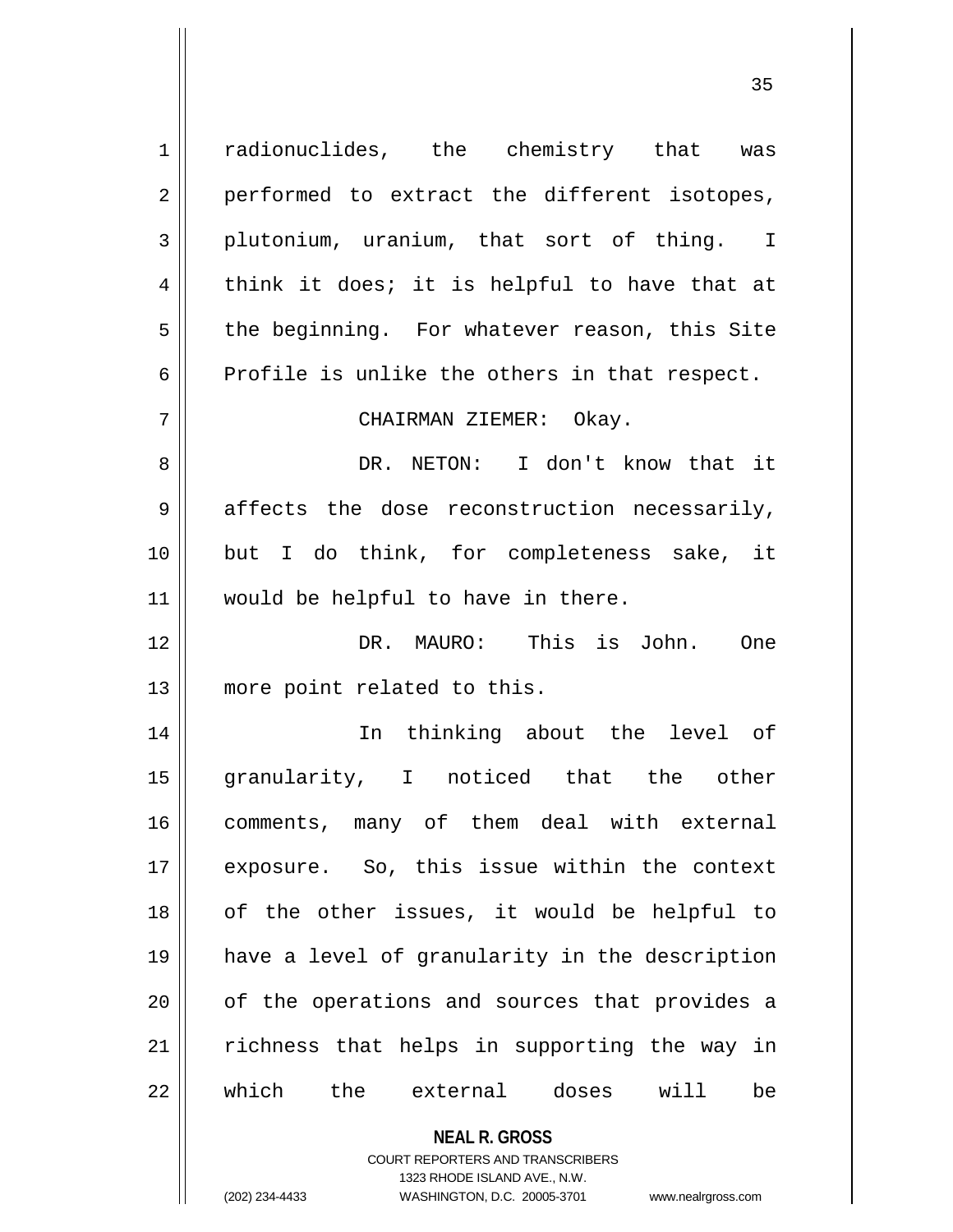1 || reconstructed, especially during the covered 2 period.

3 || In other words, sort of like marry 4 || the level of detail that you might need in 5 | order to support those particular exposure  $6 \parallel$  scenarios that will be performed. Those seem  $7 \parallel$  to be especially true for neutron. I quess 8 || there are some penetrating/non-penetrating 9 issues.

10 So, the degree to which the 11 descriptive material could help support the 12 development of the external dosimetry part of  $13$  | this, essentially  $-$ 

14 DR. NETON: I agree, John. I 15 mean, without sort of the source-term fleshed- $16$  | out, you really don't have  $-$ - you know, this  $17$   $\parallel$  Site Profile is geared toward the radiological 18 monitoring operations and how we can interpret 19  $\parallel$  them. But, in some ways, it is hard to say, 20 || well, was that an appropriate radiological 21 monitoring program if you really haven't  $22$  | established exactly what was present --

> **NEAL R. GROSS** COURT REPORTERS AND TRANSCRIBERS

> > 1323 RHODE ISLAND AVE., N.W.

(202) 234-4433 WASHINGTON, D.C. 20005-3701 www.nealrgross.com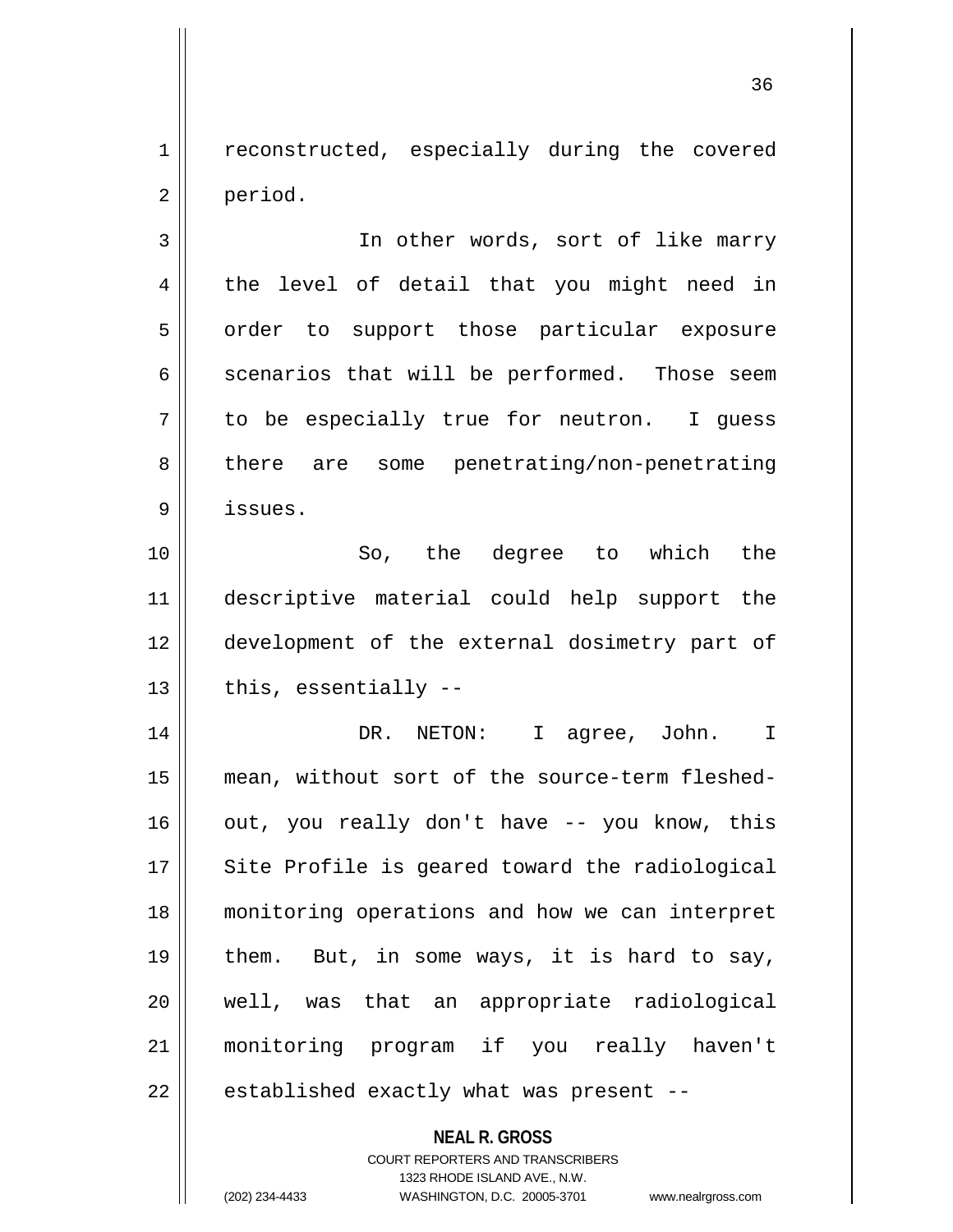|    | 37                                             |
|----|------------------------------------------------|
| 1  | CHAIRMAN ZIEMER: Right, right.                 |
| 2  | DR. NETON: -- at which time. So,               |
| 3  | I agree.                                       |
| 4  | CHAIRMAN ZIEMER: So, the next                  |
| 5  | step on this one, it appears, then, is that    |
| 6  | NIOSH would go back and develop this for I     |
| 7  | guess what would be Rev 3 then or Rev --       |
| 8  | DR. NETON: Three.                              |
| 9  | CHAIRMAN ZIEMER: -- Rev 3?                     |
| 10 | DR. NETON: Yes.                                |
|    |                                                |
| 11 | CHAIRMAN ZIEMER: I notice here                 |
| 12 | that it indicates that it will require         |
| 13 | additional data capture. Is that where we are  |
| 14 | lacking? Or do we have the data and it just    |
| 15 | hasn't been entered? Or do we know at this     |
| 16 | point?                                         |
| 17 | DR. NETON: Obviously, I don't                  |
| 18 | know the answer to that one. This response     |
| 19 | was just recently drafted. So, I might defer   |
| 20 | to ORAU, who put this response together, as to |
| 21 | why we think we might need additional data     |
| 22 | capture, in other words, to describe the       |
|    | <b>NEAL R. GROSS</b>                           |
|    |                                                |

COURT REPORTERS AND TRANSCRIBERS 1323 RHODE ISLAND AVE., N.W.

(202) 234-4433 WASHINGTON, D.C. 20005-3701 www.nealrgross.com

 $\mathsf{II}$ 

 $\overline{\mathsf{I}}$  $\mathsf{l}$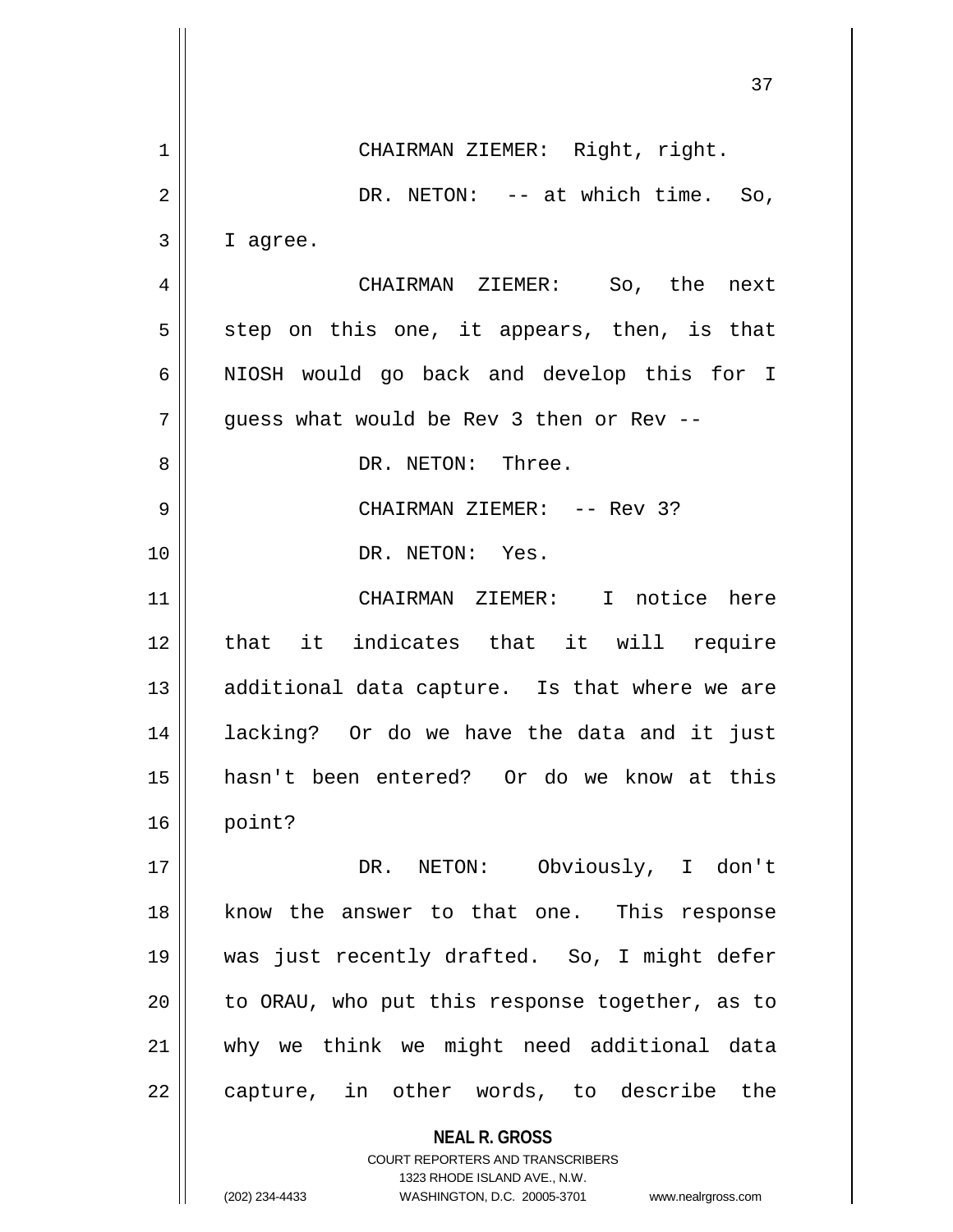$1 \parallel$  facility.

| $\overline{2}$ | CHAIRMAN ZIEMER: Yes. We<br>have                                                                                                                                       |
|----------------|------------------------------------------------------------------------------------------------------------------------------------------------------------------------|
| 3              | the records, but they really weren't fleshed-                                                                                                                          |
| 4              | out. Or do we really need to go back? Maybe                                                                                                                            |
| 5              | both.                                                                                                                                                                  |
| 6              | DR. NETON: I suspect it might be                                                                                                                                       |
| 7              | both, but $--$                                                                                                                                                         |
| 8              | DR. HUGHES: We certainly do have                                                                                                                                       |
| 9              | a lot of background information on the sites.                                                                                                                          |
| 10             | A lot of it is available on the open                                                                                                                                   |
| 11             | literature anyway.                                                                                                                                                     |
| 12             | CHAIRMAN ZIEMER: Who has the lead                                                                                                                                      |
| 13             | for ORAU? Does Matt Smith or --                                                                                                                                        |
| 14             | DR. NETON: Let's see who is on                                                                                                                                         |
| 15             | that. Who is the lead person on the ORAU, if                                                                                                                           |
| 16             | on the call? Or is there one?                                                                                                                                          |
| 17             | MR. SHARFI:<br>I could probably                                                                                                                                        |
| 18             | answer your question, Jim.                                                                                                                                             |
| 19             | DR. NETON: Yes, Mutty.                                                                                                                                                 |
| 20             | MR. SHARFI: Yes, this is Mutty                                                                                                                                         |
| 21             | Sharfi.                                                                                                                                                                |
| 22             | The<br>main<br>reason why we made<br>a                                                                                                                                 |
|                | <b>NEAL R. GROSS</b><br><b>COURT REPORTERS AND TRANSCRIBERS</b><br>1323 RHODE ISLAND AVE., N.W.<br>WASHINGTON, D.C. 20005-3701<br>(202) 234-4433<br>www.nealrgross.com |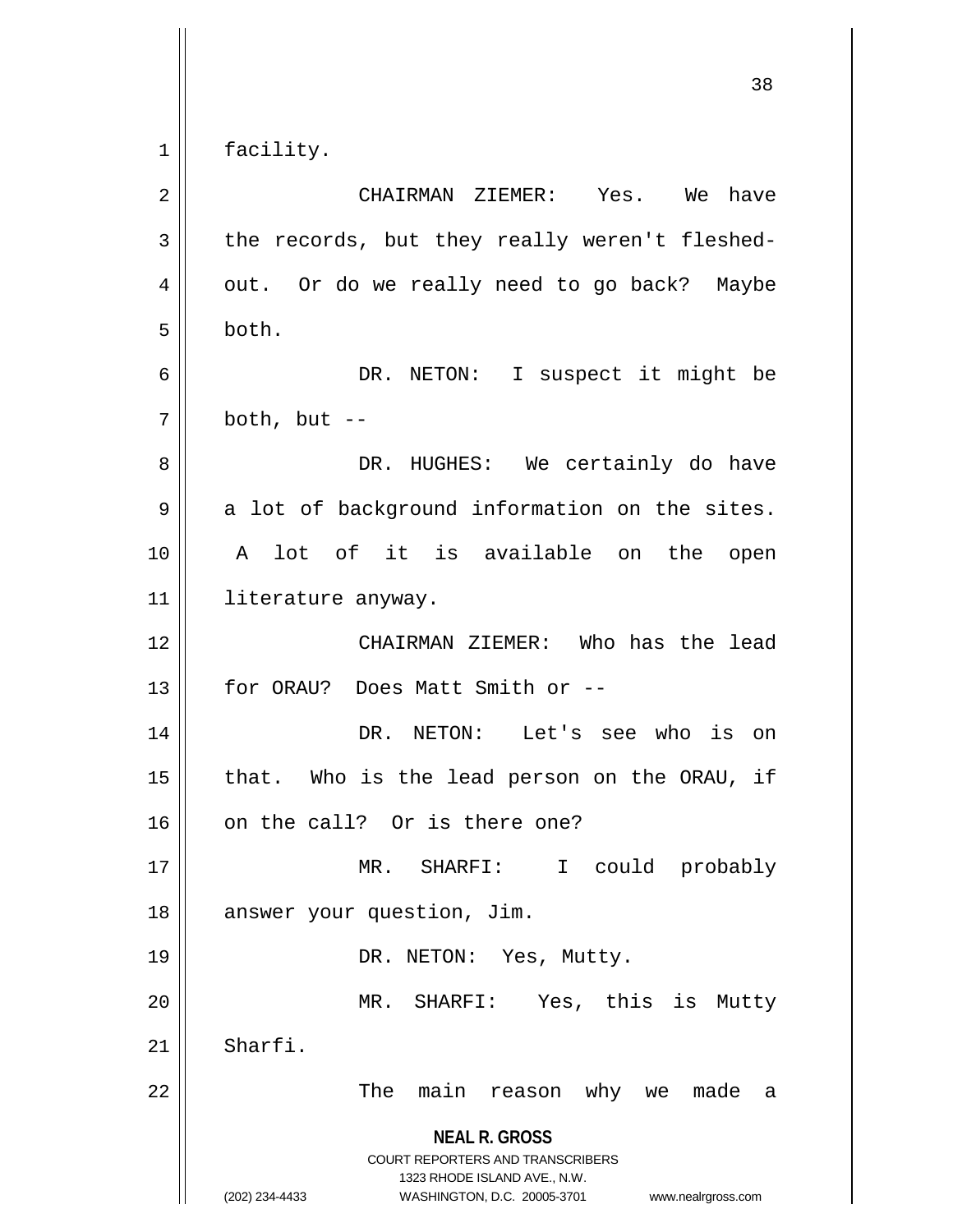**NEAL R. GROSS** COURT REPORTERS AND TRANSCRIBERS 1323 RHODE ISLAND AVE., N.W. (202) 234-4433 WASHINGTON, D.C. 20005-3701 www.nealrgross.com 1 statement that we may need to do additional 2 || data capture would be depending on the level  $3 \parallel$  of detail that you get in. It is not to say 4 we don't have a lot of documents that could  $5 \parallel$  add to the history of the site. But, 6 depending on what level of detail, you may  $7 \parallel$  need to get additional information on specific 8 || operations. At that point, we may need to do 9 || additional data captures. But it is not a 10 || quarantee that we need to do that. 11 || DR. NETON: Yes, I would suspect 12 that you could do a pretty good job 13 describing, putting together a description 14 || without an additional site visit. 15 CHAIRMAN ZIEMER: Well, it will be 16 your call. You will decide whether you need 17 more information. Okay. I think that is good  $18 \parallel$  then. 19 || So, the ball is in NIOSH's court  $20$  |  $\circ$  on that one, right? 21 SC&A, any further comments on  $22 \parallel$  that?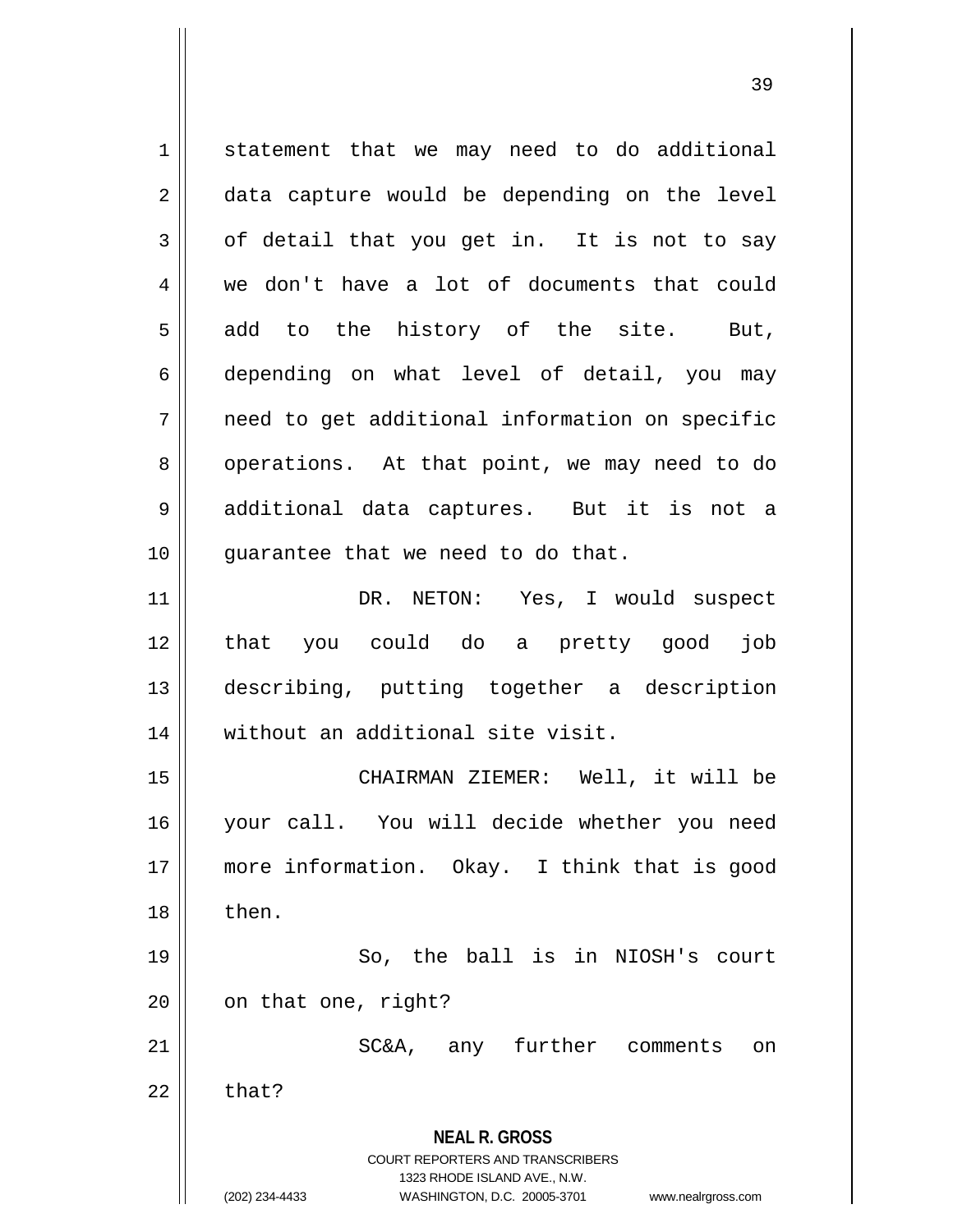1 MR. FITZGERALD: No, no. Again, I  $2 \parallel$  think that was the only observation on that  $3 \parallel$  one. 4 CHAIRMAN ZIEMER: Okay. 5 MEMBER RICHARDSON: This is David 6 Richardson. 7 I'm glad that you raised the 8 || point. As somebody who comes in with less 9 || familiarity about this site, I found it really 10 hard to orient myself to, I mean, as you are 11 saying, kind of an assessment of the 12 monitoring program, given kind of a one-13 || sentence summary of what the kind of major 14 || activities were, that they were astrophysics, 15 nuclear fusion, earth sciences, genomics, 16 | health physics, computer science. 17 || Kind of in terms of the operations  $18$  || that were going on there, that is basically 19 what, and then there is a table describing the 20 buildings, which I guess is an attempt to  $21$  summarize kind of the facility. But that,  $22$  || also, as kind of another dimension of a matrix

> **NEAL R. GROSS** COURT REPORTERS AND TRANSCRIBERS

> > 1323 RHODE ISLAND AVE., N.W.

(202) 234-4433 WASHINGTON, D.C. 20005-3701 www.nealrgross.com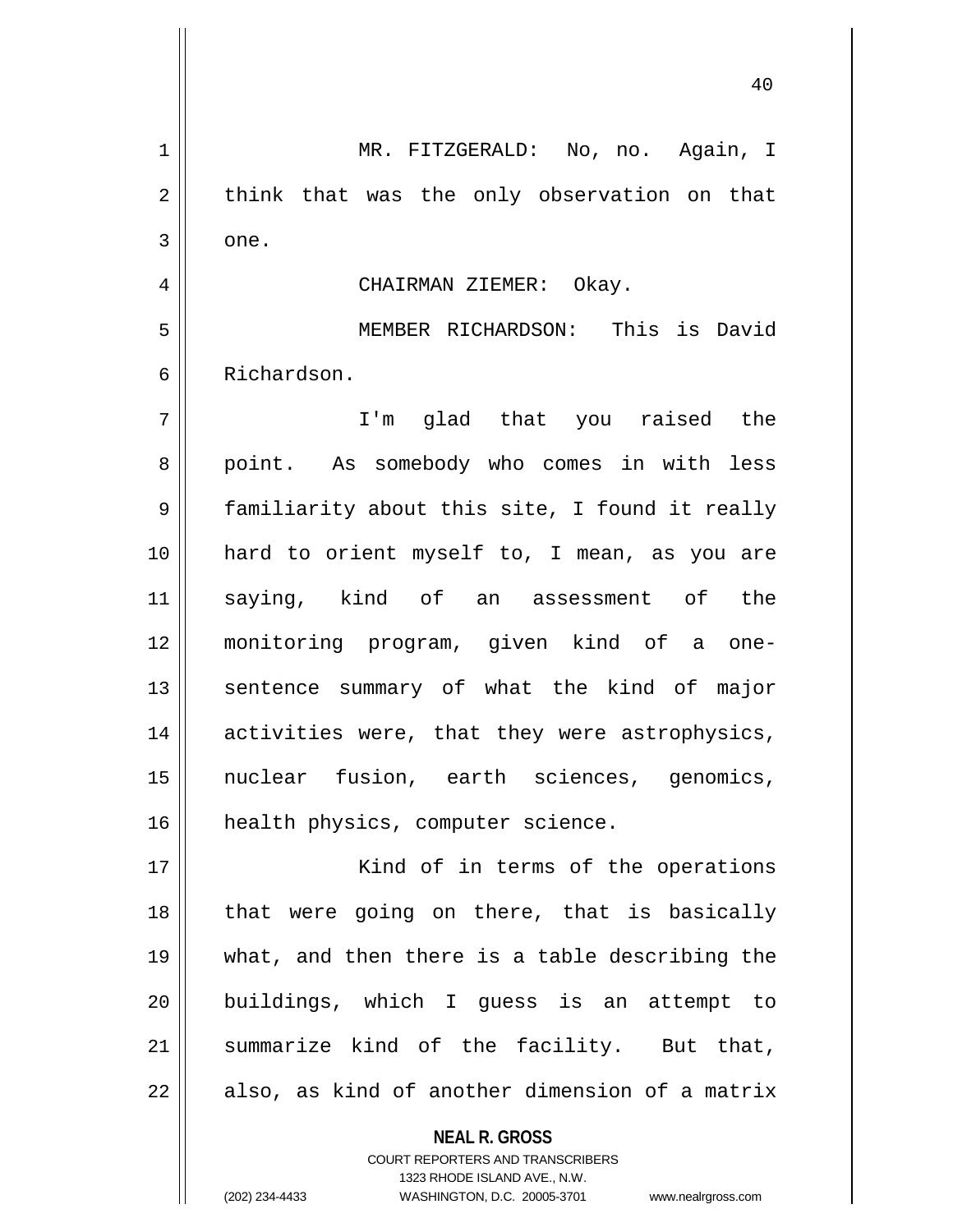$1$  that you might describe the site history by, 2 || isn't giving me, didn't give me enough of a  $3$  sense of kind of the relative importance of 4 || these in terms of kind of radiological 5 hazards.

 $6 \parallel$  and I found the tables a little 7 confusing. I wasn't sure how they were 8 organized. So, I think some text to kind of 9 describe how exhaustive this structure, as it 10 is provided, in terms of building, how those 11 || correspond to facilities and processes where 12 you think the monitoring should occur, and 13  $\parallel$  then, why so many of the  $-$ - like the second, 14 Table 2-2, the first set of rows have some 15 values which are sort of described as the 16 quantities that workers could have encountered 17 by area, which I was a little bit curious 18 about what that meant.

19 || The Chen, the vast majority of 20 || them are just you've got lots and lots and 21 || lots of ones where there is no sense of the  $22$  || scale of activity whatsoever, which means

**NEAL R. GROSS**

COURT REPORTERS AND TRANSCRIBERS 1323 RHODE ISLAND AVE., N.W. (202) 234-4433 WASHINGTON, D.C. 20005-3701 www.nealrgross.com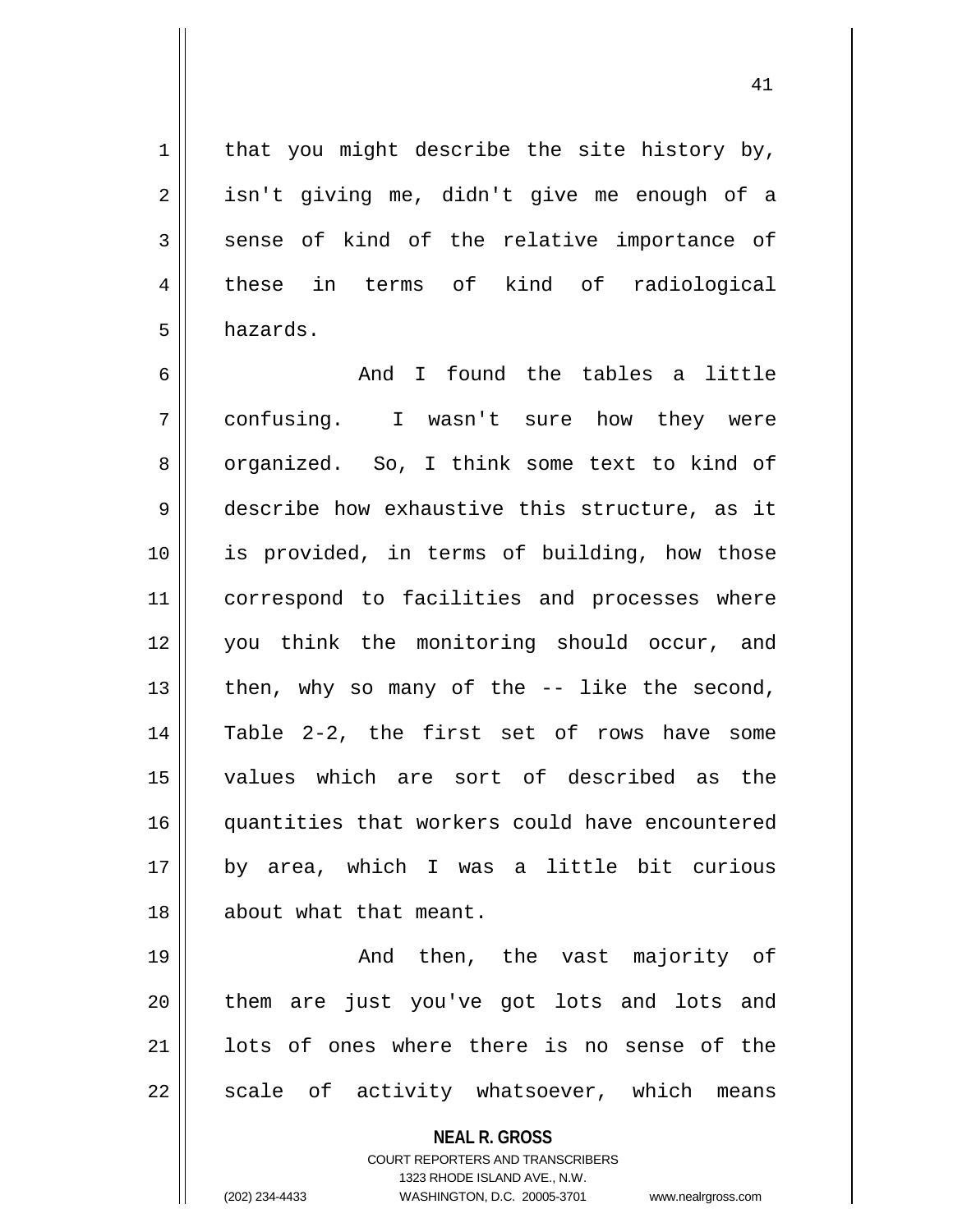$1 \parallel$  that, again, I was wondering, well, I still,  $2 \parallel$  again, walking in as kind of a very naive  $3 \parallel$  reader, the idea that there's lots and lots of 4 Trooms where there may have been radionuclides  $5 \parallel$  and there's no idea of the magnitude of those 6 exposures, I was left kind of bewildered by 7 what actually happened there, "there" being 8 pretty much the facility and how to make a 9 | judgment about the monitoring program at all. 10 CHAIRMAN ZIEMER: Yes, I think 11 || that is a good point, David, because, with 12 || these tables, you can't really correlate it 13 || with specific programs. You can't always tell 14 whether it is just like a small counting lab 15 where they might have brought in trace samples 16 versus some wet chemical operations, or

18 || Anyway, yes, that's helpful to see  $19$  || that. I think that would be an issue for the 20 Board at large as well, particularly people 21 who have not had any familiarity with that  $22 \parallel$  facility.

> **NEAL R. GROSS** COURT REPORTERS AND TRANSCRIBERS 1323 RHODE ISLAND AVE., N.W.

17 | whatever.

(202) 234-4433 WASHINGTON, D.C. 20005-3701 www.nealrgross.com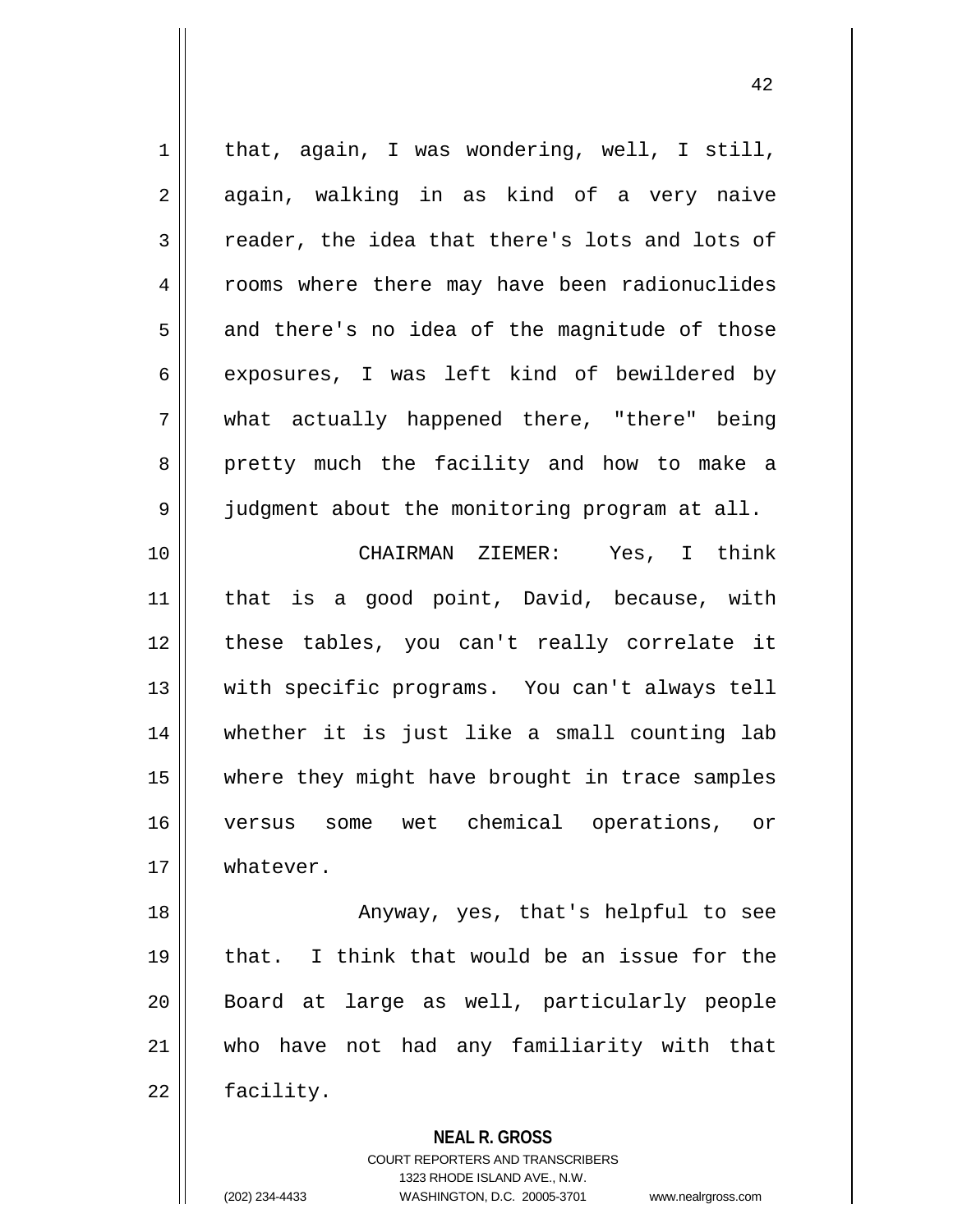| 1  | So, okay, I think we have enough                                    |
|----|---------------------------------------------------------------------|
| 2  | to go on to agree that we will need to flesh                        |
| 3  | that out under Issue 1.                                             |
| 4  | Let's go on to Issue 2, then, Joe.                                  |
| 5  | MR. FITZGERALD: Yes, Issue 2 was                                    |
| 6  | sort of the fundamental finding that the                            |
| 7  | internal dose information for Berkeley was                          |
| 8  | inadequate, and particularly before 1961. So,                       |
| 9  | again, remembering this finding was<br>made                         |
| 10 | before the SEC, obviously the SEC comports                          |
| 11 | with sort of what we saw when we looked at the                      |
| 12 | bioassay information.                                               |
| 13 | As Lara pointed out, it is pretty                                   |
| 14 | clear that 1961 was a threshold year in a way                       |
| 15 | for Berkeley. So, we came up with the same                          |
| 16 | finding.                                                            |
| 17 | One thing that we are going to be                                   |
| 18 | going through -- and you will see this finding                      |
| 19 | elsewhere as we go along -- is we have some                         |
| 20 | concerns, and these are, more or<br>less,                           |
| 21 | traditional concerns that we have and have had                      |
| 22 | other sites on the<br>adequacy and<br>at                            |
|    |                                                                     |
|    | <b>NEAL R. GROSS</b><br><b>COURT REPORTERS AND TRANSCRIBERS</b>     |
|    | 1323 RHODE ISLAND AVE., N.W.                                        |
|    | (202) 234-4433<br>WASHINGTON, D.C. 20005-3701<br>www.nealrgross.com |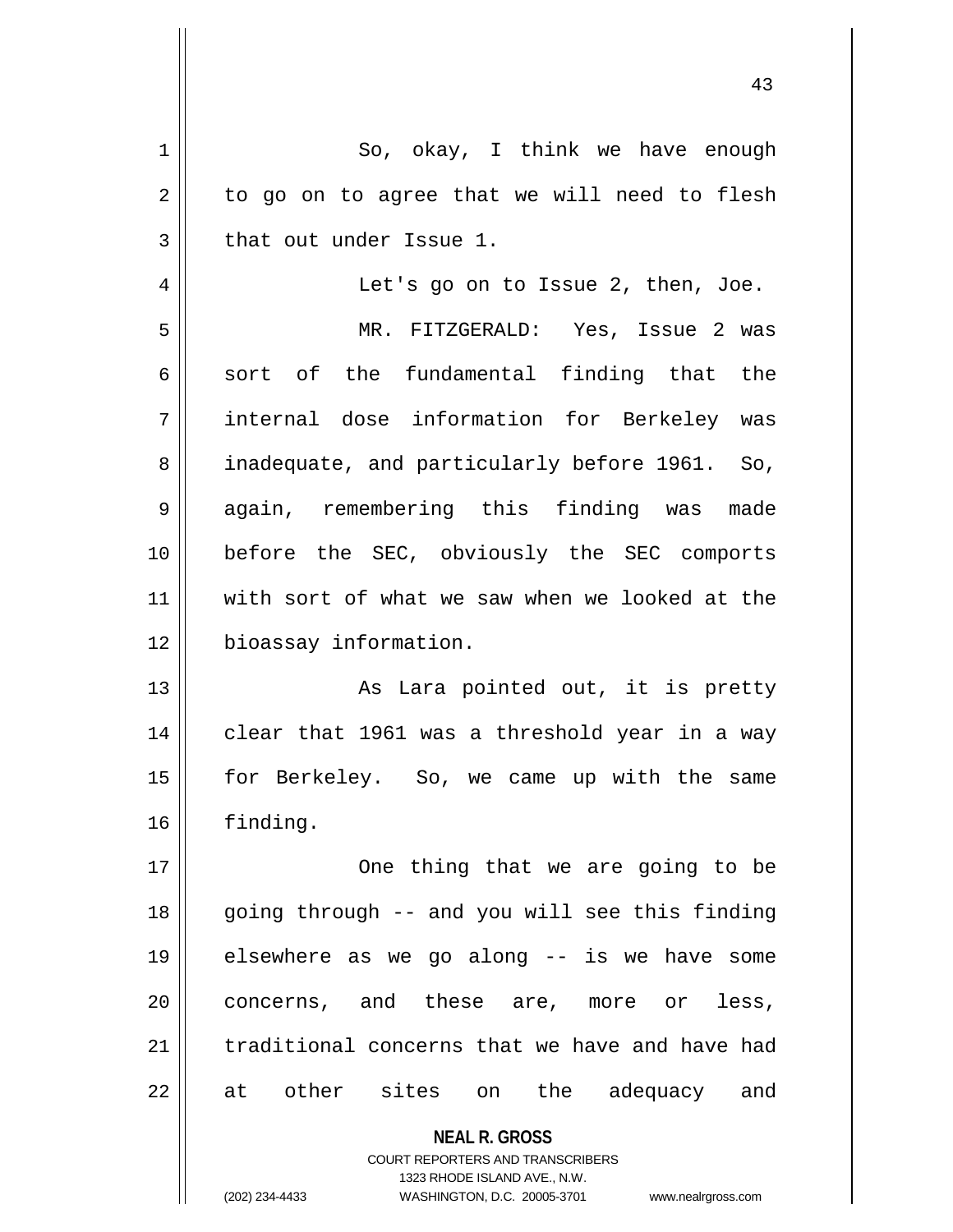1 | completeness of the data itself. This is the  $2 \parallel$  bioassay data.

3 And even though it is most 4 prominent before 1961, it is pretty clear that 5 || is when Berkeley really started managing an 6 internal bioassay program. We have some 7 concerns that continue on which are relevant  $8$  | to this issue on the Site Profile.

9 In terms of adequacy -- and this 10 is Issue 2 that you're looking at -- we have 11 || some concerns over MDAs and the threshold of 12 Berkeley's ability to see some of the nuclides 13 || that were being handled. Now that gets into  $14$  || the issue of exposure potential. I don't have  $15$  to tell this group that that issue is always 16 very pertinent. Just because the particular 17 || radionuclides existed at Berkeley and they 18 practically had the entire periodic table 19 doesn't mean that there was an exposure 20 potential for internal uptake for the workers 21 involved.

22 However, I think that is kind of

**NEAL R. GROSS** COURT REPORTERS AND TRANSCRIBERS 1323 RHODE ISLAND AVE., N.W. (202) 234-4433 WASHINGTON, D.C. 20005-3701 www.nealrgross.com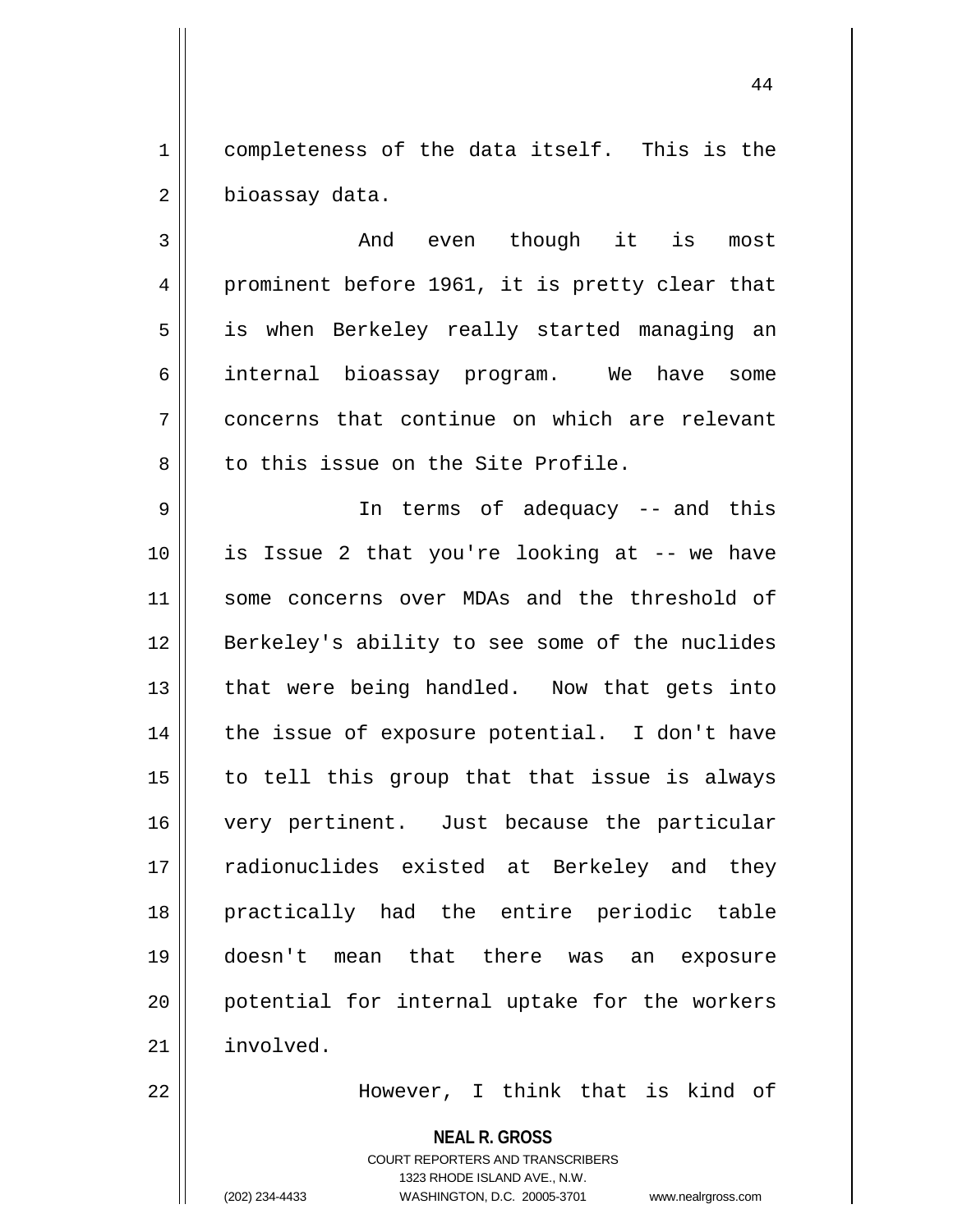1 | the crux of what we would be looking at in 2 || more detail, would be, one, whether there's  $3 \parallel$  adequate means of monitoring for the nuclides,  $4 \parallel$  that there was, in fact, exposure potential 5 | from 1961 forward. 6 Dr. Ziemer, your comment about

 $7$  | prior to 1961, I think there is some question 8 || in my mind as to whether we need to have some  $9 \parallel$  sense of that as well if you are doing 10 partials.

11 || But that's the question: what's 12 the exposure potential for the nuclides at 13 Berkeley? And for those that one could 14 ascertain some exposure potential, was there 15 || an adequate means of monitoring at that point 16 in time for those nuclides, such that you 17 would have a sufficiently-accurate dose  $18$  | estimate? And is the data complete enough?

19 In other words, were there any 20 gaps after 1961? I think you commented at  $21$  || 1961 to 1962 there is some ramp-up period. Is  $22$  || the bioassay data complete for that period,

## **NEAL R. GROSS**

COURT REPORTERS AND TRANSCRIBERS 1323 RHODE ISLAND AVE., N.W. (202) 234-4433 WASHINGTON, D.C. 20005-3701 www.nealrgross.com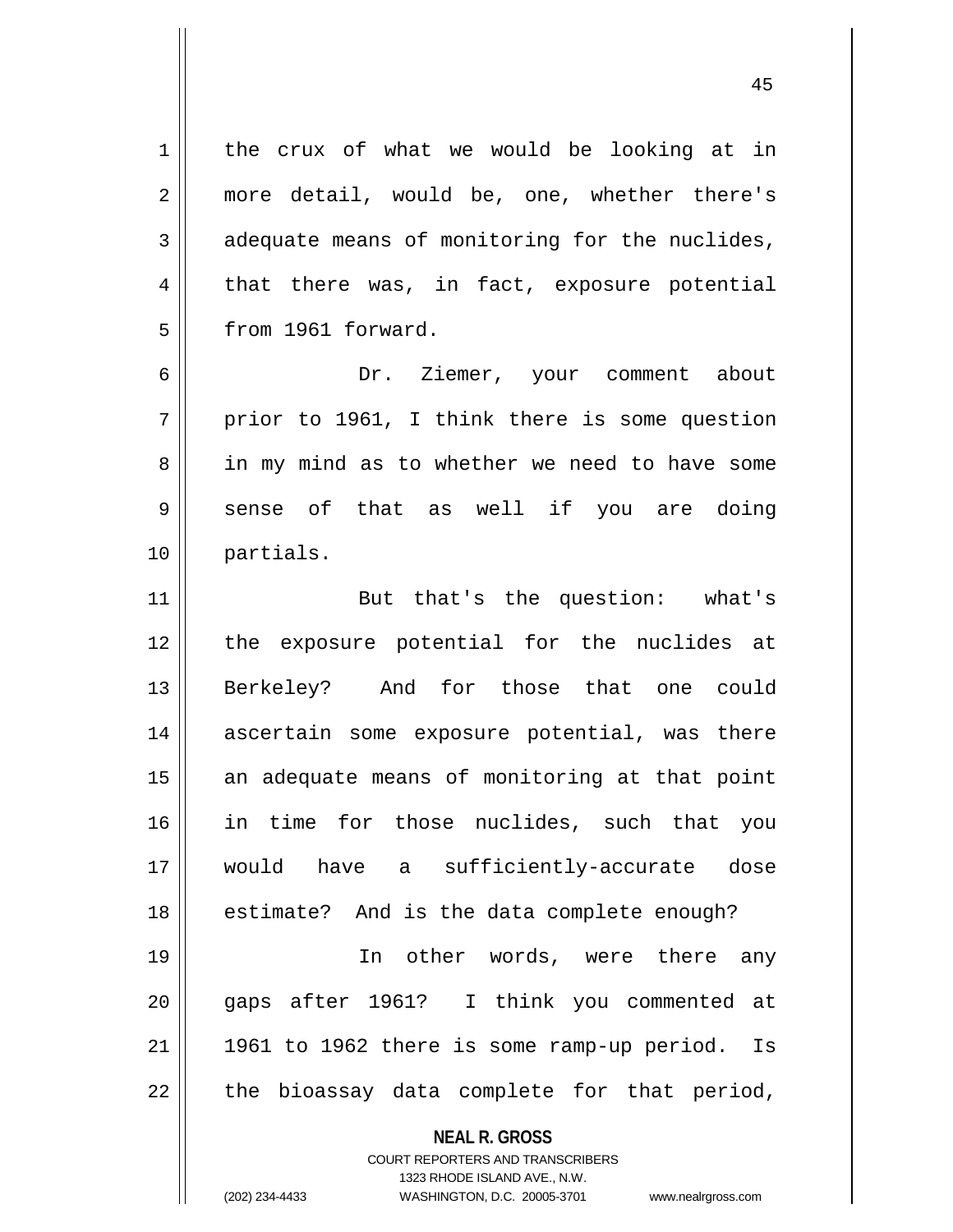1 | for example, such that you could do dose  $2 \parallel$  reconstruction? So, I think those are kind of  $3 \parallel$  the questions.

4 The Site Profile review isn't 5 || equipped to really start probing the actual 6 data itself. The Site Profile review is: we 7 || look at the dosimetry procedures in place, 8 || MDAs, and things like that, and try to get  $9 \parallel$  some sense of the adequacy. But, really, what 10 we are talking about here is whether the 11 bioassay database, whether it was complete 12 enough for the years after 1961 and whether 13 || the dosimetry techniques were adequate in 14 | terms of MDA and other means at the same time.

15 || Now this one here, we are focusing  $16$  on adequacy, and the MDA I think is the key 17 question that is brought up. I think NIOSH's 18 response is that, if the MDA information is 19 not as complete as necessary, it can be 20 | obtained from the claimant's submission. And 21 at the same time, if there is additional  $22 \parallel$  information required, if I am reading this

> **NEAL R. GROSS** COURT REPORTERS AND TRANSCRIBERS 1323 RHODE ISLAND AVE., N.W. (202) 234-4433 WASHINGTON, D.C. 20005-3701 www.nealrgross.com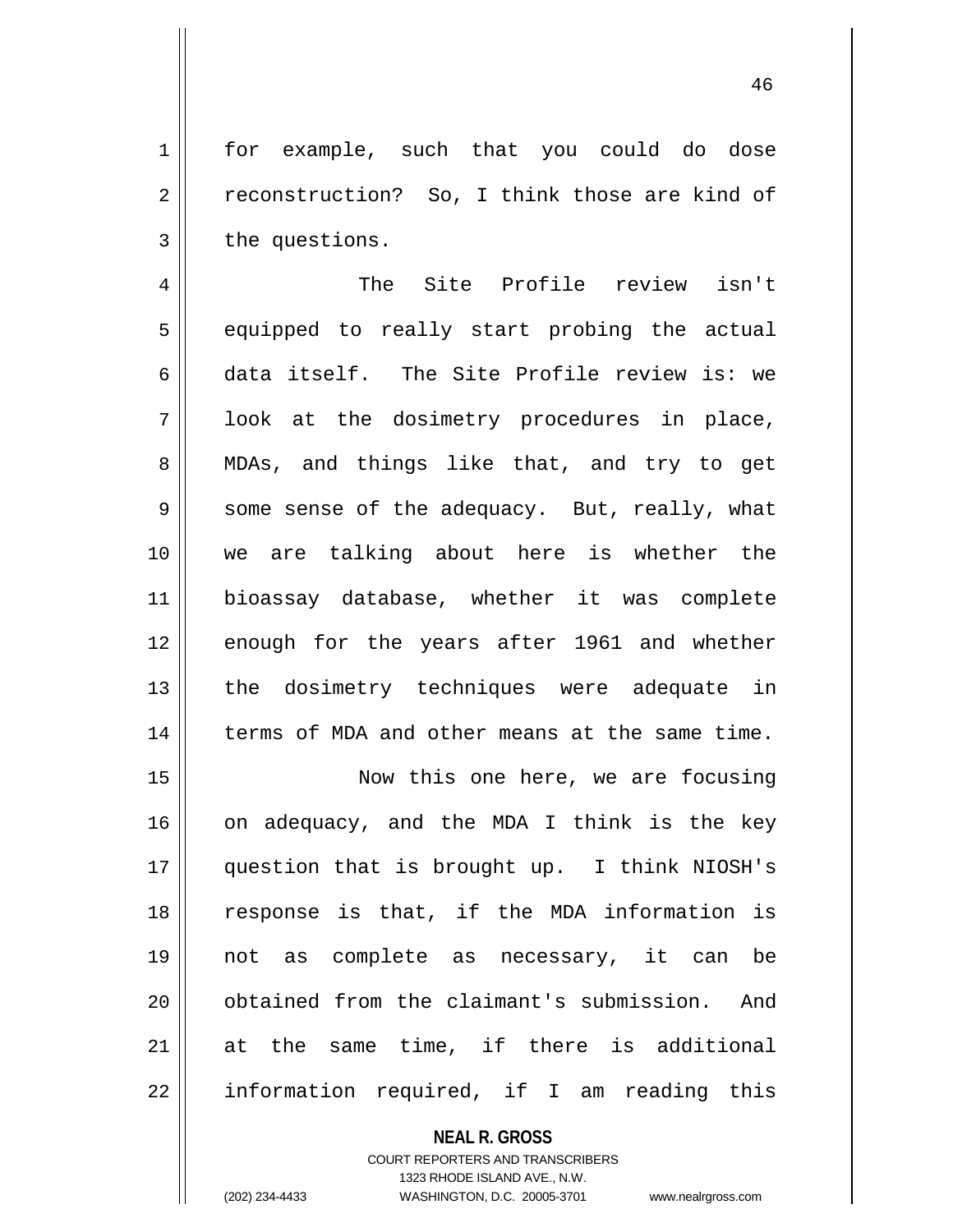$1 \parallel$  right, Lara, Table 5.4, which is where that 2 | information is provided, can be supplemented  $3 \parallel$  by more data capture.

4 || So, I think there is some question 5 whether we have a complete set of information  $6 \parallel$  on MDAs or at least some question on the issue 7 of exposure potential and the ability to 8 monitor for the nuclides of relevance at  $9 \parallel$  Berkeley. So, I would say that is kind of the 10 issue in Issue 2.

11 CHAIRMAN ZIEMER: Well, it appears 12 || to me that NIOSH is saying that they believe 13 || that what they have here is adequate for 14 individual dose reconstructions or for 15 | bounding, if I'm understanding that.

16 I suspect what we need now is a 17 || more detailed response from SC&A on this, Joe, 18 would you think?

19 MR. FITZGERALD: Yes.

20 CHAIRMAN ZIEMER: I mean, you've 21 || sort of said it here in words, but I think we  $22$  || need that spelled out. What is it that needs

> **NEAL R. GROSS** COURT REPORTERS AND TRANSCRIBERS

> > 1323 RHODE ISLAND AVE., N.W.

(202) 234-4433 WASHINGTON, D.C. 20005-3701 www.nealrgross.com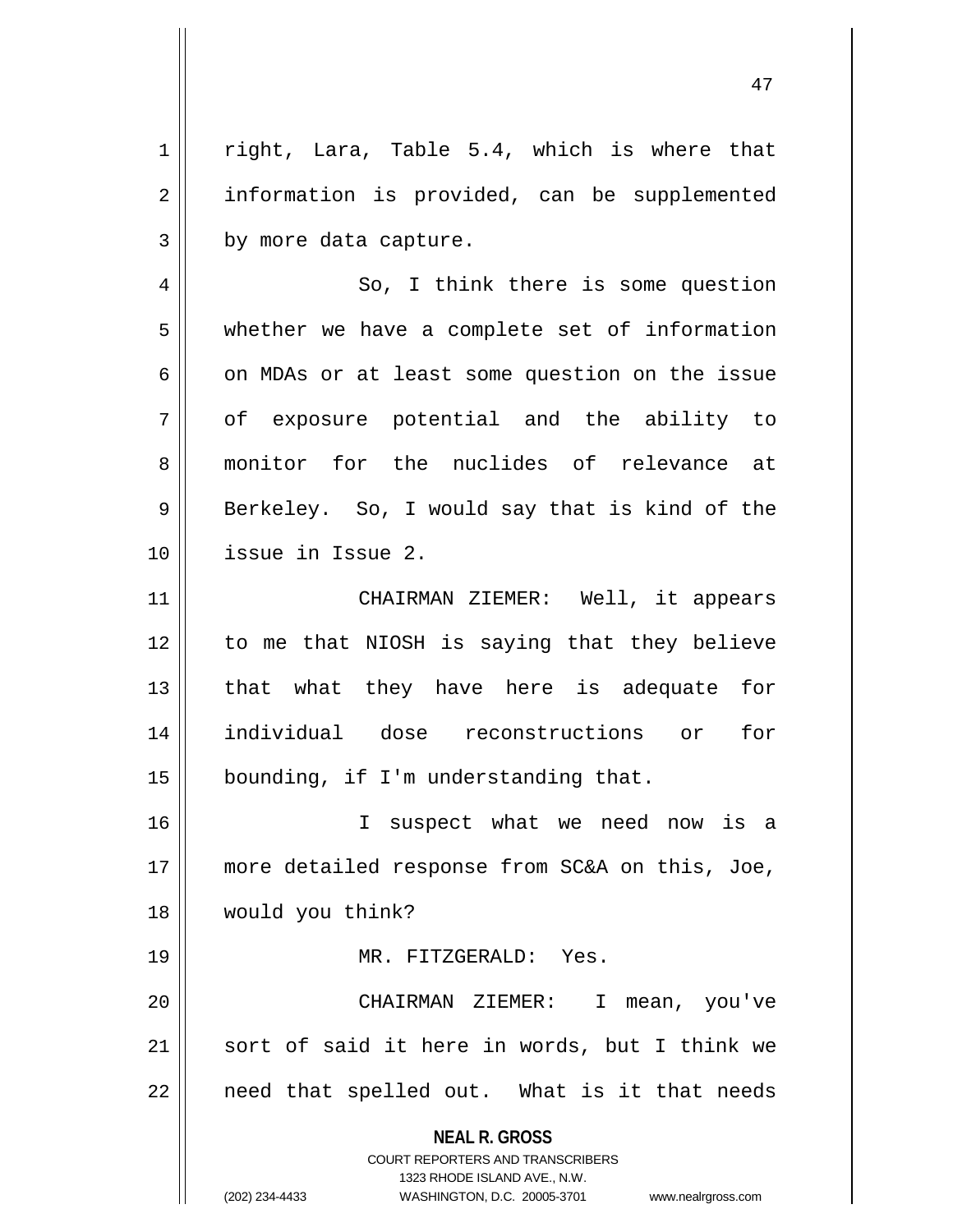$1 \parallel$  to be done yet?

| $\overline{2}$ | I think<br>MR. FITZGERALD:                     |
|----------------|------------------------------------------------|
| 3              | specifically I would like to, you know, I      |
| 4              | think NIOSH indicates that they have been able |
| 5              | to identify specific MDA information in the    |
| 6              | workers' dosimetry records. I think that       |
| 7              | would be useful to sample those records just   |
| 8              | to see, because that is one source of          |
| 9              | information we have not looked at, which was   |
| 10             | the dosimeter information in the records       |
| 11             | themselves.                                    |
| 12             | That, in addition to maybe probing             |
| 13             | the question of exposure potential a little    |
| 14             | bit more than we had, which is you do have     |
| 15             | this universe of nuclides, but in terms of     |
| 16             | what was actually relevant for exposure, it is |
| 17             | a much smaller subset.                         |
| 18             | I think going further to establish             |
| 19             | with NIOSH what does matter at Berkeley in     |
| 20             | terms of being able to monitor and cut it down |
| 21             | to that point, so that we are not talking      |
| 22             | about that large universe; we are talking      |

**NEAL R. GROSS**

COURT REPORTERS AND TRANSCRIBERS 1323 RHODE ISLAND AVE., N.W. (202) 234-4433 WASHINGTON, D.C. 20005-3701 www.nealrgross.com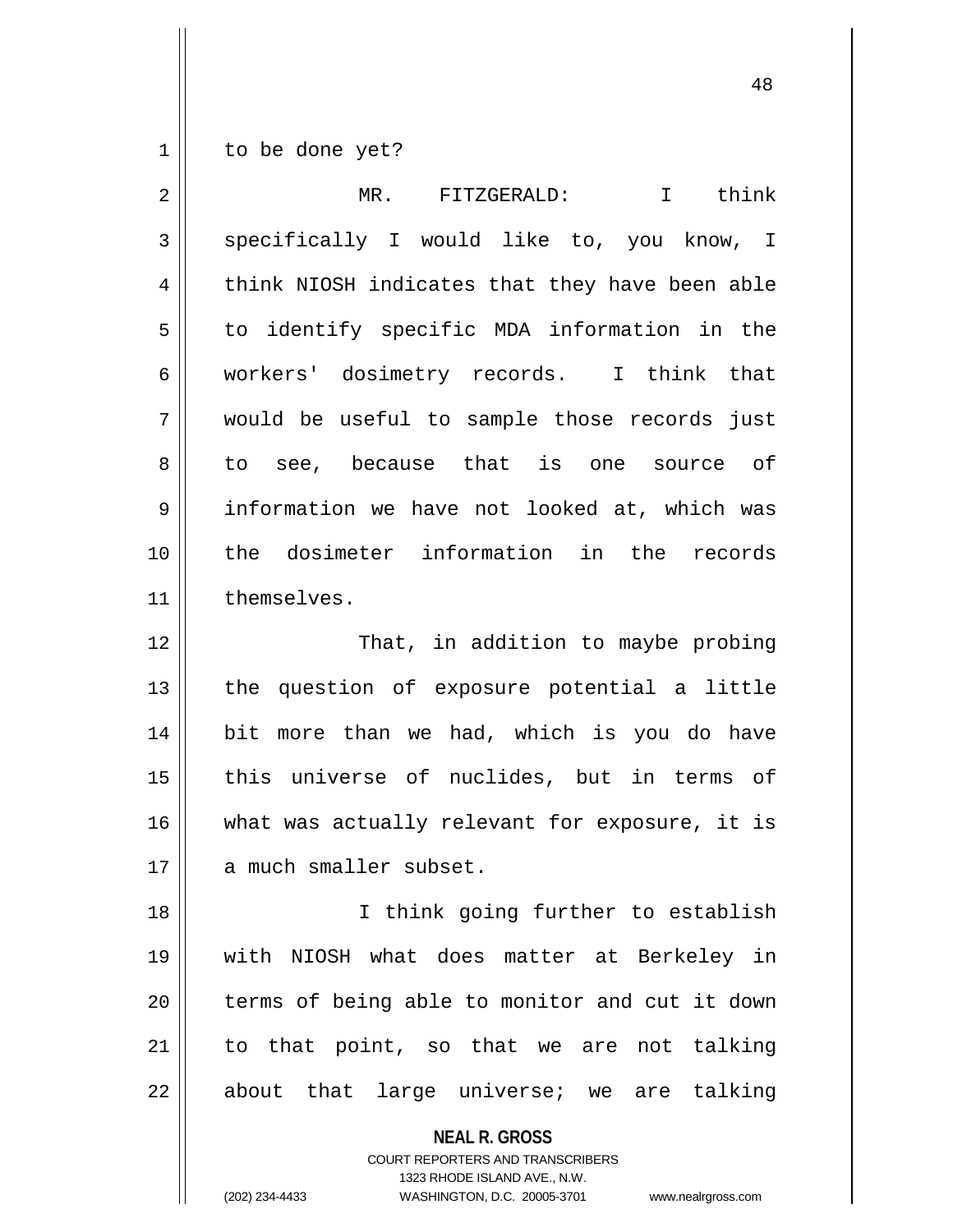1 about what matters. And then, are we 2 | comfortable from the Work Group's standpoint  $3 \parallel$  that the monitoring that was done was adequate 4 || for those exposure pathways? That is  $5$  || essentially it.

6 So, for the Work Group  $7 \parallel$  specifically, which nuclides would be relevant 8 || to this question of adequate monitoring and  $9 \parallel$  also being able to look at what additional MDA 10 information that would inform the dose 11 reconstructor, which I don't think we had 12 available to us when we did the original 13 | review.

## 14 CHAIRMAN ZIEMER: Right.

15 || MR. FITZGERALD: And apparently, 16 || there is more information that can be had.  $17 \parallel$  So, it is an SC&A action, but I think we would 18 need to come back --

19 CHAIRMAN ZIEMER: Yes, you would  $20$  || have to work with NIOSH to get that.

21 || MR. FITZGERALD: Right.

22 CHAIRMAN ZIEMER: But the action

**NEAL R. GROSS** COURT REPORTERS AND TRANSCRIBERS

1323 RHODE ISLAND AVE., N.W.

(202) 234-4433 WASHINGTON, D.C. 20005-3701 www.nealrgross.com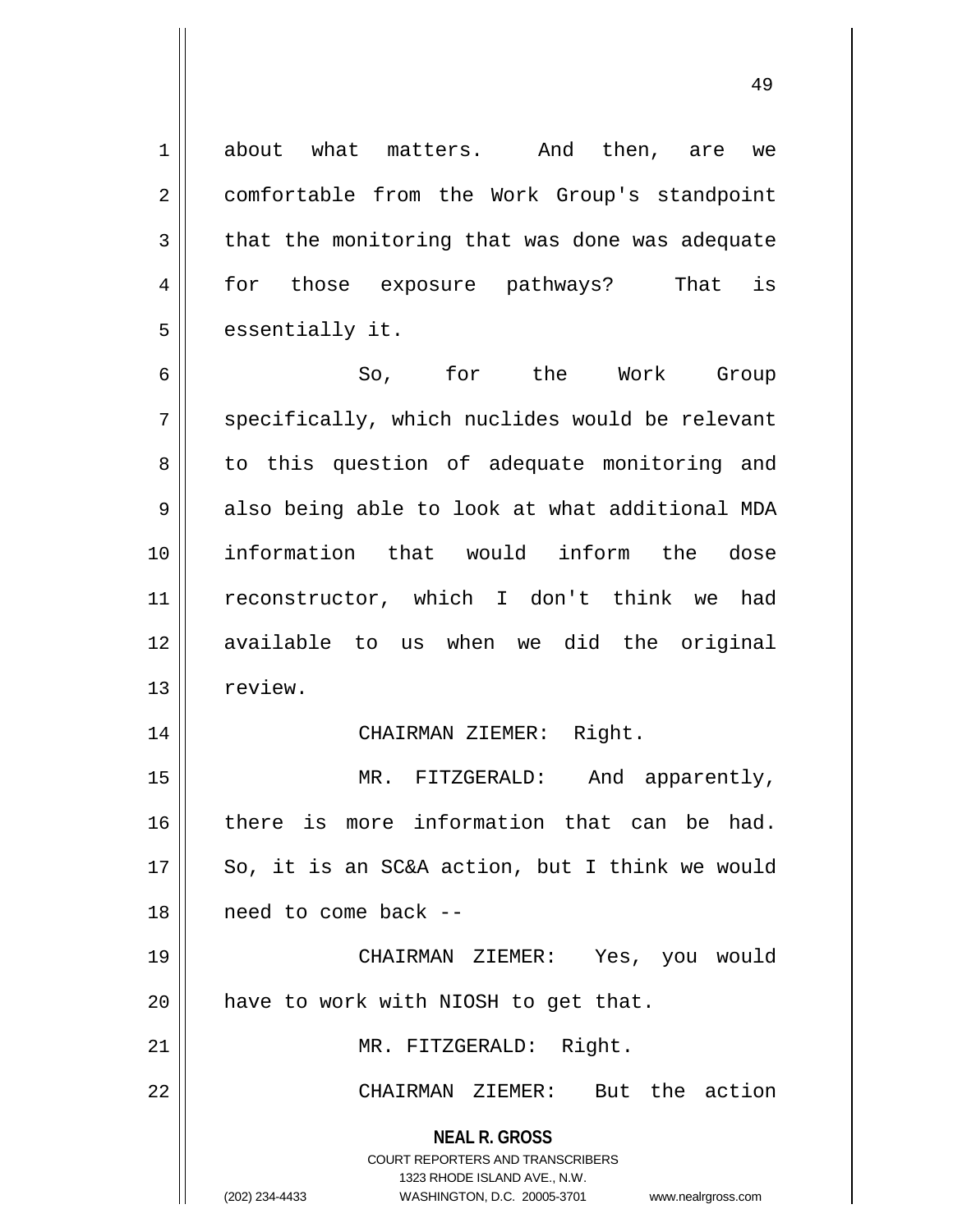**NEAL R. GROSS** COURT REPORTERS AND TRANSCRIBERS 1323 RHODE ISLAND AVE., N.W. (202) 234-4433 WASHINGTON, D.C. 20005-3701 www.nealrgross.com 1 would be in SC&A's court at this point to  $2 \parallel$  probe that. 3 || MR. FITZGERALD: Right. 4 CHAIRMAN ZIEMER: So, you would be  $5 \parallel$  looking at what the MDAs are in the records? 6 MR. FITZGERALD: Right, and I  $7$  | think we would want to work with NIOSH to --8 CHAIRMAN ZIEMER: Some sample? 9 MR. FITZGERALD: Because, clearly, 10 there is more information than we alluded to 11 || in the original Site Profile review. 12 || But the other part of that I think  $13$  is to identify the nuclides that, based on the 14 information that we have, would be of that 15 large set of nuclides that were handled 16 historically. This is after 1961. Which one 17 || of those would be relevant to this discussion 18 in the first place? 19 || CHAIRMAN ZIEMER: Right. 20 MR. FITZGERALD: Sort of cut it 21 down, so we are not talking about others that  $22$  || are not. So, that would be something I would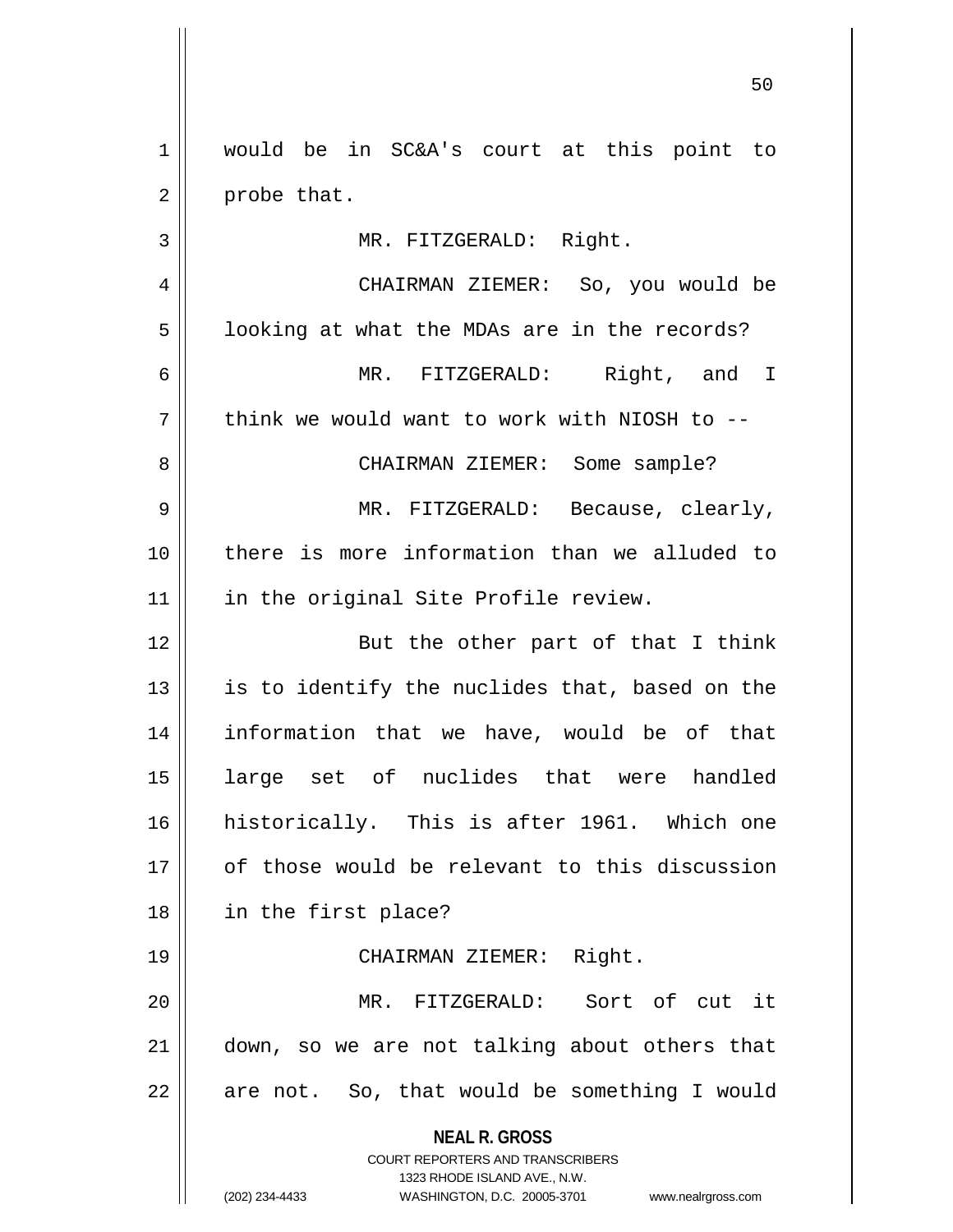1 || prepare.

**NEAL R. GROSS** 2 CHAIRMAN ZIEMER: Right. Is there  $3 \parallel$  any reason this couldn't get underway without 4 | Issue 1 being handled? 5 MR. FITZGERALD: Oh, no, I  $6 \parallel$  think  $-$ 7 CHAIRMAN ZIEMER: In other words, 8 you could get into these records and do that 9 | critiquing without --10 MR. FITZGERALD: Yes. Yes, what I 11 would say is it is not going to be a large 12 list, but I think just to figure out, beyond 13 bench scale, beyond trace, beyond checked 14 || sources, what were the operational pathways  $15$  || that one would want to establish a monitoring 16 record for? 17 || Tf the records don't exist, then I 18 think that would be a reasonable source of 19 inquiry as to why they don't they exist. It 20 may turn out the form of the particular 21 || nuclide was such that it would not have 22 || presented an exposure pathway. That is

> COURT REPORTERS AND TRANSCRIBERS 1323 RHODE ISLAND AVE., N.W.

(202) 234-4433 WASHINGTON, D.C. 20005-3701 www.nealrgross.com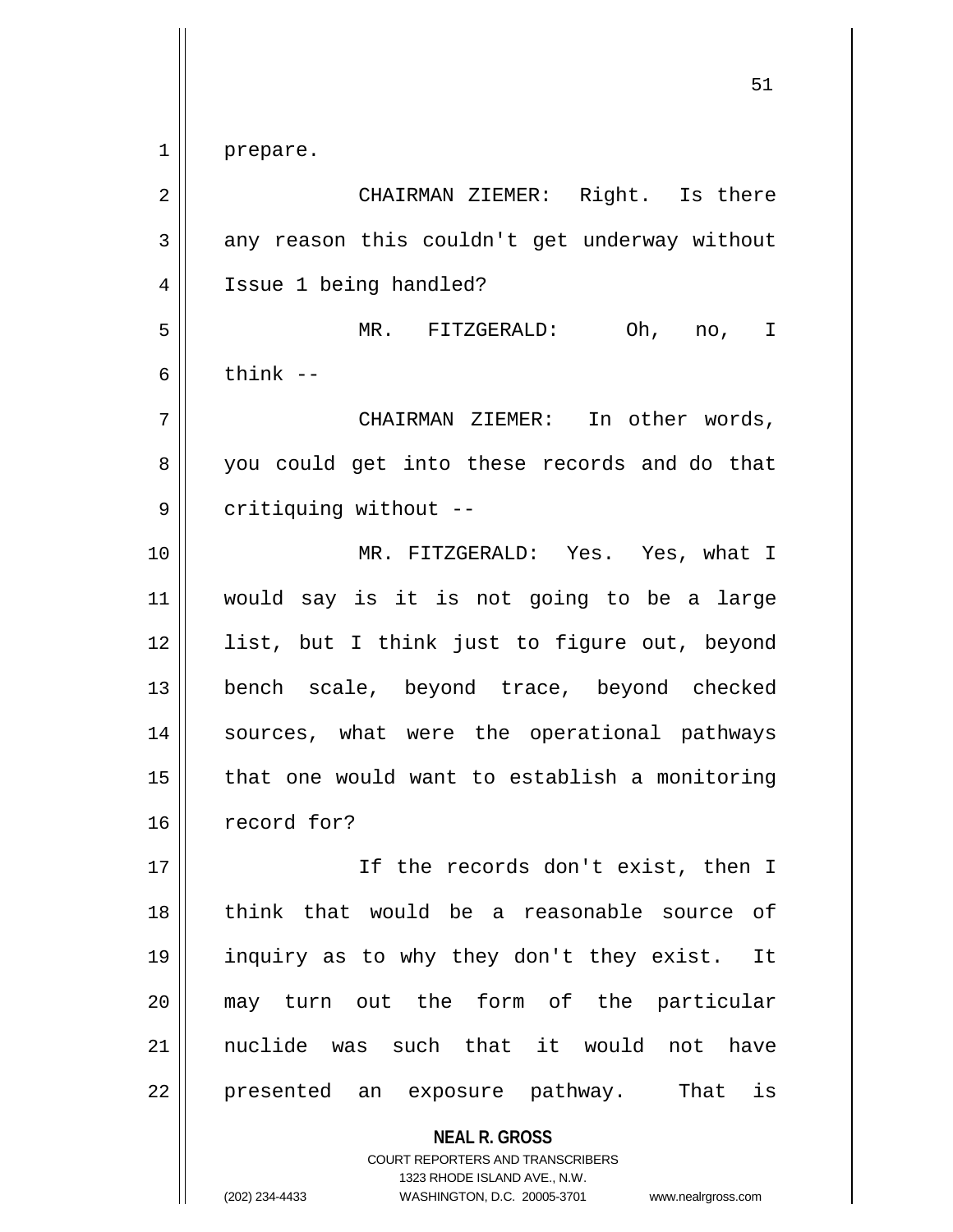1 | something I think would be useful to figure  $2 \parallel \circ \text{out.}$ 

3 CHAIRMAN ZIEMER: Okay. I'm  $4 \parallel$  trying to get a feel for, is that something  $5$  | that NIOSH has to identify first for you guys  $6 \parallel$  to probe?

7 MR. FITZGERALD: Either way. I 8 || mean, as part of Issue No. 1, I suppose you  $9 \parallel$  could come up with what would be NIOSH's list. 10 CHAIRMAN ZIEMER: Well, that is 11 || sort of why I'm asking.

12 MR. FITZGERALD: Yes.

13 CHAIRMAN ZIEMER: Is this 14 dependent on --

15 || MR. FITZGERALD: Chicken-egg, yes. 16 CHAIRMAN ZIEMER: -- doing No. 1 17 || first? Or can they occur --

18 MR. FITZGERALD: I will defer to 19 NIOSH. I mean, it certainly could be done in 20 conjunction. We could do it just from the 21 operational records as well, but it would be 22 done separately.

## **NEAL R. GROSS**

COURT REPORTERS AND TRANSCRIBERS 1323 RHODE ISLAND AVE., N.W. (202) 234-4433 WASHINGTON, D.C. 20005-3701 www.nealrgross.com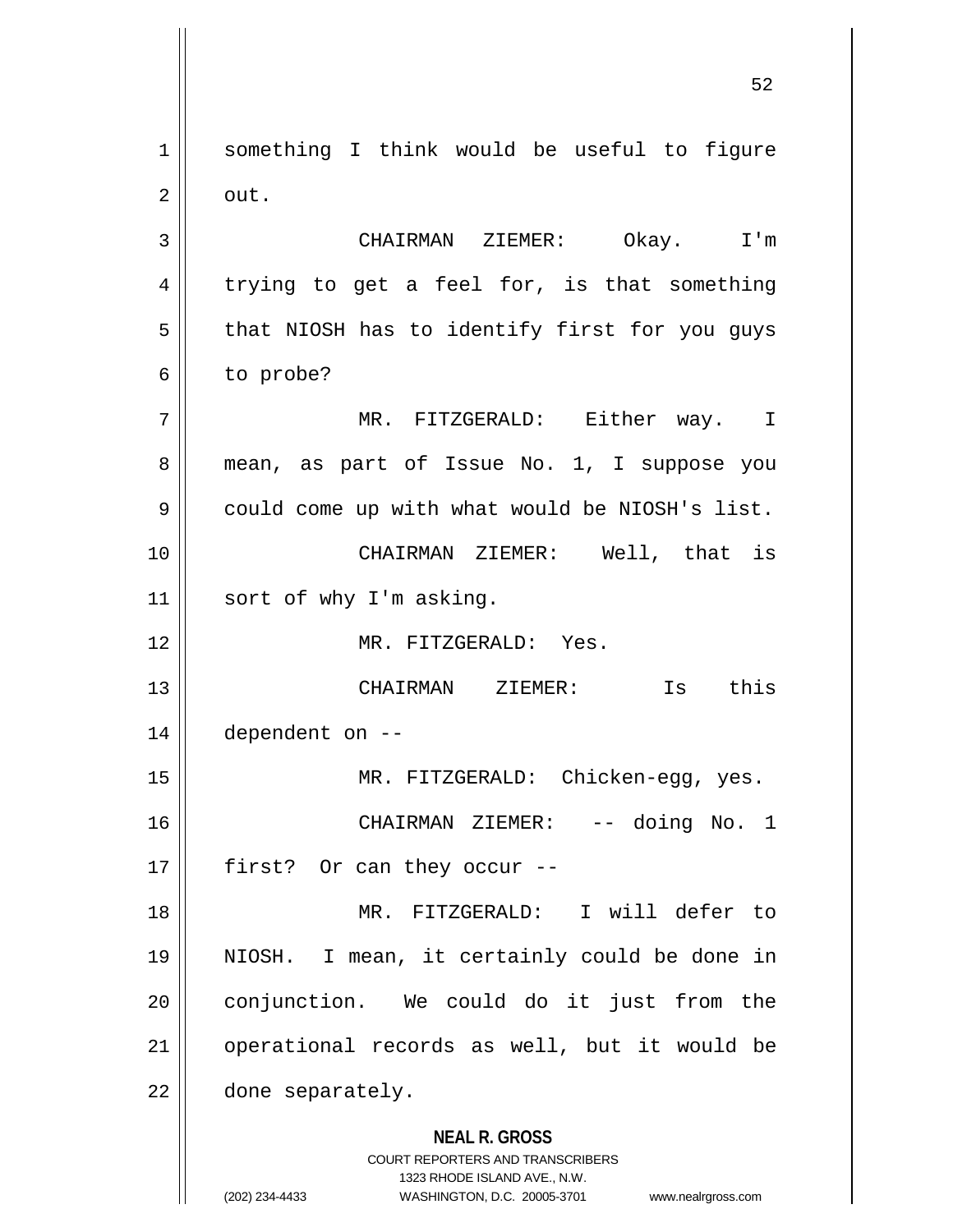**NEAL R. GROSS** COURT REPORTERS AND TRANSCRIBERS 1323 RHODE ISLAND AVE., N.W. (202) 234-4433 WASHINGTON, D.C. 20005-3701 www.nealrgross.com 1 || DR. NETON: Yes, I think it could  $2 \parallel$  be done separately. I don't see --3 || MR. FITZGERALD: Either way. 4 DR. NETON: Yes, I don't know that 5 it would have to wait for us to flesh-out the 6 | operational history. 7 CHAIRMAN ZIEMER: Okay. Can you 8 || proceed on it? 9 MR. FITZGERALD: Yes. 10 CHAIRMAN ZIEMER: And you can ask 11 | the questions then? 12 MR. FITZGERALD: Right. I mean, 13 it is simply saying here's what seems to be 14 || the relevant nuclides that were handled after 15 1961 that appear to have exposure potential. 16 CHAIRMAN ZIEMER: Got you. 17 MR. FITZGERALD: And I would 18 || certainly provide that, and the Work Group and 19 NIOSH can respond as to whether there are any 20 || questions or issues. But rather than get into 21  $\parallel$  a broad discussion on MDAs and  $-$ 22 || CHAIRMAN ZIEMER: Right, right.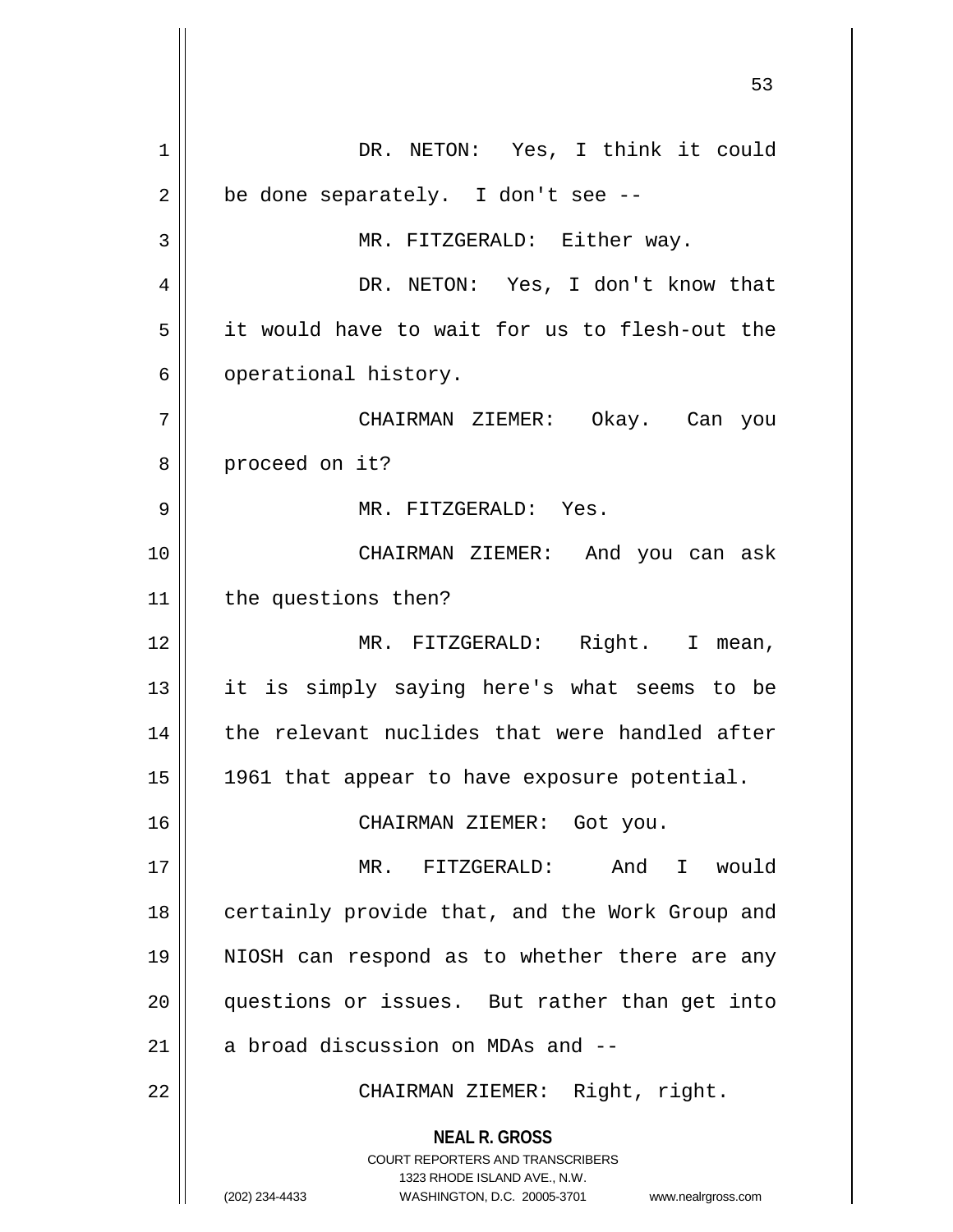| 1  | MR. FITZGERALD: -- monitoring, I                                    |
|----|---------------------------------------------------------------------|
| 2  | would like to think we could down-scope this                        |
| 3  | thing, so that we can have a much smaller set                       |
| 4  | to deal with. So, maybe that would be a                             |
| 5  | going-in thing to do on this one.                                   |
| 6  | MR. KATZ: And it seems to me you                                    |
| 7  | could even have some exchanges by email, memo,                      |
| 8  | whatever $--$                                                       |
| 9  | MR. FITZGERALD: Yes.                                                |
| 10 | MR. KATZ: -- to sort of push this                                   |
| 11 | along to gear SC&A, so that it has the right                        |
| 12 | focus when it digs deeper and to have a solid                       |
| 13 | understanding --                                                    |
| 14 | MR. FITZGERALD: Yes, yes. I want                                    |
| 15 | to avoid spending a lot of time trying to                           |
| 16 | figure out completeness and adequacy of data                        |
| 17 | when, in fact, there is not agreement that                          |
| 18 | there was an exposure potential.                                    |
| 19 | MR. KATZ: Yes. Got you. Right.                                      |
|    | MR. FITZGERALD: I think we have                                     |
| 20 |                                                                     |
| 21 | learned that.                                                       |
| 22 | Right, right,<br>CHAIRMAN ZIEMER:                                   |
|    | <b>NEAL R. GROSS</b><br><b>COURT REPORTERS AND TRANSCRIBERS</b>     |
|    | 1323 RHODE ISLAND AVE., N.W.                                        |
|    | (202) 234-4433<br>WASHINGTON, D.C. 20005-3701<br>www.nealrgross.com |

 $\overline{\mathsf{I}}$ 

 $\mathop{\text{||}}$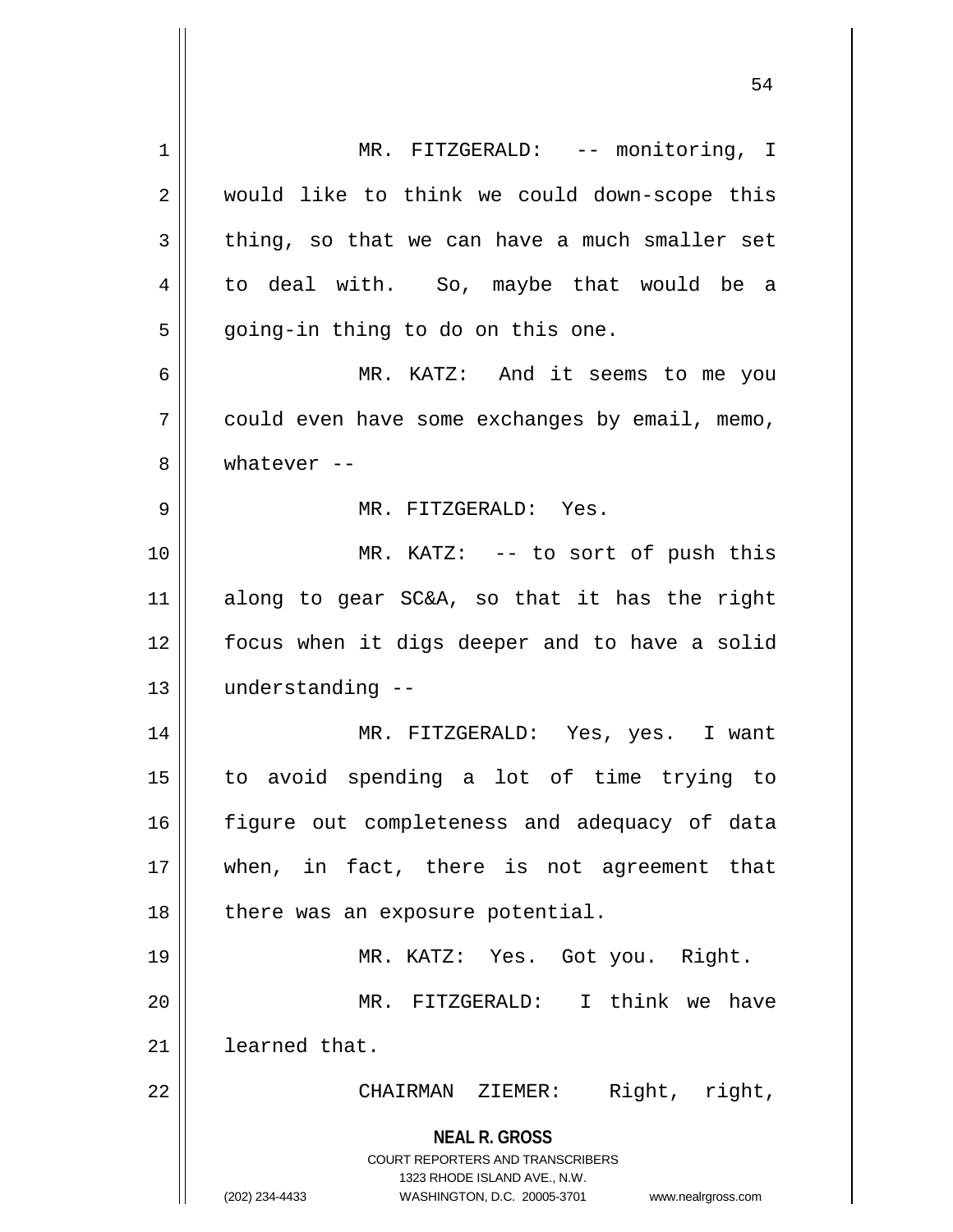$1 \parallel$  right.

2 || MR. FITZGERALD: Okay. 3 CHAIRMAN ZIEMER: Let me ask David 4 || if he has any additional comments or questions 5 | on this item. 6 MEMBER RICHARDSON: Yes, there's  $7$  two things. One is this issue started off 8 || with sort of making a division between earlier  $9 \parallel$  and late periods based on what is covered by 10 an SEC. I think the latter part of the 11 discussion has focused on the period kind of 12 1962 forward. Is that the cut point, the 13 | boundary point? 14 || DR. NETON: Yes. 15 MEMBER RICHARDSON: But there was 16 || some suggestion early on of also needing to 17 || kind of figure out kind of what is done with  $18$  || the earlier period. I wanted to suggest that 19 we maybe not focus too much energy on that 20 question. If my understanding is correct,

21 || NIOSH has said that they can't reconstruct 22 || doses for internal deposition in that earlier

> **NEAL R. GROSS** COURT REPORTERS AND TRANSCRIBERS 1323 RHODE ISLAND AVE., N.W. (202) 234-4433 WASHINGTON, D.C. 20005-3701 www.nealrgross.com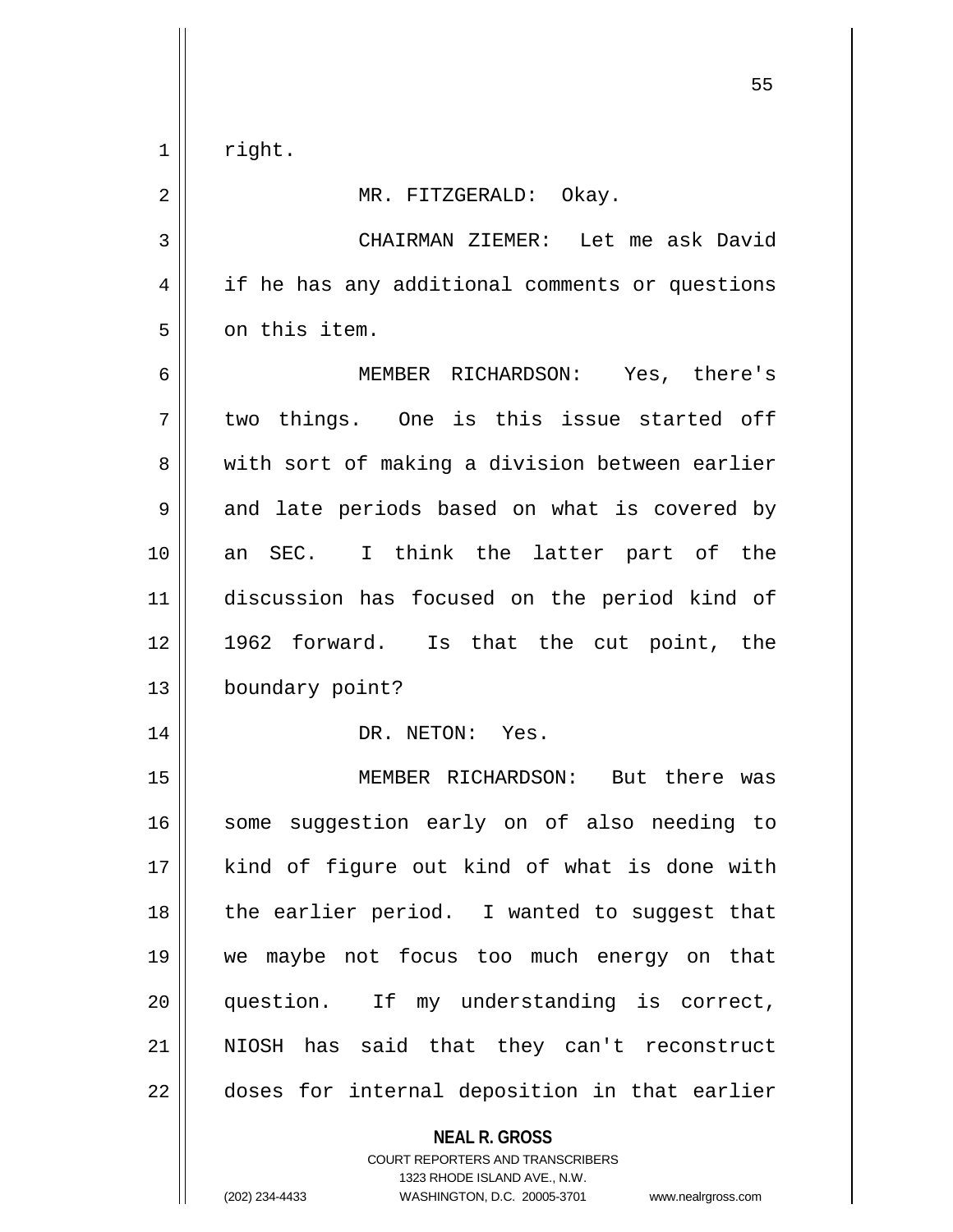| $1\,$          | period. And so, this is not an issue.                                                               |
|----------------|-----------------------------------------------------------------------------------------------------|
| 2              | If that is the basis for the SEC,                                                                   |
| $\mathbf{3}$   | then they are not going to be put in that                                                           |
| $\overline{4}$ | position. Is that --                                                                                |
| 5              | DR. NETON: I agree. I think the                                                                     |
| 6              | idea was for the earlier years, if there were                                                       |
| 7              | external exposures, that sort of thing, which                                                       |
| 8              | we might get into a little later. But you're                                                        |
| 9              | right, if the basis was that we can't                                                               |
| 10             | reconstruct internal exposures, there is                                                            |
| 11             | really not much point in evaluating what we                                                         |
| 12             | could do there because we already said we                                                           |
| 13             | can't.                                                                                              |
| 14             | MEMBER RICHARDSON: Okay. The                                                                        |
| 15             | only other comment I had was I do think it                                                          |
| 16             | would be useful to kind of figure out, as you                                                       |
| 17             | suggested, trying to figure out what were the                                                       |
| 18             | potential intakes.                                                                                  |
| 19             | There is a<br>little bit of                                                                         |
| 20             | circularity in the table that is at the end of                                                      |
| 21             | Section 5.<br>It is a long table listing                                                            |
| 22             | buildings and radionuclides. So, I guess it                                                         |
|                | <b>NEAL R. GROSS</b>                                                                                |
|                | <b>COURT REPORTERS AND TRANSCRIBERS</b>                                                             |
|                | 1323 RHODE ISLAND AVE., N.W.<br>(202) 234-4433<br>WASHINGTON, D.C. 20005-3701<br>www.nealrgross.com |
|                |                                                                                                     |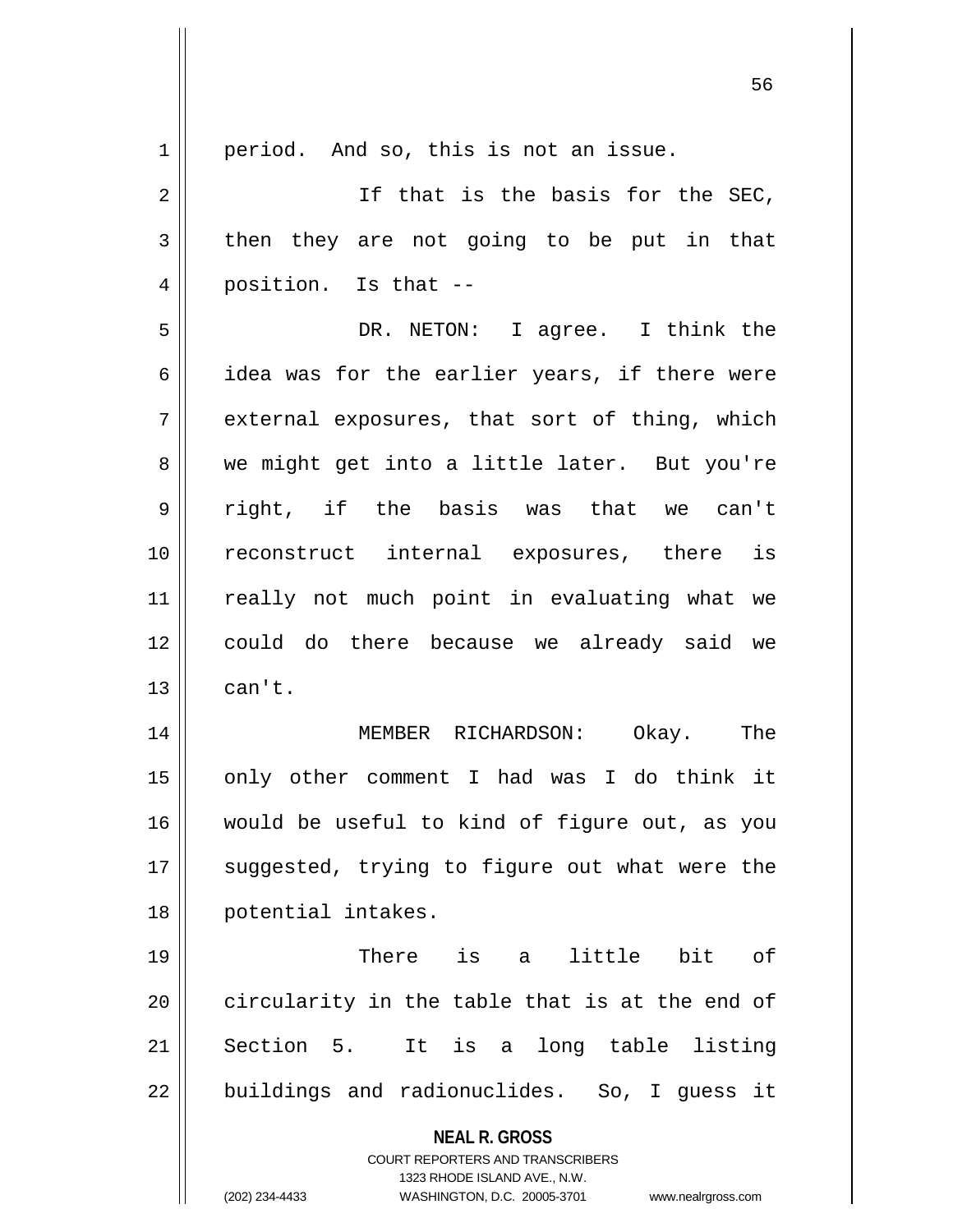1 | is Table 5.7, Radionuclides by Facility. 2 Because sort of the basis for the  $3 \parallel$  list, which is maybe a good starting point,  $4 \parallel$  but I just hope it is not the ending point, is 5 what has been bioassayed for and, then, also, 6  $\parallel$  some contention that  $\sim$  I don't know  $\sim$ 7 || Patterson, Low-Beer, and Sargent had 8 || identified that as potential exposures and 9 concluded that normal habits would ensure that 10 typical workers did not receive exposures of  $11$  any consequence from these sources. 12 || But I think it would be useful for 13 me to have kind of a skeptical read of that 14 and see whether there are kind of atypical 15 exposure scenarios of concern, just so that 16 || that list isn't based on what we look for we 17 know we see. 18 The other thing -- and this kind 19 of overlaps with the first point about 20 understanding a little bit more about the  $21$  history -- is I guess I am still having a hard  $22$  | time understanding what happened where/when,

> **NEAL R. GROSS** COURT REPORTERS AND TRANSCRIBERS 1323 RHODE ISLAND AVE., N.W.

(202) 234-4433 WASHINGTON, D.C. 20005-3701 www.nealrgross.com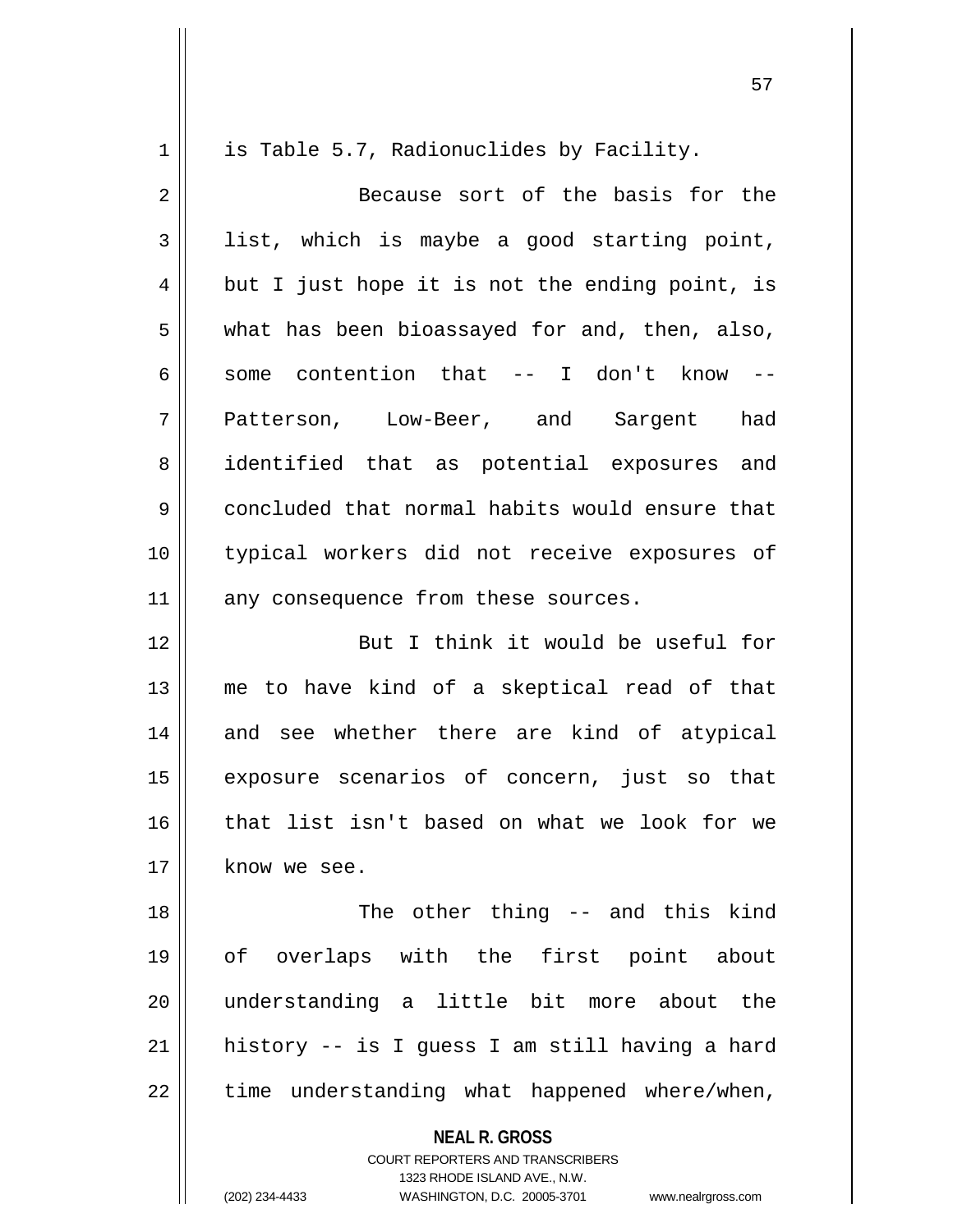| $\mathbf 1$ | and the time dimension seems to be sort of     |
|-------------|------------------------------------------------|
| 2           | lacking. Like when you've got a row that says  |
| 3           | in this building carbon-14 and tritium were    |
| 4           | used, well, kind of my impression of kind of   |
| 5           | the dynamic changing mission of a laboratory   |
| 6           | like this is that by the 1960s maybe there was |
| 7           | very little work going on with some of these   |
| 8           | and there was a lot of work going on with      |
| 9           | other of these radionuclides.                  |
| 10          | And so, if the table could somehow             |
| 11          | reflect the period that we are primarily       |
| 12          | interested in, that might help to simplify     |
| 13          | things as well.                                |
| 14          | CHAIRMAN ZIEMER: I think that is               |
| 15          | a good point, David. To some extent, that      |
| 16          | might come out when we get Item 1 fleshed-out  |
| 17          | because the time period, presumably, well, if  |
| 18          | you look on that table, for example, for the   |
| 19          | Donner Lab, it is 1961 to present. So, you've  |
| 20          | got a 60-year, well, let's see, 60, yes, 50-   |
| 21          | year time period. You don't know whether       |
| 22          | these are used all during that or whatever.    |
|             |                                                |

**NEAL R. GROSS** COURT REPORTERS AND TRANSCRIBERS 1323 RHODE ISLAND AVE., N.W.

 $\mathsf{II}$ 

(202) 234-4433 WASHINGTON, D.C. 20005-3701 www.nealrgross.com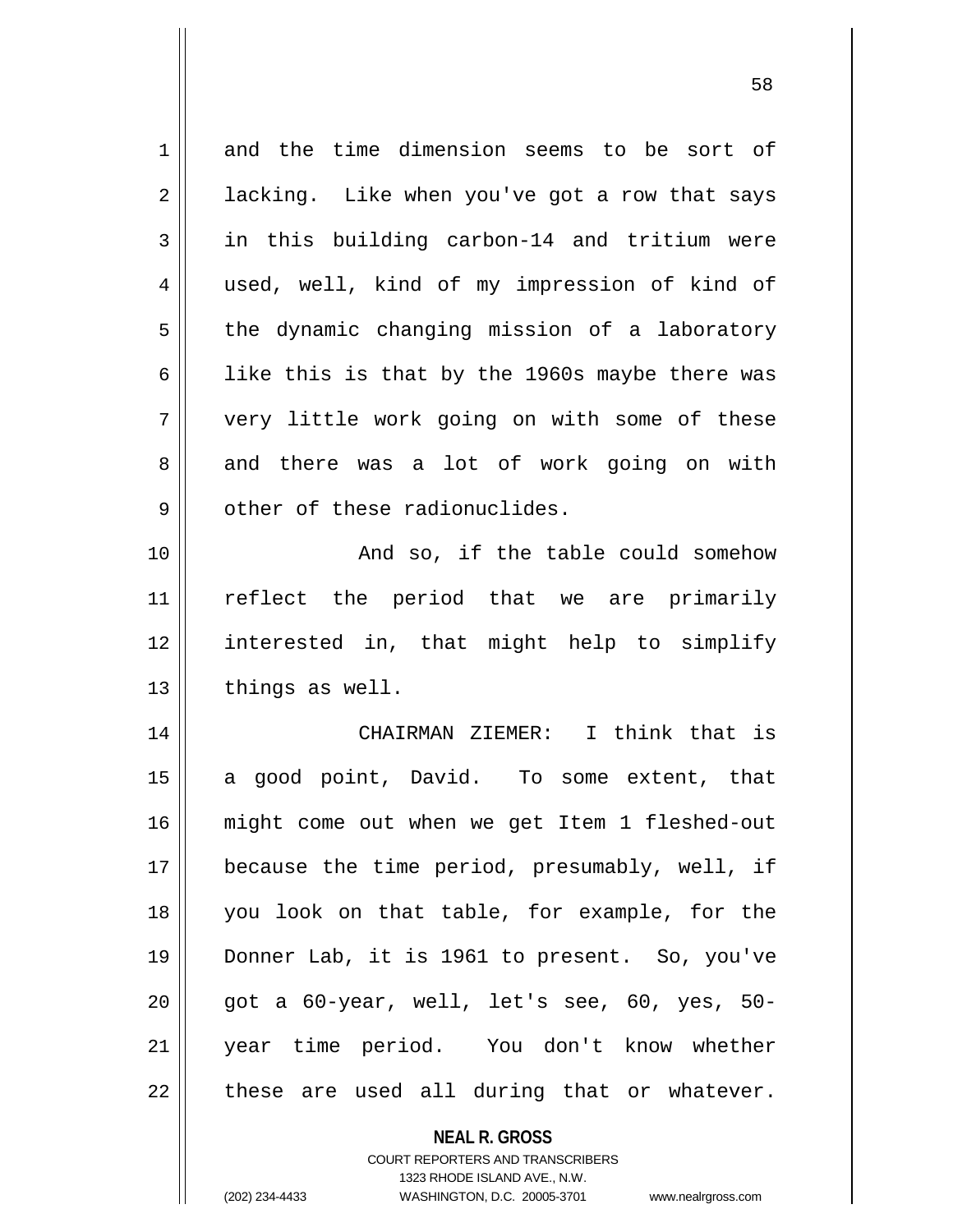| $\mathbf 1$ | So, I think the point is well-taken.                                                                                                                                   |
|-------------|------------------------------------------------------------------------------------------------------------------------------------------------------------------------|
| 2           | I quess we will understand that,                                                                                                                                       |
| 3           | and Joe is making a note here, too. You                                                                                                                                |
| 4           | understand his point there?                                                                                                                                            |
| 5           | MR. FITZGERALD: Yes, and I think                                                                                                                                       |
| 6           | that is kind of where we are coming from, too.                                                                                                                         |
| 7           | Looking at post-1961, what's $-$                                                                                                                                       |
| 8           | What's<br>CHAIRMAN ZIEMER:                                                                                                                                             |
| 9           | pertinent?                                                                                                                                                             |
| 10          | $--$ what's<br>MR. FITZGERALD:                                                                                                                                         |
| 11          | pertinent for the question we are asking and                                                                                                                           |
| 12          | making sure that we are asking the right                                                                                                                               |
| 13          | questions in terms of the operational changes                                                                                                                          |
| 14          | that are going on.                                                                                                                                                     |
| 15          | And it was<br>a very dynamic                                                                                                                                           |
| 16          | situation. All these energy research labs                                                                                                                              |
| 17          | were very dynamic. Things came; things went;                                                                                                                           |
| 18          | things didn't last very long, and just making                                                                                                                          |
| 19          | sure that they are captured.                                                                                                                                           |
| 20          | CHAIRMAN ZIEMER: Okay.                                                                                                                                                 |
| 21          | DR. MAURO: This is John. I have                                                                                                                                        |
| 22          | a process question.                                                                                                                                                    |
|             | <b>NEAL R. GROSS</b><br><b>COURT REPORTERS AND TRANSCRIBERS</b><br>1323 RHODE ISLAND AVE., N.W.<br>(202) 234-4433<br>WASHINGTON, D.C. 20005-3701<br>www.nealrgross.com |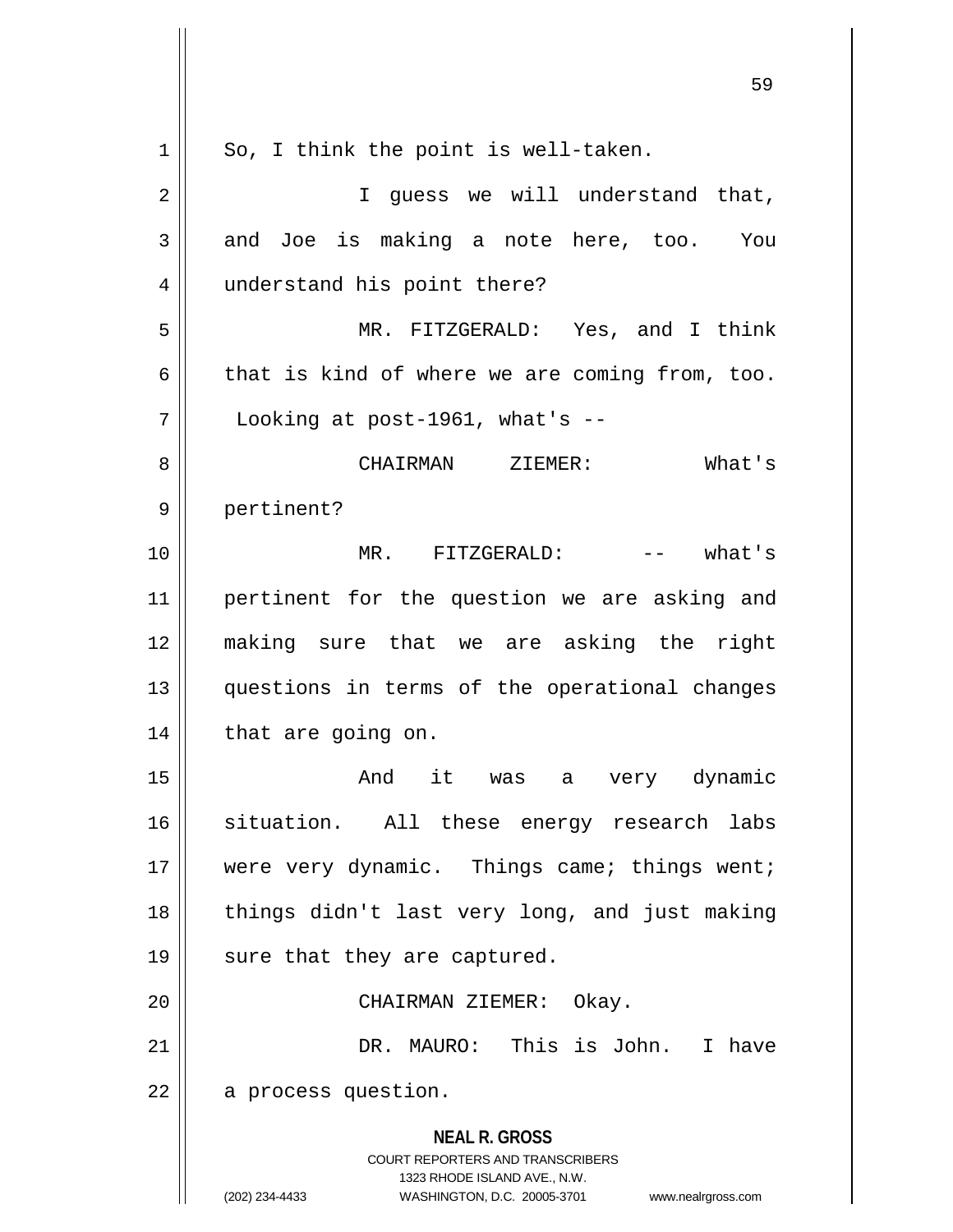1 While we are probing Issue 2  $2 \parallel$  related to post-1961 MDAs, bioassay data, et  $3 \parallel$  cetera, data adequacy, NIOSH, of course, will 4 | be probing Issue 1. So, they will be moving 5 in parallel.

6 And I see a link between the two,  $7 \parallel$  in that when we identify, let's say, as Joe  $8 \parallel$  and his team identify areas that might be soft 9 || post-1962 in internal dosimetry, for example, 10 would it be appropriate -- in theory, within a 11 matter of some time period we will issue a 12 White Paper or some kind of report related to 13 Issue 2. And then, from there, of course,  $14$  | those matters will be discussed.

15 || But since there is linkage between 16 Issue 2 and what NIOSH will be doing on Issue 17 1, would it be inappropriate for SC&A, for 18 there to be an exchange as the two 19 | organizations move down this path? 20 MR. KATZ: That's what I was 21 saying, John, about exchanging memos, what  $22$  || have you, calls, memos, because these are

> **NEAL R. GROSS** COURT REPORTERS AND TRANSCRIBERS

> > 1323 RHODE ISLAND AVE., N.W.

(202) 234-4433 WASHINGTON, D.C. 20005-3701 www.nealrgross.com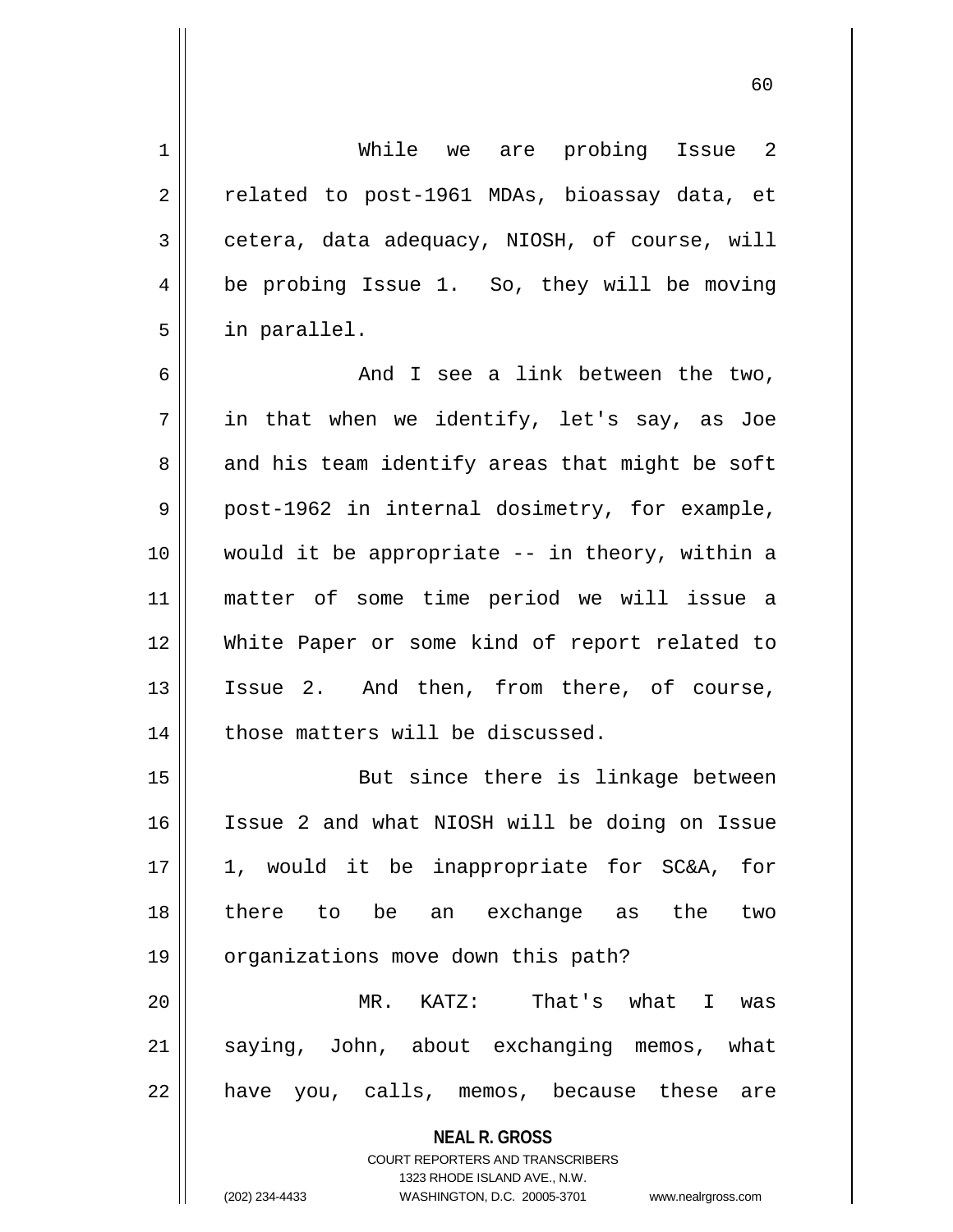**NEAL R. GROSS** COURT REPORTERS AND TRANSCRIBERS 1323 RHODE ISLAND AVE., N.W. (202) 234-4433 WASHINGTON, D.C. 20005-3701 www.nealrgross.com 1 | linked and because you may not know everything  $2 \parallel$  that DCAS knows as to what their holdings are, 3 and vice versa, about your concerns. So, I 4 || think it is appropriate for you to exchange 5 memos. If you need to get on the phone  $6 \parallel$  because things are complex, that's fine, too. 7 I like memos just because it is nice to have 8 || that paper record back and forth. But 9 absolutely. 10 That could all lead up to your 11 producing an actual White Paper as opposed to 12 having to produce a White Paper with a whole 13 || bunch of questions in your mind. That doesn't 14 || make much sense. 15 CHAIRMAN ZIEMER: So, Joe would 16 certainly be free to make contact with NIOSH  $17$  || if a question arose, and vice versa. 18 MR. KATZ: Right. 19 CHAIRMAN ZIEMER: So, we are okay,  $20$  || then, on that one? 21 MR. KATZ: Yes. 22 CHAIRMAN ZIEMER: David, you're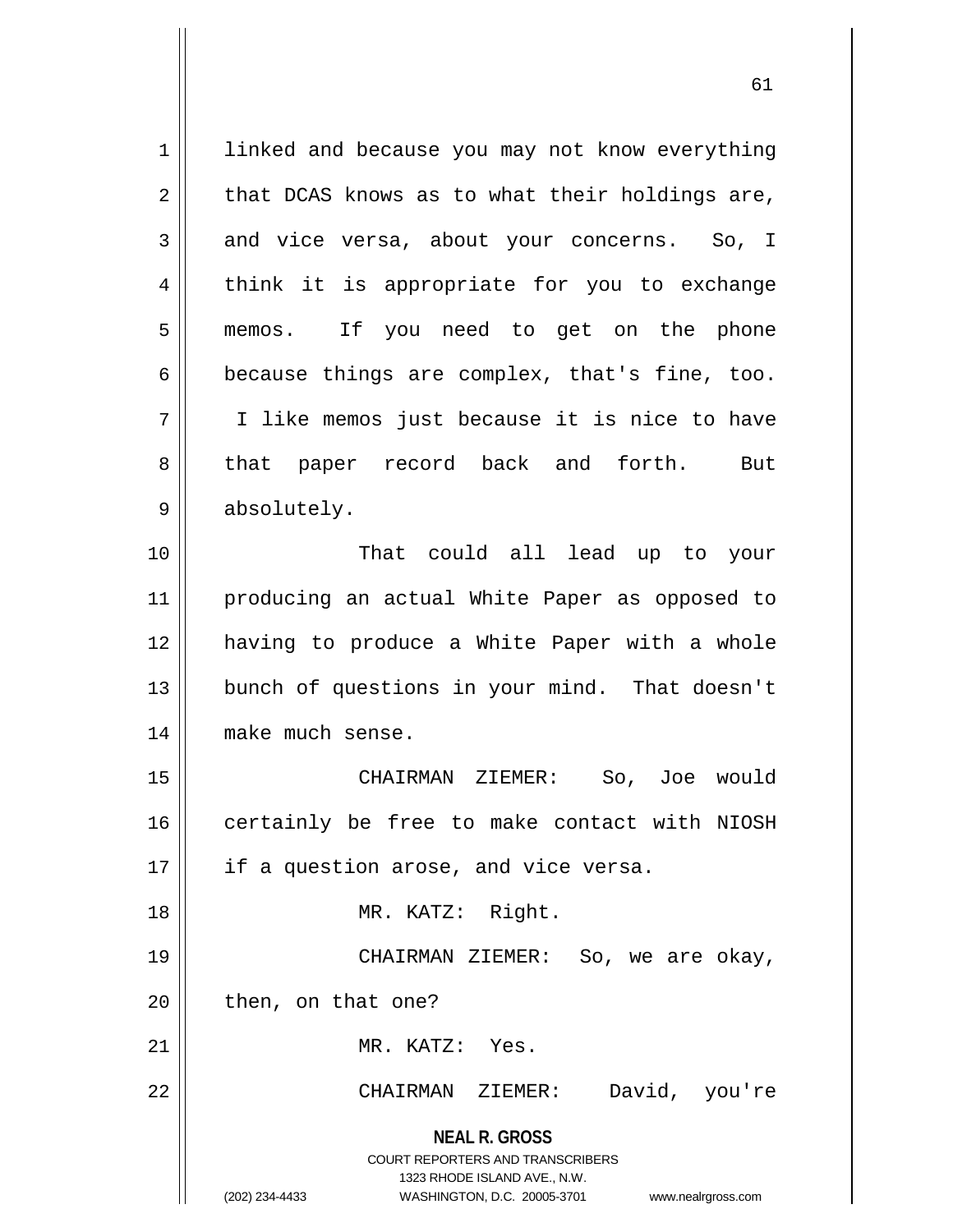1 | okay on that?

2 MEMBER RICHARDSON: Yes, that's  $3 \parallel$  great. 4 CHAIRMAN ZIEMER: Okay. Let's 5 || proceed to Issue 3, which is called "special 6 || forms of tritium and plutonium not addressed  $7 \parallel$  by NIOSH." 8 MR. FITZGERALD: Yes, I mean, in  $9 \parallel$  this particular one, we raise a question we 10 have raised in other reviews where we are 11 talking organically-bound tritium, tritides,  $12$  and also some of, well, in this case Super S 13 | form of plutonium, high-fired plutonium. 14 || And I think this was a function of 15 || the Rev 1 TBD, being an older TBD, it didn't 16 || include some of these subjects that obviously 17 have gotten a lot of attention over the last 18 || several years. And so, we did make that 19 comment. Of course, Rev 2 came out right  $20$  || afterwards that did, in fact, address OBTs and

 $21$  | tritides and Super S, but they were added in.

22 || Mow we haven't gone through and

**NEAL R. GROSS**

COURT REPORTERS AND TRANSCRIBERS 1323 RHODE ISLAND AVE., N.W. (202) 234-4433 WASHINGTON, D.C. 20005-3701 www.nealrgross.com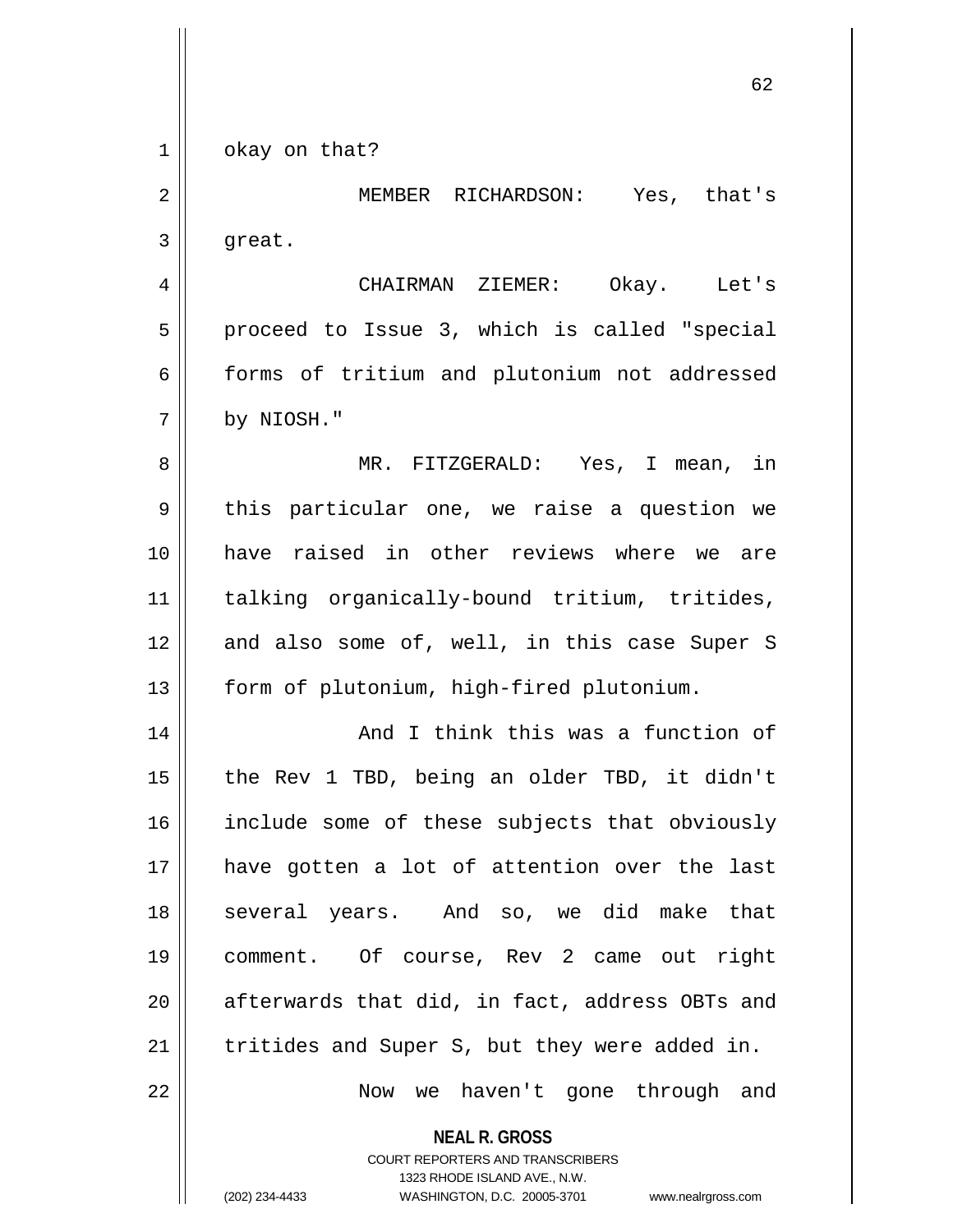1 actually performed a technical evaluation, but 2 we are fairly confident that some of the 3 questions that we typically have on those  $4 \parallel$  areas at least are certainly addressed in the 5 | revision. And I think this is pretty much  $6 \parallel$  what NIOSH says in their response, is that  $7 \parallel$  they, in fact, did address some of these. 8 || Now I believe the only question or 9 difference here was in the SC&A review of 2010 10 we posited some questions about high-fired 11 uranium and even possible thorium, some of the 12 actinides. This came out in interviews with 13 || some of the Berkeley workers that have raised 14 || some questions in that area. I think NIOSH's 15 || response is there is no evidence that there's 16 || any of that behavior associated with the 17 uranium or thorium. 18 || So, that is the only difference I 19  $\parallel$  think we have on this, even though we have not

20 || gone through and spent some time validating

 $22$  || fired and the tritides and everything. But,

**NEAL R. GROSS** COURT REPORTERS AND TRANSCRIBERS 1323 RHODE ISLAND AVE., N.W. (202) 234-4433 WASHINGTON, D.C. 20005-3701 www.nealrgross.com

21 what was in the second revision on the high-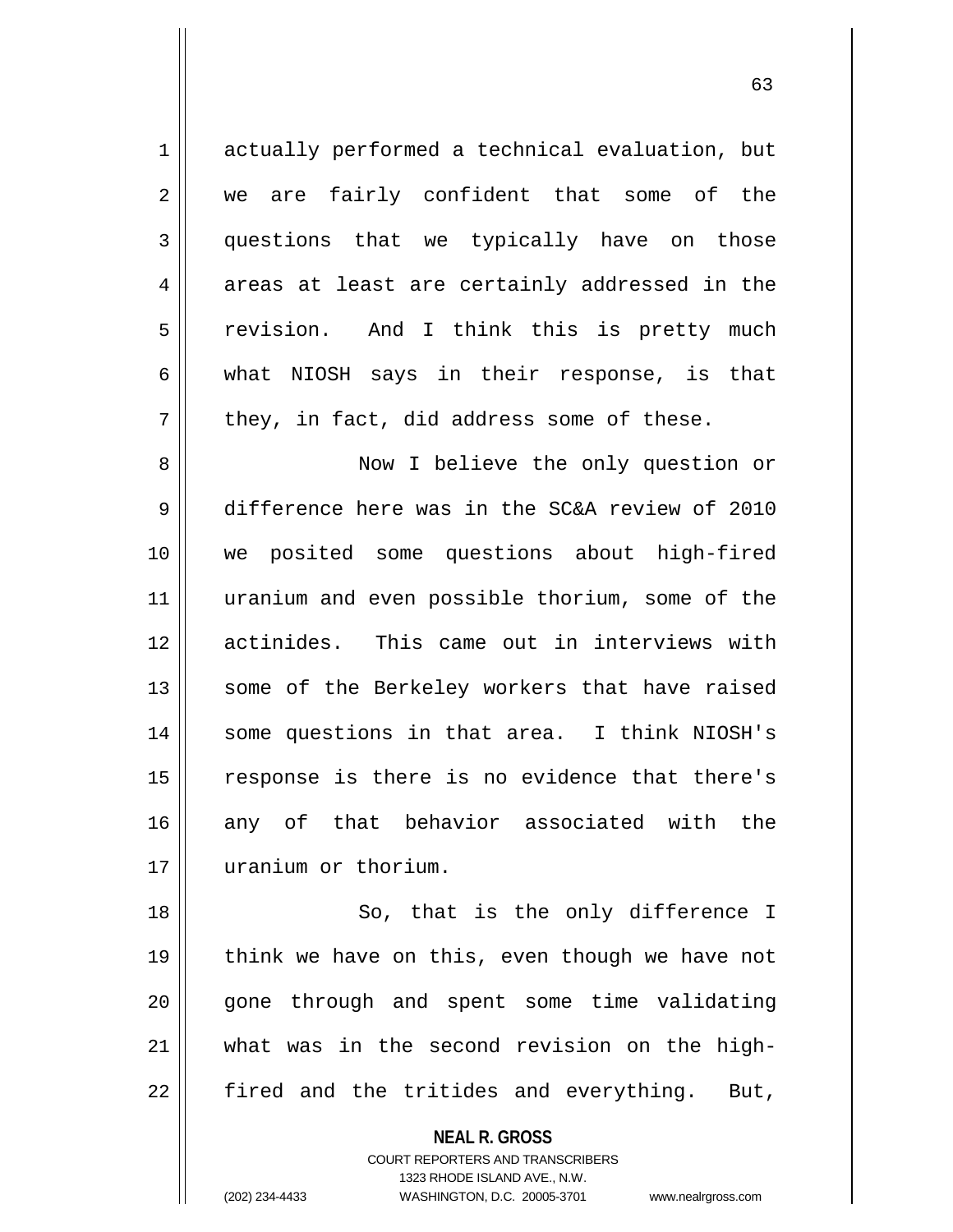| $\mathbf 1$ | again, we pretty much have worked this issue                        |
|-------------|---------------------------------------------------------------------|
| 2           | for a few years, so I am pretty confident we                        |
| 3           | will be okay.                                                       |
| 4           | So, the only question is uranium                                    |
| 5           | and thorium in high-fired forms. I have not                         |
| 6           | gone any further than just acknowledging that                       |
| 7           | that was the response.                                              |
| 8           | CHAIRMAN ZIEMER: Joe, does SC&A                                     |
| 9           | want to follow up on that point in any way? I                       |
| 10          | think you are raising that as sort of a                             |
| 11          | theoretical question: can there be Super S                          |
| 12          | uranium and thorium? Is that what you are                           |
| 13          | asking?                                                             |
| 14          | MR. FITZGERALD: We are raising it                                   |
| 15          | because it was brought to our attention in the                      |
| 16          | interviews that we had. And those interviews                        |
| 17          | are available to NIOSH. So, again, we are                           |
| 18          | just sort of raising that. This is the very                         |
| 19          | first response we have gotten on the subject                        |
| 20          | in this matrix.                                                     |
| 21          | DR. NETON: We have seen comments                                    |
| 22          | before at other sites of the existence of                           |
|             |                                                                     |
|             | <b>NEAL R. GROSS</b><br><b>COURT REPORTERS AND TRANSCRIBERS</b>     |
|             | 1323 RHODE ISLAND AVE., N.W.                                        |
|             | (202) 234-4433<br>WASHINGTON, D.C. 20005-3701<br>www.nealrgross.com |

 $\mathop{\text{||}}$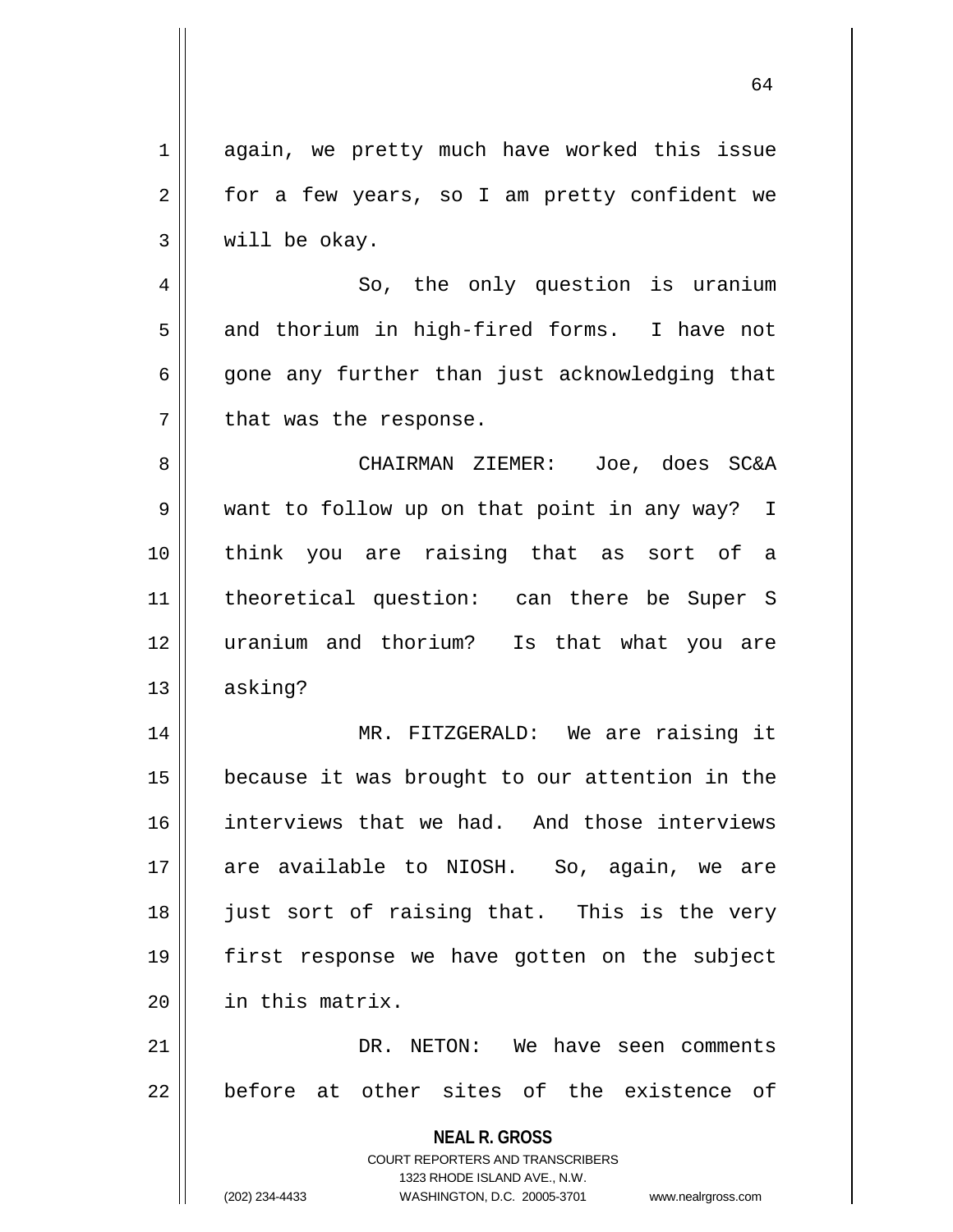**NEAL R. GROSS** COURT REPORTERS AND TRANSCRIBERS 1 || high-fired soluble uranium, in particular. We 2 || have just never seen any evidence of its 3 existence. It has been mentioned, but the 4 biological behavior doesn't seem to support  $5 \parallel$  it. 6 I mean, we would be happy to look  $7$  | at any studies put out, but  $-$ 8 MR. FITZGERALD: We, likewise, 9 || haven't researched the subject. It comes up, 10 and I agree with Jim, it has come up at 11 several sites. So, it sort of makes you 12 wonder. It seems like there is some historic 13  $\parallel$  reference to that, but, again, we haven't been 14 able to pin it down. 15 It came up first, I think, at Y-12 16 in terms of high-fired uranium. That's -- 17 what? -- five years ago, and we still haven't 18 || seen anything hard in the literature to 19 || support it. But it keeps coming up. 20 MS. BRACKETT: This is Elizabeth 21 Brackett. I would like to comment on the  $22$  | high-fired uranium.

1323 RHODE ISLAND AVE., N.W.

(202) 234-4433 WASHINGTON, D.C. 20005-3701 www.nealrgross.com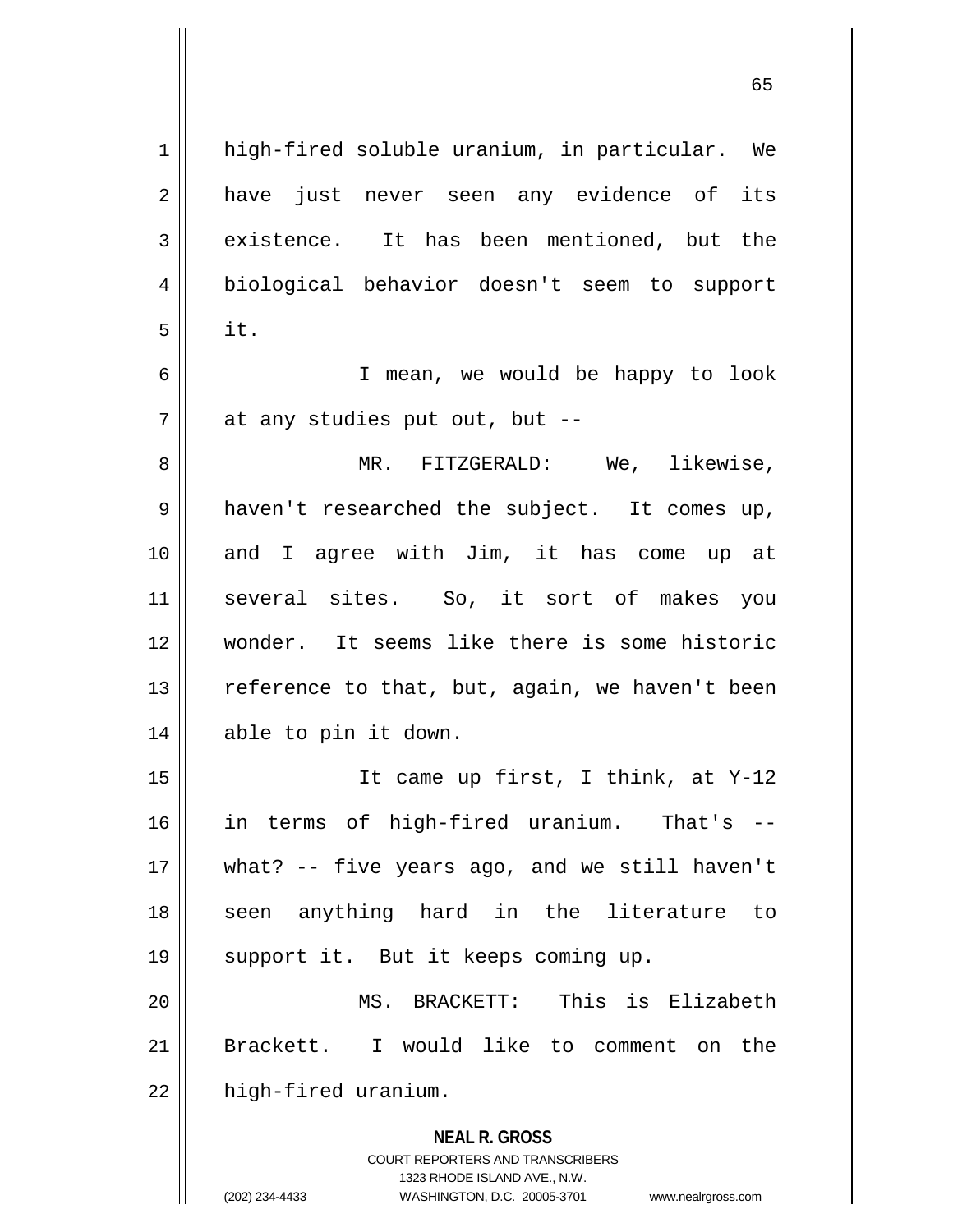1 CHAIRMAN ZIEMER: Yes, Liz, please  $2 \parallel$  do. 3 MS. BRACKETT: Well, a lot of the 4 information I came up previously with 5 discusses being held longer in the lungs. It 6 is based on ICRP-30 models. Now ICRP-66 lung 7 model has a broader scope, and Type S 8 encompasses more material than Class Y did. 9 And so, our response has been, 10 while Class Y might not have addressed the 11 || longer retention time of a high-fired uranium, 12 Type S does. It was modeled such that it 13 || would incorporate that. And so, that is why 14 we haven't seen any evidence that it goes 15 beyond Type S material or -- yes, Type S 16 material. 17 CHAIRMAN ZIEMER: Yes, that is a 18 || point that probably should be added to the 19 NIOSH response here. I guess the only thing, 20 I would ask SC&A if you would just take that

21 into consideration; just add that here now.  $22$  || And just as a followup, next time around just

> **NEAL R. GROSS** COURT REPORTERS AND TRANSCRIBERS 1323 RHODE ISLAND AVE., N.W. (202) 234-4433 WASHINGTON, D.C. 20005-3701 www.nealrgross.com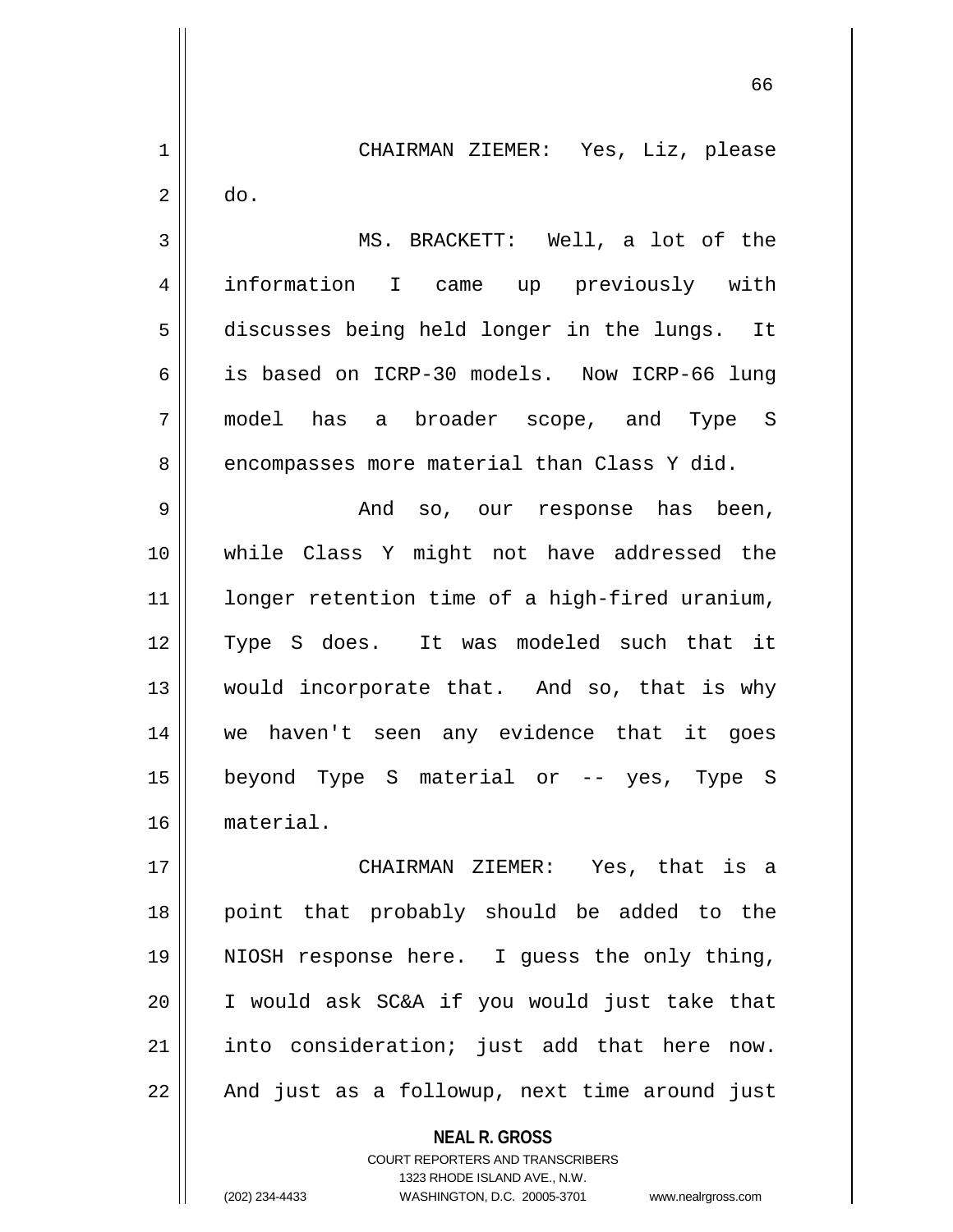**NEAL R. GROSS** COURT REPORTERS AND TRANSCRIBERS 1323 RHODE ISLAND AVE., N.W. (202) 234-4433 WASHINGTON, D.C. 20005-3701 www.nealrgross.com  $1$  tell us whether you are in agreement with that  $2 \parallel$  or not or if you still see an issue. 3 MR. FITZGERALD: Yes. That was 30 4 versus 60? 5 CHAIRMAN ZIEMER: Sixty-six is the 6 | new lung model. 7 | MS. BRACKETT: Right. 8 CHAIRMAN ZIEMER: Or the newest 9 | one. Sometimes the new ones get to be pretty  $10$   $\parallel$  old fast. 11 || So, you are going to follow up --12 || MR. FITZGERALD: Okay. 13 CHAIRMAN ZIEMER: On ICRP Report 14 || 66, a lung model for those and see if that  $15$  satisfies  $-$ 16 MR. FITZGERALD: Yes, I would ask 17 NIOSH or ORAU if they could just provide a 18 capsule, just like sort of you did here, a 19 capsule. I think I got most of it, but just  $20$  || to get that specific point down in writing,  $21$  | that would be helpful. 22 DR. NETON: Yes, that's a very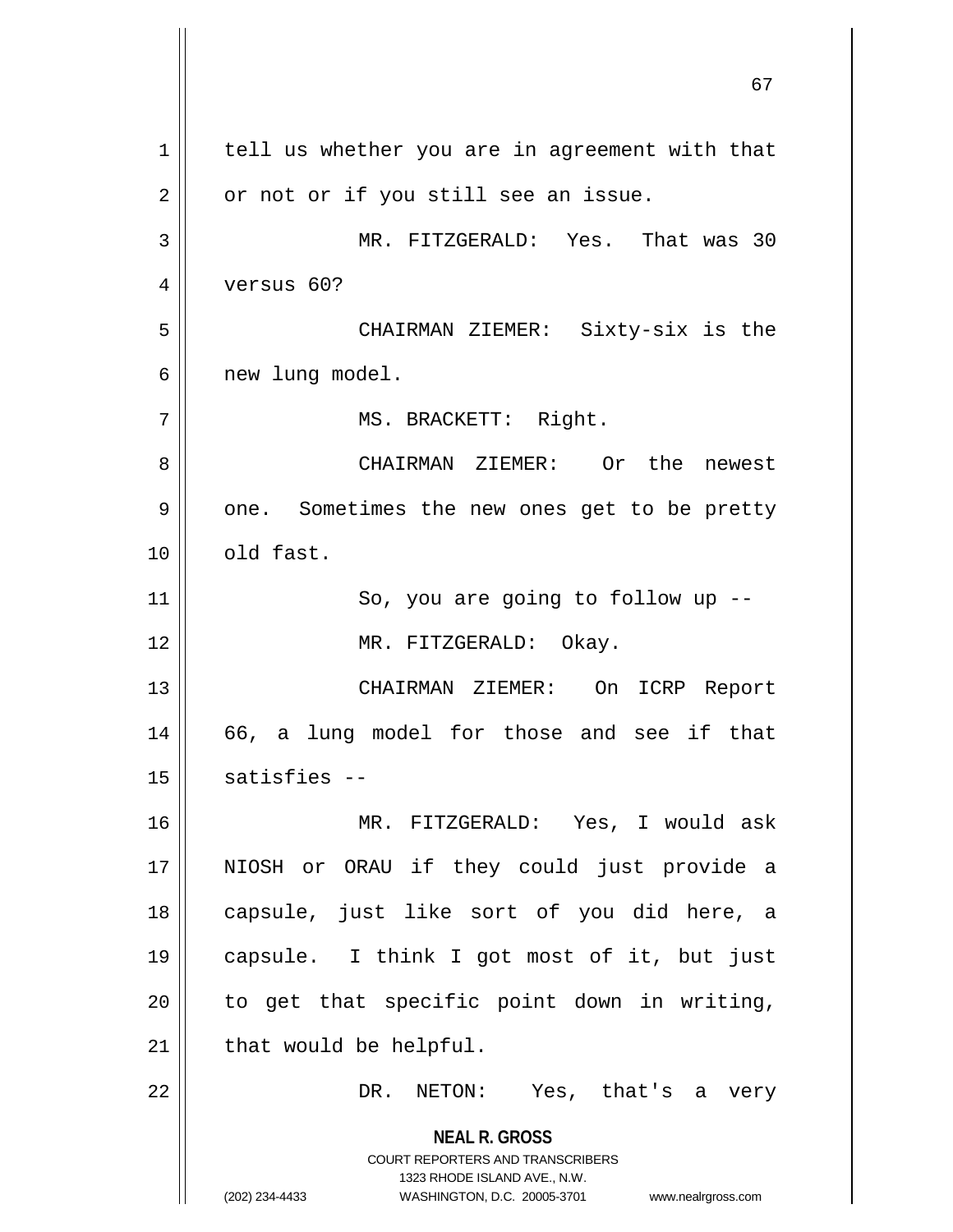$1 \parallel$  good point.

| $\overline{2}$ | CHAIRMAN ZIEMER: So, I'm going to                                                                                                                                      |
|----------------|------------------------------------------------------------------------------------------------------------------------------------------------------------------------|
| 3              | make a note here that NIOSH is going to add to                                                                                                                         |
| 4              | the response the comments that Liz Brackett                                                                                                                            |
| 5              | made or the equivalent.                                                                                                                                                |
| 6              | MR. FITZGERALD: And we would just                                                                                                                                      |
| 7              | simply come back and validate whether that                                                                                                                             |
| 8              | $satisfies --$                                                                                                                                                         |
| 9              | CHAIRMAN ZIEMER: Yes, whether you                                                                                                                                      |
| 10             | have any concerns or not beyond that. Because                                                                                                                          |
| 11             | it looks like, otherwise, you were okay, and                                                                                                                           |
| 12             | that was just sort of $-$ -                                                                                                                                            |
| 13             | MR. FITZGERALD: Yes.                                                                                                                                                   |
| 14             | CHAIRMAN ZIEMER: -- left hanging                                                                                                                                       |
| 15             | there. Or, if there is any other evidence                                                                                                                              |
| 16             | that anybody knows about? It sounds like, as                                                                                                                           |
| 17             | I'm hearing it, that the new lung model is                                                                                                                             |
| 18             | sufficiently inclusive that it would cover                                                                                                                             |
| 19             | That's<br>what<br>DR.<br>NETON:<br>we                                                                                                                                  |
| 20             | believe.                                                                                                                                                               |
| 21             | CHAIRMAN ZIEMER:<br>Yes.                                                                                                                                               |
| 22             | MR.<br>FITZGERALD:<br>Yes, I want to                                                                                                                                   |
|                | <b>NEAL R. GROSS</b><br><b>COURT REPORTERS AND TRANSCRIBERS</b><br>1323 RHODE ISLAND AVE., N.W.<br>(202) 234-4433<br>WASHINGTON, D.C. 20005-3701<br>www.nealrgross.com |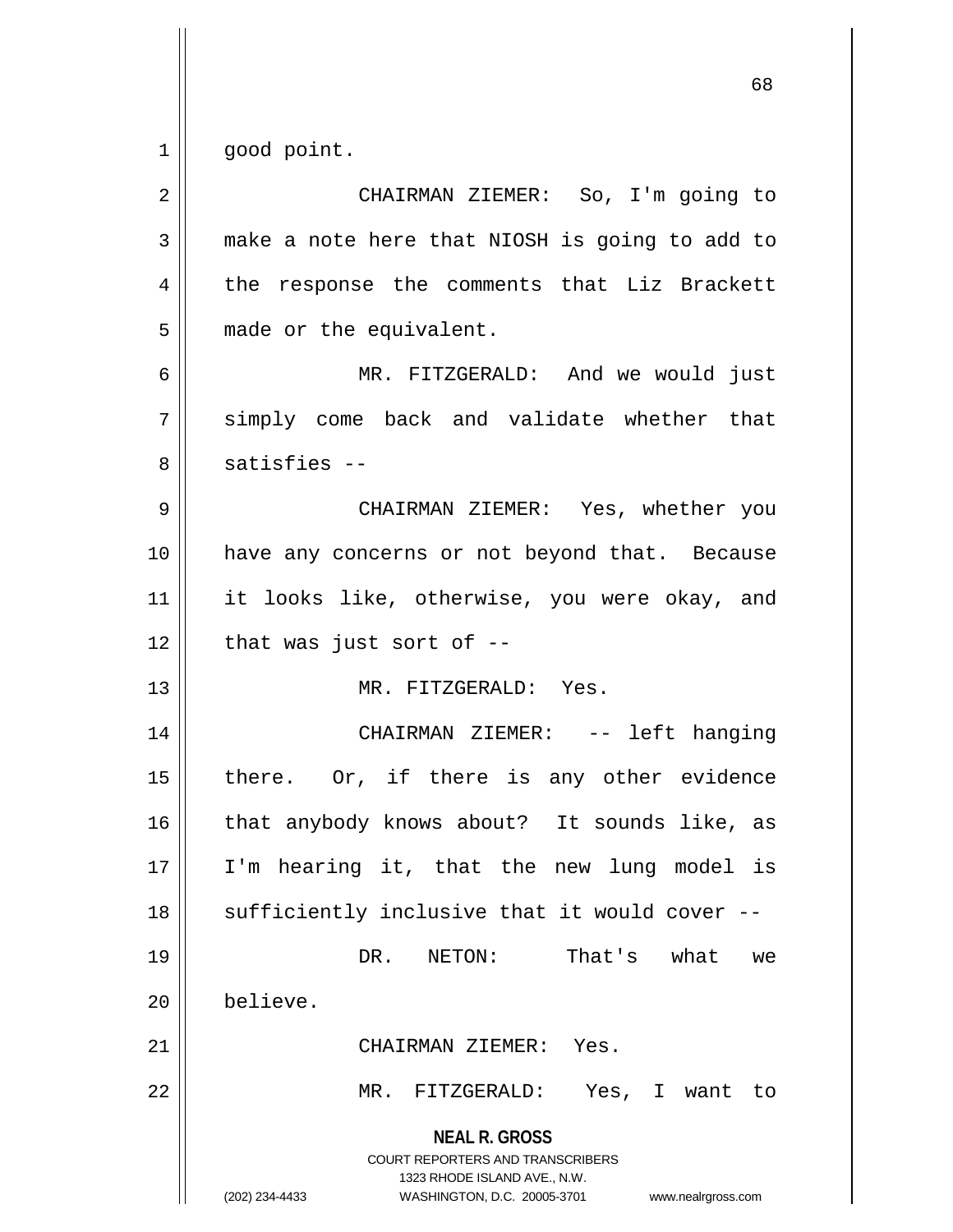**NEAL R. GROSS** COURT REPORTERS AND TRANSCRIBERS 1323 RHODE ISLAND AVE., N.W. (202) 234-4433 WASHINGTON, D.C. 20005-3701 www.nealrgross.com  $1 \parallel$  reserve --2 CHAIRMAN ZIEMER: Yes. 3 MR. FITZGERALD: We want to  $4 \parallel$  take  $-$ 5 CHAIRMAN ZIEMER: Take a look at  $6 \parallel$  that. 7 MR. FITZGERALD: -- a look at 8 || OBTs, tritides, and Super S. Like I say, I am 9 || pretty confident that tracks with where we 10 have come out in the past, and that won't take 11 long, but we didn't actually do a technical 12 || review. We just kind of scanned it and it 13 looked like it was pretty complete. So, 14 you're right, this is one difference that 15 would need some validation. 16 CHAIRMAN ZIEMER: Okay. Let me 17 ask Dr. Richardson if he has questions or 18 comments on this one. 19 MEMBER RICHARDSON: No, I don't. 20 CHAIRMAN ZIEMER: Okay. Let's go 21 on to Issue 4. This is external and internal 22 | data legacy completeness and accuracy.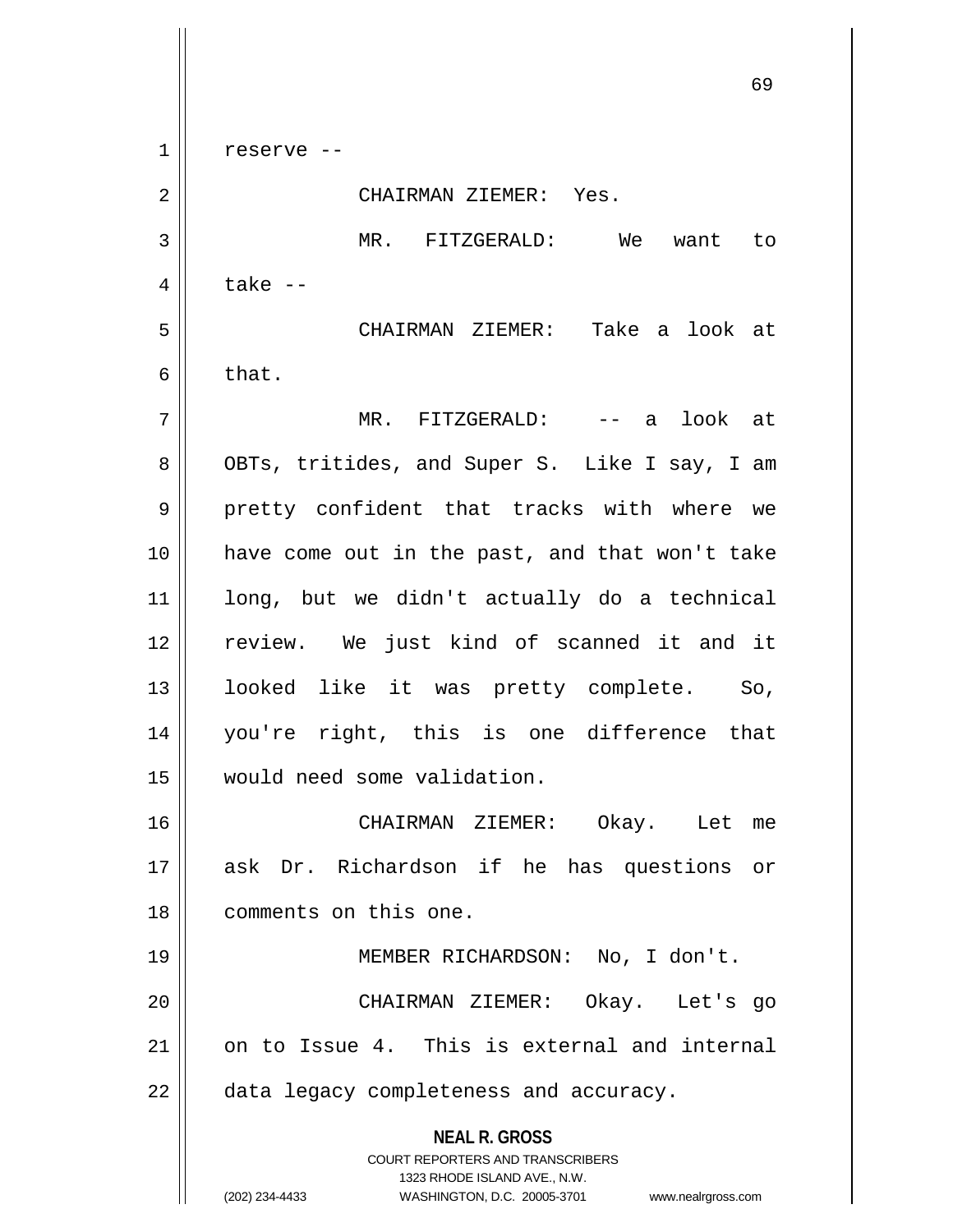1 MR. FITZGERALD: Yes, I think this 2 || is a broader look at the completeness and 3 accuracy of the records system, the legacy 4 || records system, and whether or not that was 5 addressed. 6 I think there is a reference in  $7 \parallel$  the original Site Profile, I think actually in  $8 \parallel$  one of the responses that was provided in the 9 matrix, where it says early on that -- oh, in 10 fact, it's this one. The NIOSH response says 11 that "NIOSH does not use bioassay databases to 12 reconstruct internal doses from all the 13 workers. NIOSH uses individual dosimetry 14 | records provided by the DOE." 15 || The past, we have said, okay, 16 but there is a need to just make sure that the 17 || records that DOE does give you are complete in  $18$  || the first place. I think the essence of this 19 particular finding is establishing that you  $20$  are dealing with a complete enough set; you  $21$  | are not missing periods of time. 22 I think in the review we found

> COURT REPORTERS AND TRANSCRIBERS 1323 RHODE ISLAND AVE., N.W. (202) 234-4433 WASHINGTON, D.C. 20005-3701 www.nealrgross.com

**NEAL R. GROSS**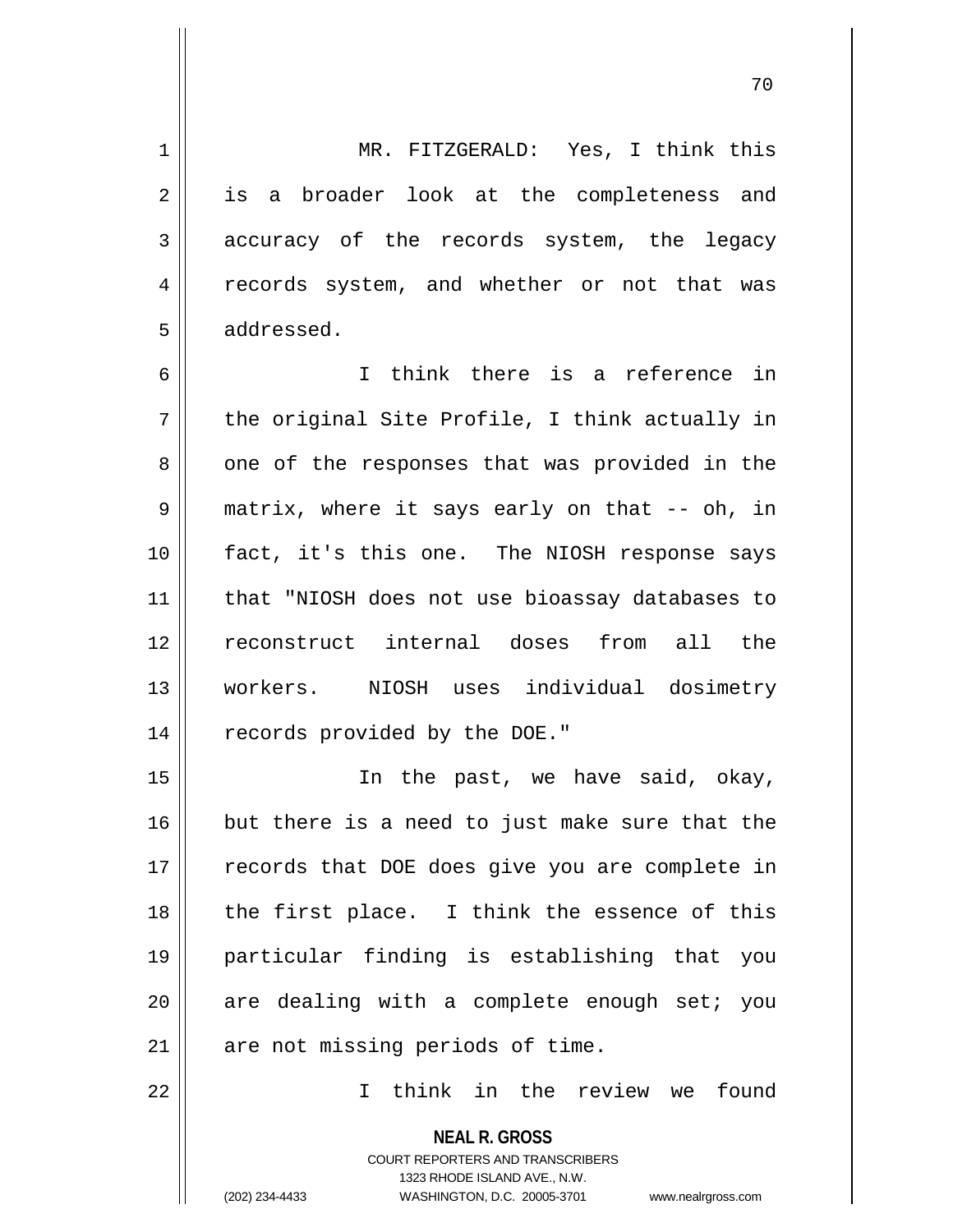| $\mathbf 1$    | some questions as to whether bioassay                                                                                                                                  |
|----------------|------------------------------------------------------------------------------------------------------------------------------------------------------------------------|
| $\sqrt{2}$     | submittals were delinquent by quite a long                                                                                                                             |
| 3              | time period, up to a year, what significance                                                                                                                           |
| $\overline{4}$ | that might have for the shorter-lived                                                                                                                                  |
| 5              | nuclides; also, questions of bioassay                                                                                                                                  |
| 6              | frequency and the inclusion of facilities like                                                                                                                         |
| 7              | the Donner Laboratory and whatnot. So,                                                                                                                                 |
| 8              | questions of completeness and questions of                                                                                                                             |
| $\mathsf 9$    | whether or not the completeness of what DOE                                                                                                                            |
| 10             | has provided has been looked at at all.                                                                                                                                |
| 11             | CHAIRMAN ZIEMER:<br>Okay. Well,                                                                                                                                        |
| 12             | part of the NIOSH response here is getting                                                                                                                             |
| 13             | some additional records, I guess, on Donner                                                                                                                            |
| 14             | Lab, is part of it, right?                                                                                                                                             |
| 15             | HUGHES: Well, we<br>haven't<br>DR.                                                                                                                                     |
| 16             | really seen this from when we evaluated. I                                                                                                                             |
| 17             | haven't gone back in a while, but we haven't                                                                                                                           |
| 18             | seen a specific lack for a certain building in                                                                                                                         |
| 19             | any of the records, as far as I am aware of,                                                                                                                           |
| 20             | but we haven't specifically looked at that                                                                                                                             |
| 21             | information, either.                                                                                                                                                   |
| 22             | Well, I am<br>CHAIRMAN ZIEMER:                                                                                                                                         |
|                | <b>NEAL R. GROSS</b><br><b>COURT REPORTERS AND TRANSCRIBERS</b><br>1323 RHODE ISLAND AVE., N.W.<br>(202) 234-4433<br>WASHINGTON, D.C. 20005-3701<br>www.nealrgross.com |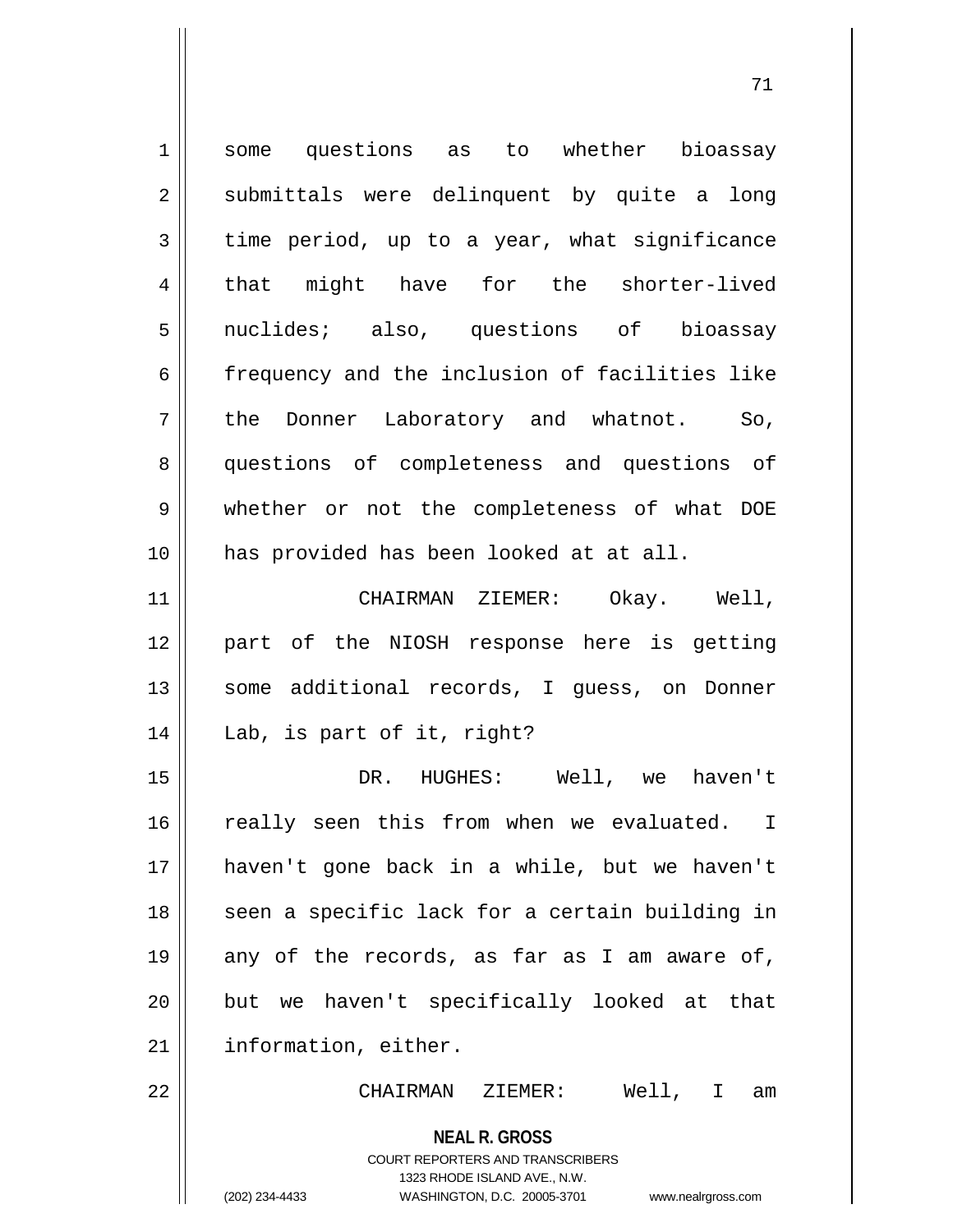**NEAL R. GROSS** COURT REPORTERS AND TRANSCRIBERS  $1 \parallel$  trying to get a feel for what has to be done 2 here. 3 DR. HUGHES: Yes. I do believe 4 || this thing about the Donner Laboratory came 5 | out of an interview? 6 MR. FITZGERALD: Yes, it is a site 7 interview. 8 DR. HUGHES: If we could have  $9 \parallel$  that  $-$ 10 MR. FITZGERALD: We have the 11 | summary. 12 DR. HUGHES: Yes. 13 MR. FITZGERALD: I think the 14 || original ones are available, yes. 15 DR. HUGHES: Yes, just to give us  $16$  some specifics, you know, what might have been 17 || going on there, because we have done an 18 || extensive research for the SEC, which is now a 19 few years back. So, I don't remember  $20$  specifically, but I do not remember seeing 21  $\parallel$  anything to that effect, unless it was maybe  $22$  | correlated to the activities going on. But,

1323 RHODE ISLAND AVE., N.W.

(202) 234-4433 WASHINGTON, D.C. 20005-3701 www.nealrgross.com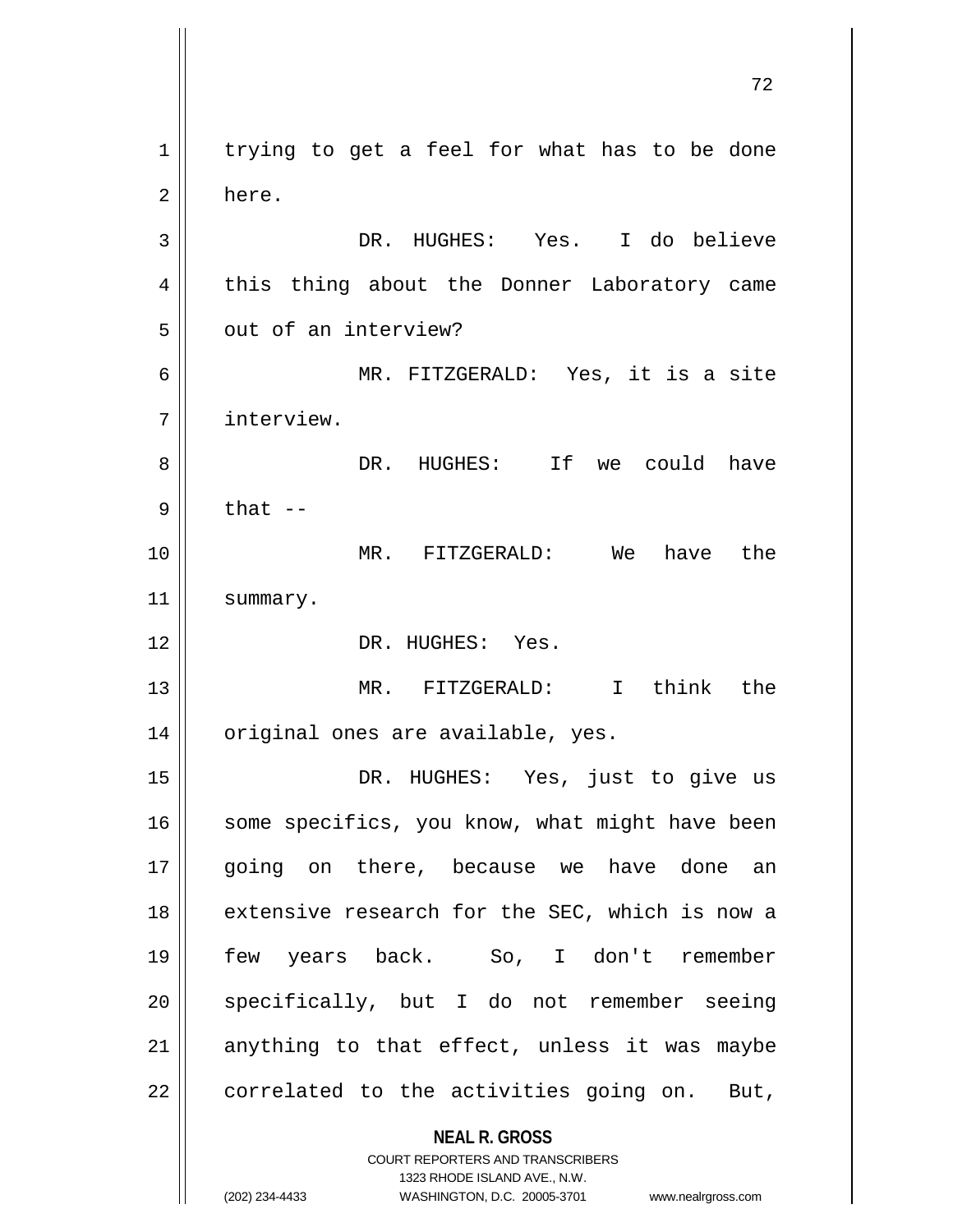1 as I said, we would have to go back and look  $2 \parallel$  at it.

3 MR. FITZGERALD: Yes, a major 4 || source was the interviews, former workers that 5 were familiar with the activities at Donner 6 and their expression that they were not  $7 \parallel$  bioassayed and they should have been, that  $8$  | type of issue.

9 CHAIRMAN ZIEMER: Joe, from SC&A's 10 point of view, were you looking for evidence 11 that the bioassay database is actually 12 complete?

13 MR. FITZGERALD: Yes, I think this 14 || is the question, complete from a standpoint of 15 || the operations that were under the Berkeley 16 umbrella, for one thing, and then in terms of 17 || timeframe, whether particularly in the earlier 18 part of that, the 1960s, whether or not you  $19 \parallel$  are dealing with a database.

20 CHAIRMAN ZIEMER: Yes. But it is 21 sort of like, is NIOSH saying, "Well, why do 22 you think it's incomplete?" And you're

> **NEAL R. GROSS** COURT REPORTERS AND TRANSCRIBERS 1323 RHODE ISLAND AVE., N.W.

(202) 234-4433 WASHINGTON, D.C. 20005-3701 www.nealrgross.com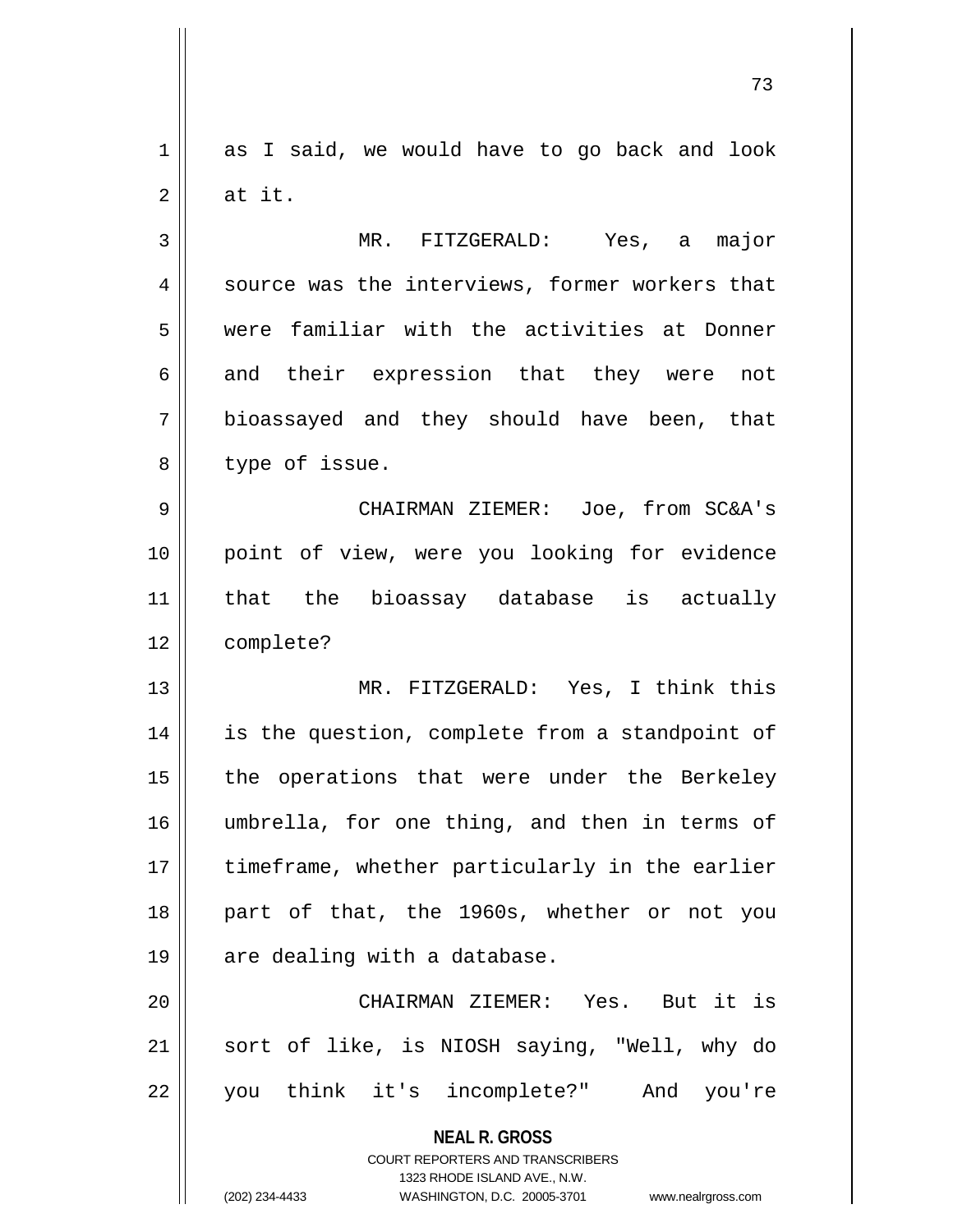| $\mathbf 1$ | saying, "Show us that it is complete." What              |
|-------------|----------------------------------------------------------|
| 2           | do we need here? Is it a matter of                       |
| 3           | establishing that there are appropriate                  |
| 4           | bioassays for these activities in these time             |
| 5           | periods? What is missing or what needs to be             |
| 6           | looked at to confirm completeness of records?            |
| 7           | MR. FITZGERALD: I think, again,                          |
| 8           | we went and looked at the bioassay work. We              |
| 9           | did onsite visits at Berkeley --                         |
| 10          | CHAIRMAN ZIEMER: Right, right.                           |
| 11          | MR. FITZGERALD: -- talked to the                         |
| 12          | dosimetry staff, looked at the records that              |
| 13          | were available. And not all the records are              |
| 14          | there. Now in the early years that would be              |
| 15          | expected. You are not going to have a staff              |
| 16          | function at 100 percent.                                 |
| 17          | CHAIRMAN ZIEMER: Right.                                  |
| 18          | MR. FITZGERALD: But the question                         |
| 19          | would be, are the records not just simply what           |
| 20          | DOE provides, but are the bioassay records               |
| 21          | behind what DOE provides complete enough that            |
| 22          | you could, in fact, do dose reconstruction or            |
|             | <b>NEAL R. GROSS</b><br>COURT REPORTERS AND TRANSCRIBERS |

1323 RHODE ISLAND AVE., N.W.

 $\begin{array}{c} \hline \end{array}$ 

(202) 234-4433 WASHINGTON, D.C. 20005-3701 www.nealrgross.com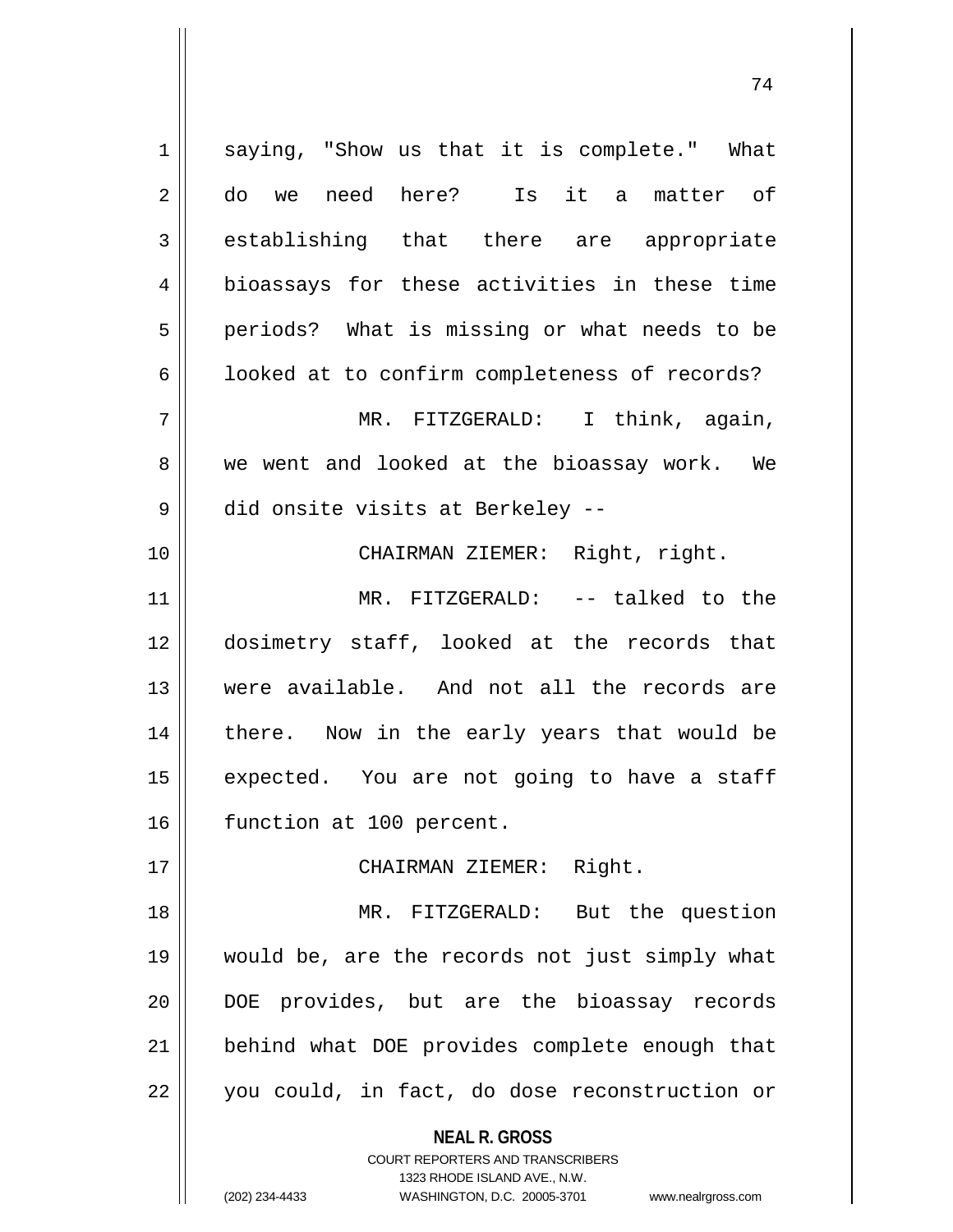1 | not with sufficient accuracy?

| $\overline{2}$ | And the question of the Donner Lab                                                                                                                                     |
|----------------|------------------------------------------------------------------------------------------------------------------------------------------------------------------------|
| 3              | is whether or not certain facilities that had                                                                                                                          |
| 4              | radiological source-terms -- and this gets                                                                                                                             |
| 5              | back to kind of the question on the previous                                                                                                                           |
| 6              | finding, Finding 2 -- whether the locations                                                                                                                            |
| 7              | where you had exposure potentials, whether, in                                                                                                                         |
| 8              | fact, you had monitoring. And this is sort of                                                                                                                          |
| $\mathsf 9$    | tied to that.                                                                                                                                                          |
| 10             | In interviewing workers that had                                                                                                                                       |
| 11             | knowledge of the Donner Laboratory -- and I                                                                                                                            |
| 12             | think there was one other facility. Oh, these                                                                                                                          |
| 13             | are satellite facilities that were under                                                                                                                               |
| 14             | Berkeley, whether they, in fact, were covered                                                                                                                          |
| 15             | adequately, particularly in the early sixties                                                                                                                          |
| 16             | as compared with the main campus. I think                                                                                                                              |
| 17             | there was some question, based on those                                                                                                                                |
| 18             | interviews, whether that was the case or not.                                                                                                                          |
| 19             | But they may have come along slower than the                                                                                                                           |
| 20             | main operational areas.                                                                                                                                                |
| 21             | To answer your question, I think                                                                                                                                       |
| 22             | it is just a matter of taking a look at the                                                                                                                            |
|                | <b>NEAL R. GROSS</b><br><b>COURT REPORTERS AND TRANSCRIBERS</b><br>1323 RHODE ISLAND AVE., N.W.<br>WASHINGTON, D.C. 20005-3701<br>(202) 234-4433<br>www.nealrgross.com |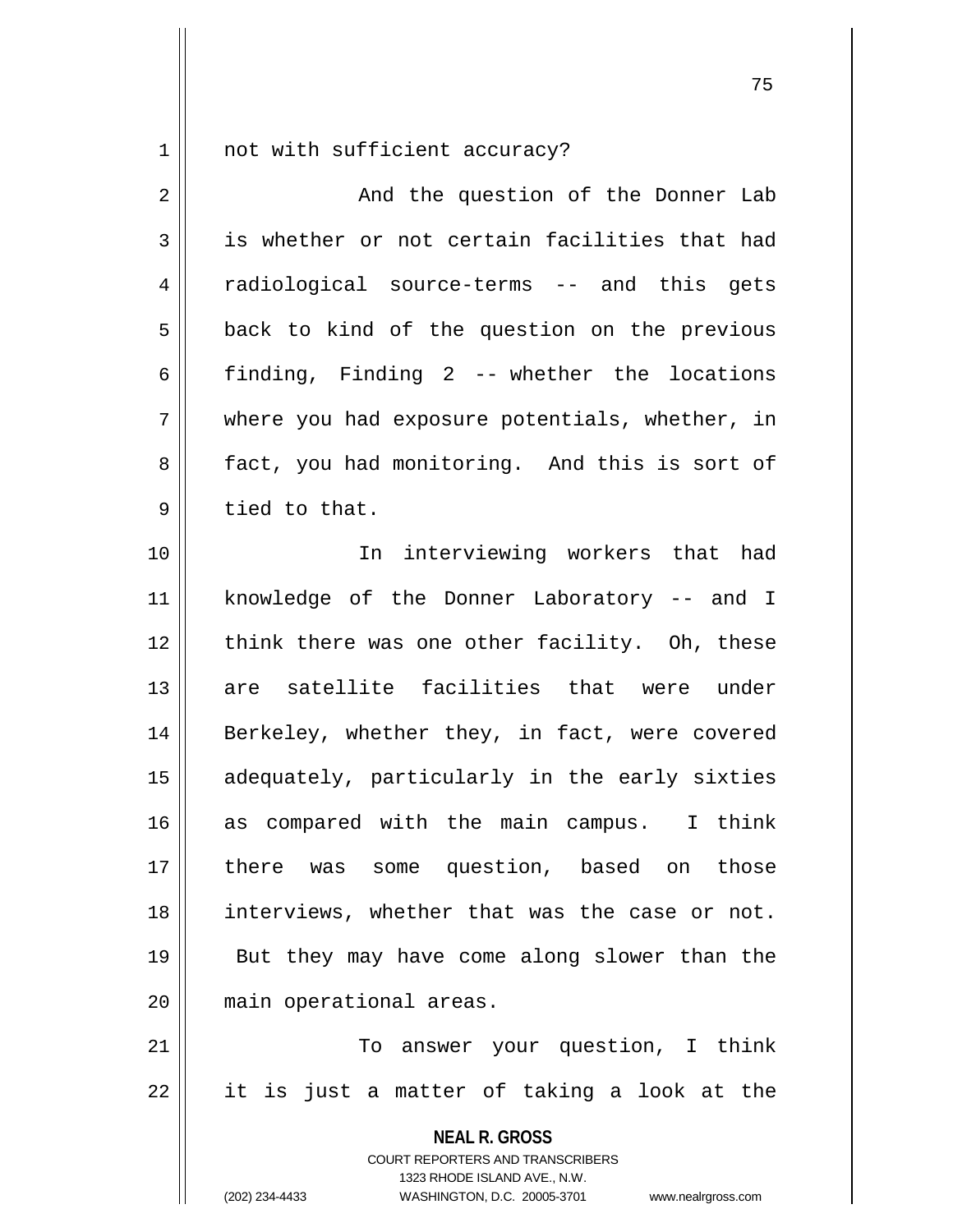1 database and establishing that you have what 2 || you need for the years in question. It is  $3 \parallel$  really much what has been done at other sites. 4 || Is it a complete enough database? Are there 5 | years missing or facilities missing? 6 You know, if you have the 7 facilities and you have sufficient -- you are 8 || going to miss, for an individual, you are

9 || going to miss perhaps some weeks or some 10 months, or whatever. But if you are missing 11 everybody for a year or missing a particular 12 || operation for a year, then I think it is more  $13$  | of a significant issue.

14 || DR. MAURO: Joe, this is John.

15 Would you say that, at least for 16 internal exposure post-`61 --

17 || MR. FITZGERALD: Right.

18 DR. MAURO: -- that this Issue 4 19 is really very much part and parcel of Issue  $20 \parallel 2$ ? In other words, is it possible that these  $21$  | two are really one issue?

22 MR. FITZGERALD: Well, I think

**NEAL R. GROSS** COURT REPORTERS AND TRANSCRIBERS

1323 RHODE ISLAND AVE., N.W.

(202) 234-4433 WASHINGTON, D.C. 20005-3701 www.nealrgross.com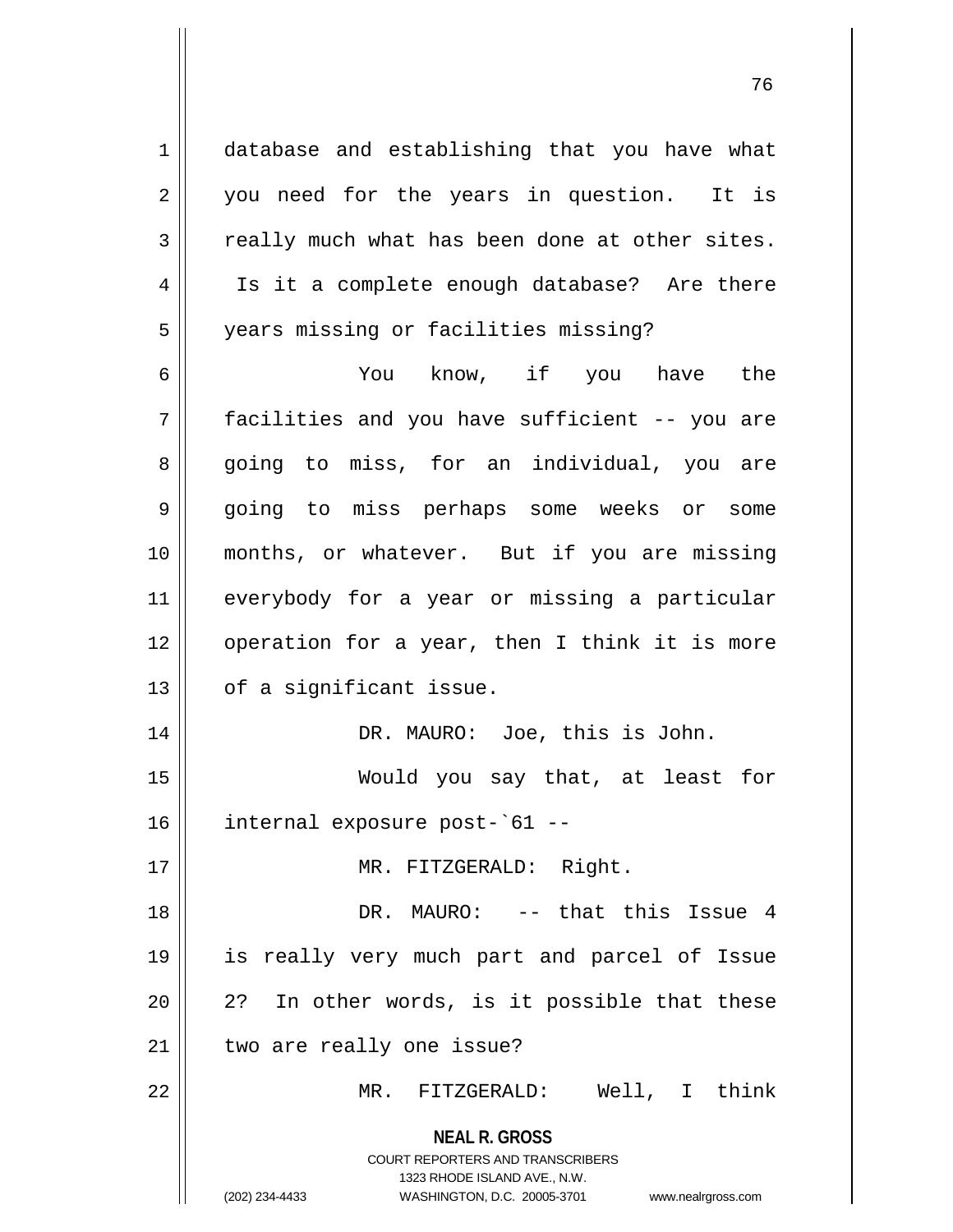**NEAL R. GROSS** COURT REPORTERS AND TRANSCRIBERS 1323 RHODE ISLAND AVE., N.W. (202) 234-4433 WASHINGTON, D.C. 20005-3701 www.nealrgross.com 1 || Issue 1 is more internal. This is really a 2 | question of data completeness. 3 CHAIRMAN ZIEMER: This is external  $4 \parallel$  and internal. 5 MR. FITZGERALD: This is internal 6 and external. 7 DR. MAURO: I agree. That is why 8 || I raised the question. With respect to  $9 \parallel$  specifically internal, I see a bit of overlap, 10 || if not quite a bit of overlap, between Issue 4 11 and Issue 2, unless I am not reading this 12 | correctly. 13 MR. FITZGERALD: Yes, I think 14 Issue 2 speaks probably more strongly to 15 adequacy. In other words, do you have the 16 monitoring techniques that marry up to 17 || exposure potential for internal? 18 CHAIRMAN ZIEMER: Versus 19 completeness. 20 MR. FITZGERALD: Issue 4 is, more 21 || or less, yes, you can think of it as 22 || completeness. Do you have the facilities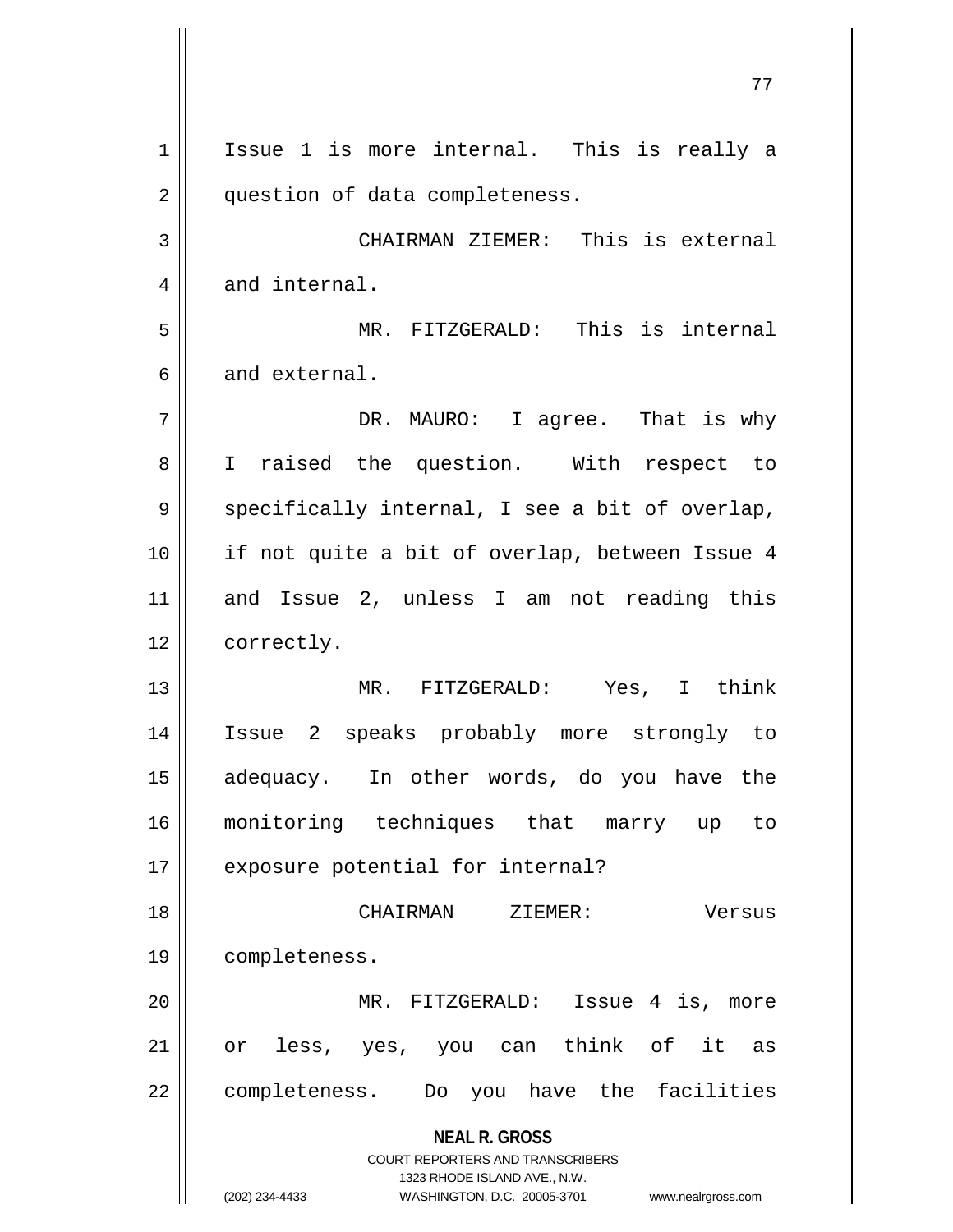| $\mathbf 1$ | covered? Do you have the years covered in a                                                                                                                            |
|-------------|------------------------------------------------------------------------------------------------------------------------------------------------------------------------|
| 2           | way that enables you to use the dose records                                                                                                                           |
| 3           | without concern over integrity, not really                                                                                                                             |
| 4           | integrity, but, you know, completeness?                                                                                                                                |
| 5           | DR. MAURO: Okay.                                                                                                                                                       |
| 6           | MR. FITZGERALD: And this is kind                                                                                                                                       |
| 7           | of a little conventional. I think we ask this                                                                                                                          |
| 8           | question, or the Board asks this question at                                                                                                                           |
| 9           | most sites, as to, yes, you get the data from                                                                                                                          |
| 10          | DOE, but what gives you confidence that it is                                                                                                                          |
| 11          | complete and adequate? And someone looked at                                                                                                                           |
| 12          | the database to come to that judgment.                                                                                                                                 |
| 13          | I think, again, because you are                                                                                                                                        |
| 14          | not really worried about it until probably                                                                                                                             |
| 15          | after `61, it is not as hard a question, but                                                                                                                           |
| 16          | it still a question that would be relevant to                                                                                                                          |
| 17          | you know, are you confident that what<br>ask:                                                                                                                          |
| 18          | you are getting from DOE is complete?                                                                                                                                  |
| 19          | DR. NETON: I can understand that.                                                                                                                                      |
| 20          | What<br>CHAIRMAN ZIEMER:<br>has<br>to                                                                                                                                  |
| 21          | happen, though?                                                                                                                                                        |
| 22          | Well, I think<br>MR.<br>FITZGERALD:                                                                                                                                    |
|             | <b>NEAL R. GROSS</b><br><b>COURT REPORTERS AND TRANSCRIBERS</b><br>1323 RHODE ISLAND AVE., N.W.<br>(202) 234-4433<br>WASHINGTON, D.C. 20005-3701<br>www.nealrgross.com |

 $\mathbf{1}$ 

 $\mathbf{I}$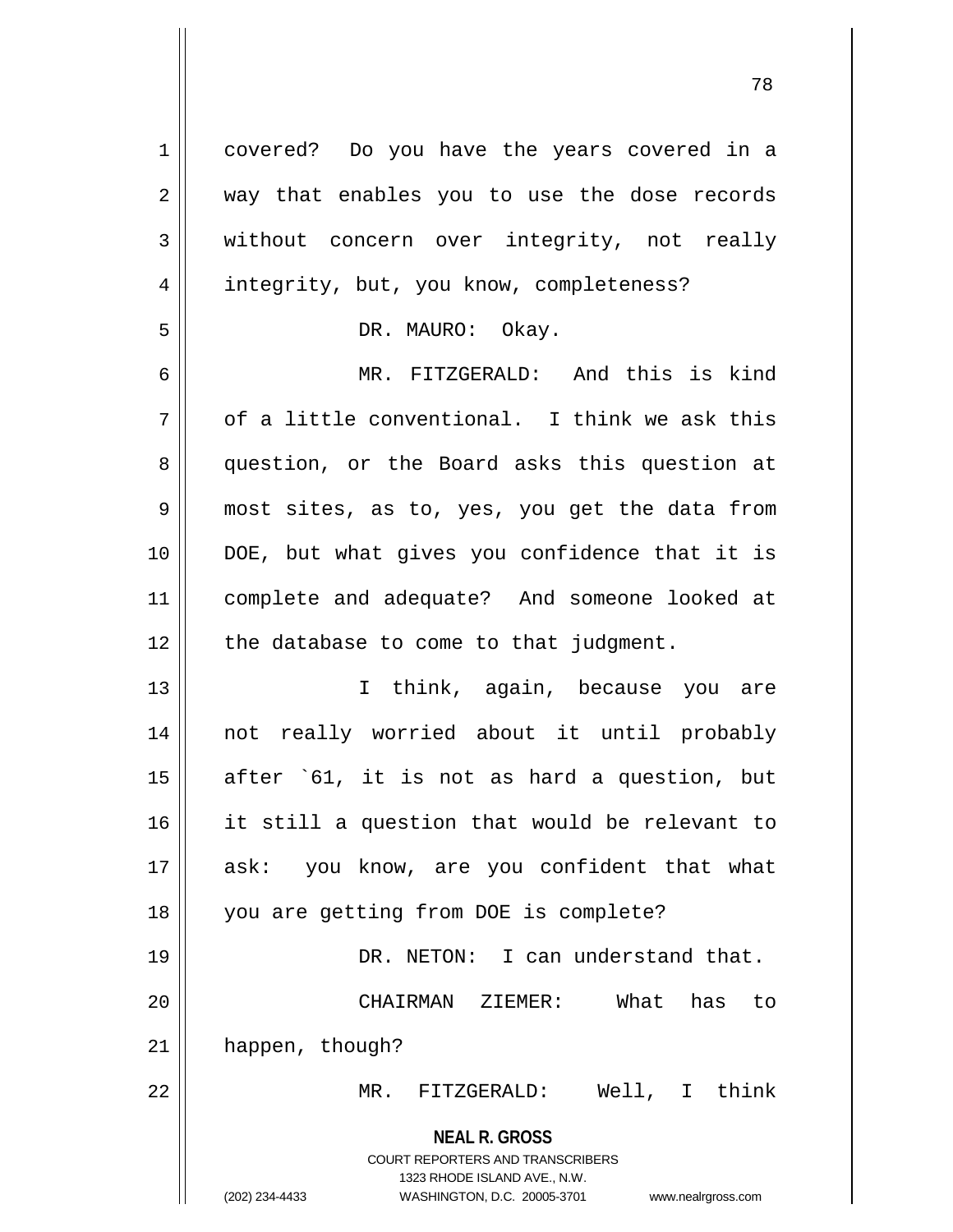**NEAL R. GROSS** COURT REPORTERS AND TRANSCRIBERS 1 || NIOSH, you know, you have access to the 2 database that is behind the DOE records. Now  $3 \parallel$  we looked at those records, at that database, 4 when we went to Berkeley. It is there. It  $5 \parallel$  can be looked at. We didn't spend a lot of  $6 \parallel$  time, obviously. 7 DR. NETON: We don't have that 8 database, do we? 9 DR. HUGHES: I don't know. We 10 have scans of the bioassay records. I'm not  $11$  sure. 12 DR. NETON: I think, like other  $13$  sites, what we are looking at here is some 14 || type of validation of the data that we are 15 using. In some situations, we will go back -- 16 like I think now at Paducah we are going back 17 and pulling reports that exist that say we 18 || took this many samples in this month on this 19 many workers, and just validating or verifying 20 || that we, indeed, have those numbers of  $21$  samples, that kind of thing. 22 || CHAIRMAN ZIEMER: Right.

1323 RHODE ISLAND AVE., N.W.

(202) 234-4433 WASHINGTON, D.C. 20005-3701 www.nealrgross.com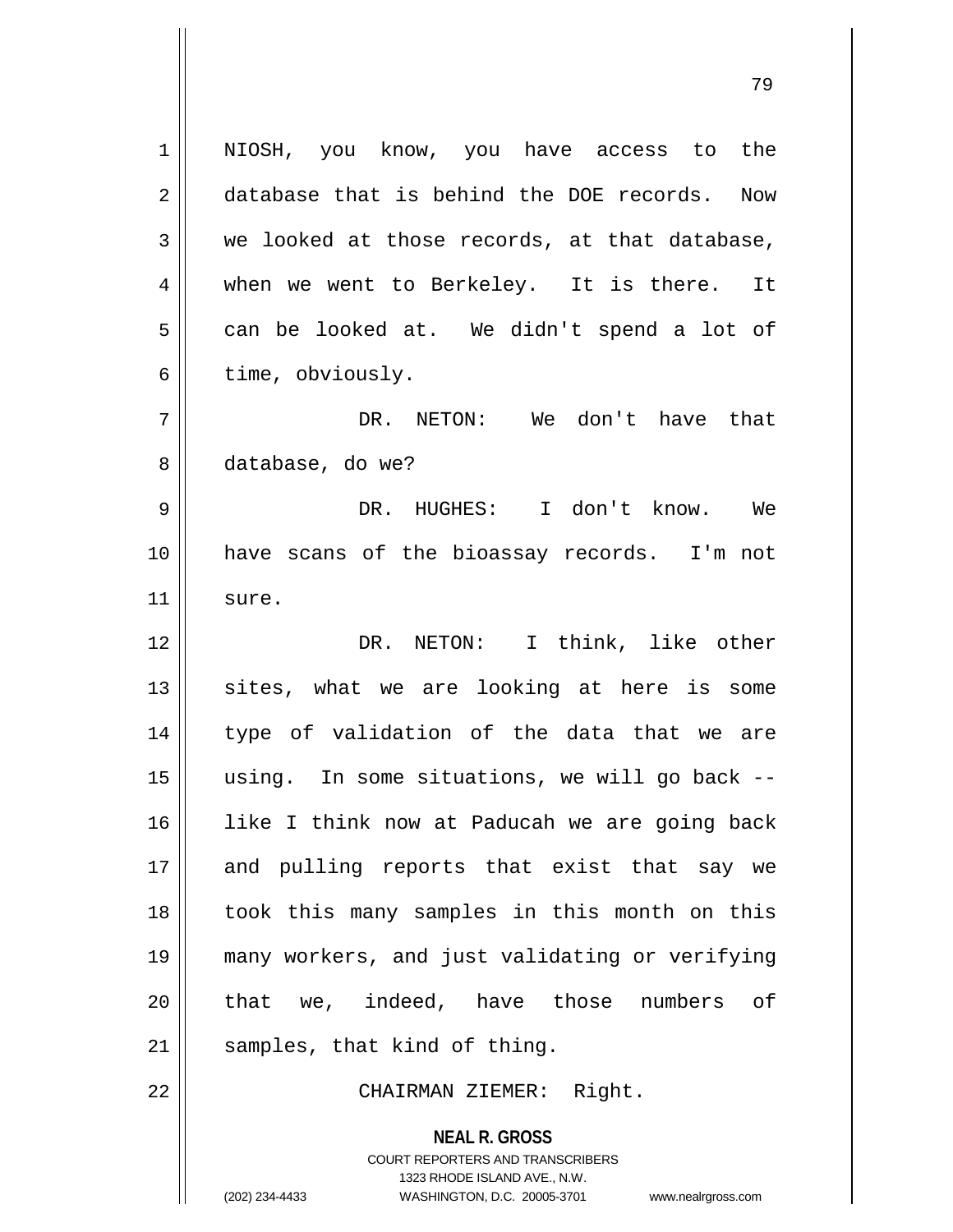**NEAL R. GROSS** COURT REPORTERS AND TRANSCRIBERS 1323 RHODE ISLAND AVE., N.W. (202) 234-4433 WASHINGTON, D.C. 20005-3701 www.nealrgross.com 1 DR. NETON: So, some sort of a 2 | data completeness validation. 3 || CHAIRMAN ZIEMER: Right. 4 DR. NETON: I think, consistent  $5 \parallel$  with what we have done at other sites, that  $6 \parallel$  should be done here. I agree. 7 CHAIRMAN ZIEMER: Currently, the 8 || NIOSH response seems to be that, if you get a 9 || claim, you go to the record. If you don't 10 have it, then you have to figure out what to  $11 \parallel$  do. 12 || Joe is asking the more universal 13 question, what if that is true for X number of 14 people for a year, that the records are 15 missing or something? 16 DR. NETON: Well, or how do we 17 || know that DOE is providing us all the records 18 || that were there? 19 CHAIRMAN ZIEMER: Yes, all the 20 | records, right, right. 21 || But you have some sort of standard 22 || approaches you would use to answer this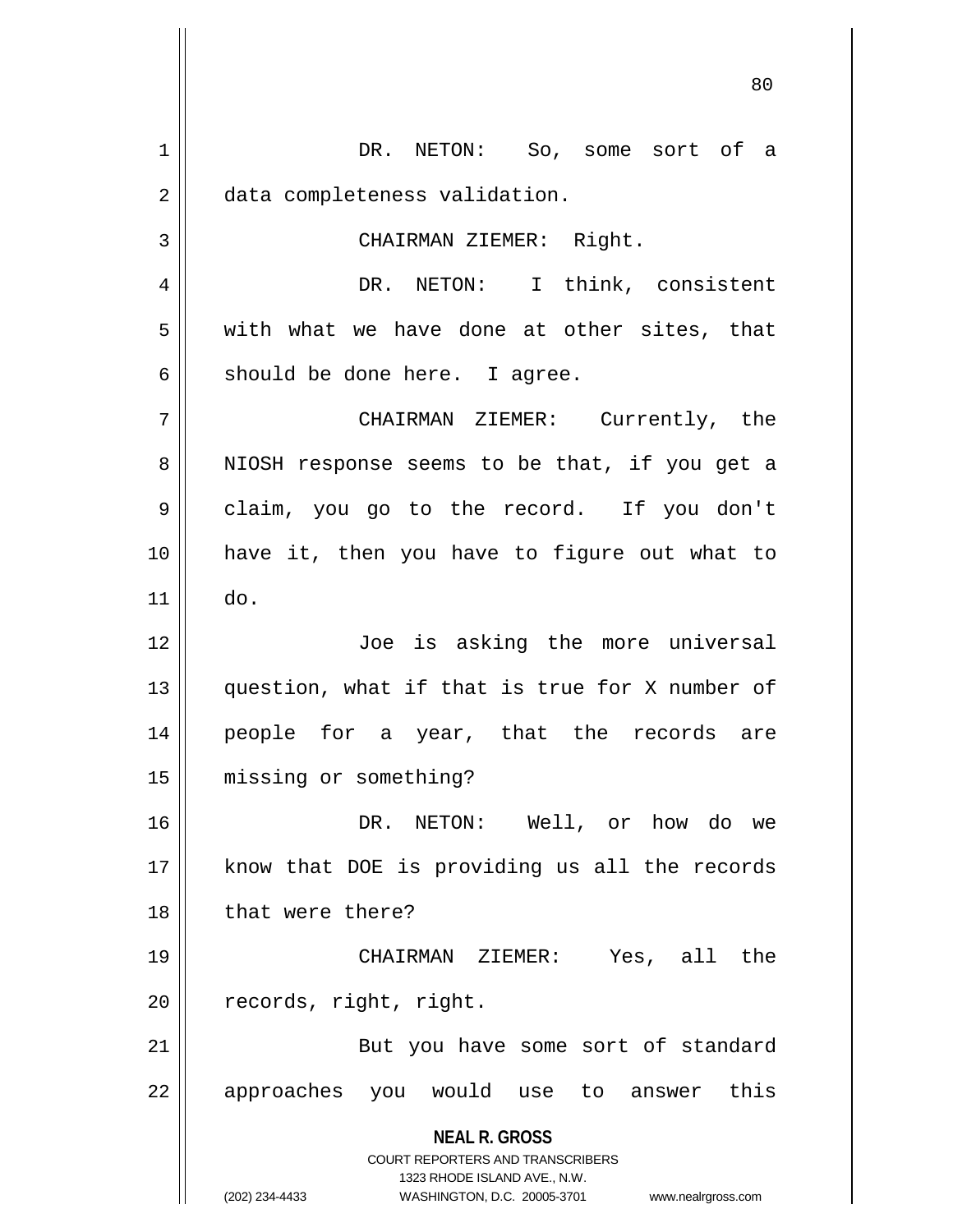$1 \parallel$  question.

| $\overline{2}$ | DR. NETON: There are several ways                                                                                                                               |
|----------------|-----------------------------------------------------------------------------------------------------------------------------------------------------------------|
| 3              | to get at this issue, yes. If they have an                                                                                                                      |
| $\overline{4}$ | electronic database, that is<br>start.<br>a                                                                                                                     |
| 5              | Certainly, if there are records in the                                                                                                                          |
| 6              | electronic database for a modern worker that                                                                                                                    |
| 7              | the DOE is not providing us, that would raise                                                                                                                   |
| 8              | some flags.                                                                                                                                                     |
| 9              | CHAIRMAN ZIEMER: Right.                                                                                                                                         |
| 10             | DR. NETON: If the records were                                                                                                                                  |
| 11             | missing from the database that the<br><b>DOE</b>                                                                                                                |
| 12             | provided, it would not necessarily be a                                                                                                                         |
| 13             | showstopper.                                                                                                                                                    |
| 14             | CHAIRMAN ZIEMER: Okay.                                                                                                                                          |
| 15             | I mean, the database<br>DR. NETON:                                                                                                                              |
| 16             | could be incomplete.                                                                                                                                            |
| 17             | CHAIRMAN<br>ZIEMER:<br>So,<br>$\mathbf{I}$<br>guess                                                                                                             |
| 18             | although we have the NIOSH response here, it                                                                                                                    |
| 19             | appears to me that there is an additional                                                                                                                       |
| 20             | followup --                                                                                                                                                     |
| 21             | DR. NETON: I agree, yes.                                                                                                                                        |
| 22             | CHAIRMAN ZIEMER:<br>-- that NIOSH                                                                                                                               |
|                | <b>NEAL R. GROSS</b><br>COURT REPORTERS AND TRANSCRIBERS<br>1323 RHODE ISLAND AVE., N.W.<br>(202) 234-4433<br>WASHINGTON, D.C. 20005-3701<br>www.nealrgross.com |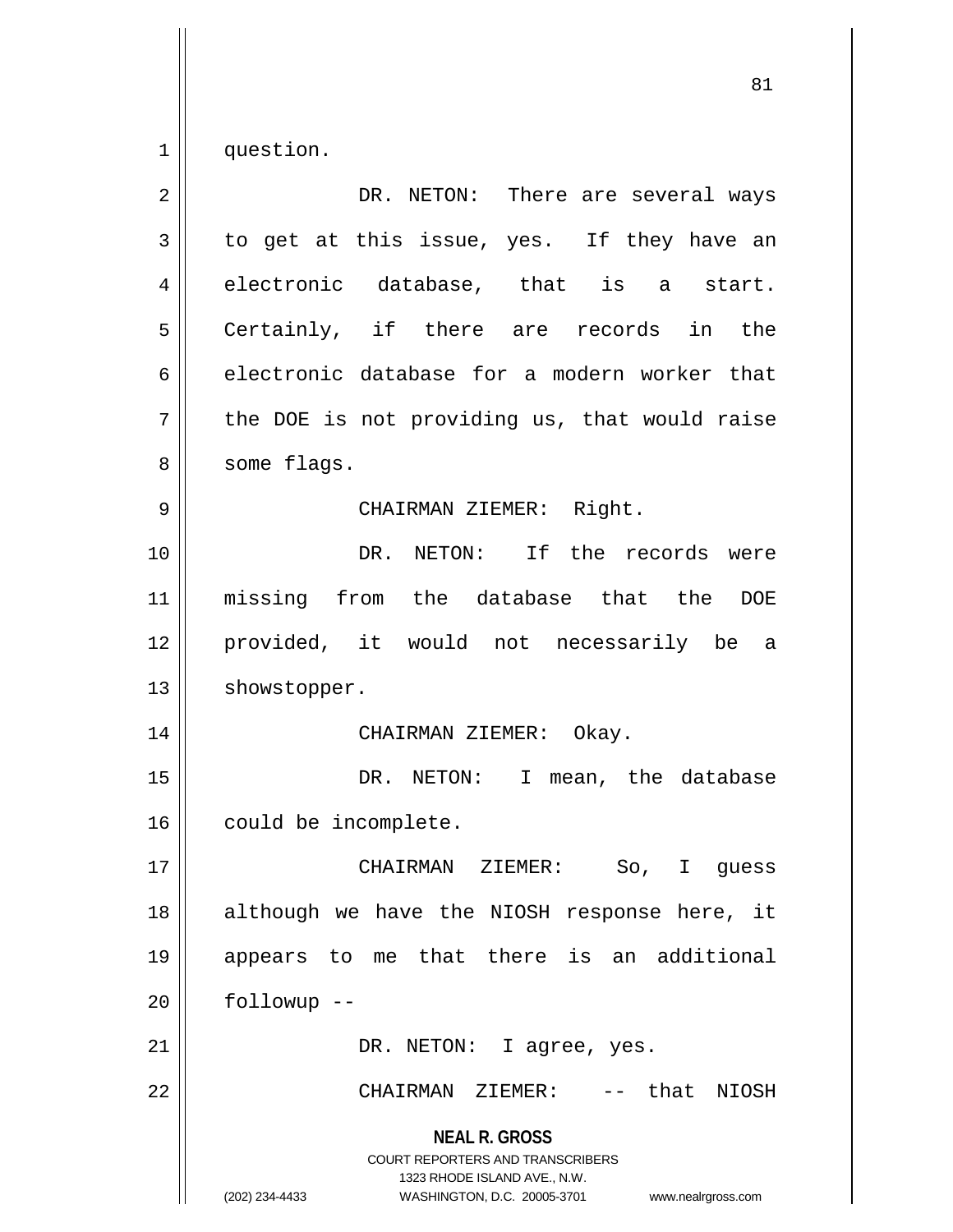1 would develop a -- I don't know if it is a 2 White Paper, but a report to demonstrate 3 completeness of records. And then, SC&A would 4 have an opportunity to say, "Yes, that 5 | addresses our concern."

6 MR. FITZGERALD: Right. Now to go 7 back to John's comment, the coupling between 8 this or the completeness issue and the 9 || adequacy issue in Issue 2, I think you are 10 stepping back and deciding, okay, `61 is a 11 threshold that was acknowledged in the SEC 12 Class because Berkeley started managing its 13 || own bioassay program, and there is certainly 14 documentation to that effect.

15 || CHAIRMAN ZIEMER: Right.

16 MR. FITZGERALD: This validates 17 that the actual data from an adequacy and 18 | completeness standpoint comports with the `61. 19 I think the formal program and the 20 || establishment of that program speaks to a 21  $\parallel$  threshold in `61. This kind of validates that  $22$  | things didn't kind of struggle along --

> **NEAL R. GROSS** COURT REPORTERS AND TRANSCRIBERS 1323 RHODE ISLAND AVE., N.W. (202) 234-4433 WASHINGTON, D.C. 20005-3701 www.nealrgross.com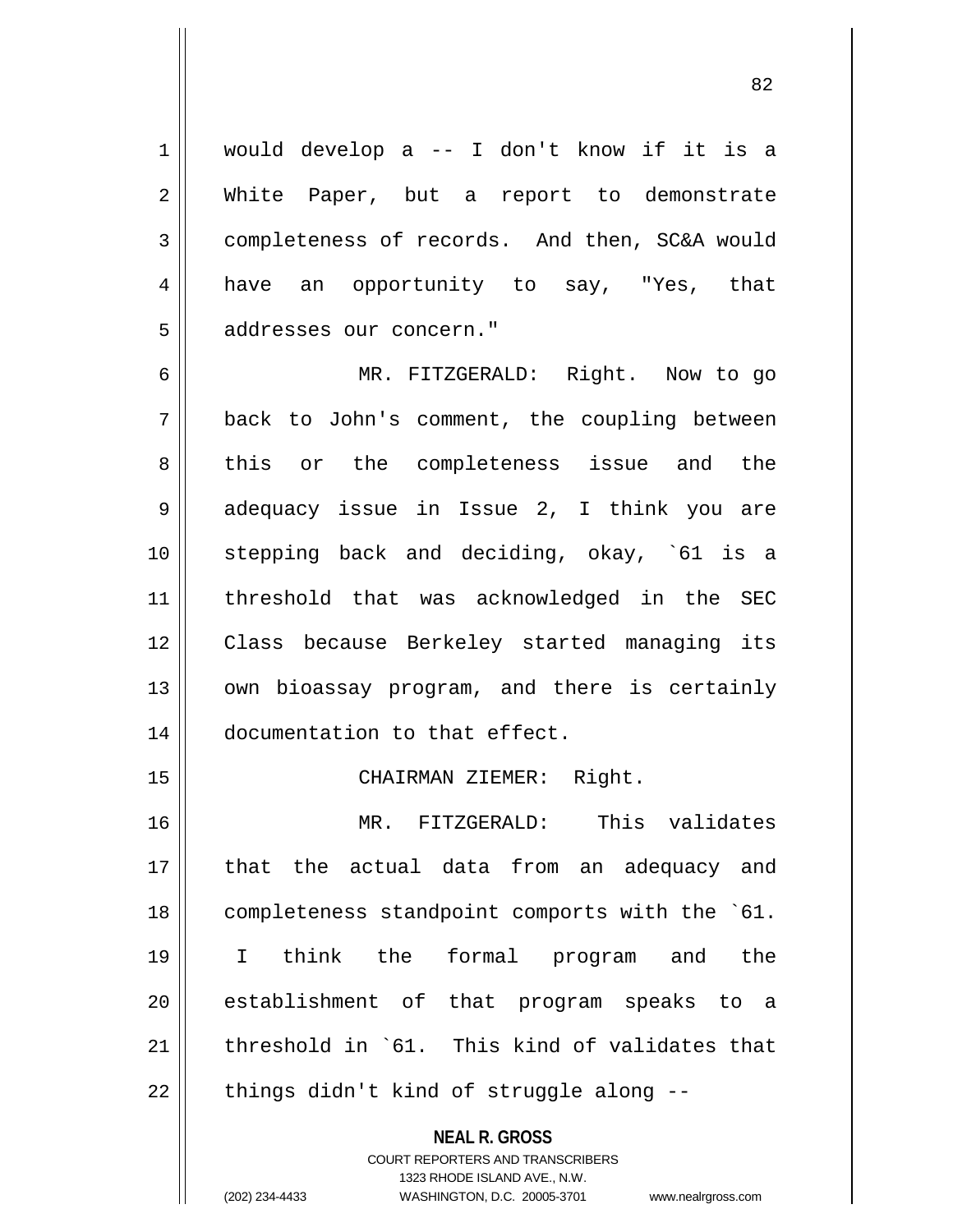|    | 83                                                                                               |
|----|--------------------------------------------------------------------------------------------------|
| 1  | CHAIRMAN ZIEMER: Right.                                                                          |
|    |                                                                                                  |
| 2  | MR. FITZGERALD: -- for a while.                                                                  |
| 3  | CHAIRMAN ZIEMER: That's part of                                                                  |
| 4  | this, although this issue also speaks to                                                         |
| 5  | external records, and partial dose                                                               |
| 6  | reconstruction still may have to be done for                                                     |
| 7  | the early years for external.                                                                    |
| 8  | DR. NETON: Right.                                                                                |
| 9  | CHAIRMAN ZIEMER: So, I think we                                                                  |
| 10 | could still ask the question for the early                                                       |
| 11 | years or, I mean, you can just ask it all at                                                     |
| 12 | once, I guess, in a sense, right? I guess,                                                       |
| 13 | but I don't know.                                                                                |
| 14 | DR. NETON: Yes, we'll have to                                                                    |
| 15 | think about that.                                                                                |
| 16 | CHAIRMAN ZIEMER: Yes, think about                                                                |
| 17 | that. No. 1, you are not going to get that                                                       |
| 18 | many claims for the early years. You're going                                                    |
| 19 | to get a few non-covered cancers and you might                                                   |
| 20 | get a few less than 250 days.                                                                    |
| 21 | DR. NETON: We will work with the                                                                 |
| 22 | data that are there. I mean, if there seems                                                      |
|    | <b>NEAL R. GROSS</b>                                                                             |
|    | <b>COURT REPORTERS AND TRANSCRIBERS</b>                                                          |
|    | 1323 RHODE ISLAND AVE., N.W.<br>(202) 234-4433<br>WASHINGTON, D.C. 20005-3701 www.nealrgross.com |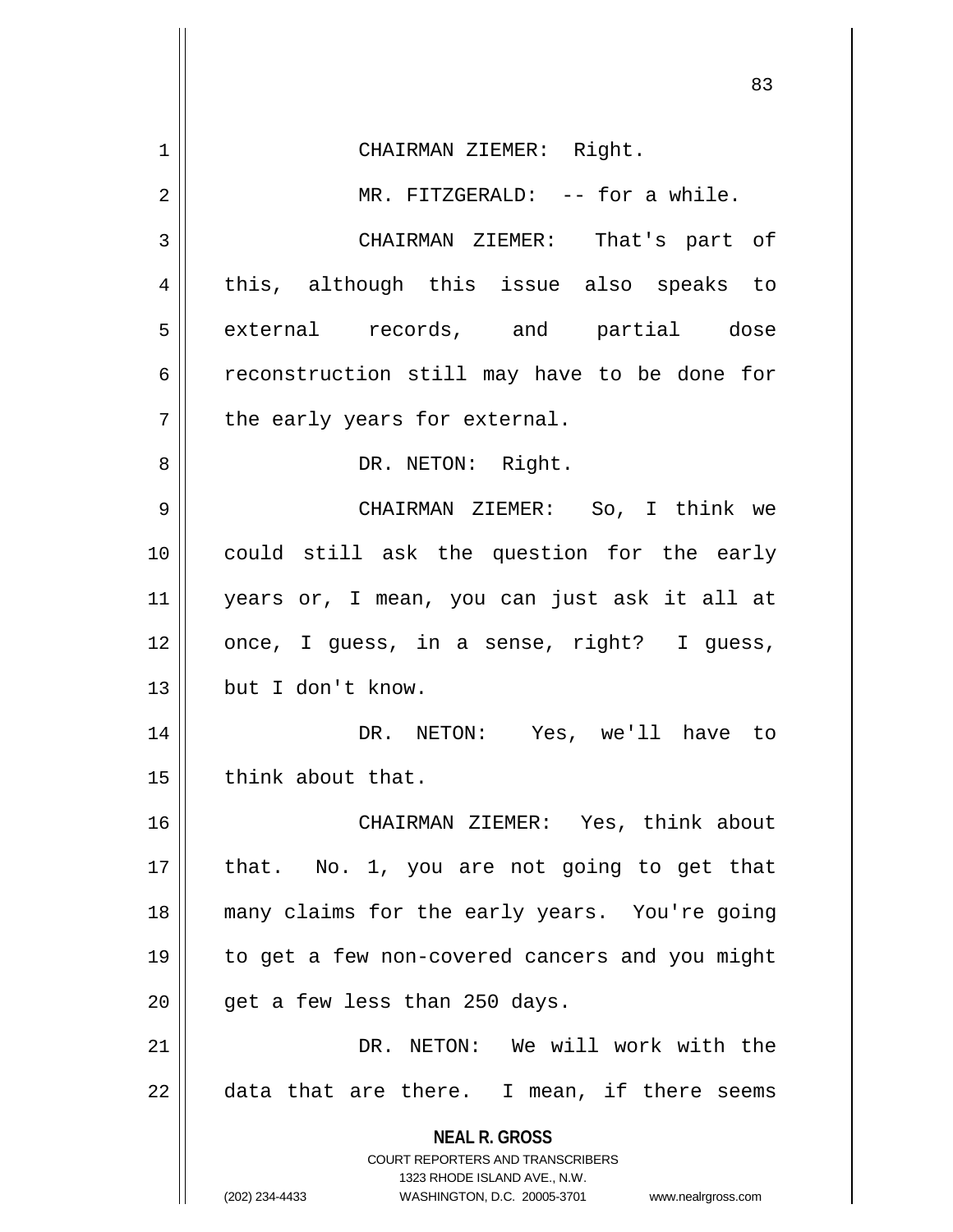**NEAL R. GROSS** COURT REPORTERS AND TRANSCRIBERS 1323 RHODE ISLAND AVE., N.W. (202) 234-4433 WASHINGTON, D.C. 20005-3701 www.nealrgross.com  $1 \parallel$  to be gaps in the data, they are what they  $2 \parallel$  are, right? 3 CHAIRMAN ZIEMER: Yes. 4 DR. NETON: We will do the best  $5 \parallel$  job that we can to reconstruct the partial 6 doses. 7 || CHAIRMAN ZIEMER: Right. 8 DR. NETON: There is no other  $9 \parallel$  option there other than making it an SEC, 10 || which it already is. 11 CHAIRMAN ZIEMER: Well, we know 12 || that for the internal. I am talking about 13 || external. I mean, if there is a data gap 14 simply because DOE has not provided all the 15 || records for the early years and they exist,  $16$  that's  $-$ 17 || DR. NETON: Oh, that is a 18 different story, yes. Yes. 19 CHAIRMAN ZIEMER: Yes. So, I  $20$  || think you can still ask that question. 21 || DR. NETON: Oh, yes, we will go  $22$  | back and look at it.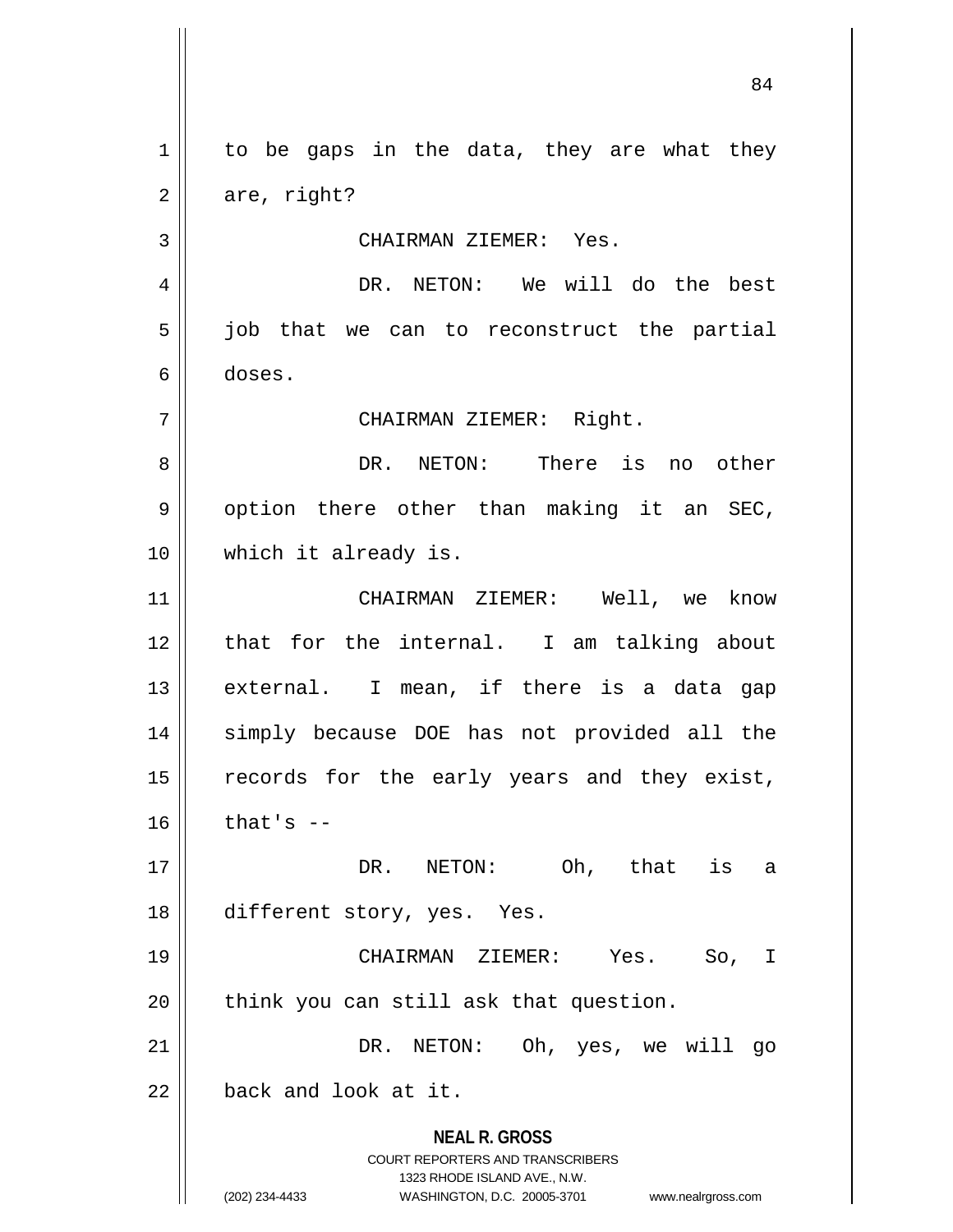**NEAL R. GROSS** COURT REPORTERS AND TRANSCRIBERS 1323 RHODE ISLAND AVE., N.W. (202) 234-4433 WASHINGTON, D.C. 20005-3701 www.nealrgross.com 1 CHAIRMAN ZIEMER: Okay. So, that 2 | would be the followup on this one. 3 Again, I will ask Dr. Richardson 4 if he has questions or comments on this 5 | particular one. 6 MEMBER RICHARDSON: Yes, I have a  $7 \parallel$  few. 8 CHAIRMAN ZIEMER: Good. Go ahead. 9 MEMBER RICHARDSON: So, one issue 10 that I was thinking about gets at what you 11 were just touching on of the external 12 dosimetry information for the period prior to  $13$   $\parallel$   $\cdot$  61 or  $\cdot$  61 and before. 14 || There is description in table 5.3 15 of the monitoring and storage of in vivo 16 monitoring in terms of periods and, I believe, 17 how this data are stored. There is no 18 description at all of what I think this issue 19 is talking about for external dosimetry. Like  $20$  || what is the data legacy? 21 || T mean, kind of the response that 22 || NIOSH uses dosimetry records provided by DOE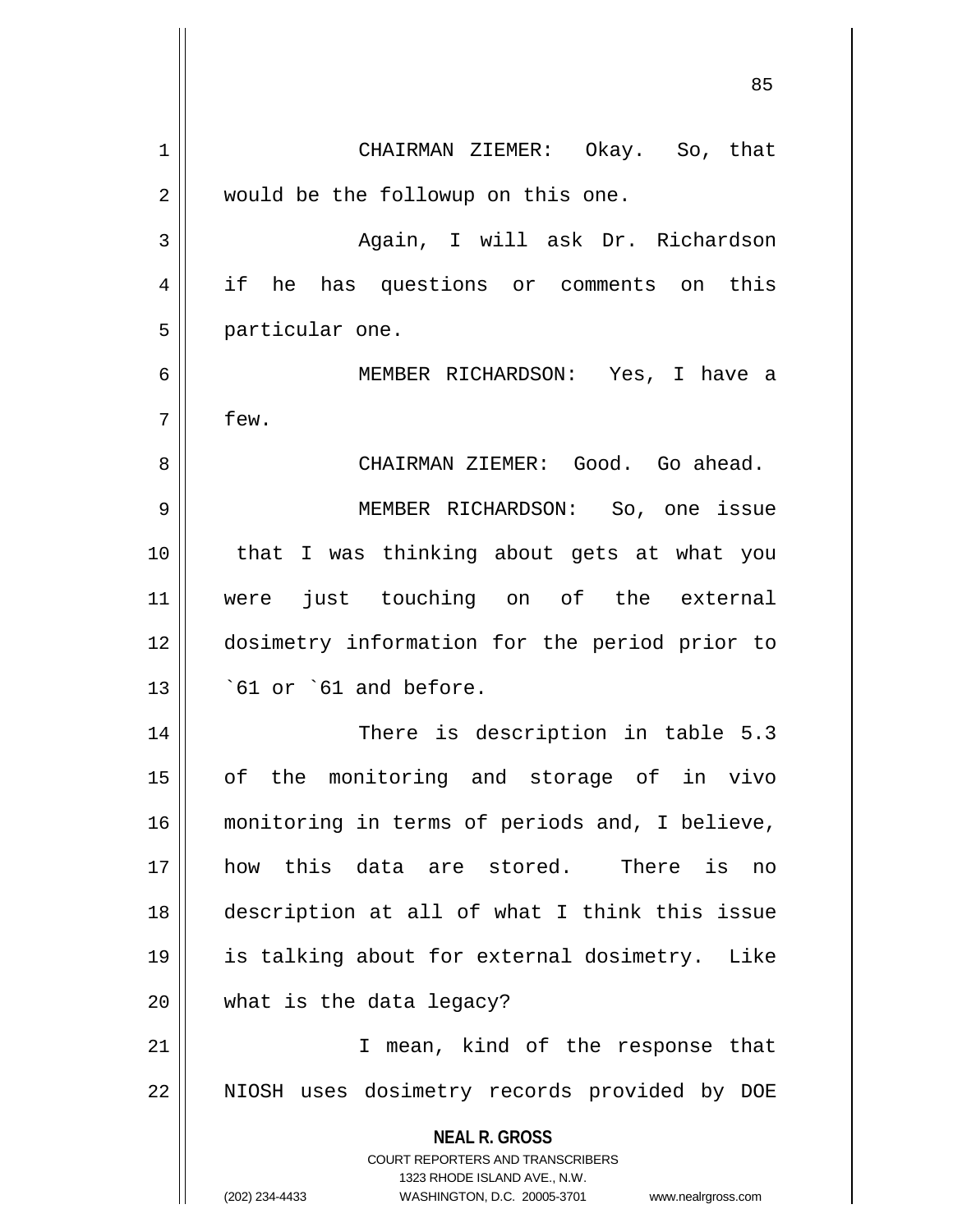**NEAL R. GROSS** COURT REPORTERS AND TRANSCRIBERS 1323 RHODE ISLAND AVE., N.W. 1 || is correct, and, yet, I believe, like what 2 Table 5.3 is saying is, well, what DOE can  $3 \parallel$  provide is what the site stored on magnetic 4 tapes or 8-inch disks in the 1980s and in 5 || printouts alphabetically stored in other 6 periods.  $7$   $\parallel$  That is the type of information. 8 || I mean, the fact that they provide it to you 9 doesn't kind of describe, well, how was it 10 archived? And particularly for the early 11 || external dosimetry data, I think that might be 12 useful to describe. 13 || Ts everything available in terms 14 | of kind of hard-copy dosimetry cards? I mean, 15 || some facilities I know all you've got is 16 quarterly green bar computer printouts. At 17 least I have never been able to find something 18 better than that. 19 And so, kind of to get a sense of  $20$  || the completeness, one way that I have seen it 21 described before is sort of on a claimant 22 || basis and on a work-year basis, what

(202) 234-4433 WASHINGTON, D.C. 20005-3701 www.nealrgross.com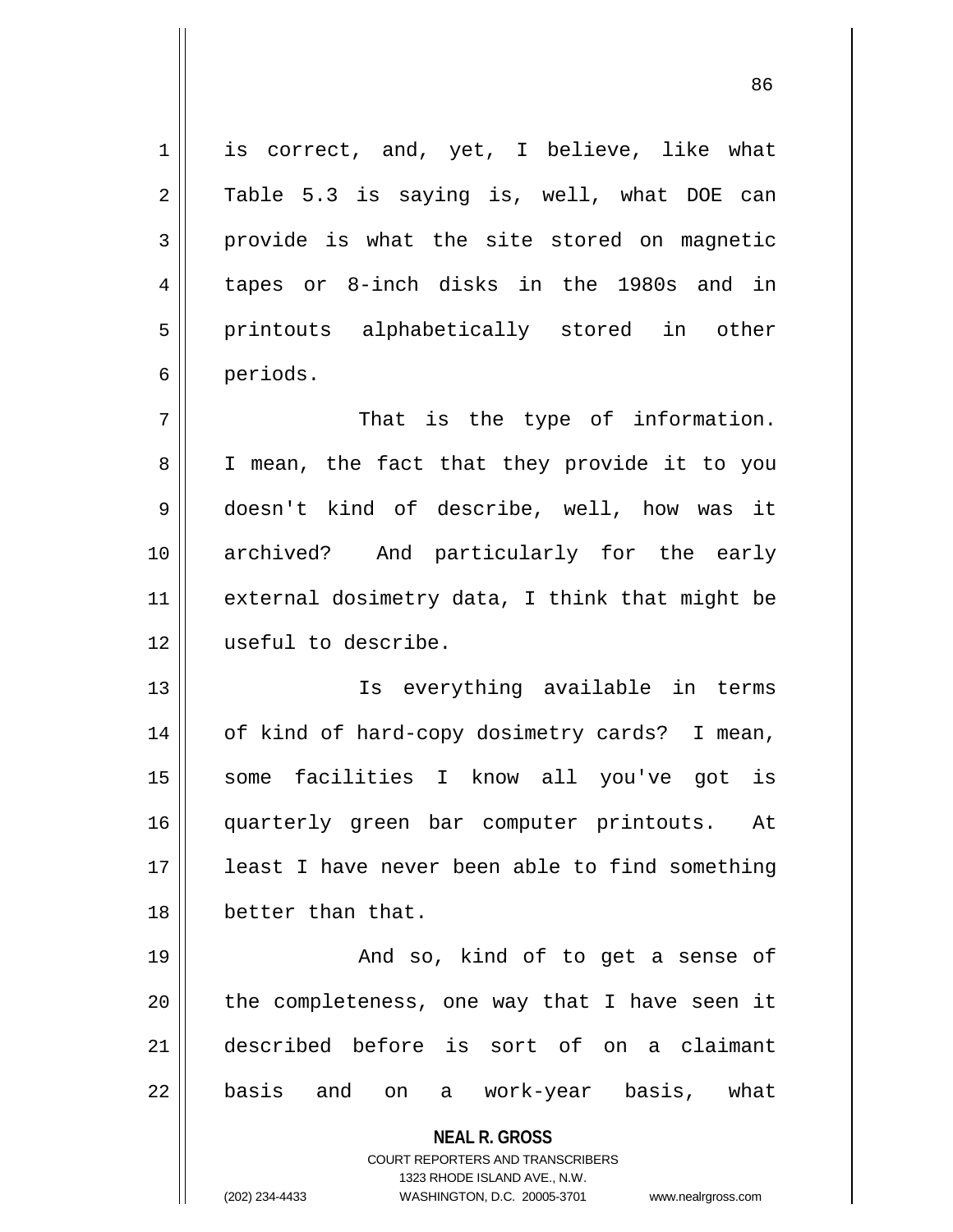1 proportion of the claimants have information 2 that is available? Even that sort of 3 || information would be useful.

4 || So, right now, there is a sentence 5 || that says, "Personal dosimetry records are 6 || generally available for all periods for 7 workers who had potential for occupational 8 || radiation exposure." I mean, fleshing that  $9 \parallel$  out a little bit more would be useful in a  $10$  | sense of, what does it mean that are generally 11 || available and how has that changed over time?

12 CHAIRMAN ZIEMER: For the external 13 particularly because this is just internal on  $14$  | this table.

15 MEMBER RICHARDSON: Right, for 16 || that, yes, the dosimetry records. Yes, I am 17 || referring to the start of Section 611, where 18 || there is a single sentence right now that is 19 sort of giving us a reassurance about the 20 || completeness of the records that can be  $21$  | provided by DOE, but in a very vague sense.

22 || The figures in this section, now I

**NEAL R. GROSS**

COURT REPORTERS AND TRANSCRIBERS 1323 RHODE ISLAND AVE., N.W. (202) 234-4433 WASHINGTON, D.C. 20005-3701 www.nealrgross.com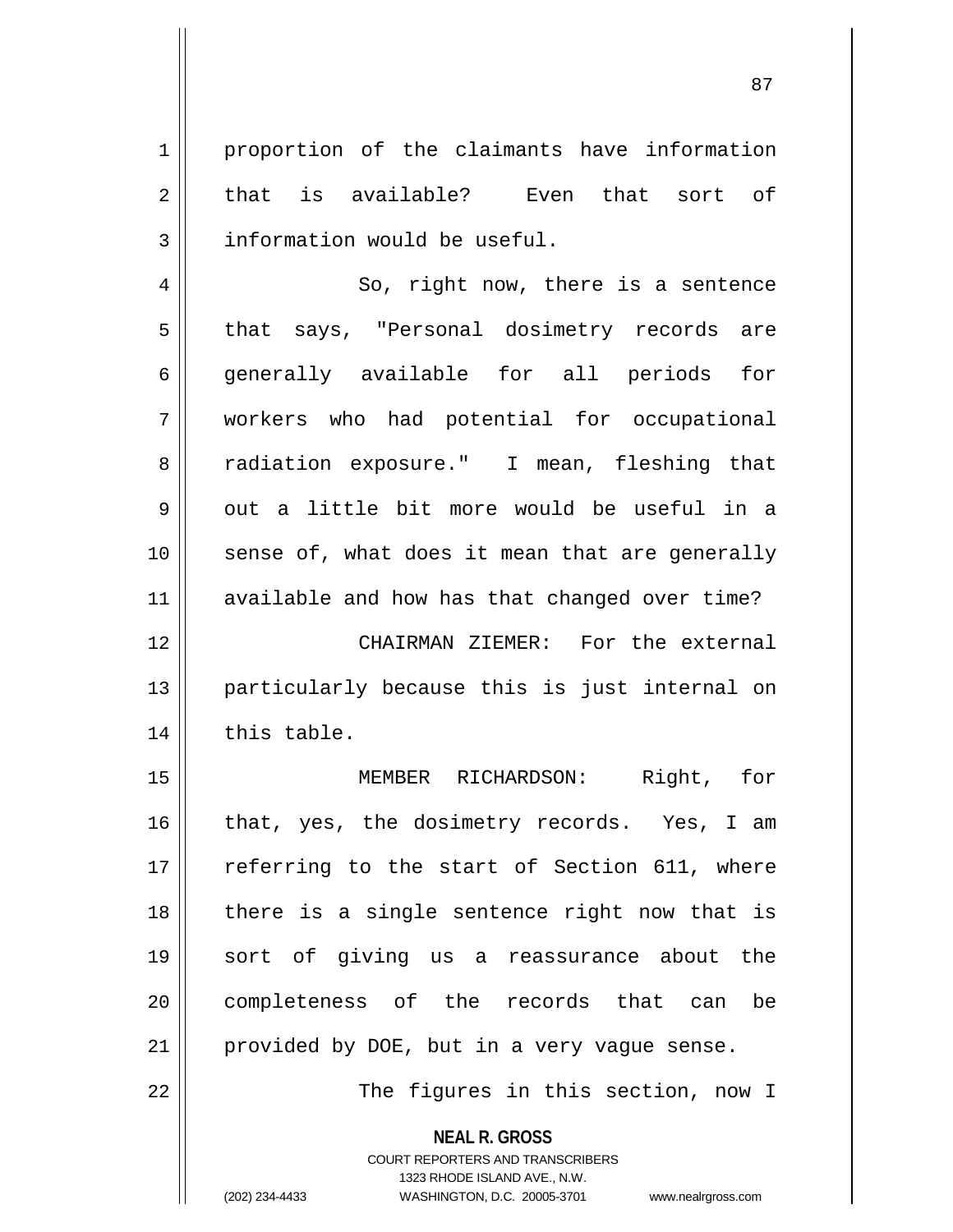**NEAL R. GROSS** COURT REPORTERS AND TRANSCRIBERS 1323 RHODE ISLAND AVE., N.W. (202) 234-4433 WASHINGTON, D.C. 20005-3701 www.nealrgross.com 1 || have the benefit of having a mirror in my 2 || room, in my office here. So, I figure 6.1 I  $3 \parallel$  can hold up to a mirror and read and Figure  $4 \parallel 6.3$ , but I believe they are mirror images of  $5$  || what would be useful to have. Everything is 6 upside-down and backwards, which made it  $7$  || really hard to interpret. 8 CHAIRMAN ZIEMER: Where are you? 9 DR. NETON: Oh, yes, yes. Yes, 10 you're right. 11 || MEMBER RICHARDSON: Figure 6.1 and 12 Figure 6.3. 13 DR. NETON: Absolutely. They are 14 upside-down and backwards. I wonder how that 15 || happened. I've never seen that before. 16 (Laughter.) 17 MEMBER RICHARDSON: Yes, I don't 18 know how that happened, either, but it 19 | required some creativity. 20 DR. NETON: Yes, I don't know how  $21$  | one could cut and paste something like that. 22 CHAIRMAN ZIEMER: It was a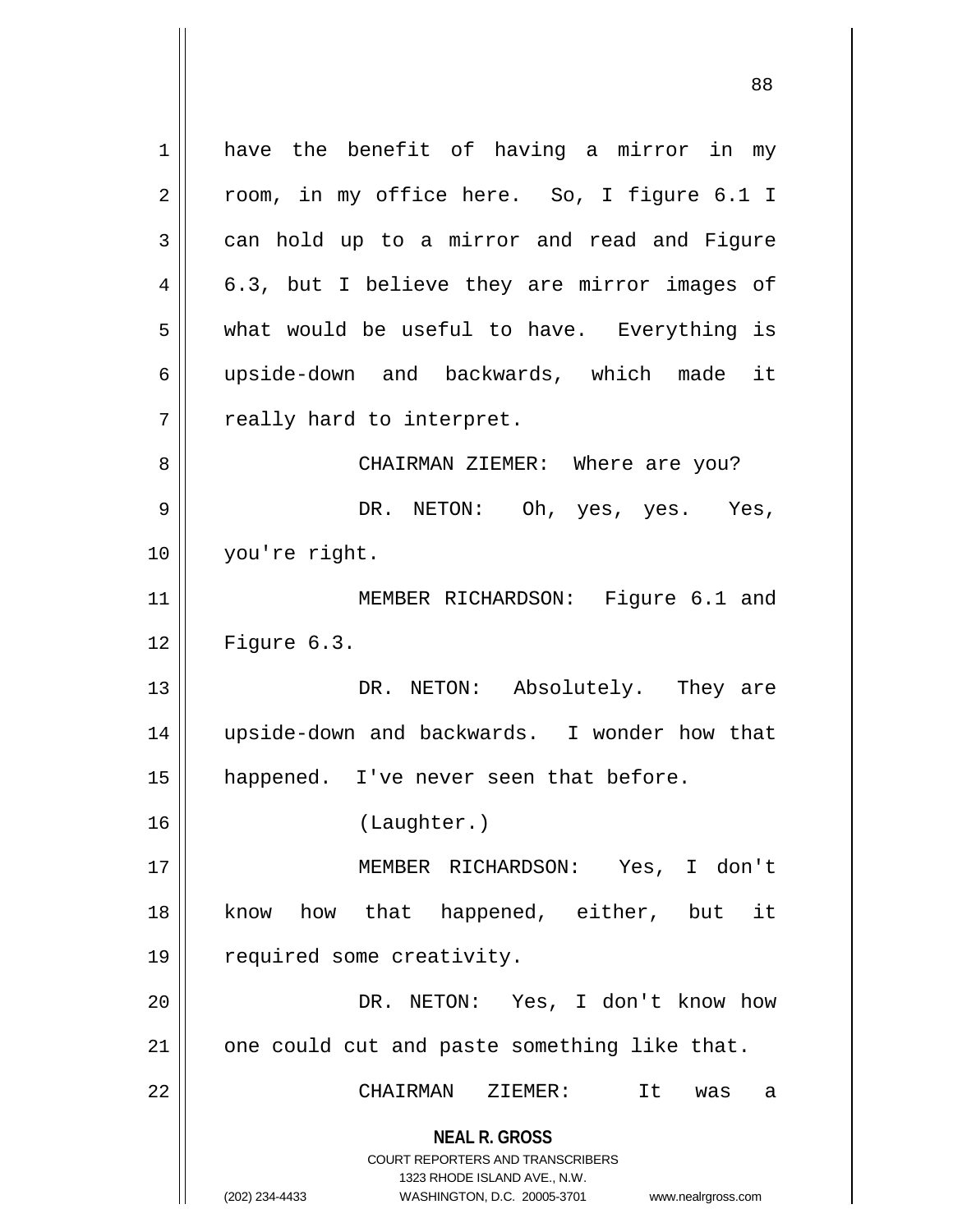**NEAL R. GROSS** COURT REPORTERS AND TRANSCRIBERS 1323 RHODE ISLAND AVE., N.W. (202) 234-4433 WASHINGTON, D.C. 20005-3701 www.nealrgross.com  $1 \parallel$  transparency that was probably put in reverse. 2 MR. KATZ: Yes, "Leonardo  $3 \parallel$  graphics." 4 | MEMBER RICHARDSON: That's right. 5 CHAIRMAN ZIEMER: We need to have  $6 \parallel$  three here, don't we? 7 (Laughter.) 8 Did SC&A pick that up in their 9 || review? 10 || **MEMBER RICHARDSON:** Apparently, 11 nobody has looked at the figures except -- 12 || MR. KATZ: Except you. 13 (Laughter.) 14 CHAIRMAN ZIEMER: Yes, okay, 15 | thanks. Go ahead, David. 16 MEMBER RICHARDSON: This is, 17 || again, kind of a gestalt kind of impression of 18 || reading the report. There are 10 or 11 pages 19 || given to the assessment of the medical doses, 20 and there are 10 pages given to the 21 || occupational exposures and the dosimetry 22 program.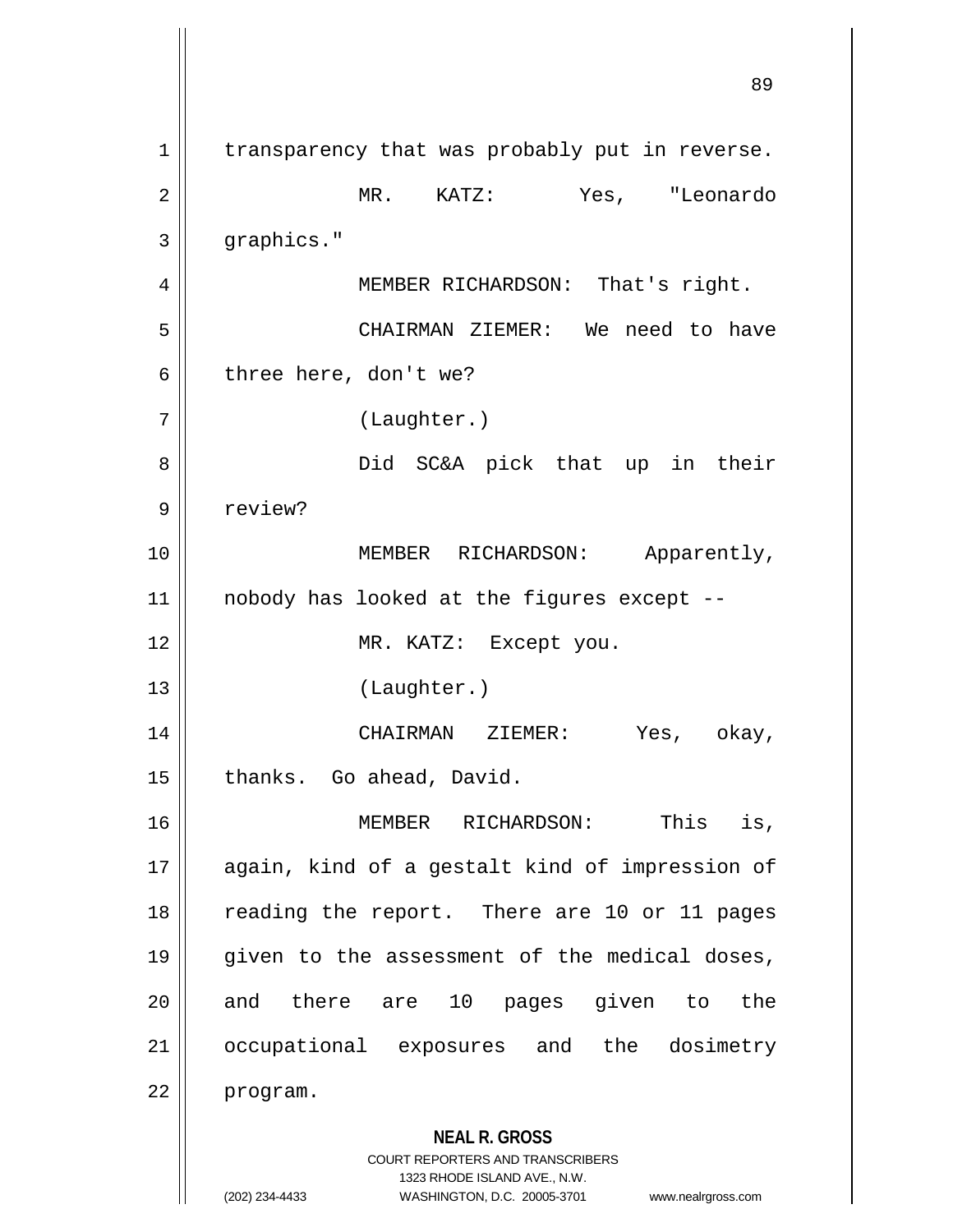**NEAL R. GROSS** COURT REPORTERS AND TRANSCRIBERS 1323 RHODE ISLAND AVE., N.W. 1 | Again, when I read this in sort in  $2 \parallel$  a description of what went on at the site,  $3 \parallel$  right now, kind of the weight, kind of the 4 balance of attention in this Site Profile kind  $5 \parallel$  of document led me to think that, well, 6 perhaps the medical exposures from kind of 7 routine screening are on par with the 8 | occupational exposures. And so, I don't know 9 what that means except that I think that there 10 was a lot of enthusiasm or a lot of 11 information available for providing a lot of 12 detailed information in this document about 13  $\parallel$  the chest x-rays. But I was hoping there 14 would be more information maybe partly along 15 these lines. 16 Maybe I'm wrong. Maybe they are 17 || of equal kind of magnitude. And therefore, 18 that is what the balance is trying to 19 communicate. That was just something striking  $20$  || to me. 21 CHAIRMAN ZIEMER: Well, it is an 22 || interesting point. I think you are probably

(202) 234-4433 WASHINGTON, D.C. 20005-3701 www.nealrgross.com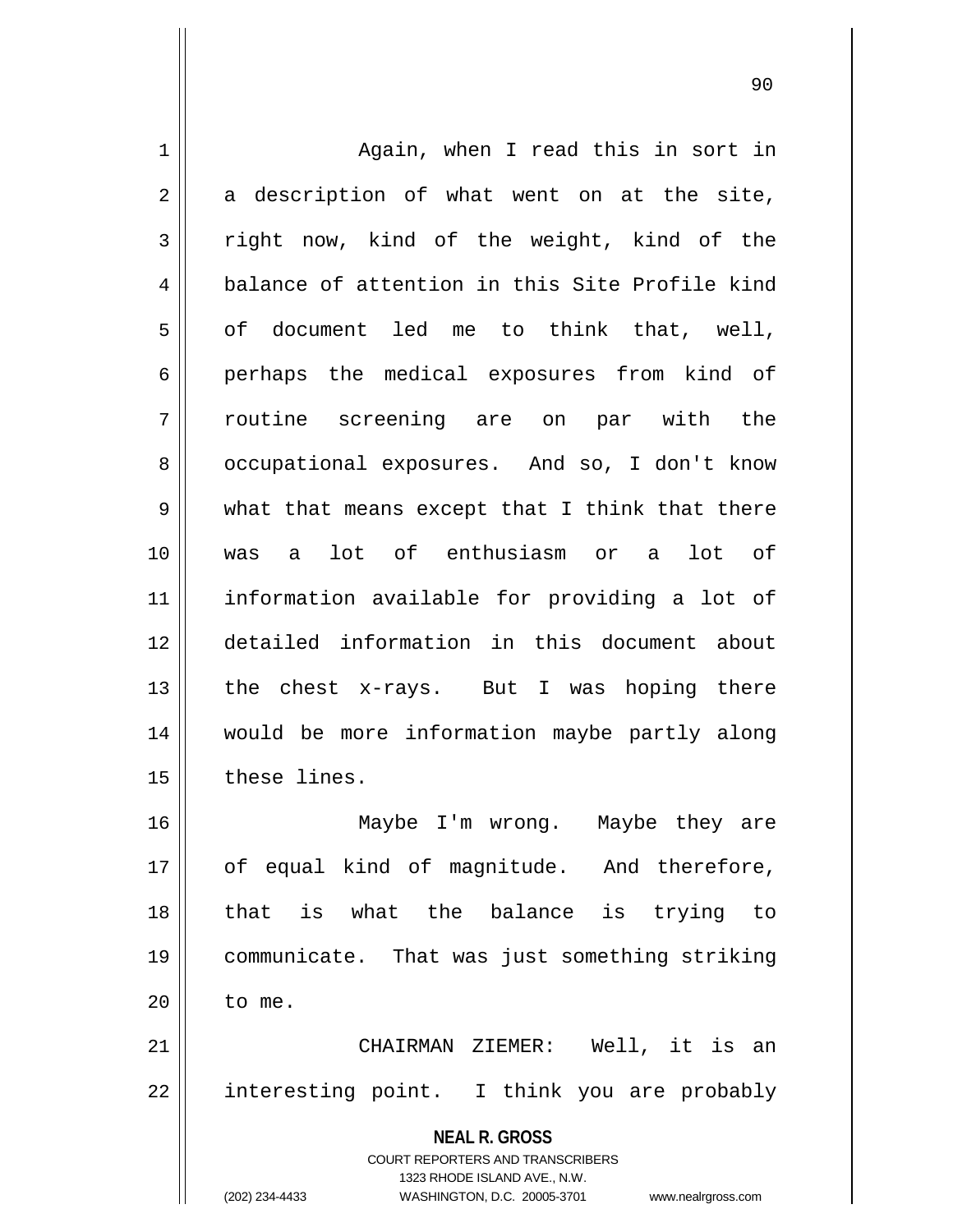| $\mathbf 1$ | quite right, it is much easier to elaborate on           |
|-------------|----------------------------------------------------------|
| 2           | the medical. We certainly know how to do that            |
| 3           | pretty well.                                             |
| 4           | MEMBER RICHARDSON: Yes, but it is                        |
| 5           | sort of a balance that I have not seen in                |
| 6           | other --                                                 |
| 7           | CHAIRMAN ZIEMER: Yes. Yes, I                             |
| 8           | think it is a good point, David. Okay.                   |
| 9           | DR. MAURO: Paul, this is John.                           |
| 10          | CHAIRMAN ZIEMER: Yes?                                    |
| 11          | DR. MAURO: Before we leave, when                         |
| 12          | you are probing completeness under Issue 4,              |
| 13          | whoever is probing it, typically, you do find            |
| 14          | -- let's say we are talking external -- that             |
| 15          | there are always some holes for time periods,            |
| 16          | buildings, job categories, or whatever.                  |
| 17          | So, the other side of the coin is,                       |
| 18          | you do identify there might be some<br>once              |
| 19          | completeness issues with external, then it               |
| 20          | leads you to the question of a coworker model.           |
| 21          | I have to admit I haven't been following this            |
| 22          | so closely, but is there a coworker model for            |
|             | <b>NEAL R. GROSS</b><br>COURT REPORTERS AND TRANSCRIBERS |

1323 RHODE ISLAND AVE., N.W.

 $\prod$ 

(202) 234-4433 WASHINGTON, D.C. 20005-3701 www.nealrgross.com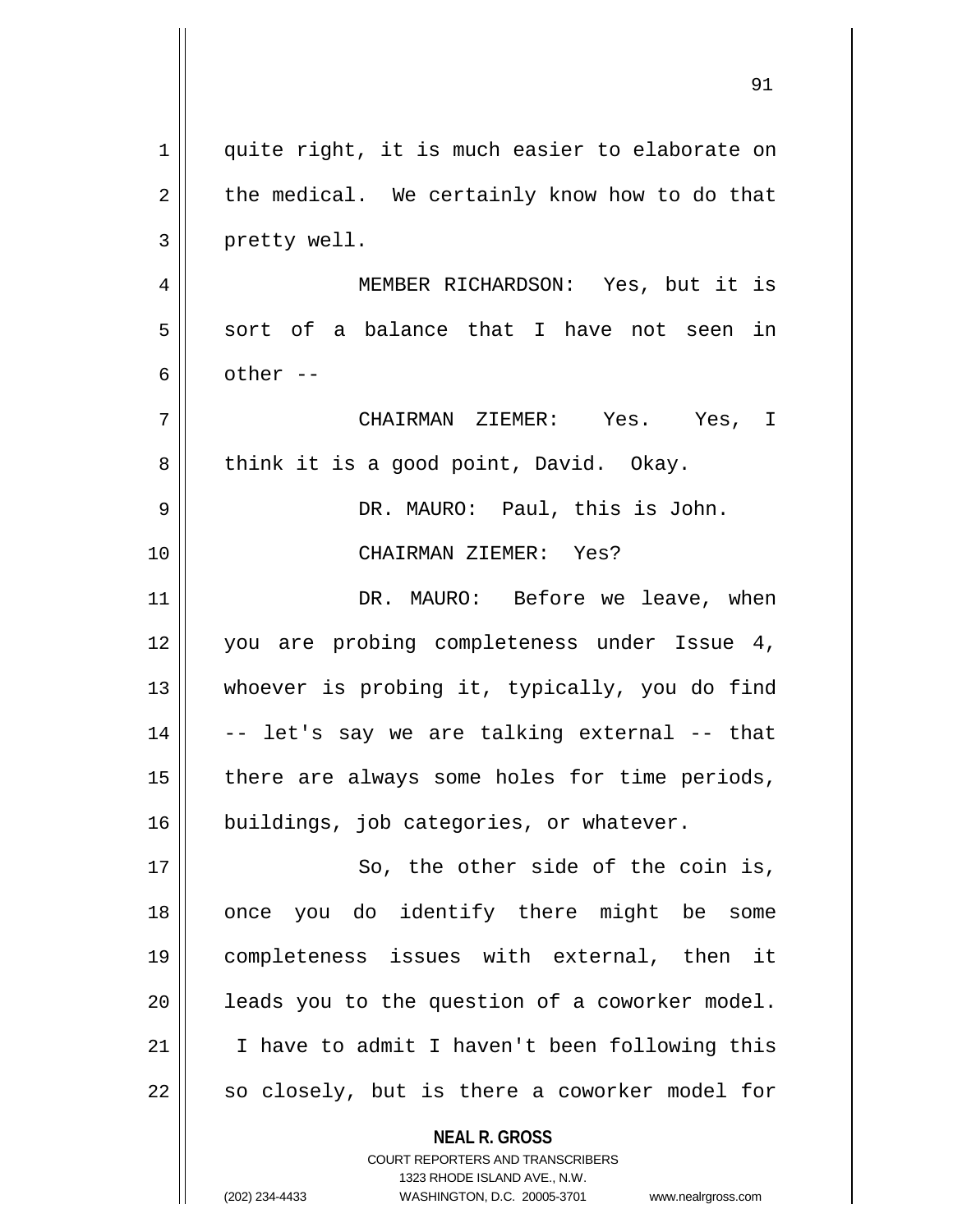**NEAL R. GROSS** COURT REPORTERS AND TRANSCRIBERS 1 | external dosimetry when you do have incomplete 2 **data** in this TBD? 3 DR. HUGHES: There's currently no 4 | coworker model for this site. 5 CHAIRMAN ZIEMER: No, none 6 | currently. 7 || DR. MAURO: Okay. 8 CHAIRMAN ZIEMER: And I guess 9 || probably, unless NIOSH identifies in this 10 || process that it is needed, there probably 11 won't be, right? 12 || DR. MAURO: Okay. 13 CHAIRMAN ZIEMER: At some point, 14 if there's a gap that is striking, I suppose  $15$  | that would be the next step, but there is none 16 at the moment. 17 MEMBER RICHARDSON: I have a 18 question that also touches on completeness, 19 || and this is a sort of general issue. When we 20 || visited the contractor and saw how they were  $21$  | keying-in the data, it appeared that they were 22 || keying-in kind of what were PDF versions of

1323 RHODE ISLAND AVE., N.W.

(202) 234-4433 WASHINGTON, D.C. 20005-3701 www.nealrgross.com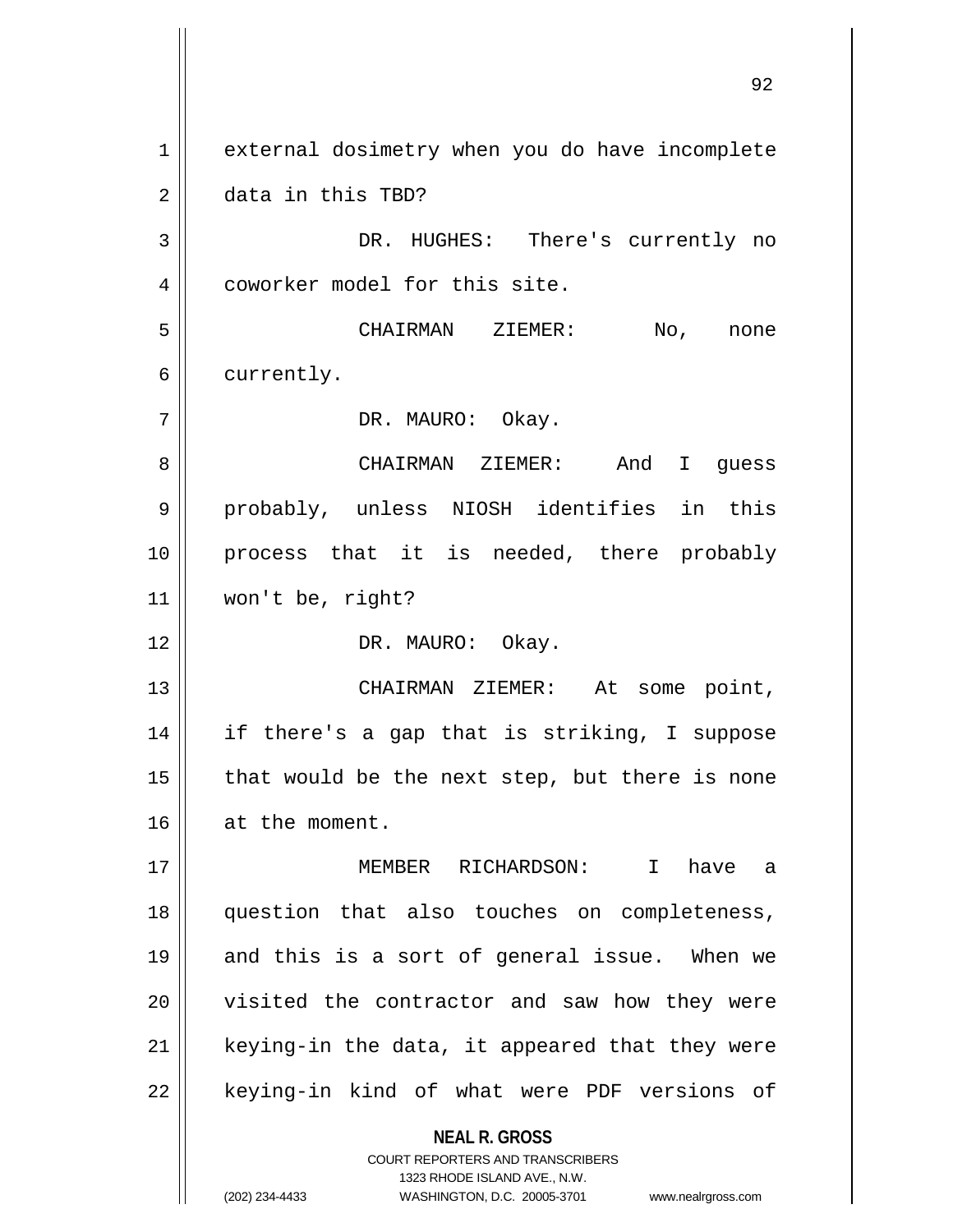| 1  | hard-copy records for dosimetry information,                        |
|----|---------------------------------------------------------------------|
| 2  | and they had all of the detailed kind of                            |
| 3  | handwritten dose results.                                           |
| 4  | Is that the search that DOE does,                                   |
| 5  | to try and locate those hard-copy records?                          |
| 6  | Or, in the absence of those, do they look to                        |
| 7  | electronic databases?                                               |
| 8  | DR. NETON: Well, I think they                                       |
| 9  | look through any available information that                         |
| 10 | they might have. It is not really the DOE                           |
| 11 | that does this. It is actually the site                             |
| 12 | itself, I mean, that provides the records.                          |
| 13 | So, there is usually a person at                                    |
| 14 | the site who is the point of contact that is                        |
| 15 | familiar with where the information may be,                         |
| 16 | and it is their job to assemble all the                             |
| 17 | information that they have in their possession                      |
| 18 | and provide it. I mean, we do request it                            |
| 19 | through the DOE, but the site really is the                         |
| 20 | one that assembles the information.                                 |
| 21 | MEMBER RICHARDSON: Okay. We have                                    |
| 22 | had experiences where one or the other is                           |
|    | <b>NEAL R. GROSS</b>                                                |
|    | COURT REPORTERS AND TRANSCRIBERS                                    |
|    | 1323 RHODE ISLAND AVE., N.W.                                        |
|    | (202) 234-4433<br>WASHINGTON, D.C. 20005-3701<br>www.nealrgross.com |

 $\mathsf{I}$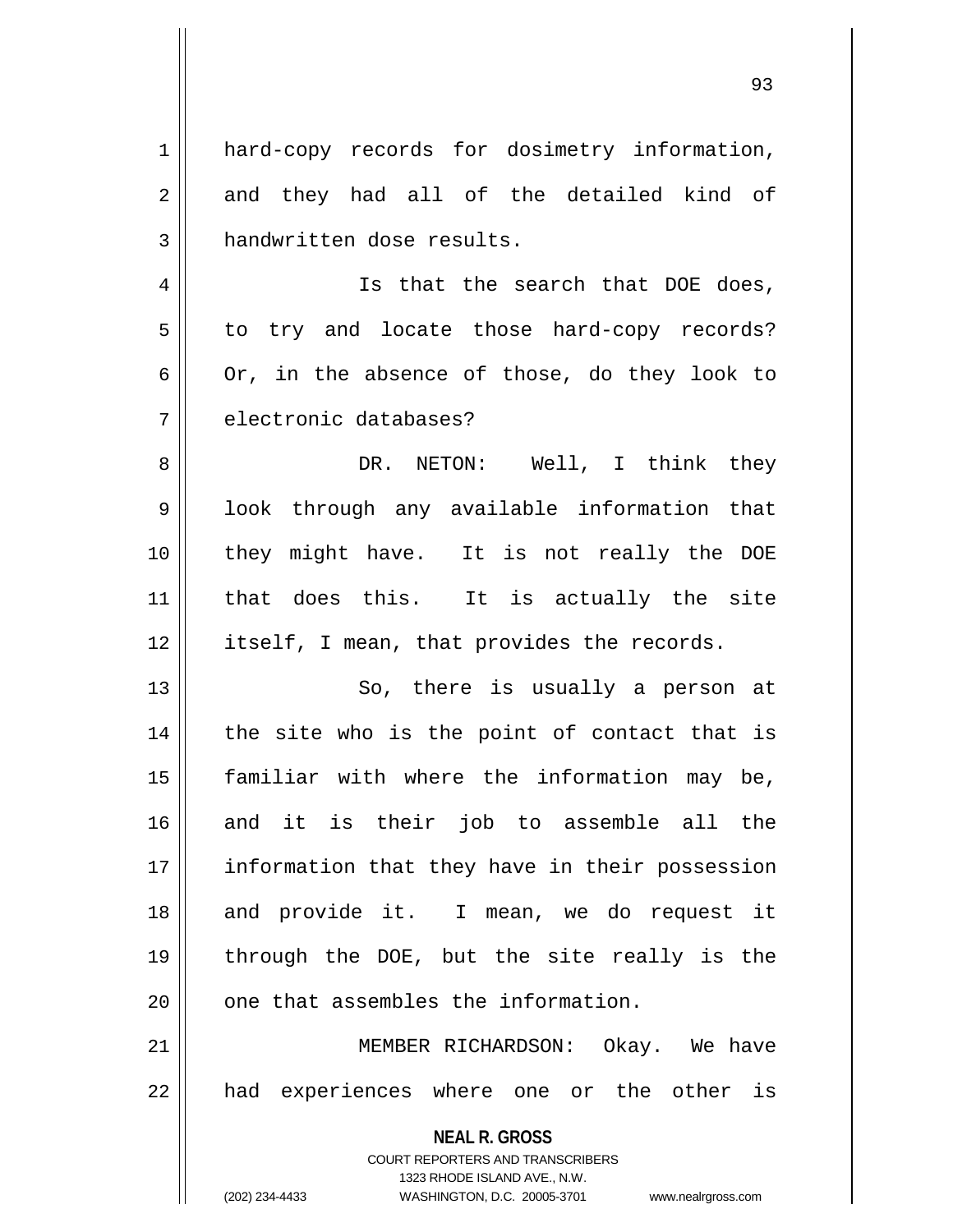$1 \parallel$  available but not both.

| $\overline{2}$ | DR. NETON: Yes, and we have                                                                                                                                            |
|----------------|------------------------------------------------------------------------------------------------------------------------------------------------------------------------|
| 3              | gotten both, I mean in various forms.<br>At                                                                                                                            |
| $\overline{4}$ | Savannah River, we get computer printouts with                                                                                                                         |
| 5              | redacted names on them because that is the                                                                                                                             |
| 6              | only place it exists. Some sites actually                                                                                                                              |
| 7              | provide data electronically. I think the                                                                                                                               |
| 8              | Nevada Test Site was good with that. They                                                                                                                              |
| 9              | would provide us with electronic records.                                                                                                                              |
| 10             | Some sites we have actually went and got the                                                                                                                           |
| 11             | whole database. So, yes, it depends.                                                                                                                                   |
| 12             | MEMBER RICHARDSON: Okay.                                                                                                                                               |
| 13             | CHAIRMAN ZIEMER: Okay. We will                                                                                                                                         |
| 14             | take a 10-minute break now and then proceed                                                                                                                            |
| 15             | from there. How's that?                                                                                                                                                |
| 16             | (Whereupon, the foregoing matter                                                                                                                                       |
| 17             | went off the record at 10:33 a.m. and went                                                                                                                             |
| 18             | back on the record at $10:43$ a.m.)                                                                                                                                    |
| 19             | MR. KATZ: Okay, we're back.                                                                                                                                            |
| 20             | Let's just check and see,<br>Dr.                                                                                                                                       |
| 21             | Richardson, do we have you?                                                                                                                                            |
| 22             | MEMBER RICHARDSON:<br>Yes, I am                                                                                                                                        |
|                | <b>NEAL R. GROSS</b><br><b>COURT REPORTERS AND TRANSCRIBERS</b><br>1323 RHODE ISLAND AVE., N.W.<br>(202) 234-4433<br>WASHINGTON, D.C. 20005-3701<br>www.nealrgross.com |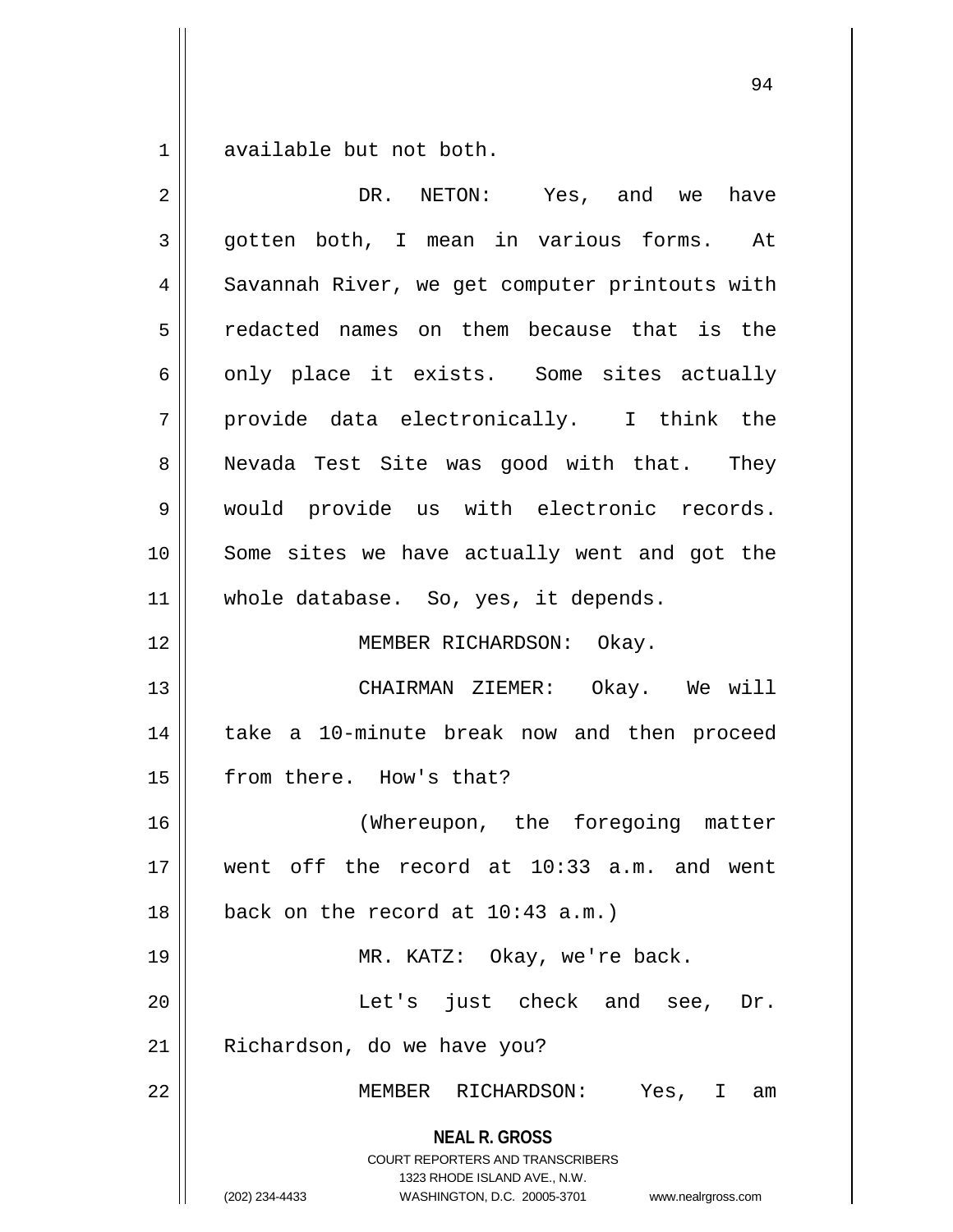**NEAL R. GROSS** COURT REPORTERS AND TRANSCRIBERS 95 1 here. 2 || MR. KATZ: Great. 3 CHAIRMAN ZIEMER: Okay. We are 4 | ready to proceed with Issue 5. 5 DR. BUCHANAN: This is Ron 6 Buchanan. Can I ask -- 7 CHAIRMAN ZIEMER: Ron, sure, go 8 || ahead. Ron Buchanan. 9 DR. BUCHANAN: Okay. I have to 10 leave here in about 20 minutes. So, I wanted 11 | to be sure and ask this question. 12 || We are running into the question, 13 || an SEC covers a certain period, say like 14 bioassay data. Do the Site Profile issues,  $15$  say with external data, still stand for that  $16$  SEC period? What is the ruling on that? 17 CHAIRMAN ZIEMER: Well, I think 18 || the answer is yes because there are cases 19 where you have to reconstruct dose for non- $20$  || eligible cancers as well as people who were  $21$  | there less than 250 days. And dose may have  $22$  | to be, partial dose reconstructions, certainly

1323 RHODE ISLAND AVE., N.W.

(202) 234-4433 WASHINGTON, D.C. 20005-3701 www.nealrgross.com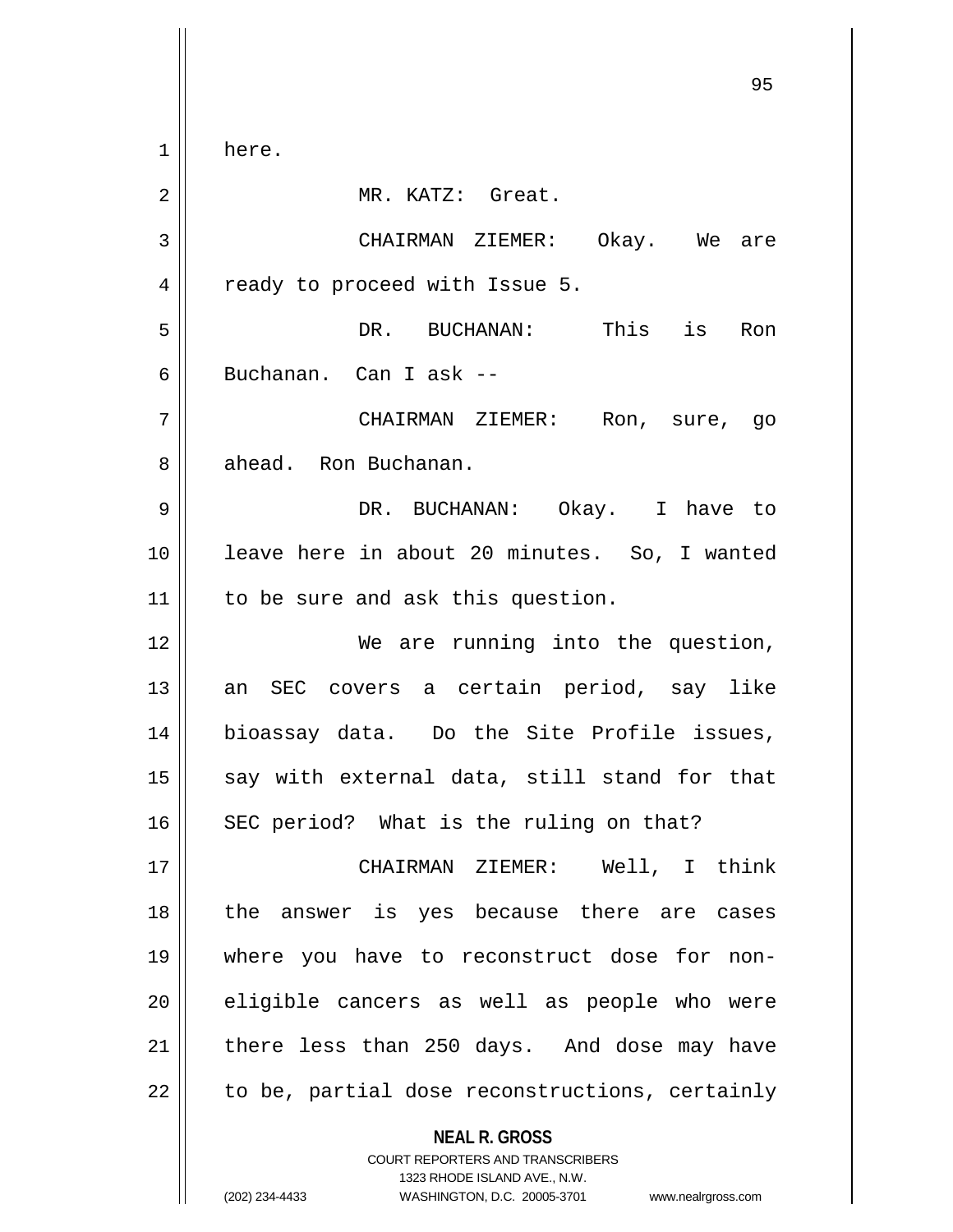**NEAL R. GROSS** COURT REPORTERS AND TRANSCRIBERS 1323 RHODE ISLAND AVE., N.W. (202) 234-4433 WASHINGTON, D.C. 20005-3701 www.nealrgross.com  $1 \parallel$  for the external, NIOSH says they can do that.  $2 \parallel$  they might even do partials for the internal  $3 \parallel$  if there is specific bioassay data, I quess. 4 MR. KATZ: But I thought the SEC 5 || for part of that early period had raised 6 issues even about external data up until `48 7 maybe. There were provisos about external 8 data being sparser, inadequate as well. 9 DR. NETON: In the SEC report? 10 MR. KATZ: In the SEC report, yes. 11 DR. BUCHANAN: Yes, it is that `48  $12$   $\parallel$  and onward that was available --13 MR. KATZ: Right, right. Okay, so  $14$  | that's it. That's what I remembered. 15 DR. BUCHANAN: Okay. I just 16 wanted to make sure because it makes a big 17 || difference on how much time we spend on these 18 || Site Profile issues if the SEC negates 19 everything or just the bioassay data. And it  $20$  || is important  $-$ 21 DR. NETON: No, no, the SEC does  $22$  || not negate everything. And even if we have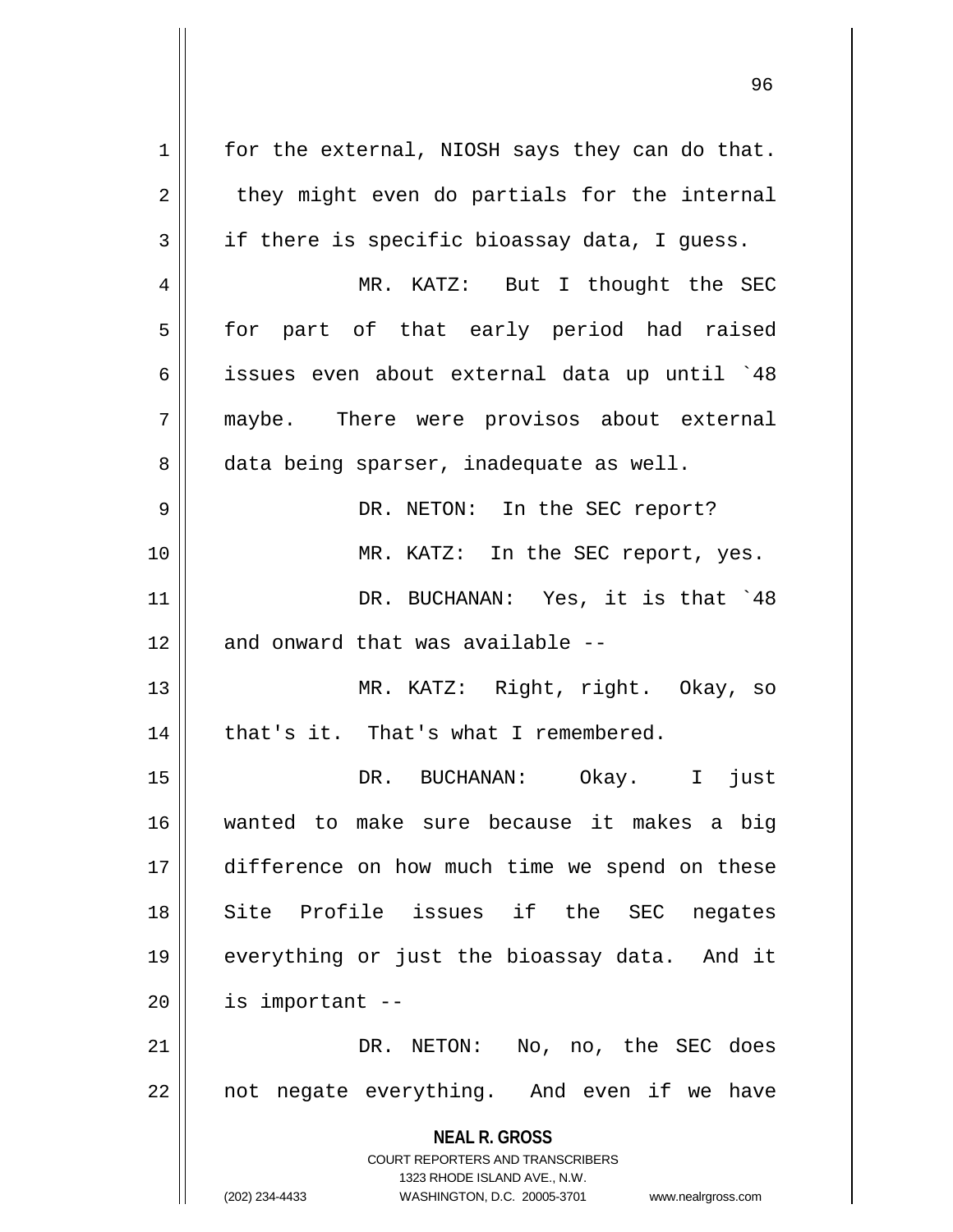**NEAL R. GROSS** COURT REPORTERS AND TRANSCRIBERS 1323 RHODE ISLAND AVE., N.W. (202) 234-4433 WASHINGTON, D.C. 20005-3701 www.nealrgross.com 1 || provisos on the external, we still have to 2 || figure out the best path forward to use the  $3 \parallel$  data that we have. 4 || MR. KATZ: Right. 5 DR. NETON: I mean, they are what  $6 \parallel$  they are. 7 CHAIRMAN ZIEMER: Does that answer 8 your question, Ron? 9 DR. BUCHANAN: Yes, it does. 10 Thank you. 11 CHAIRMAN ZIEMER: Okay. Very 12 || good. Let's proceed with Issue 5, which is 13 called "insufficient justification for 14 || selection of IREP energy range fractions for 15 | photon exposures". 16 MR. FITZGERALD: Yes, before we 17 || lose Ron, actually, these next couple would be  $18$  || ones that are dear and close to your heart, 19 Ron. Do you want to walk through both this  $20$  |  $\degree$  one as well as the neutron issues? 21 || DR. BUCHANAN: Okay. 22 MR. FITZGERALD: Or not?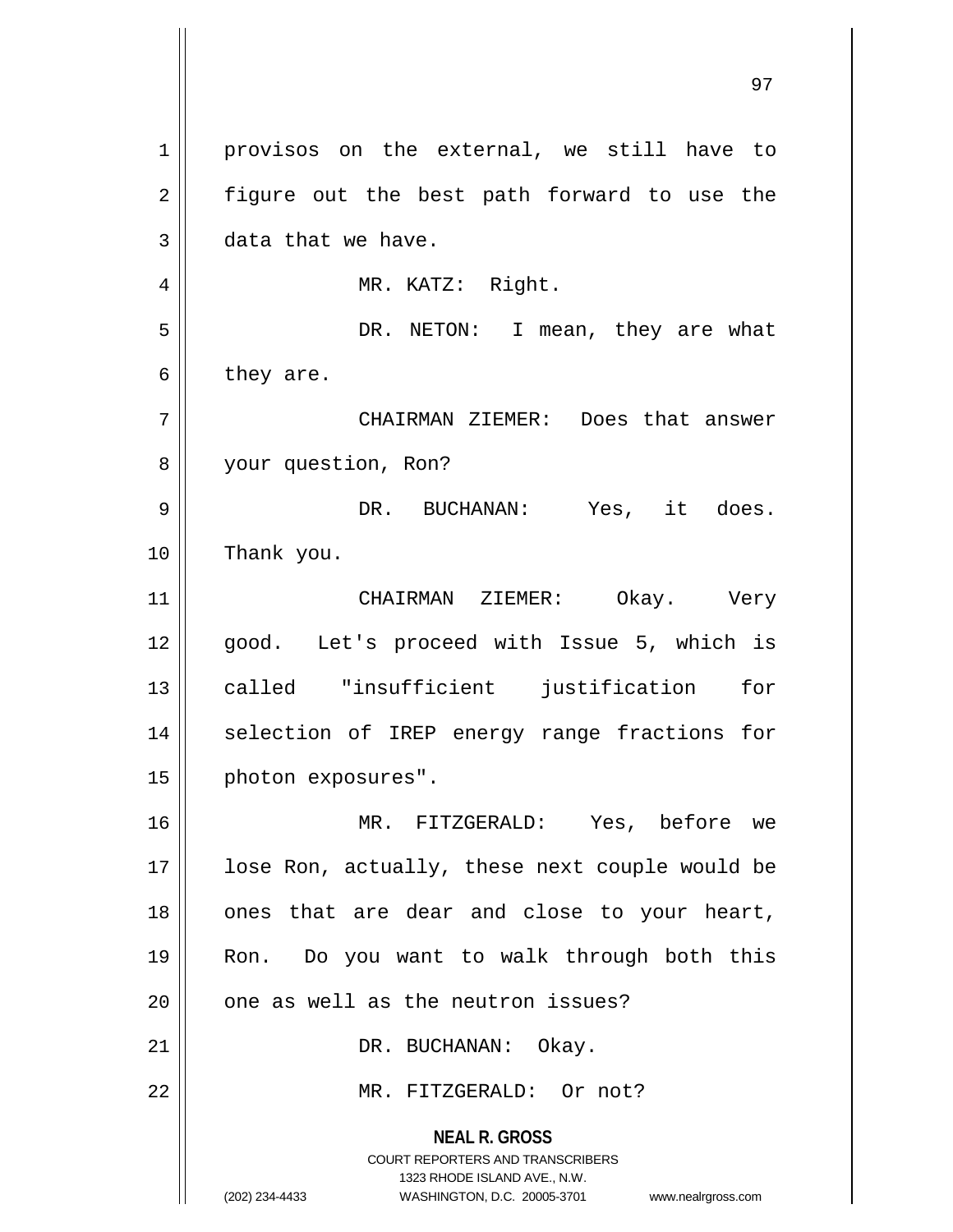|    | 98                                                                  |
|----|---------------------------------------------------------------------|
| 1  | DR. BUCHANAN: Yes.                                                  |
| 2  | MR. FITZGERALD: That was a pretty                                   |
| 3  | notable sigh.                                                       |
| 4  | (Laughter.)                                                         |
| 5  | I can cover them, if you want.                                      |
| 6  | DR. BUCHANAN: Yes, why don't you                                    |
| 7  | go ahead?                                                           |
| 8  | MR. FITZGERALD: All right.                                          |
| 9  | DR. BUCHANAN: Because I will ring                                   |
| 10 | off.                                                                |
| 11 | MR. FITZGERALD: Yes, you have to                                    |
| 12 | leave anyway, but these are ones that I think                       |
| 13 | are pretty straightforward.                                         |
| 14 | Item 5 really gets into the IREP                                    |
| 15 | energy range fractions for photon exposures.                        |
| 16 | In this case, we focus on building 5171                             |
| 17 | accelerators. It appears that a single photon                       |
| 18 | energy distribution is given, and 10 percent                        |
| 19 | of that measured dose is assigned to certain                        |
| 20 | energy range, in this case 30 to 250 keV, and                       |
| 21 | 90 percent is assigned to greater than 250                          |
| 22 | keV. And then, again, that distribution is                          |
|    | <b>NEAL R. GROSS</b><br><b>COURT REPORTERS AND TRANSCRIBERS</b>     |
|    | 1323 RHODE ISLAND AVE., N.W.                                        |
|    | (202) 234-4433<br>WASHINGTON, D.C. 20005-3701<br>www.nealrgross.com |

Ħ  $\mathbf{\mathcal{L}}$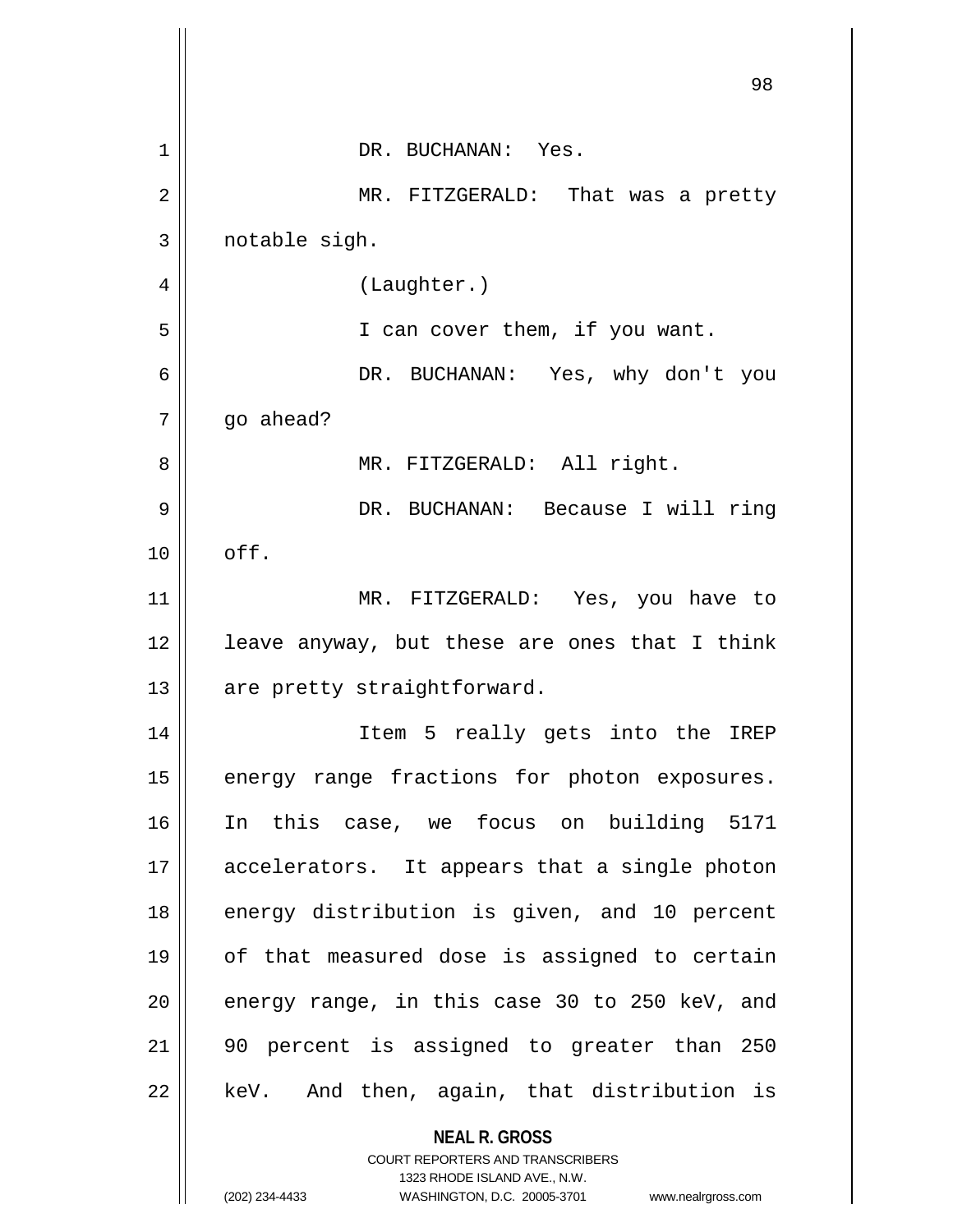1 applied to the entire history of accelerator 2 || use over the years at Berkeley without any 3 distinction during that time period.

4 This gets, I think, to something  $5 \parallel$  that Dr. Richardson raised a little earlier, 6 which is, you know, there is a dynamic history  $7 \parallel$  of the way the accelerators came on and how 8 || they were operated. We question whether you 9|| can get by with this single energy 10 distribution covering that length of time for 11 these accelerators. And that is kind of the 12 core of that particular question, whether that 13 || is an oversimplification, given sort of this 14 || rich history of accelerator use, of certainly  $15$  || the different energy ranges that would have 16 been involved in that use.

17 || I think we did get a response from 18 || NIOSH that they would go back and take another 19 look at what is called The Health Physics 20 Manual of Good Practices for Accelerator 21 | Facilities and see if that should be adjusted. 22 So, I guess I would turn to Lara.

**NEAL R. GROSS**

COURT REPORTERS AND TRANSCRIBERS 1323 RHODE ISLAND AVE., N.W. (202) 234-4433 WASHINGTON, D.C. 20005-3701 www.nealrgross.com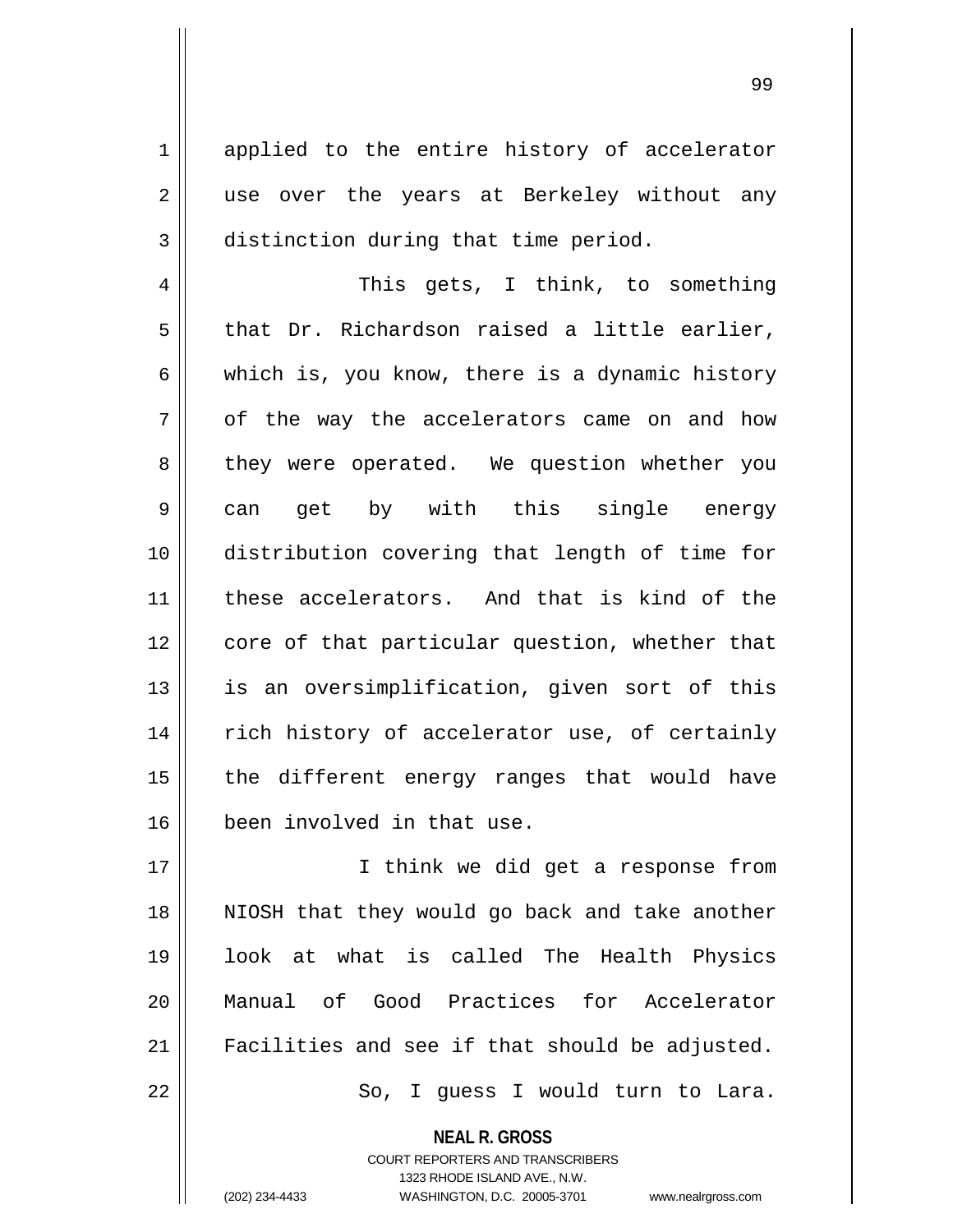| 1  | I think that was our concern on that one.                               |
|----|-------------------------------------------------------------------------|
| 2  | This is on the Rev 01 TBD.                                              |
| 3  | DR. HUGHES: Yes, I think the                                            |
| 4  | revision has not changed this guidance. So,                             |
| 5  | yes, I mean, as you mentioned, we would have                            |
| 6  | to go back and look at it. There is really no                           |
| 7  | explanation we have to resolve it right now.                            |
| 8  | CHAIRMAN ZIEMER: Yes, and at the                                        |
| 9  | moment NIOSH has agreed that they need to do                            |
| 10 | that. So, I guess that is where we stand. It                            |
| 11 | is a NIOSH action, right?                                               |
| 12 | MR. FITZGERALD: Yes, and this is                                        |
| 13 | related to that first one in the sense that it                          |
| 14 | is the granularity. I think, certainly, it is                           |
| 15 | possible to come up with the appropriate                                |
| 16 | range, but this one, we question whether it                             |
| 17 | would envelope all the years and all the                                |
| 18 | accelerators.                                                           |
| 19 | Right.<br>But<br>CHAIRMAN ZIEMER:                                       |
| 20 | NIOSH is saying that they are going to review                           |
| 21 | this table now and compare it to<br>the                                 |
|    |                                                                         |
| 22 | information in the Health Physics Manual of                             |
|    | <b>NEAL R. GROSS</b>                                                    |
|    | <b>COURT REPORTERS AND TRANSCRIBERS</b><br>1323 RHODE ISLAND AVE., N.W. |
|    | (202) 234-4433<br>WASHINGTON, D.C. 20005-3701 www.nealrgross.com        |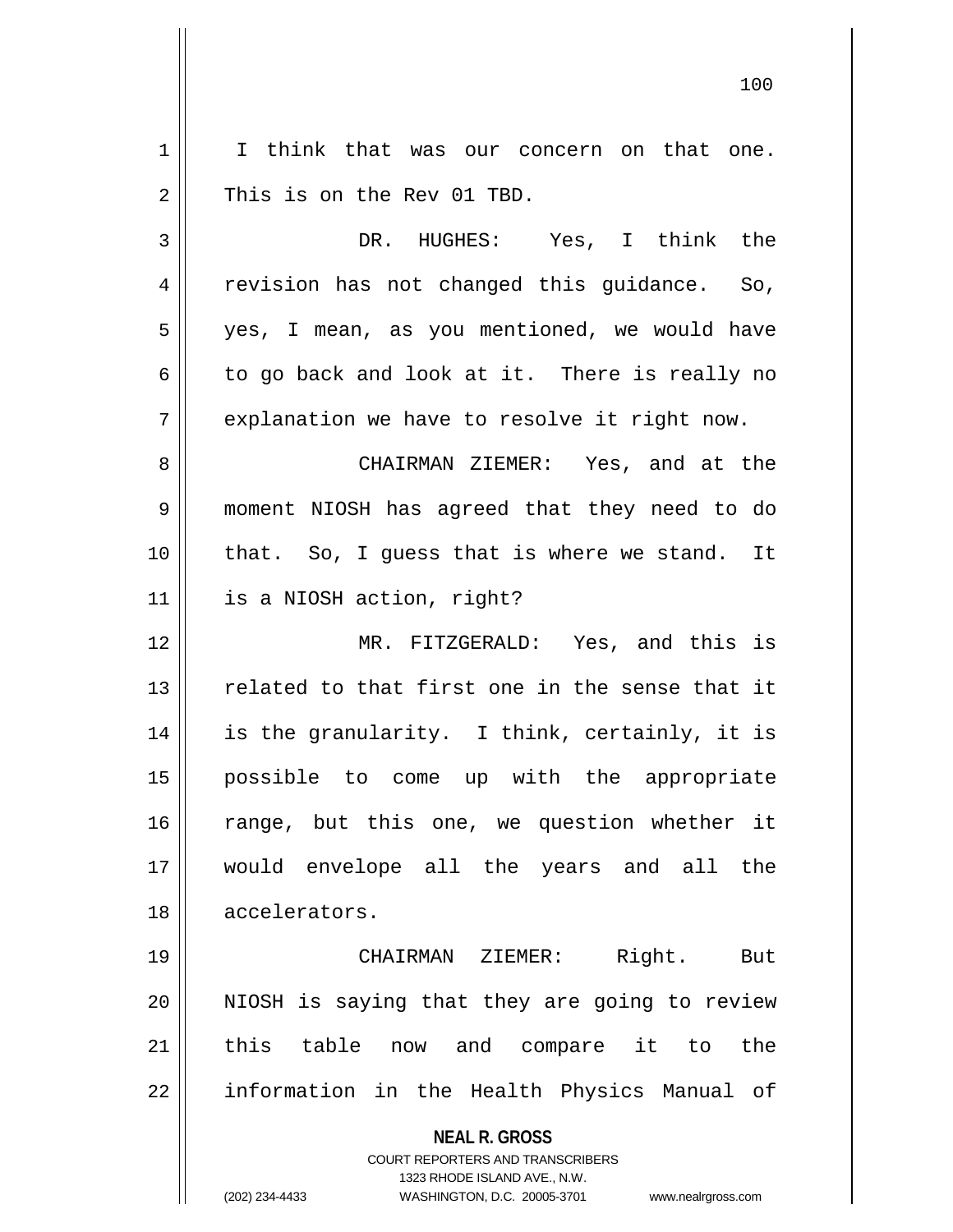**NEAL R. GROSS** COURT REPORTERS AND TRANSCRIBERS 1323 RHODE ISLAND AVE., N.W. (202) 234-4433 WASHINGTON, D.C. 20005-3701 www.nealrgross.com 101 1 Good Practice. 2 MR. FITZGERALD: I would even go 3 | further, even beyond that manual. 4 CHAIRMAN ZIEMER: And other -- 5 MR. FITZGERALD: And the source-6  $\parallel$  term review that they are talking about --7 CHAIRMAN ZIEMER: Right. 8 MR. FITZGERALD: -- the historic 9 | source-term review. 10 CHAIRMAN ZIEMER: Right. 11 MR. FITZGERALD: That would also 12 || help make a decision as to whether that would 13 be appropriate. 14 CHAIRMAN ZIEMER: Right. And 15  $\parallel$  then, they say, "Additional data capture will  $16$  | be performed" --17 || MR. FITZGERALD: Right. 18 || CHAIRMAN ZIEMER: -- which gets to 19 that same issue we talked about in item 1,  $20$  || what were the operations and the time periods,  $21$  and so on. 22 MR. FITZGERALD: Yes, this gets to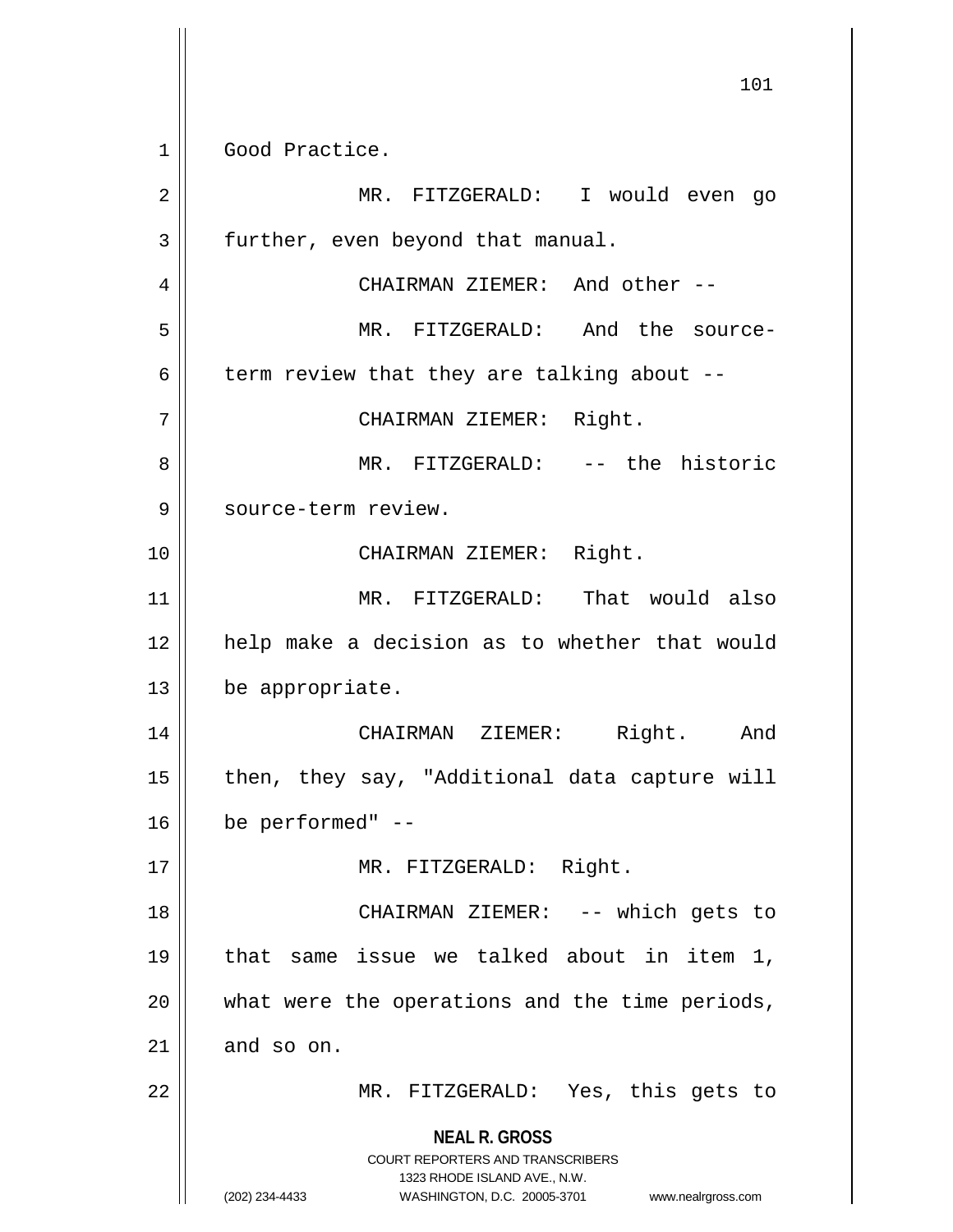**NEAL R. GROSS** COURT REPORTERS AND TRANSCRIBERS 1323 RHODE ISLAND AVE., N.W. (202) 234-4433 WASHINGTON, D.C. 20005-3701 www.nealrgross.com 1 || the dynamic question, the granularity 2 || question, and certain ones we have raised  $3 \parallel$  before. But this applies to how the energy 4 distribution would be handled. 5 CHAIRMAN ZIEMER: And so, that  $6 \parallel$  appears to be a NIOSH action. 7 And, Dr. Richardson, do you want 8 l to add to this? 9 MEMBER RICHARDSON: No. That 10 || sounds like a good plan forward. 11 CHAIRMAN ZIEMER: Okay. Are we 12 || okay on that, then? I mean in the sense that  $13$  || NIOSH has the action on this one. Okay. 14 Issue 6? 15 || MR. FITZGERALD: Yes, issue 6 --16 CHAIRMAN ZIEMER: Neutron 17 | dosimetry. 18 MR. FITZGERALD: Issue 6 is kind 19 of the same issue. And, Ron, jump in before 20 || you leave if I am wrong about this. But, you  $21$  know, it is sort of the same energy threshold 22 || question that we have raised in the past and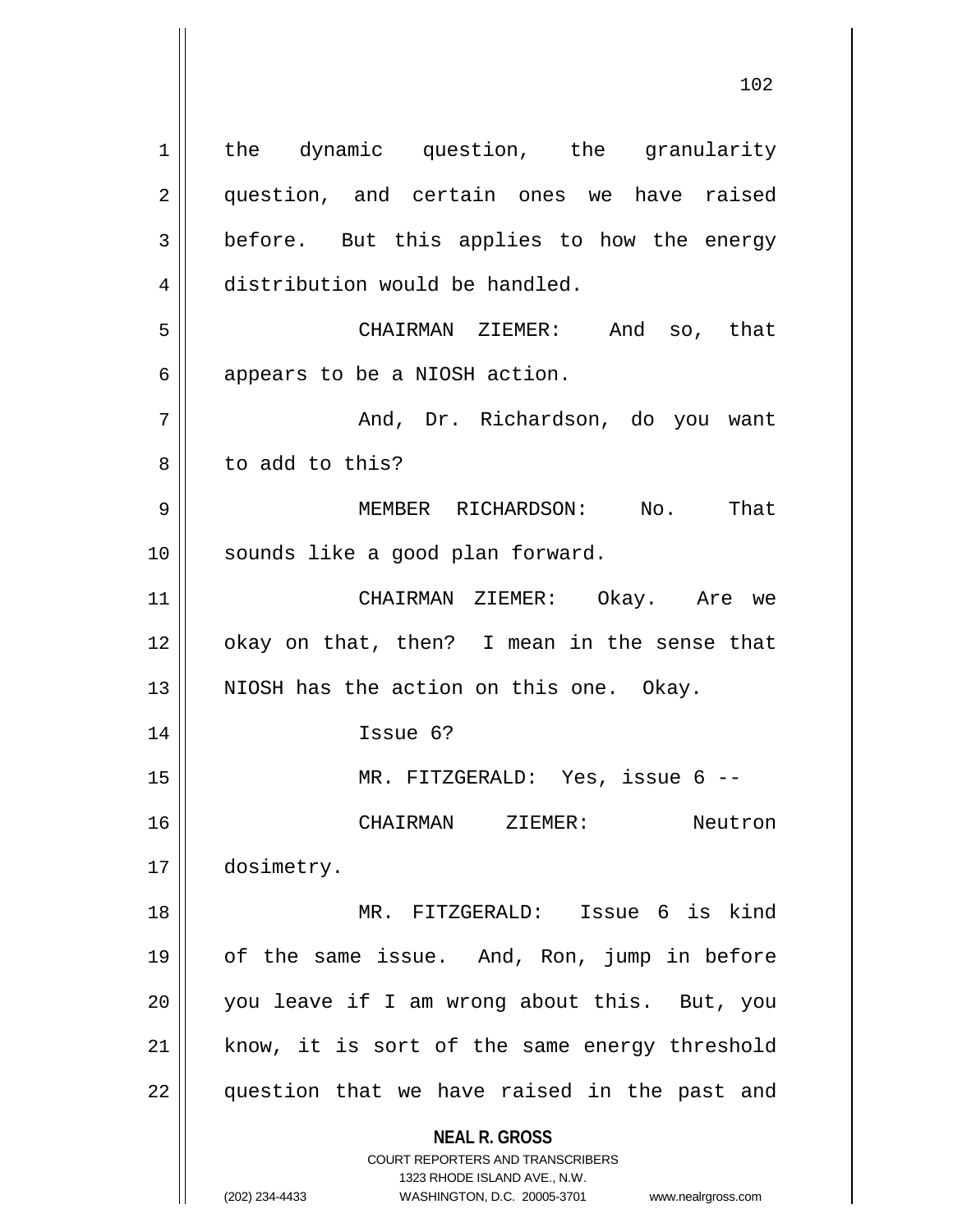1 whether the workup in the Site Profile -- and  $2 \parallel$  again, we are going back to Rev 01, 2007. So,  $3 \parallel$  I think it is a rhetorical issue. 4 || Of course, it did not reflect some  $5 \parallel$  of the developments and the assessments that 6 have been done, sort of this issue that has

 $7 \parallel$  arrived at a different place that includes 8 certainly a better recognition on the NTA 9 cutoff use of even MCNP in some cases to 10 address the assignment of dose when you get to 11 || the level where the NTA is not responsive.

12 There is also even, I think, some 13 || information out of the Brookhaven review where 14 || there were some questions about whether the 15 CR-39 and other plastics, whether the 16 dosimetry involved in that was reliable. I 17 mean, there's just a number of questions that 18 I think the Site Profile would benefit from in 19 terms of reworking the neutron dosimetry  $20$  || section. That would be a short-form way of  $21$  || going through all what we put in here in terms  $22 \parallel$  of the details.

**NEAL R. GROSS**

COURT REPORTERS AND TRANSCRIBERS 1323 RHODE ISLAND AVE., N.W. (202) 234-4433 WASHINGTON, D.C. 20005-3701 www.nealrgross.com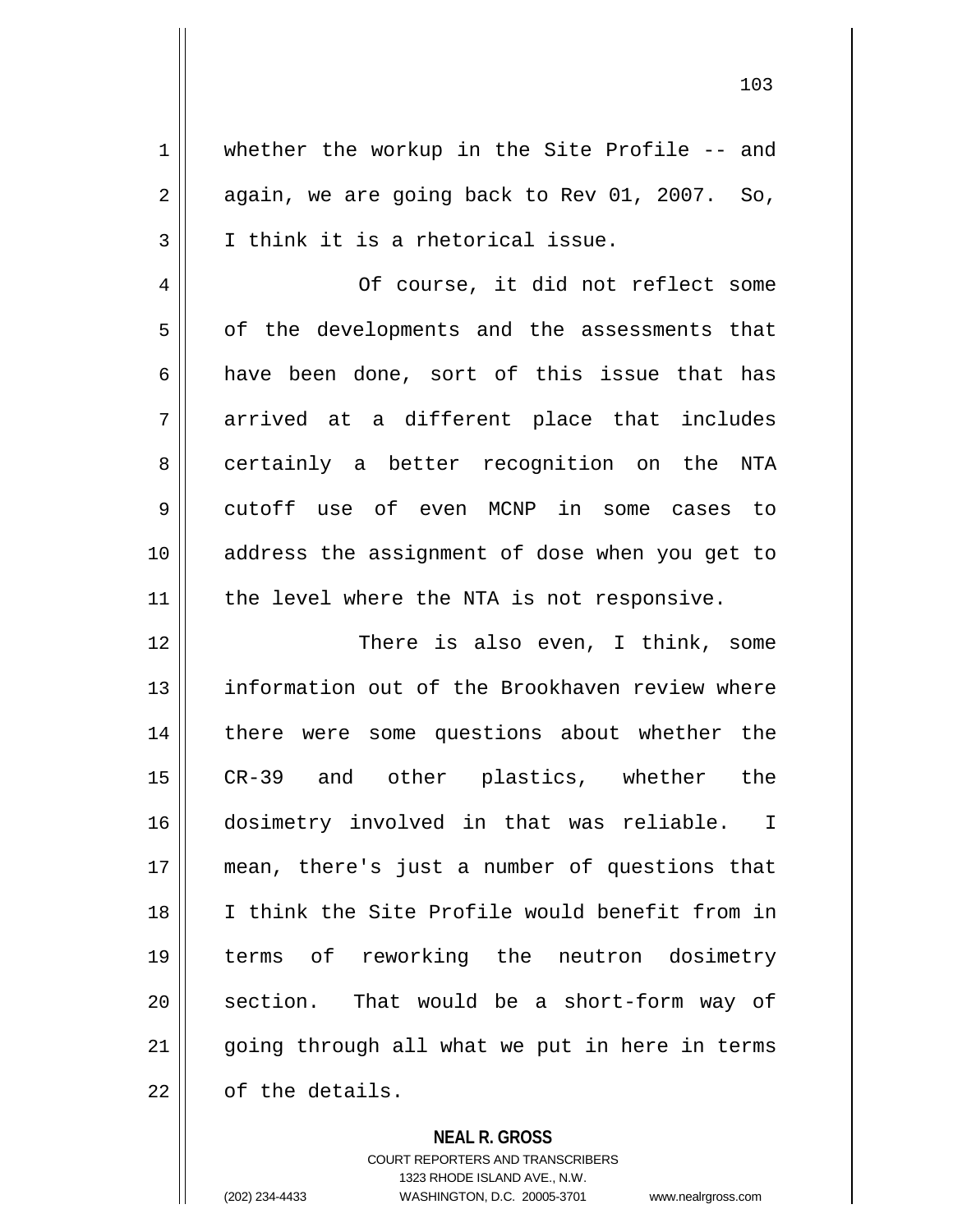| 1           | We have not gone through and done                        |
|-------------|----------------------------------------------------------|
| 2           | a detailed analysis, but a lot of these issues           |
| 3           | are sort of the same sort of issues that we              |
| 4           | have raised in the past about reliance on N/P            |
| 5           | ratios, the NTA film threshold, and all the              |
| 6           | rest, and some of the correction factors that            |
| 7           | would have to be put in place.                           |
| 8           | CHAIRMAN ZIEMER: Well, I think                           |
| $\mathsf 9$ | NIOSH has indicated that they plan to revise             |
| 10          | table 6.4, right? So, that remains to be                 |
| 11          | done.                                                    |
| 12          | MR. FITZGERALD: Right.                                   |
| 13          | CHAIRMAN ZIEMER: And then, there                         |
| 14          | are some other statements here. It would seem            |
| 15          | to me that, SC&A, you need to evaluate not               |
| 16          | only what you see in the revision, but these             |
| 17          | additional statements.                                   |
| 18          | MR. FITZGERALD: Yes, we need to                          |
| 19          | look at the revision that was done in Rev 2              |
| 20          | that did add in a lot of what I just said and            |
| 21          | see whether or not that answers some of these            |
| 22          | It brings the overall assessment up-<br>issues.          |
|             | <b>NEAL R. GROSS</b><br>COURT REPORTERS AND TRANSCRIBERS |

1323 RHODE ISLAND AVE., N.W.

104

 $\mathsf{II}$ 

(202) 234-4433 WASHINGTON, D.C. 20005-3701 www.nealrgross.com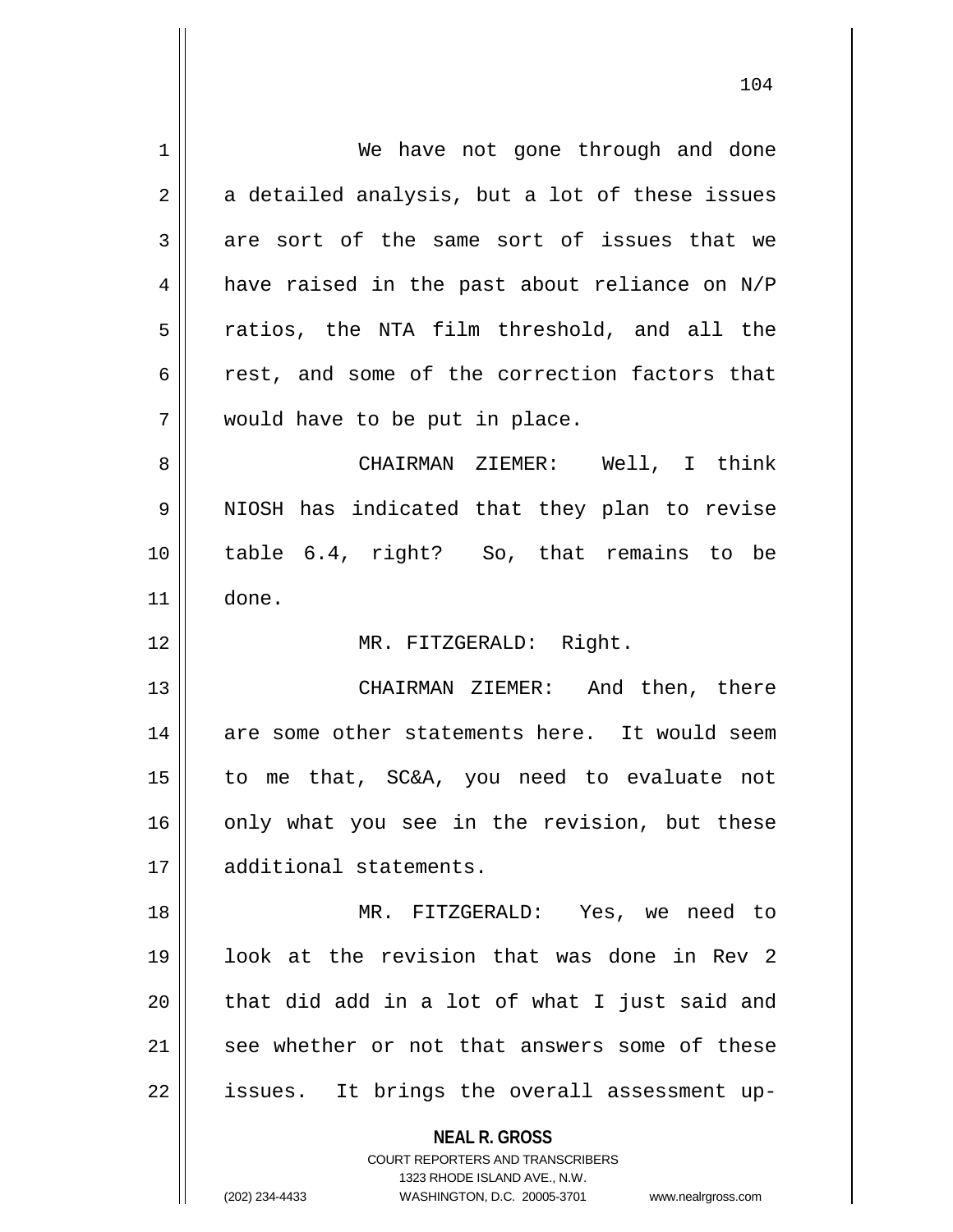105

 $1 \parallel$  to-date with what we have done already.

2 DR. BUCHANAN: Yes, this is Ron 3 | Buchanan.

4 Yes, we need to go through. Like 5 I say, we didn't do any in-depth technical 6 contract Fig. 2. So, we need to go through  $7 \parallel$  and see what is covered and not covered. I 8 || mean, I did a scanning of it and I see several 9 || points that were covered and several points 10 || that weren't.

11 And I guess the best way would be 12 we can either do it one of two ways. We can 13 go through it and then write like a White 14 || Paper on it and get NIOSH's response. Or, if 15 NIOSH has a quick solution to some of the  $16$  things they said they were going to do, they 17 could send that to us, and then we could do a 18 || review of it plus the Rev 2 and write a White 19 Paper on that. So, whichever way you would 20 like to do it.

21 CHAIRMAN ZIEMER: Well, NIOSH, do 22 we know at this point what a new table 6.4 is

> **NEAL R. GROSS** COURT REPORTERS AND TRANSCRIBERS 1323 RHODE ISLAND AVE., N.W. (202) 234-4433 WASHINGTON, D.C. 20005-3701 www.nealrgross.com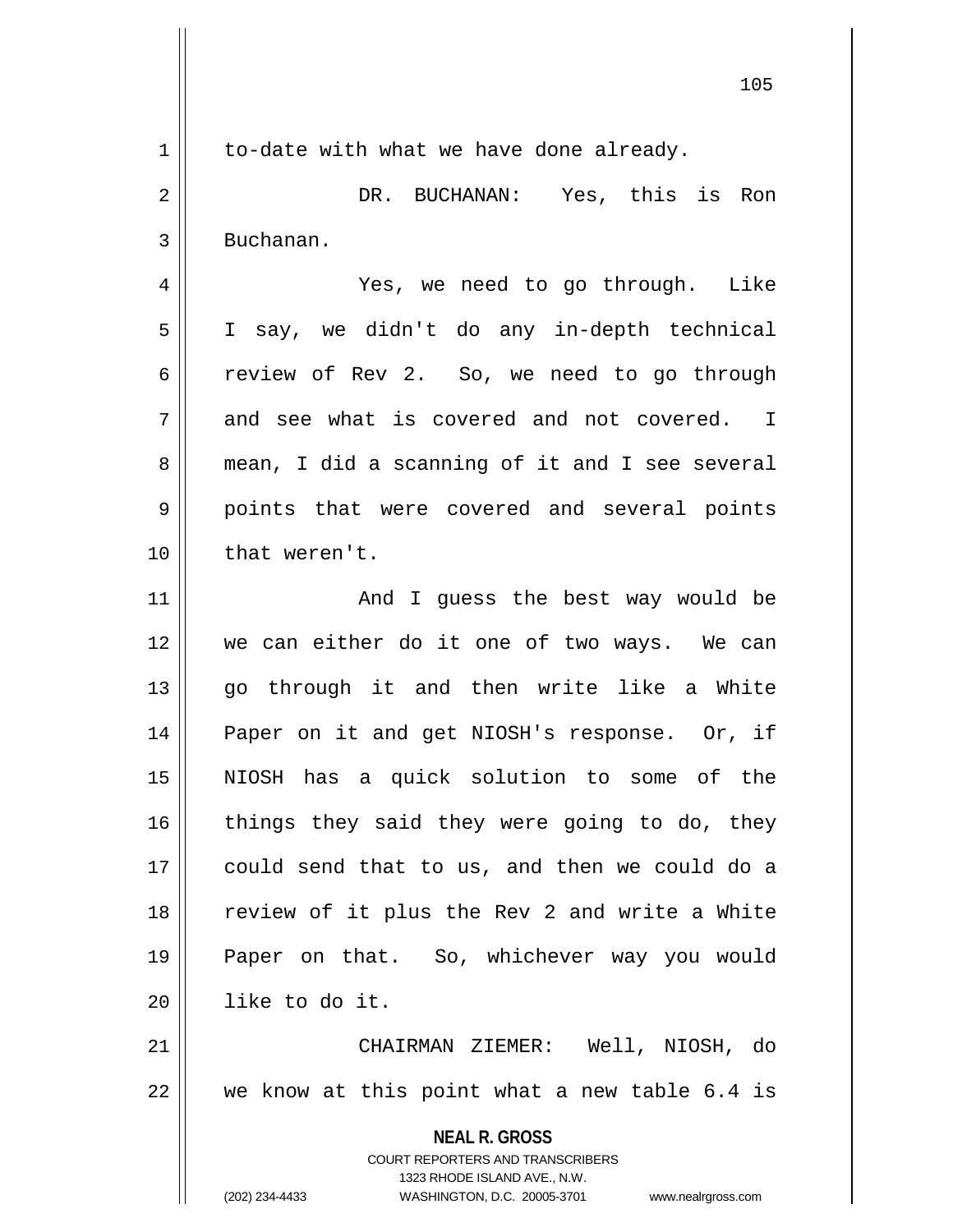**NEAL R. GROSS** COURT REPORTERS AND TRANSCRIBERS 1323 RHODE ISLAND AVE., N.W. (202) 234-4433 WASHINGTON, D.C. 20005-3701 www.nealrgross.com 1 || going to look like? Or is that something that  $2 \parallel$  is going to require a fair amount of work? 3 You're saying at the end of that 4 paragraph, "Table 6.4 will be revised 5 | accordingly." That is, I think, accordingly 6 || in terms of what you said above this. So, as 7 I read that, that would be what I am 8 || understanding you are saying. 9 DR. HUGHES: Yes, it seems to 10 || refer to this issue with the LOD of the CR-39 11 dosimeters. 12 || CHAIRMAN ZIEMER: Right. 13 DR. HUGHES: And I am not really 14 || sure. I would have to go back to the people 15 involved with the writing of the TBD and it 16 || appears to be that this involves some checking 17 of the literature and revision of some 18 numbers. 19 CHAIRMAN ZIEMER: So, maybe  $20$  || there's two things that could happen here. 21 || One would be for NIOSH to -- well, let me look  $22 \parallel$  at it.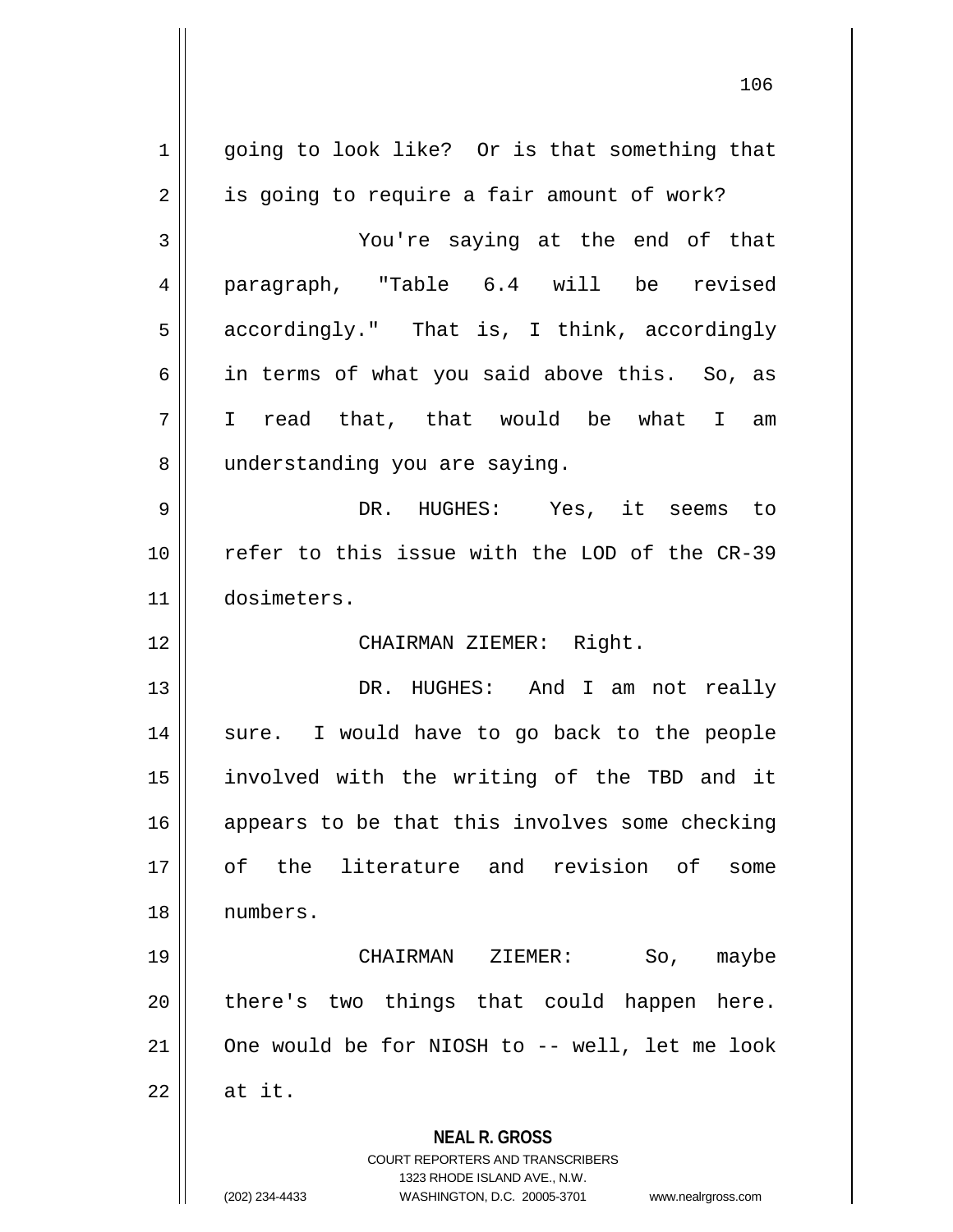**NEAL R. GROSS** COURT REPORTERS AND TRANSCRIBERS 1323 RHODE ISLAND AVE., N.W. (202) 234-4433 WASHINGTON, D.C. 20005-3701 www.nealrgross.com 107 1 || Is the only revision going to be 2 || in the LOD value? Or do we know that? In  $3 \parallel$  other words, is --4 DR. NETON: Is Matt Smith on the 5 phone? 6 MR. SMITH: Yes, this is Matt. 7 DR. NETON: Can you chime in here? 8 CHAIRMAN ZIEMER: Is it going to 9 | be the 15-millirem for all those periods? 10 MR. SMITH: Well, that is for the  $11$  | CR-39. 12 CHAIRMAN ZIEMER: Yes, for the 13  $\parallel$  CR-39 only, right. Okay. 14 || MR. SMITH: Right. 15 CHAIRMAN ZIEMER: Is that the only  $16$  revision we are talking about in that table? 17 || MR. SMITH: Yes. Yes. 18 CHAIRMAN ZIEMER: Okay. 19 MR. SMITH: That would be it. The  $20$  || other items, you know, are addressed in the  $21$  | revision that is currently  $-$ 22 CHAIRMAN ZIEMER: Right. So, I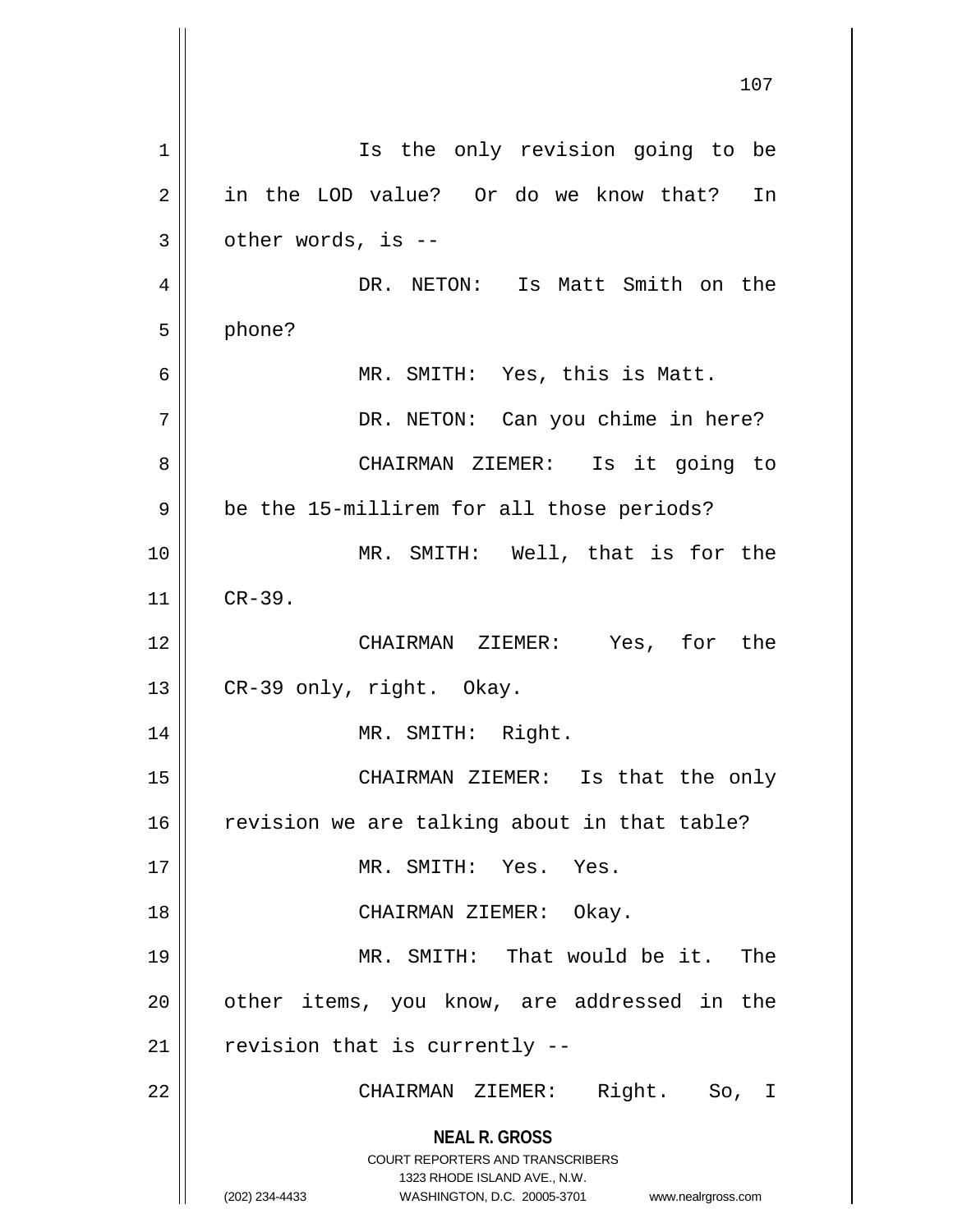**NEAL R. GROSS** COURT REPORTERS AND TRANSCRIBERS  $1$  | guess, then, that is enough information, Joe. 2 MR. FITZGERALD: Yes. 3 CHAIRMAN ZIEMER: SC&A can proceed  $4 \parallel$  with their review then, knowing that the one  $5 \parallel$  value is going to change in the table. 6 MR. FITZGERALD: Right. If the  $7 \parallel$  LOD for CR-39 is the only thing that might be 8 || revised, I think we could proceed, then, and 9 provide a White Paper on how neutrons are 10 treated. 11 | DR. BUCHANAN: Yes, I agree. 12 || MR. FITZGERALD: Okay. 13 CHAIRMAN ZIEMER: And, again, Dr. 14 || Richardson, additional comments on this one? 15 MEMBER RICHARDSON: Just one small 16 question, and this is maybe just a standard 17 || thing. It says neutron doses are entered as 18 chronic exposures. Is that just standard 19 practice? What is the basis for that? 20 MR. SMITH: Yes, that is a 21 guidance that is given in the IREP technical  $22$  || document. It is out on the website, probably

1323 RHODE ISLAND AVE., N.W.

(202) 234-4433 WASHINGTON, D.C. 20005-3701 www.nealrgross.com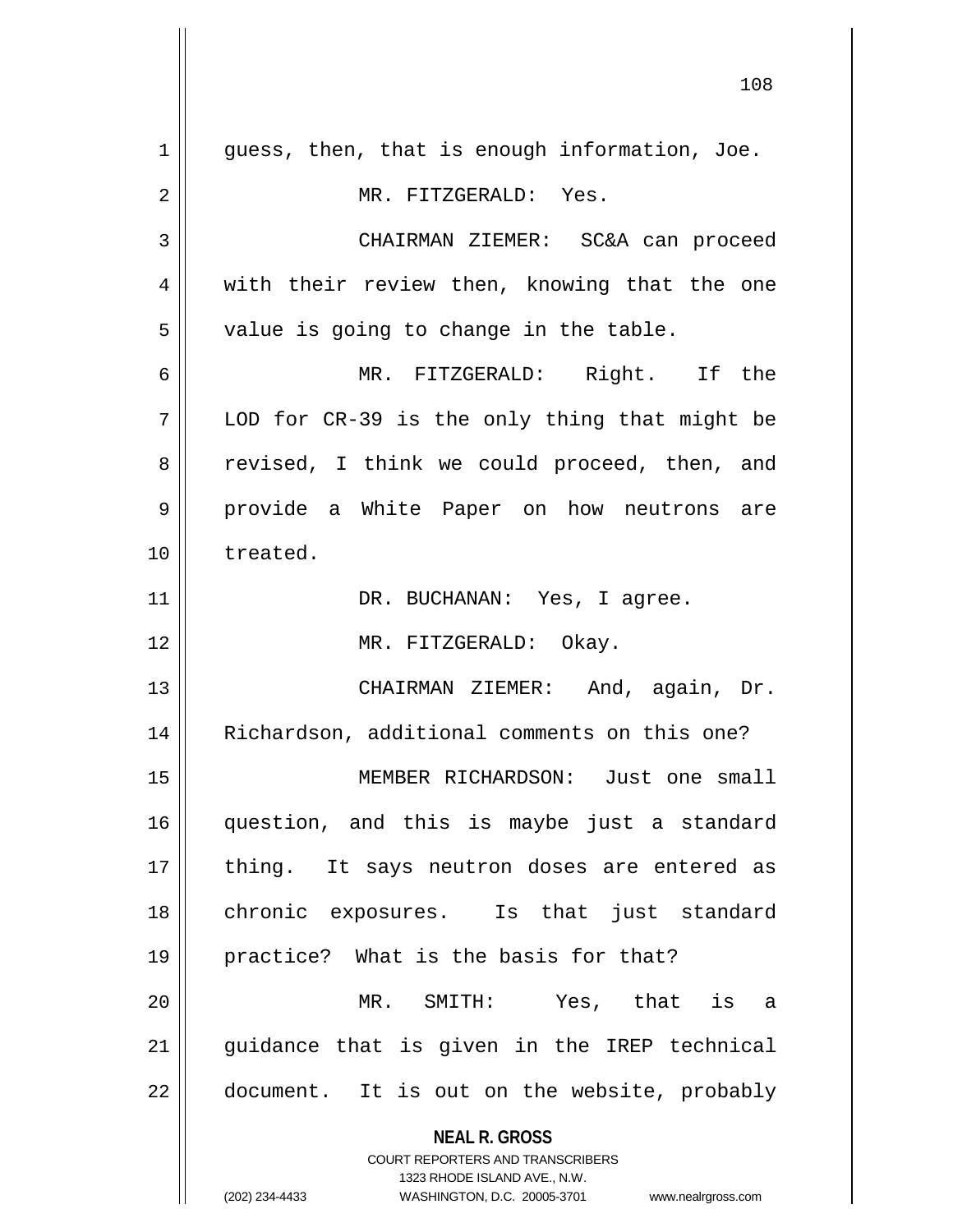**NEAL R. GROSS** COURT REPORTERS AND TRANSCRIBERS 1323 RHODE ISLAND AVE., N.W. (202) 234-4433 WASHINGTON, D.C. 20005-3701 www.nealrgross.com 1 | in the same location where you find documents 2 | like IG-001 for external dose. 3 || DR. NETON: Yes, it is considered  $4 \parallel$  to be claimant-favorable to enter them as  $5 \parallel$  chronic exposures, I think based on the DDREF, 6 if I am not mistaken. 7 CHAIRMAN ZIEMER: If the DDREF has  $8 \parallel$  been looked at by the  $-$ 9 MR. SMITH: That is the 10 longstanding, more dramatic thing that we have 11 || been doing since inception here. 12 DR. NETON: Yes, we went through 13 || all the various modes of external exposure and 14 | triaged them based on, if we didn't know what  $15$  | the exposure pattern was, which mode, chronic 16 | or acute, would give the higher essentially PC 17 value or give the possibility of a higher PC 18 || value. And chronic would provide a higher PC  $19 \parallel$  than an acute. 20 MR. SMITH: For neutrons. 21 DR. NETON: Yes. And it is 22 || escaping me right now; I used to know the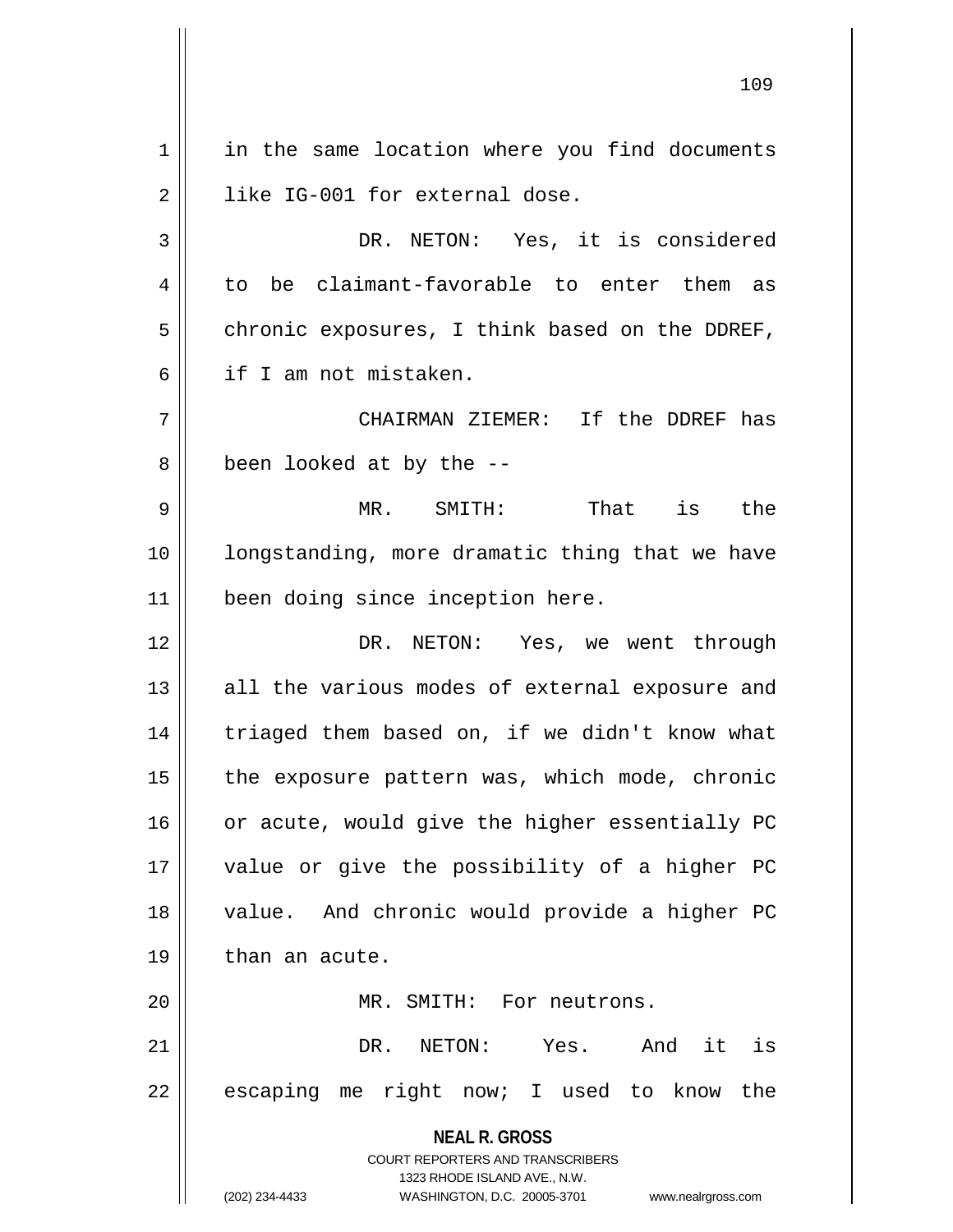**NEAL R. GROSS** COURT REPORTERS AND TRANSCRIBERS 1323 RHODE ISLAND AVE., N.W. (202) 234-4433 WASHINGTON, D.C. 20005-3701 www.nealrgross.com 1 | function and everything, but I can't remember  $2 \parallel$  off the top of my head. 3 || MEMBER RICHARDSON: Okay. 4 CHAIRMAN ZIEMER: Okay. Any other 5 | comments or questions on this one? 6 (No response.)  $7 \parallel$  SC&A has the action on that. 8 MR. FITZGERALD: Right, we will  $9 \parallel$  take that. 10 CHAIRMAN ZIEMER: And issue 7, 11 || "failure to justify the shallow dose 12 | assumption". 13 MR. FITZGERALD: Yes, I think 14 || there we didn't see as much treatment on the 15 || subject in the TBD, at least Rev 1, where 16 workers may have been exposed to significant 17 || shallow dose, and how appropriately would deep 18 dose be used as an indicator. I think the 19 concern is that, particularly for the early 20 years, pre-`79, there really isn't any record 21 || of beta exposure that we could find. 22 || So, there is some concern over an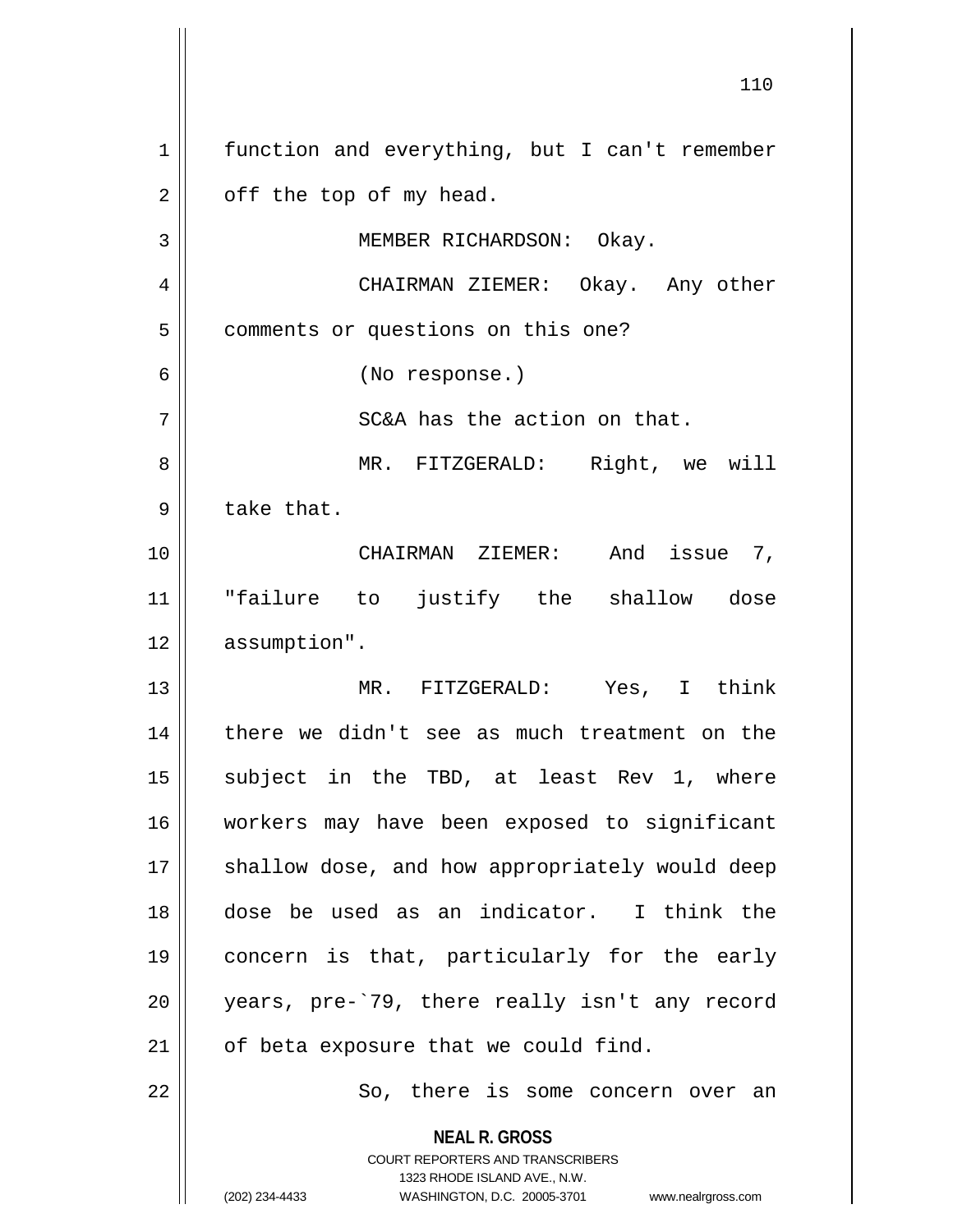1 assumption. I quess the assumption was a 2 || factor of three, the ratio of shallow to deep 3 dose. And there is not a whole lot of  $4 \parallel$  substantiation whether that, in fact, is 5 | claimant-favorable.

6 And again, I think what we 7 documented, based on interviews and review at  $8 \parallel$  the site, was it appears there's certainly a 9 number of activities, particularly with the 10 crafts workers, where you would have had 11 certainly more of an opportunity for skin 12 || exposure, contamination on the skin. And some 13 of the shallow dose would have been more  $14$  || significant in that regard. So, that is where 15 we see maybe a gap, if you may, in the Site 16 Profile.

17 Now the OTIBs that are referenced 18 in the NIOSH response I don't believe were in 19 || place at the time we did the review. Or maybe 20 || they were. Maybe we just didn't account for  $21$   $\parallel$  them.

22 || But we will have to take a look at

**NEAL R. GROSS**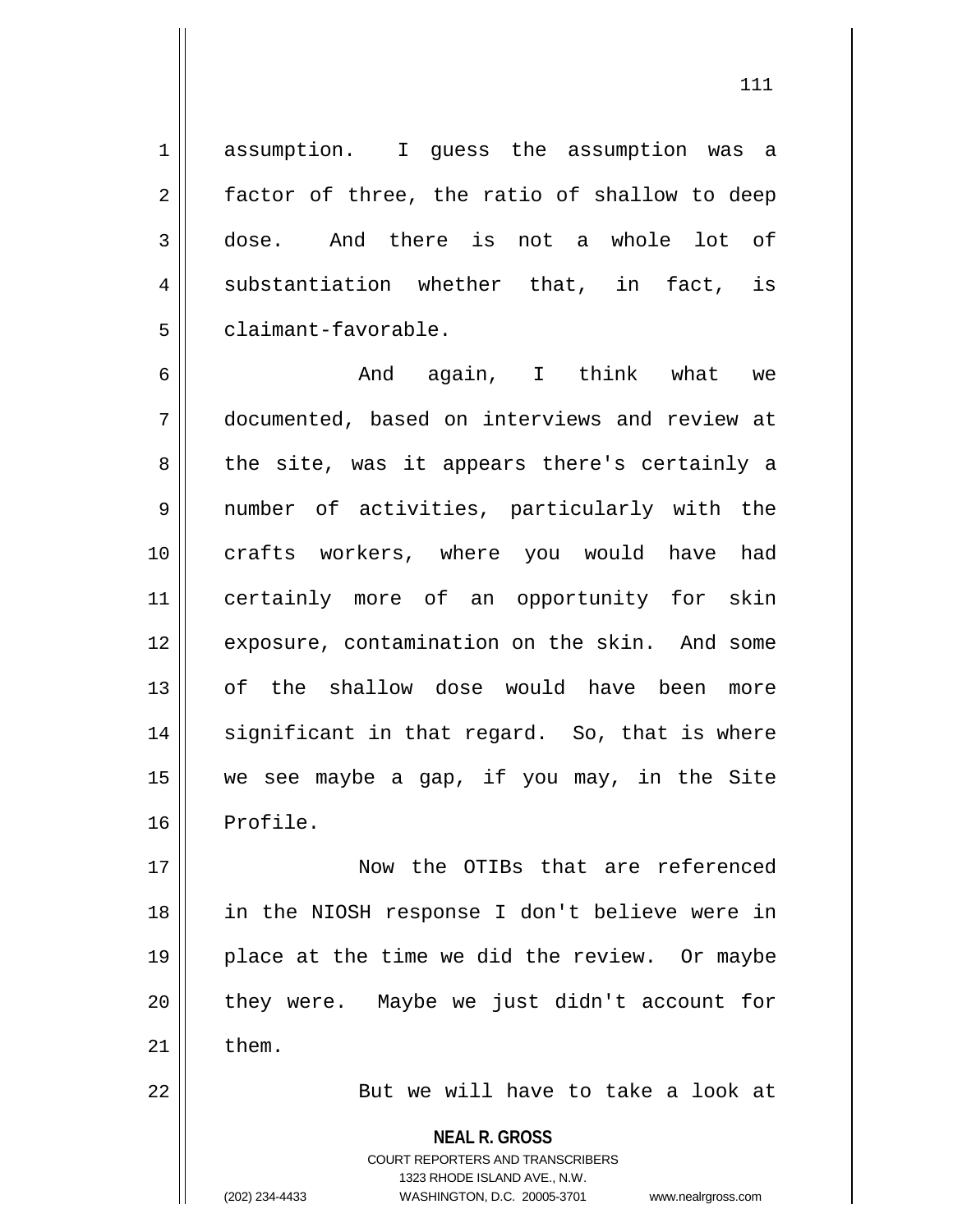**NEAL R. GROSS** COURT REPORTERS AND TRANSCRIBERS 1323 RHODE ISLAND AVE., N.W. (202) 234-4433 WASHINGTON, D.C. 20005-3701 www.nealrgross.com 1 || OTIB-10, OTIB-13, and see to the extent that  $2 \parallel$  that would augment what is in the Site  $3 \parallel$  Profile. They weren't referenced and I think 4 may not have been referenceable back in 2007  $5 \parallel$  anyway. But that might actually provide the 6 answer to how dose reconstruction would be 7 done in the shallow dose. So, we need to take  $8 \parallel$  a look at those, and I think that would update  $9 \parallel$  our review from that standpoint. 10 CHAIRMAN ZIEMER: Yes, I am trying 11 || to remember if those OTIBs have been reviewed 12 | by the Procedures Committee. 13 DR. NETON: I think at least one 14 || of them has, the glove box I am pretty 15 certain. 16 MR. FITZGERALD: One is the glove 17 || box, and the other is the geometric exposure. 18 DR. NETON: The other one is the 19 geometry. I think that one as well, that 20 || started off with sort of a Mallinckrodt-21 | specific document. 22 || CHAIRMAN ZIEMER: Right, right.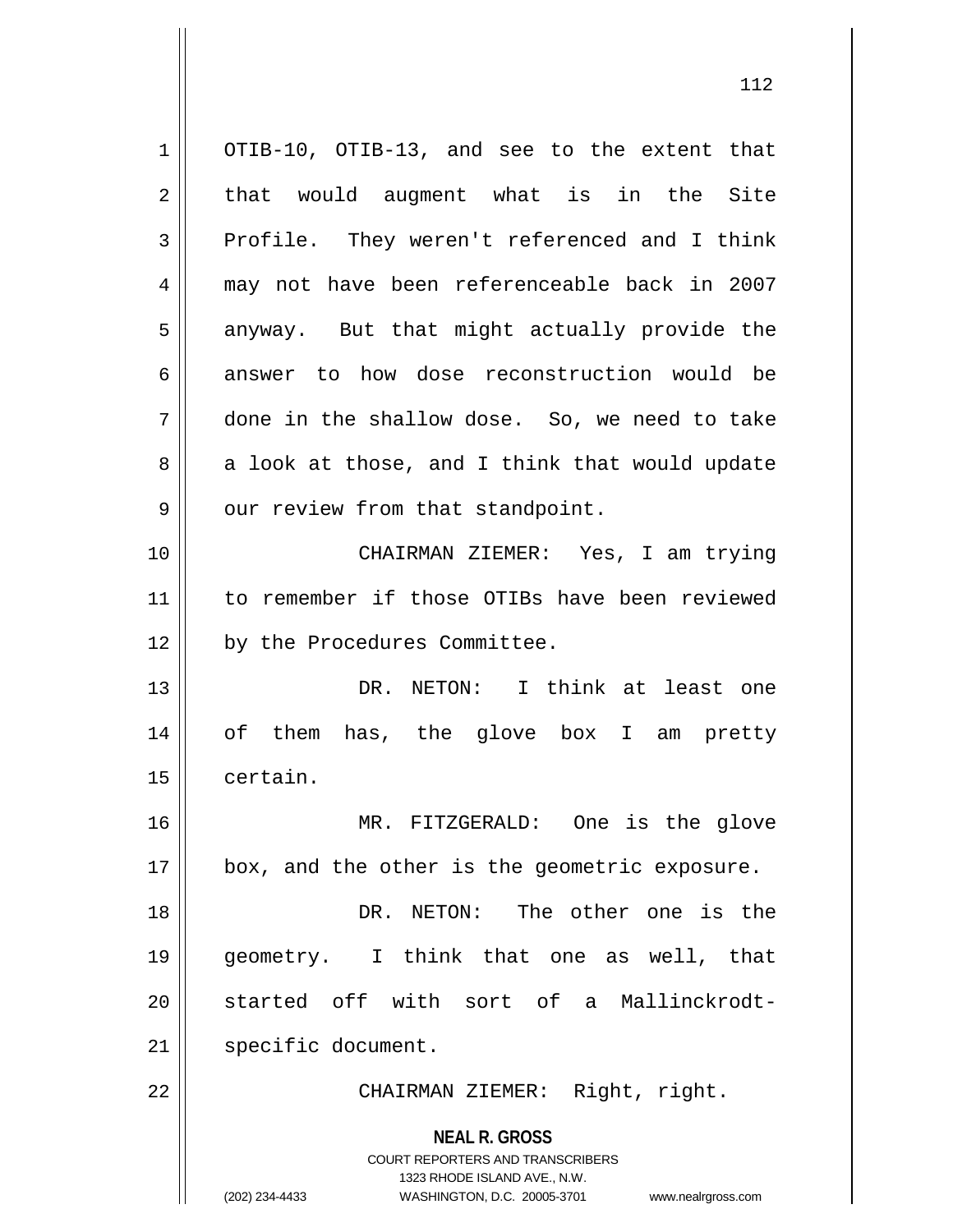**NEAL R. GROSS** COURT REPORTERS AND TRANSCRIBERS 1323 RHODE ISLAND AVE., N.W. (202) 234-4433 WASHINGTON, D.C. 20005-3701 www.nealrgross.com 1 || MR. KATZ: Right. They have both 2 | been reviewed by Procedures. 3 CHAIRMAN ZIEMER: I don't know if  $4 \parallel$  there are any open items on those, but, Joe, I  $5 \parallel$  think probably the action is just double-6 check. 7 MR. FITZGERALD: Yes. 8 CHAIRMAN ZIEMER: And, of course,  $9 \parallel$  Steve --10 DR. MAURO: Marschke. 11 || CHAIRMAN ZIEMER: Huh? 12 DR. MAURO: Steve Marschke. 13 CHAIRMAN ZIEMER: Marschke. I 14 blanked out there for a minute. Steve 15 Marschke has that database readily available. 16 We all do, actually. 17 MR. FITZGERALD: Yes, this might  $18$  | be just a case of  $-$ 19 CHAIRMAN ZIEMER: Check on that. 20 || MR. FITZGERALD: Yes. 21 || CHAIRMAN ZIEMER: And then, if you  $22$  | would go back, also, and see if you agree with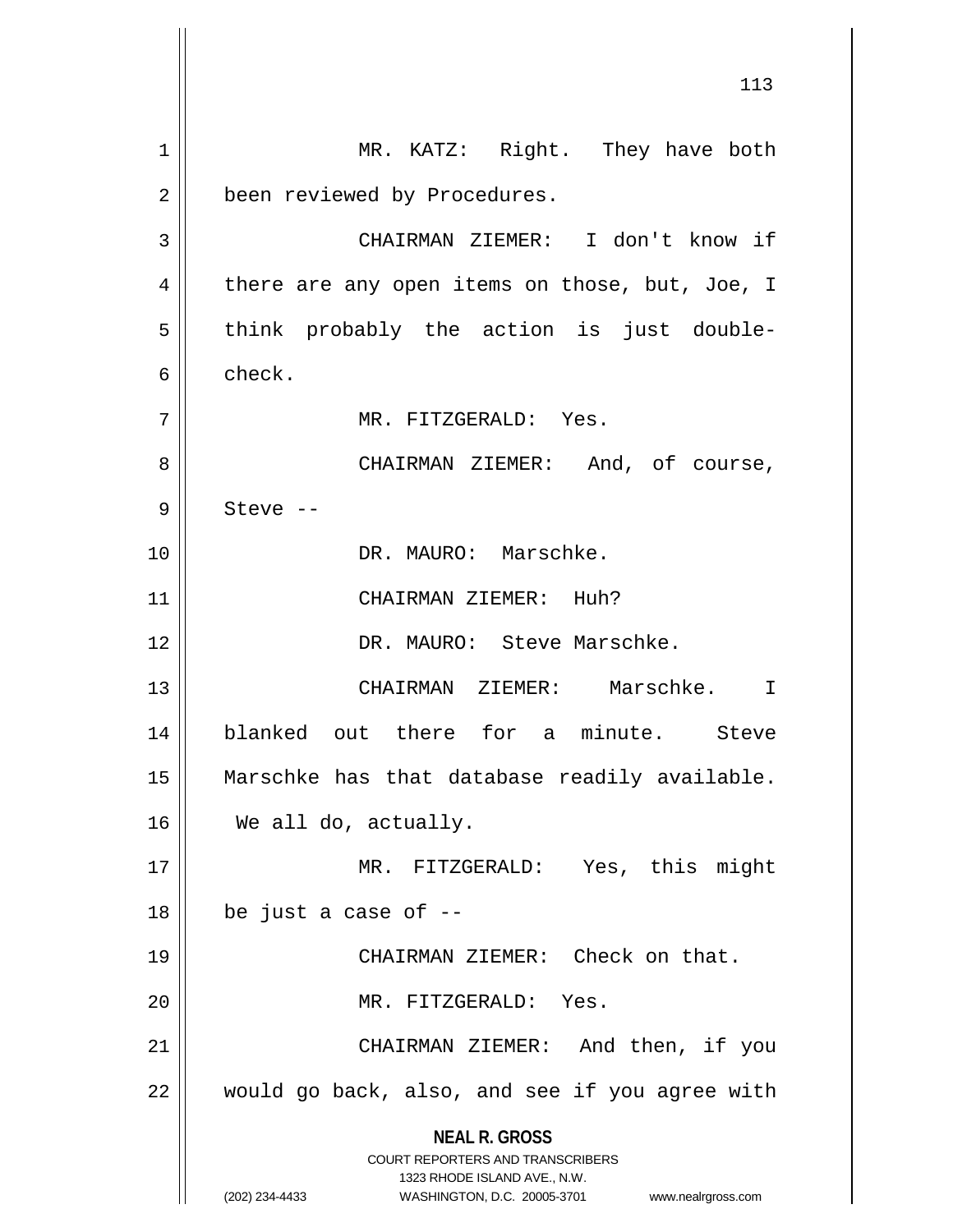1 | this NIOSH response here?

| 2  | MR. FITZGERALD: Yes, yes. My                                                                                                                                           |
|----|------------------------------------------------------------------------------------------------------------------------------------------------------------------------|
| 3  | sense is that, since these OTIBs were not part                                                                                                                         |
| 4  | of the 2007 Rev 1 version of the TBD, this                                                                                                                             |
| 5  | might go a long ways to satisfying the issue                                                                                                                           |
| 6  | we have, which is there is just no real good                                                                                                                           |
| 7  | treatment of how you would do it. So,                                                                                                                                  |
| 8  | assuming that the Rev 2 now references that                                                                                                                            |
| 9  | and would include that, that would do a lot                                                                                                                            |
| 10 | toward resolving that issue.                                                                                                                                           |
| 11 | CHAIRMAN ZIEMER: Okay. So --                                                                                                                                           |
| 12 | MR. FITZGERALD: We will take a                                                                                                                                         |
| 13 | look at $-$                                                                                                                                                            |
| 14 | CHAIRMAN ZIEMER: The action would                                                                                                                                      |
| 15 | be SC&A to --                                                                                                                                                          |
| 16 | MR. FITZGERALD: Yes.                                                                                                                                                   |
| 17 | CHAIRMAN ZIEMER: -- review this                                                                                                                                        |
| 18 | response in detail, as well as those OTIBs,                                                                                                                            |
| 19 | and make sure that that meets your concerns.                                                                                                                           |
| 20 | DR. MAURO: I think OTIB-17 should                                                                                                                                      |
| 21 | be in that list also -- that deals with non-                                                                                                                           |
| 22 | penetrating radiation -- along with the other                                                                                                                          |
|    | <b>NEAL R. GROSS</b><br><b>COURT REPORTERS AND TRANSCRIBERS</b><br>1323 RHODE ISLAND AVE., N.W.<br>WASHINGTON, D.C. 20005-3701<br>(202) 234-4433<br>www.nealrgross.com |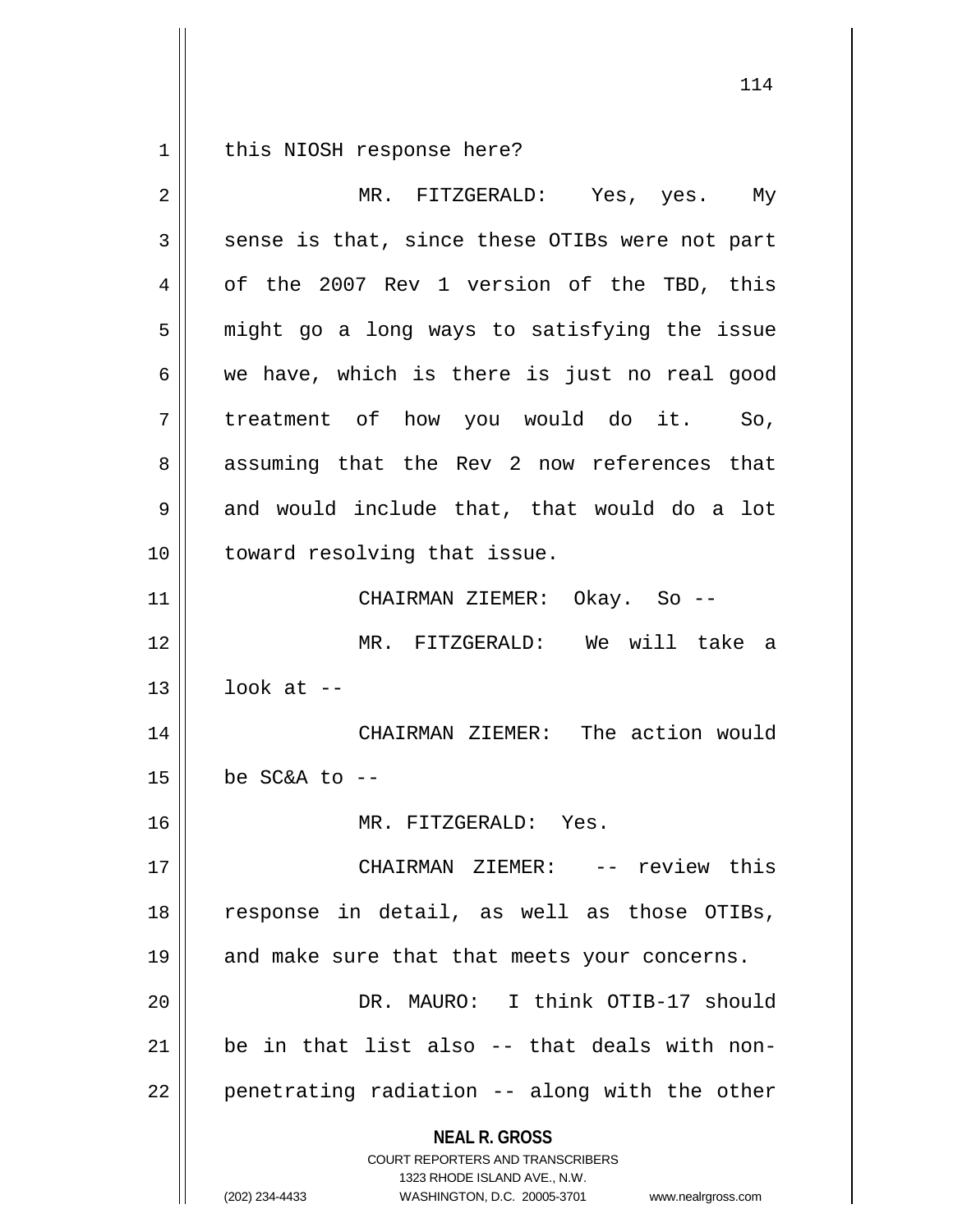**NEAL R. GROSS** COURT REPORTERS AND TRANSCRIBERS 1323 RHODE ISLAND AVE., N.W. (202) 234-4433 WASHINGTON, D.C. 20005-3701 www.nealrgross.com 1 || ones you mentioned, Joe. 2 || MR. FITZGERALD: OTIB-17? 3 || DR. MAURO: Yes. 4 || MR. FITZGERALD: All right. 5 MR. SMITH: Yes, this is Matt. 6 Just a couple of comments. 7 And you're absolutely right, John, 8 OTIB-17 is now called out in Section 662 of 9 || the current revision. 10 || The Contract And with respect to the extremity 11 dose factor of three, it is also in that 12 || section. It is being based on the historical  $13$   $\vert$  dose limits that were in place at the time. 14 CHAIRMAN ZIEMER: Okay. 15 MR. SMITH: The discussion of the  $16$  rationale for that is given in that section. 17 || CHAIRMAN ZIEMER: Dr. Richardson? 18 MEMBER RICHARDSON: No. No 19 questions. 20 CHAIRMAN ZIEMER: Okay. I think 21 || we can proceed then. 22 || MR. FITZGERALD: Okay.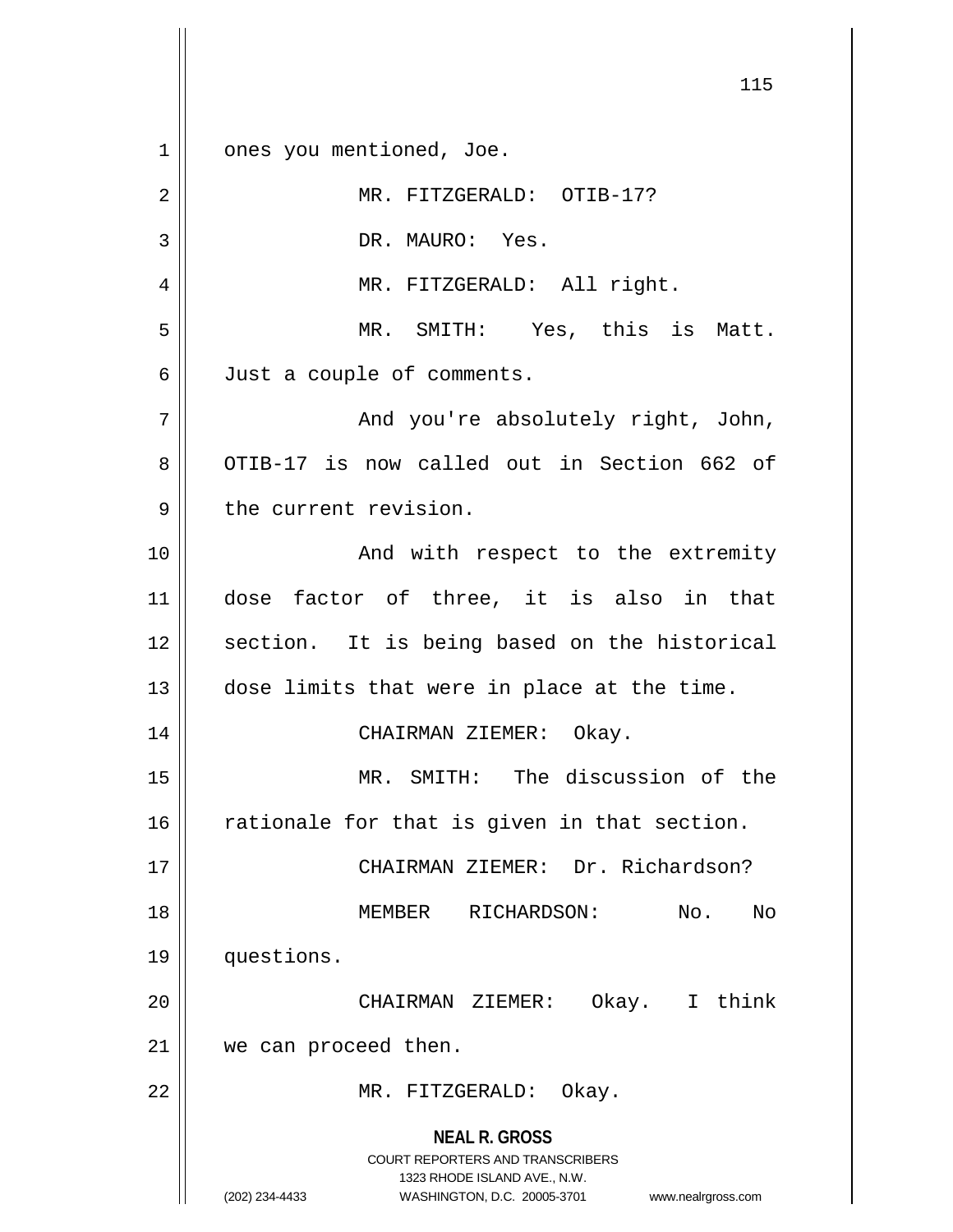1 || CHAIRMAN ZIEMER: Issue 8, 2 || "uncertainty in beta gamma dosimetry response  $3 \parallel$  to radiation types and energies". 4 MR. FITZGERALD: Yes, this gets to 5 || the electroscope data issue. Yes, I think  $6 \parallel$  there is an acknowledgment that there are some  $7 \parallel$  real questions and certainly a cost-sharing 8 || note about its use. 9 There was some concern about how 10 that data would be used in the earlier years 11 and the fact that there wasn't a whole lot of 12 information provided in terms of how that 13 would be applied. We didn't see any change in 14 || Rev 2. But the response, I guess, that NIOSH 15 || provided, that there is, in fact, a statement  $16$  || that highlights that information, the results 17 || from the electroscope data needs to be used 18 cautiously and should not be used 19 preferentially in terms of film or TLD  $20$  || results. I think all that is helpful. 21 || So, we need to take a look at  $22$  | that, Paul.

> **NEAL R. GROSS** COURT REPORTERS AND TRANSCRIBERS

1323 RHODE ISLAND AVE., N.W. (202) 234-4433 WASHINGTON, D.C. 20005-3701 www.nealrgross.com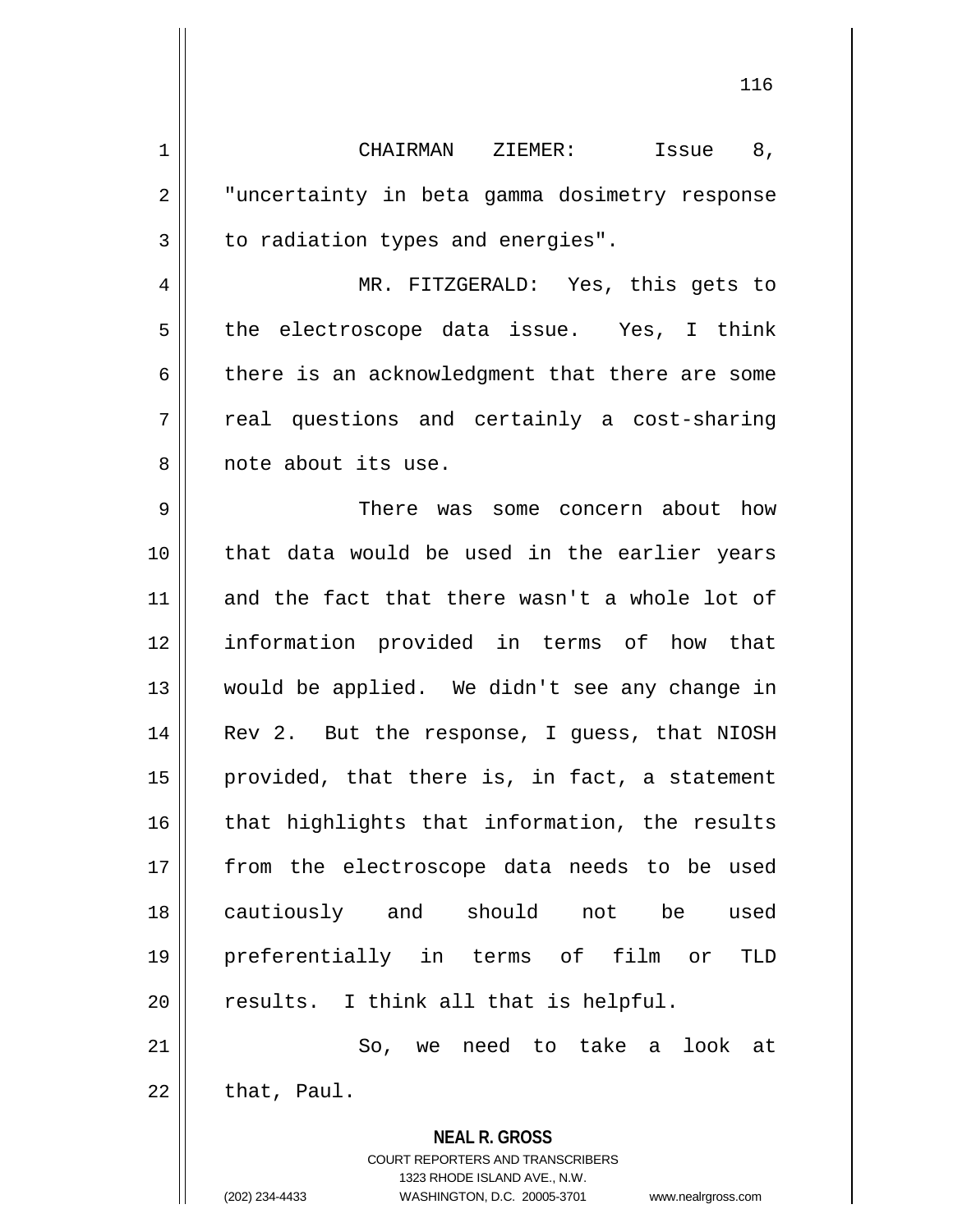|    | 117                                                                 |
|----|---------------------------------------------------------------------|
| 1  | CHAIRMAN ZIEMER: Okay.                                              |
| 2  | MR. FITZGERALD: But just based on                                   |
| 3  | that response, I think we don't see a major                         |
| 4  | issue.                                                              |
| 5  | CHAIRMAN ZIEMER: All right. And                                     |
| 6  | all that electroscope data had to be in the                         |
| 7  | really early years.                                                 |
| 8  | MR. FITZGERALD: Yes, yes.                                           |
| 9  | CHAIRMAN ZIEMER: Probably in the                                    |
| 10 | forties.                                                            |
| 11 | MR. FITZGERALD: And is                                              |
| 12 | encompassed by the SEC. So, there's a lot of                        |
| 13 | qualifiers on this one.                                             |
| 14 | CHAIRMAN ZIEMER:<br>It is apparently                                |
| 15 | pretty sparse and we don't have calibration                         |
| 16 | information on that.                                                |
| 17 | You<br>know, an electroscope is a                                   |
| 18 | pretty basic instrument in a way. If it is                          |
| 19 | working right, you shouldn't have to calibrate                      |
| 20 | it because it reads charge per unit volume,                         |
| 21 | which is the way that the roentgen<br>was                           |
| 22 | originally defined. It was one electrostatic                        |
|    | <b>NEAL R. GROSS</b><br><b>COURT REPORTERS AND TRANSCRIBERS</b>     |
|    | 1323 RHODE ISLAND AVE., N.W.                                        |
|    | (202) 234-4433<br>WASHINGTON, D.C. 20005-3701<br>www.nealrgross.com |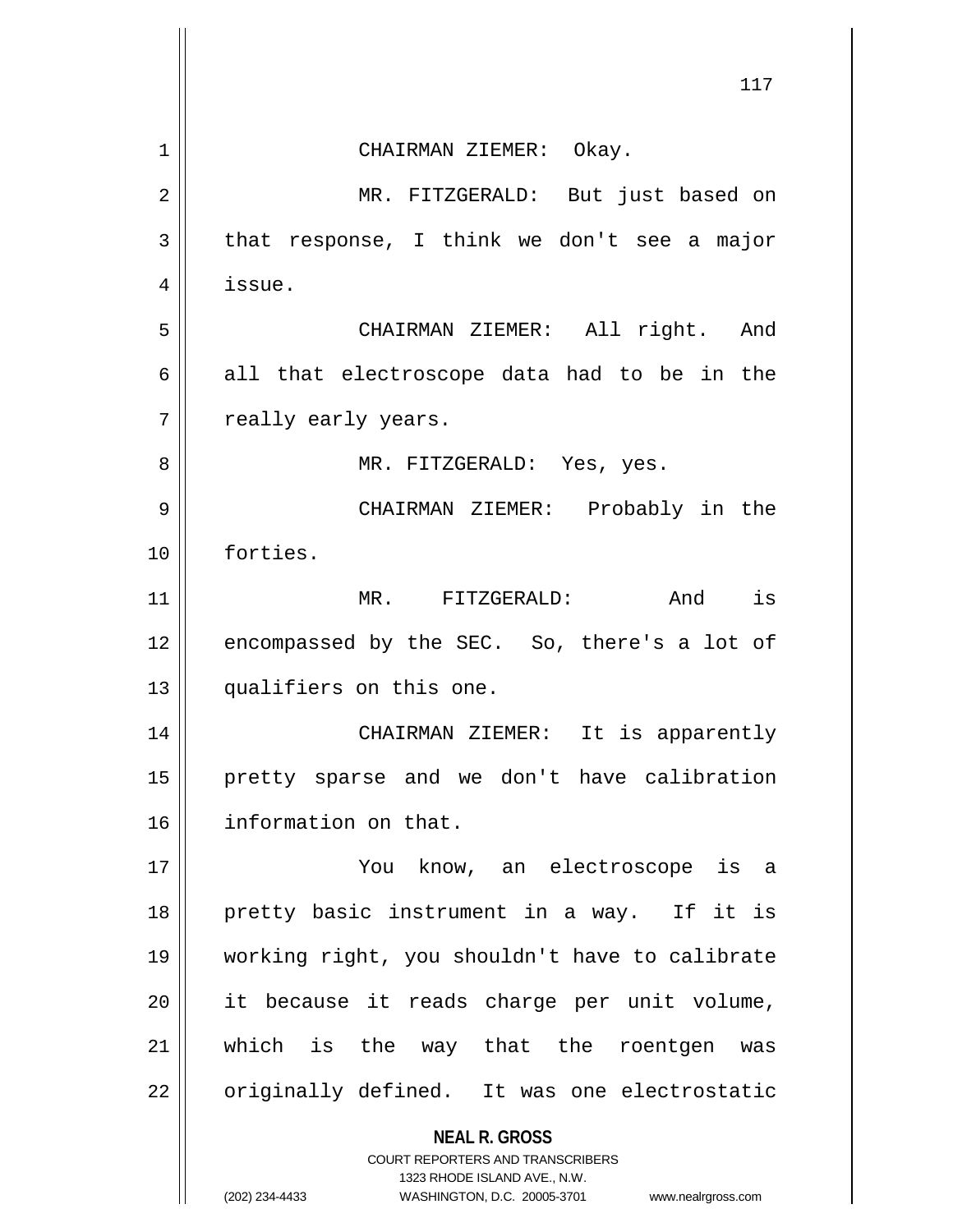**NEAL R. GROSS** COURT REPORTERS AND TRANSCRIBERS 1323 RHODE ISLAND AVE., N.W. (202) 234-4433 WASHINGTON, D.C. 20005-3701 www.nealrgross.com 1 || unit per cubic centimeter, I believe. It was  $2 \parallel$  a volume, not a mass, at standard temperature  $3 \parallel$  and pressure. 4 || So, if the electroscope is working  $5 \parallel$  right, you don't have to calibrate it against  $6 \parallel$  anything because they wouldn't be reading in  $7 \parallel$  length and units, I quess. Or maybe the early  $8 \parallel$  ones just read out in ESUs. 9 But I think the problem was they 10 || got different results with multiple readings 11 || or something. I can't remember exactly what 12 | the problem was. 13 MR. FITZGERALD: There is 14 || something in the literature that suggests that  $15$  | they had divergent readings. 16 CHAIRMAN ZIEMER: Yes, right. 17 Right. It didn't match up with the film or 18 || something like that. 19 || But let's see. So, SC&A needs --20 MR. FITZGERALD: Well, we would be 21 || satisfied as long -- this is just one of  $22$  || these, I am not sure we need to spend a lot of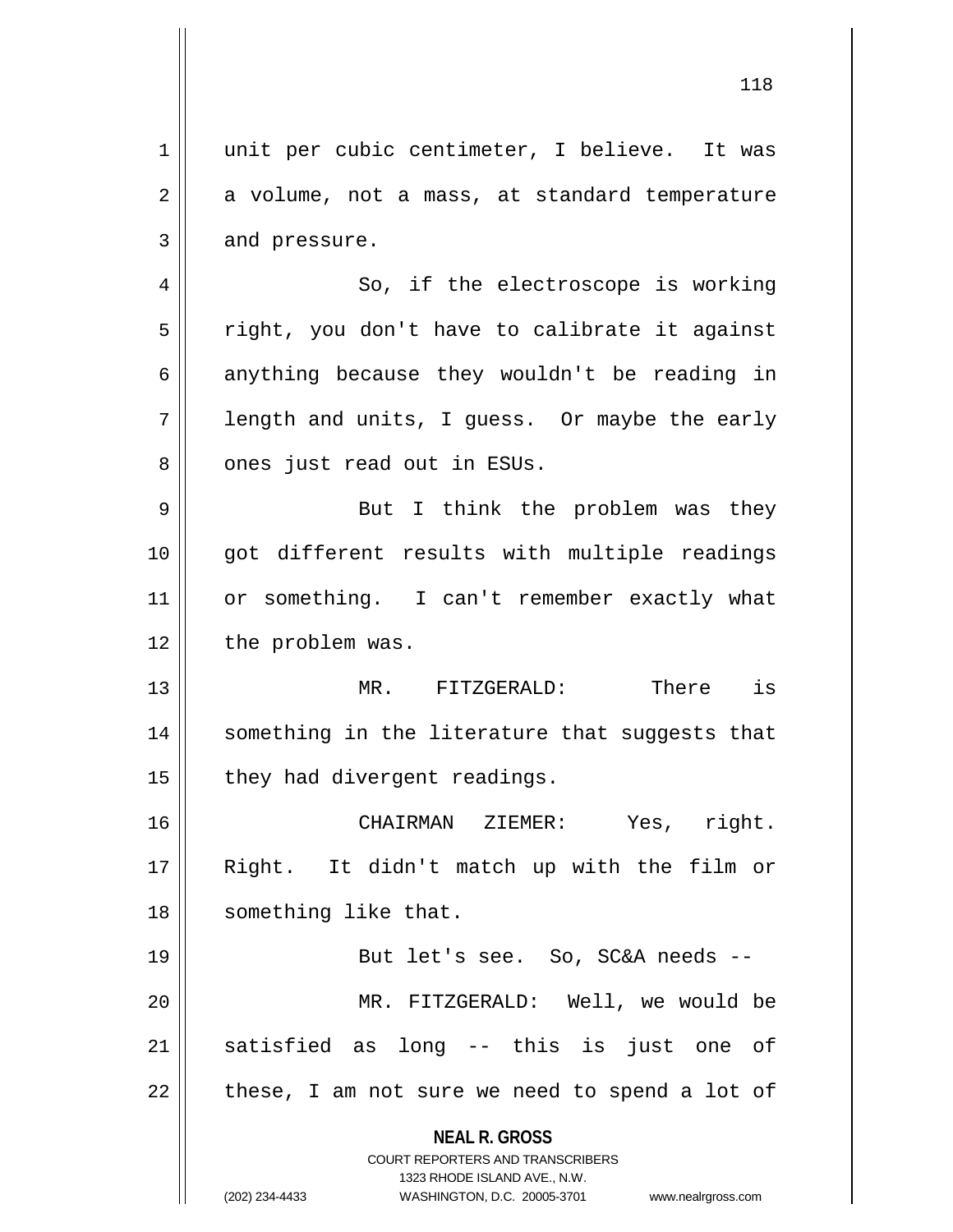**NEAL R. GROSS** COURT REPORTERS AND TRANSCRIBERS 1323 RHODE ISLAND AVE., N.W. (202) 234-4433 WASHINGTON, D.C. 20005-3701 www.nealrgross.com  $1 \parallel$  time on it. I think we are concerned that, 2 clearly, there was some question about  $3 \parallel$  reliability. If that information is going to 4 || be used, it needs to be used with a high 5 degree of caution. I think that language has 6 been added in Rev 2. I'm not sure there's a 7 || whole lot more one could do with that. 8 || CHAIRMAN ZIEMER: Right. I mean, 9 || it is the only information there. 10 || MR. FITZGERALD: It is the only 11 | information you've got. 12 CHAIRMAN ZIEMER: They might try 13 || to use it in some way for bounding a dose or 14 | something; I don't know. 15 MR. KATZ: Right. And if it is 16 for pre-`48, you are not even doing those 17 | external doses. 18 || DR. NETON: Well, we are. 19 MR. KATZ: But the SEC says that 20 you don't have information for prior to `48 to  $21$  || qet external --22 DR. NETON: Does it?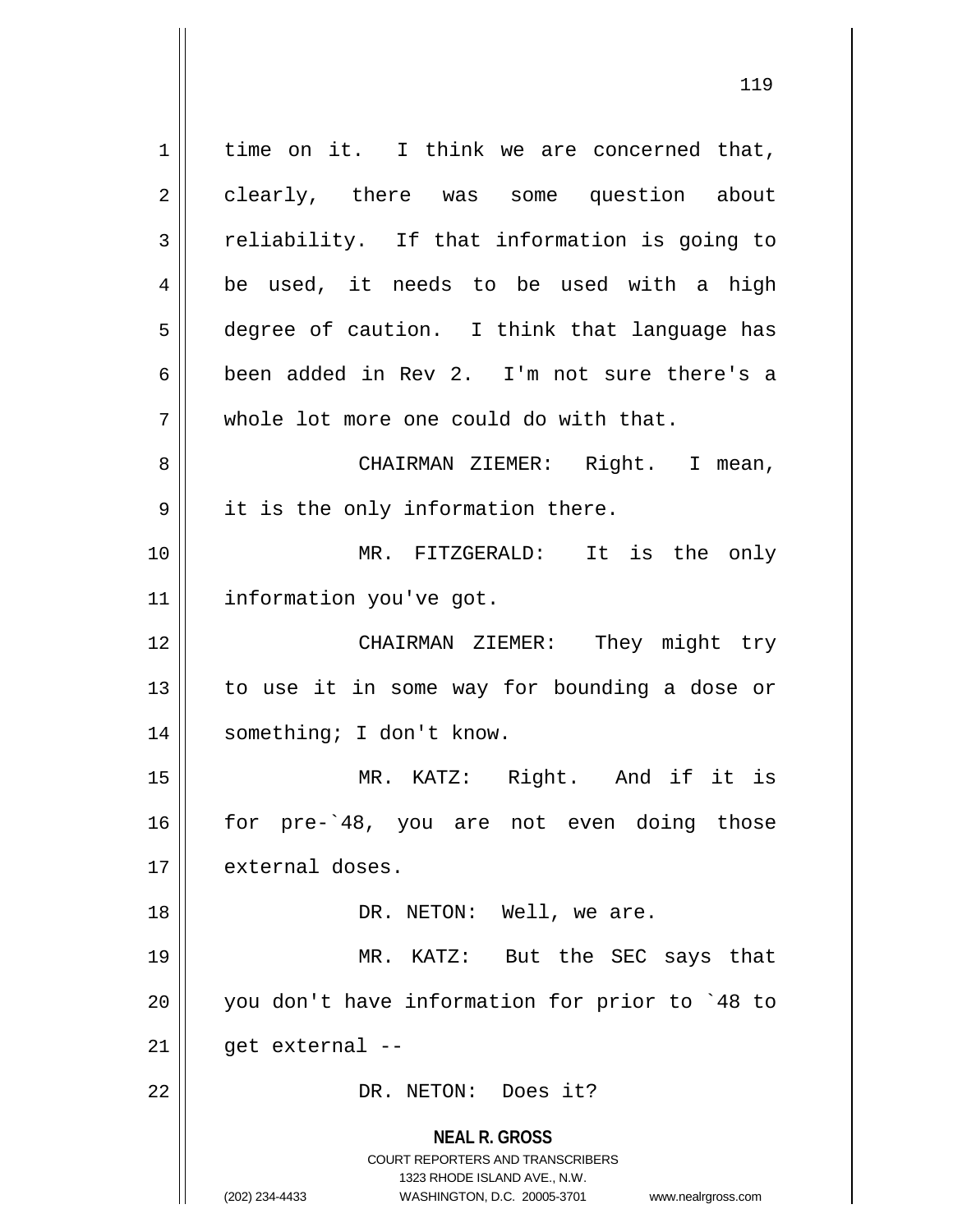|    | 120                                                                                      |
|----|------------------------------------------------------------------------------------------|
|    |                                                                                          |
| 1  | MR. KATZ: Yes.                                                                           |
| 2  | DR. NETON: Ted is more familiar                                                          |
| 3  | with it.                                                                                 |
| 4  | MR. KATZ: Yes. So, it knocks out                                                         |
| 5  | that as well as the internal.                                                            |
| 6  | CHAIRMAN ZIEMER: Yes, `42 to `48,                                                        |
| 7  | you had neither, and then in `48 to `60 it was                                           |
| 8  | -- so, it may be a moot point in that sense.                                             |
| 9  | MR. FITZGERALD: Right.                                                                   |
| 10 | CHAIRMAN ZIEMER: You guys go back                                                        |
| 11 | and make sure.                                                                           |
| 12 | MR. FITZGERALD: I think we can go                                                        |
| 13 | back, but I think the additional language puts                                           |
| 14 | it in better perspective. I think, again,                                                |
| 15 | there was some concern about having it put out                                           |
| 16 | there but without any additional qualifiers                                              |
| 17 | about using it.                                                                          |
| 18 | Right. And in<br>CHAIRMAN ZIEMER:                                                        |
| 19 | electroscope days, there aren't going to be                                              |
| 20 | any TLDs to compare with. They didn't exist                                              |
| 21 | then.                                                                                    |
| 22 | MR. FITZGERALD:<br>No.<br>$\mathbb N$ o.<br>See,                                         |
|    | <b>NEAL R. GROSS</b><br>COURT REPORTERS AND TRANSCRIBERS<br>1323 RHODE ISLAND AVE., N.W. |
|    | (202) 234-4433<br>WASHINGTON, D.C. 20005-3701<br>www.nealrgross.com                      |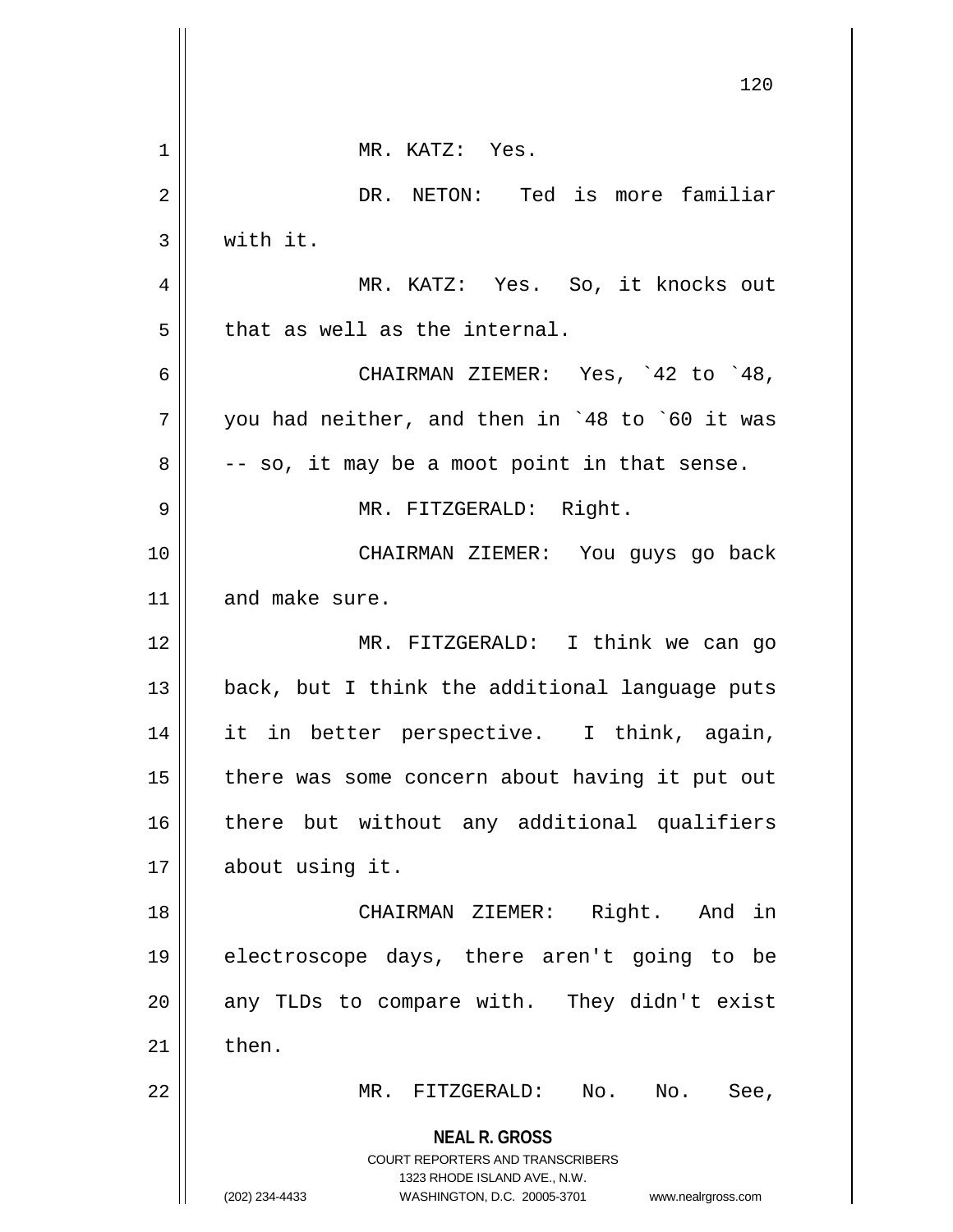**NEAL R. GROSS** COURT REPORTERS AND TRANSCRIBERS 1323 RHODE ISLAND AVE., N.W. (202) 234-4433 WASHINGTON, D.C. 20005-3701 www.nealrgross.com  $1 \parallel$  the only thing we threw out there was in the  $2 \parallel$  literature -- and this is on the O: drive -- $3 \parallel$  when they did, in fact, do some comparison 4 || studies, it was pretty divergent. I mean,  $5 \parallel$  obviously, they are going to be very much --6 CHAIRMAN ZIEMER: They could have 7 | compared the films, I guess. 8 MR. FITZGERALD: Yes. 9 CHAIRMAN ZIEMER: Okay. All 10 || right. Dr. Richardson, do you have any 11 comments on this one? 12 || MEMBER RICHARDSON: No, no. 13 || CHAIRMAN ZIEMER: Thank you. 14 Okay. Issue 9, "X-ray exposures 15 | are uncertain". 16 MR. FITZGERALD: I would be 17 || hesitant to ask for more on medical X-rays. 18 (Laughter.) 19 I think we did have some questions  $20$  || that we raised in the finding itself, as you 21 | can see. You know, where did the workers get  $22$  || the exams and the rest of that? But most of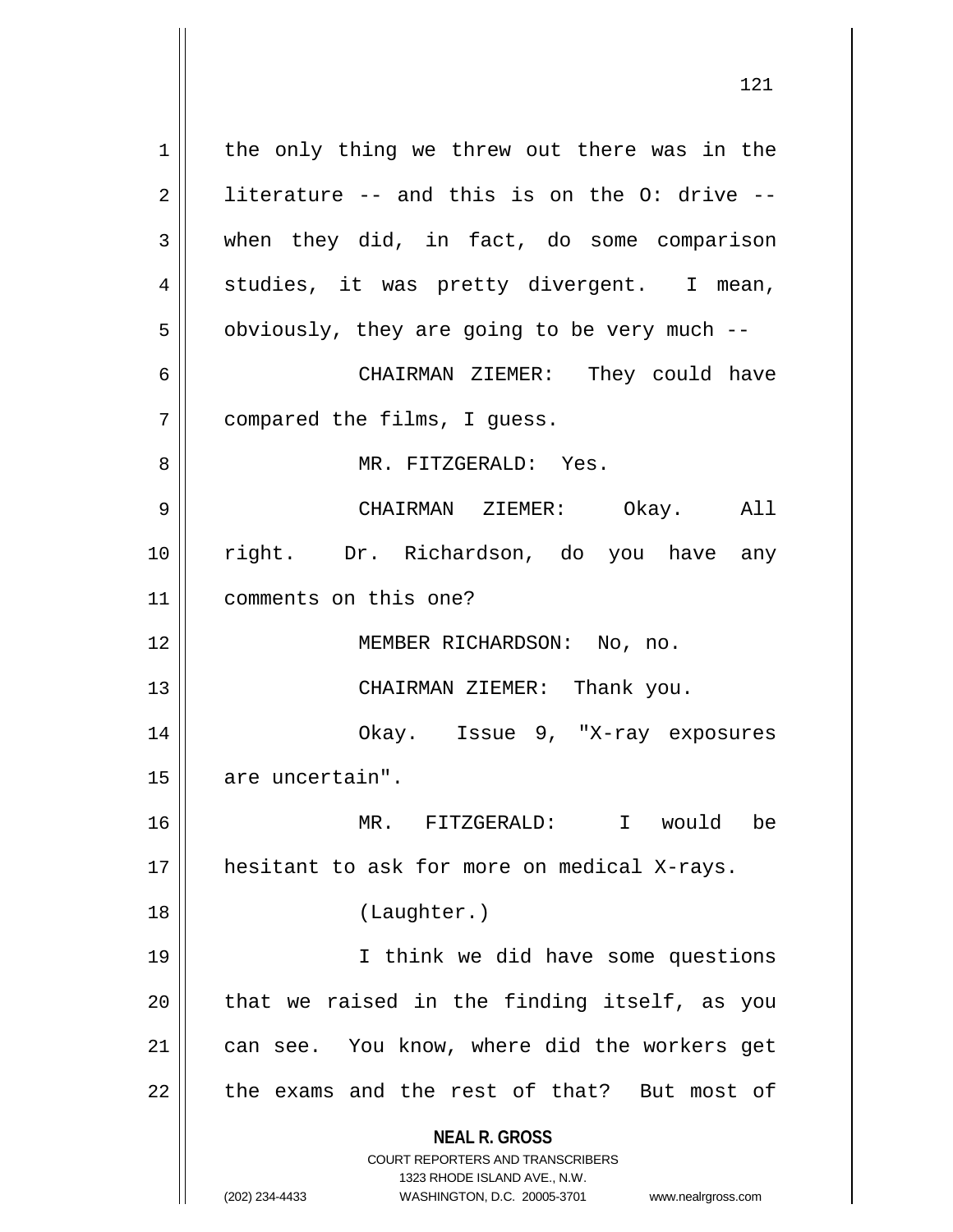**NEAL R. GROSS** COURT REPORTERS AND TRANSCRIBERS 1323 RHODE ISLAND AVE., N.W. (202) 234-4433 WASHINGTON, D.C. 20005-3701 www.nealrgross.com  $1 \parallel$  those, if not all of them, were, in fact, 2 | treated in Rev 2. 3 || Think we would want to go back  $4 \parallel$  and just walk through that in detail, but my  $5 \parallel$  read is it is certainly a more complete 6 Section on the TBD. 7 CHAIRMAN ZIEMER: Yes, I guess 8 || let's just ask you to evaluate this recent 9 | response. 10 MR. FITZGERALD: Right. But it is 11 pretty substantive now. I think we kind of 12 | touched on that earlier, that that section was 13 || done with a great deal of enthusiasm. 14 (Laughter.) 15 CHAIRMAN ZIEMER: So, SC&A is  $16$  going to come back with a finding that it is 17 || too much information? 18 (Laughter.) 19 MR. FITZGERALD: I would doubt we 20 Would have much more to add on Rev 2. But 21 definitely an improvement off of Rev 1 on  $22$  | X-rays.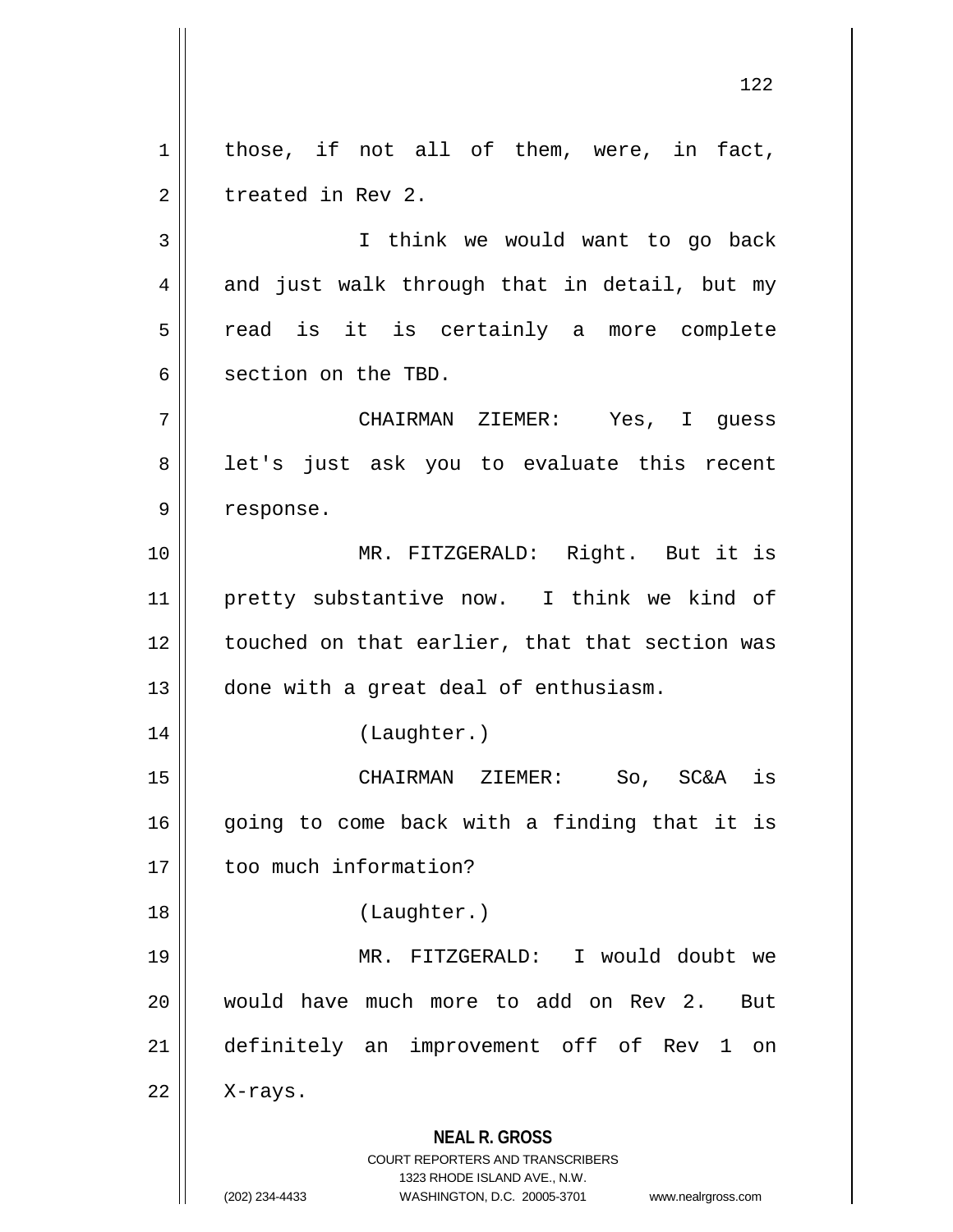**NEAL R. GROSS** COURT REPORTERS AND TRANSCRIBERS 1 CHAIRMAN ZIEMER: All right. 2 | Okay. Dr. Richardson, any comments on Issue  $3 \parallel 9$ ? 4 | MEMBER RICHARDSON: No. 5 CHAIRMAN ZIEMER: No? Okay. 6 Okay, Issue 10? 7 MR. FITZGERALD: Issue 10, this 8 gets tied into the SEC in a long way. Some of  $9 \parallel$  the uncertainties that we saw in terms of the 10 actual dose estimation calculations prior to 11 || 1961, whether it is MDAs, whether it was the 12 actual use of the claimant files, I mean, this  $13$  is sort of made moot by the SEC. So, again, 14 || this gets back to how the Work Group wants to 15 handle it. 16 I think we did have some issues 17 and questions about how the dose estimations 18 would be done prior to `61 because of the 19 problems with the lack of information. I 20  $\parallel$  think that has been made moot because I think 21 || NIOSH agrees and has recommended the SEC. 22 || So, we really don't think we have

1323 RHODE ISLAND AVE., N.W.

(202) 234-4433 WASHINGTON, D.C. 20005-3701 www.nealrgross.com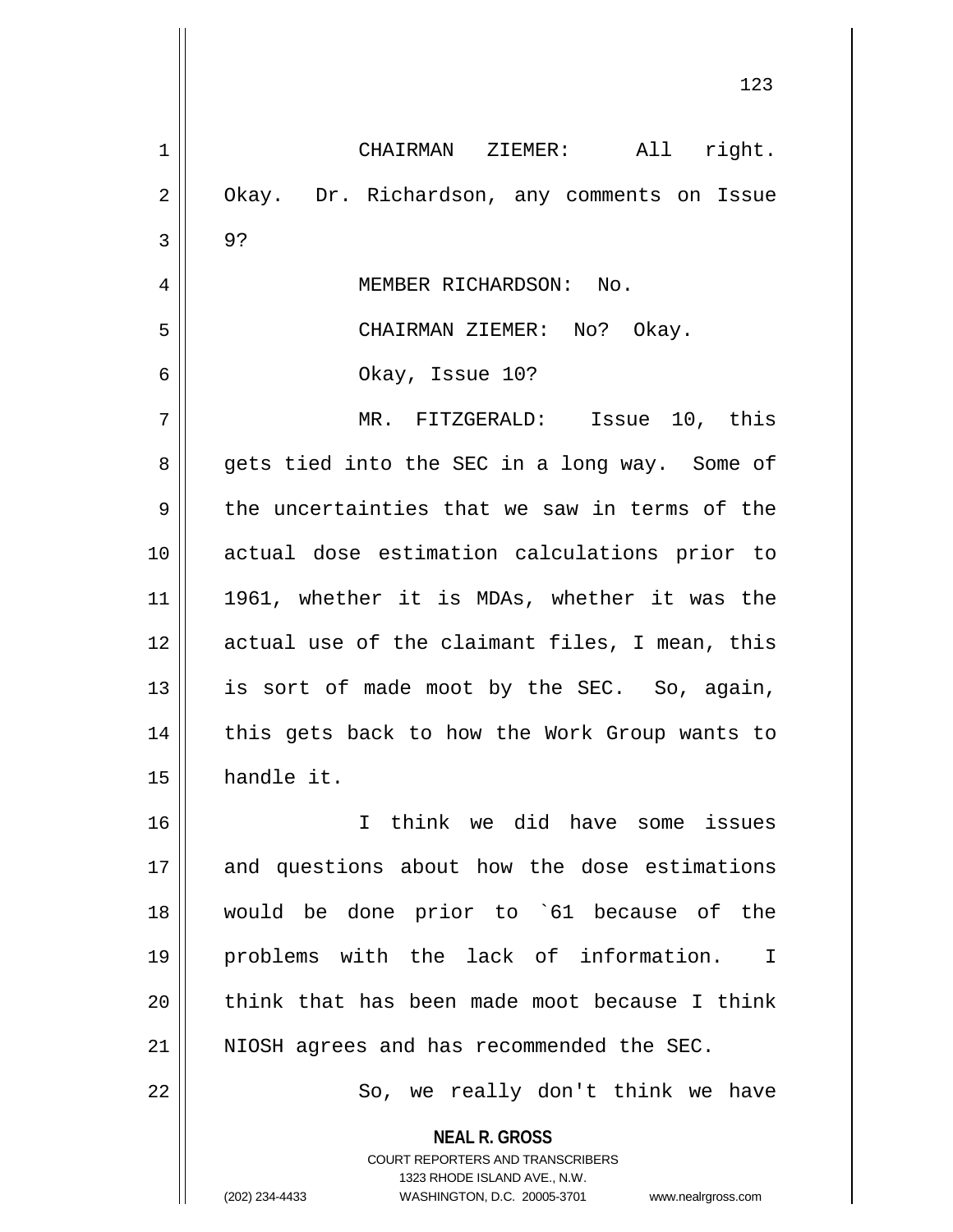**NEAL R. GROSS** COURT REPORTERS AND TRANSCRIBERS 1323 RHODE ISLAND AVE., N.W. (202) 234-4433 WASHINGTON, D.C. 20005-3701 www.nealrgross.com 1 an issue, unless the Work Group wants us to 2 | look at something. 3 | CHAIRMAN ZIEMER: From my point of 4 || view, this one is closed. 5 MR. FITZGERALD: Yes, that is kind  $6 \parallel$  of where we are at, too. 7 CHAIRMAN ZIEMER: Let me ask Dr. 8 || Richardson if he agrees. 9 MEMBER RICHARDSON: I think that 10 is right, yes. 11 CHAIRMAN ZIEMER: Okay. So, there 12 is no issue here. No followup needed. So, we  $13$   $\parallel$  consider that a closed issue. 14 MR. FITZGERALD: Issue 11 actually 15 overlaps an earlier issue. Again, this is the 16 diversity of nuclides that were in use at 17 || Berkeley and to the extent one had to address 18 those in a more complete way and demonstrate 19 that the MDAs and the in vitro/in vivo 20 | bioassay programs were appropriately done. 21 I think NIOSH's response also  $22$  || echos the fact that their response is the same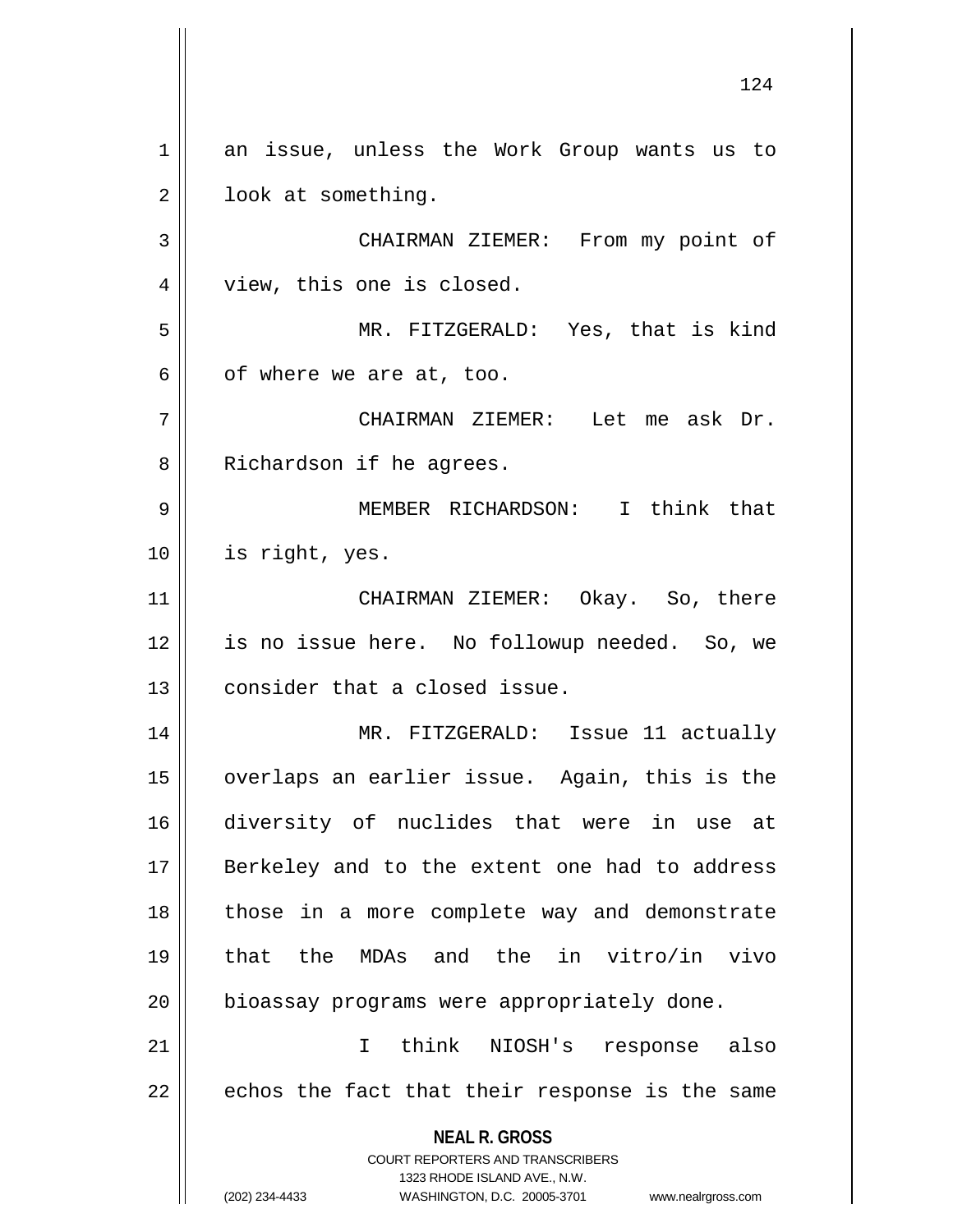**NEAL R. GROSS** COURT REPORTERS AND TRANSCRIBERS 1323 RHODE ISLAND AVE., N.W. (202) 234-4433 WASHINGTON, D.C. 20005-3701 www.nealrgross.com  $1 \parallel$  as it was before on the MDA. So, I think this  $2 \parallel$  is in a lot of ways repetitive. 3 || DR. NETON: Yes, this is going to  $4 \parallel$  be addressed by the completeness and the --5 MR. FITZGERALD: Adequacy.  $6 \parallel$  DR. NETON:  $-$  adequacy  $-$ 7 | MR. FITZGERALD: Right. 8 DR. NETON: -- of the modeling 9 || program. 10 || MR. FITZGERALD: I mean, this was 11 || framed a little differently, but, in essence, 12 it is a similar issue. 13 DR. NETON: Yes, almost the same 14 issue. 15 || MR. FITZGERALD: This gets more 16 || specific about certain things, like thorium, 17 plutonium -- 18 || DR. NETON: Right. 19 MR. FITZGERALD: -- curium, 20 || actinium, but it is the same issue in terms of 21 || source-terms. So, I would recommend that it 22 || be subsumed under the adequacy and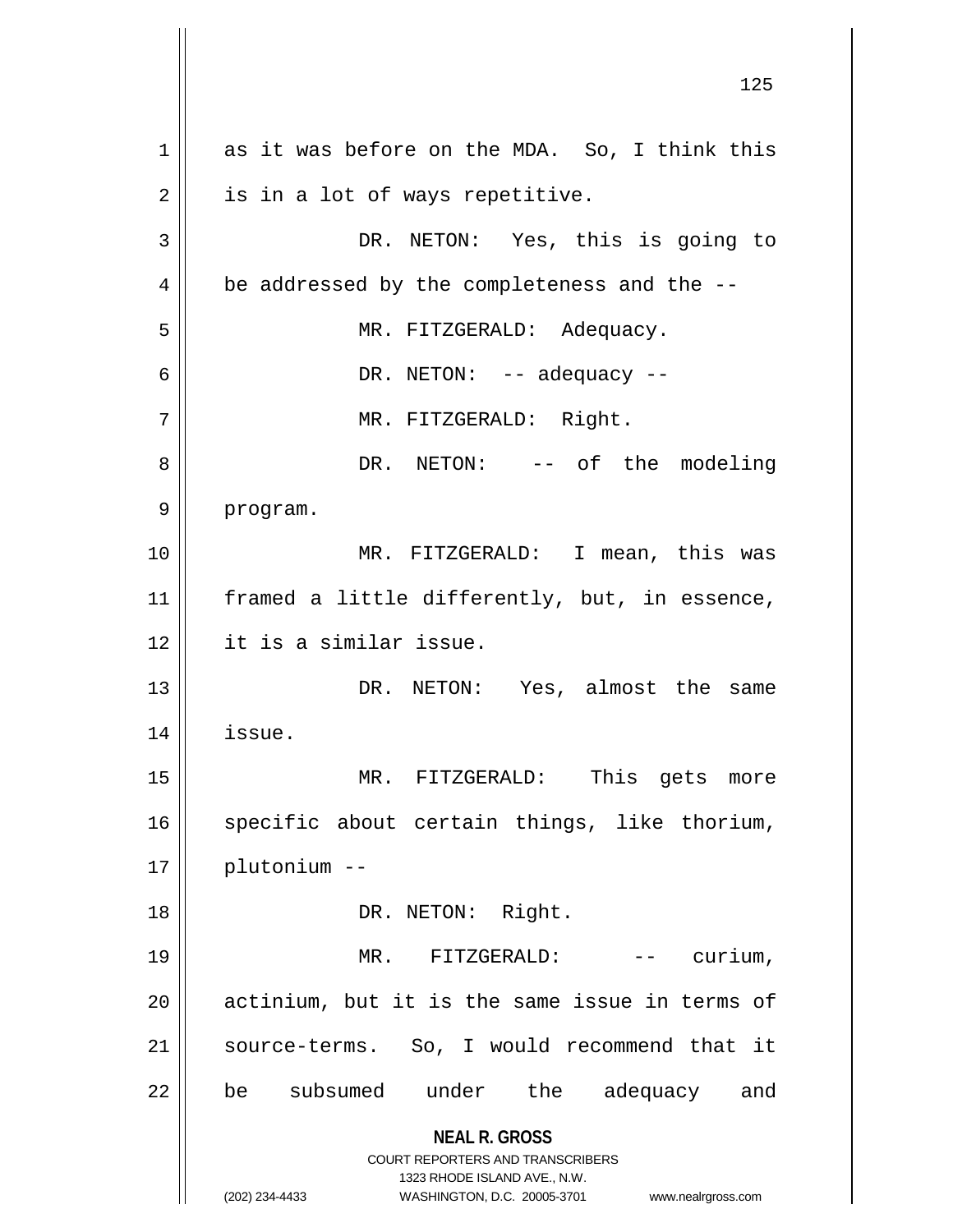**NEAL R. GROSS** COURT REPORTERS AND TRANSCRIBERS 1323 RHODE ISLAND AVE., N.W. (202) 234-4433 WASHINGTON, D.C. 20005-3701 www.nealrgross.com 126 1 completeness piece. 2 CHAIRMAN ZIEMER: Okay. Which is  $3 \parallel$  No. 2. 4 MR. FITZGERALD: Two and 4, I  $5 \parallel$  think. 6 CHAIRMAN ZIEMER: Right. So, we 7 || will just indicate that addressing Issue 2 and 8 || 4 will take care of Issue 11. 9 Again, let me ask Dr. Richardson 10 || if he agrees with that. 11 || MEMBER RICHARDSON: Yes. 12 CHAIRMAN ZIEMER: Okay. We're  $13$   $\parallel$  sailing along here. 14 MR. FITZGERALD: I tried to put  $15$  | the harder ones upfront. 16 CHAIRMAN ZIEMER: Right. 17 We're up to Issue 12. This is 18 "failure to provide sufficient guidance for 19 unmonitored workers." 20 MR. FITZGERALD: This is the 21 coworker issue, which I think Lara mentioned  $22$  | there is not a coworker model per se.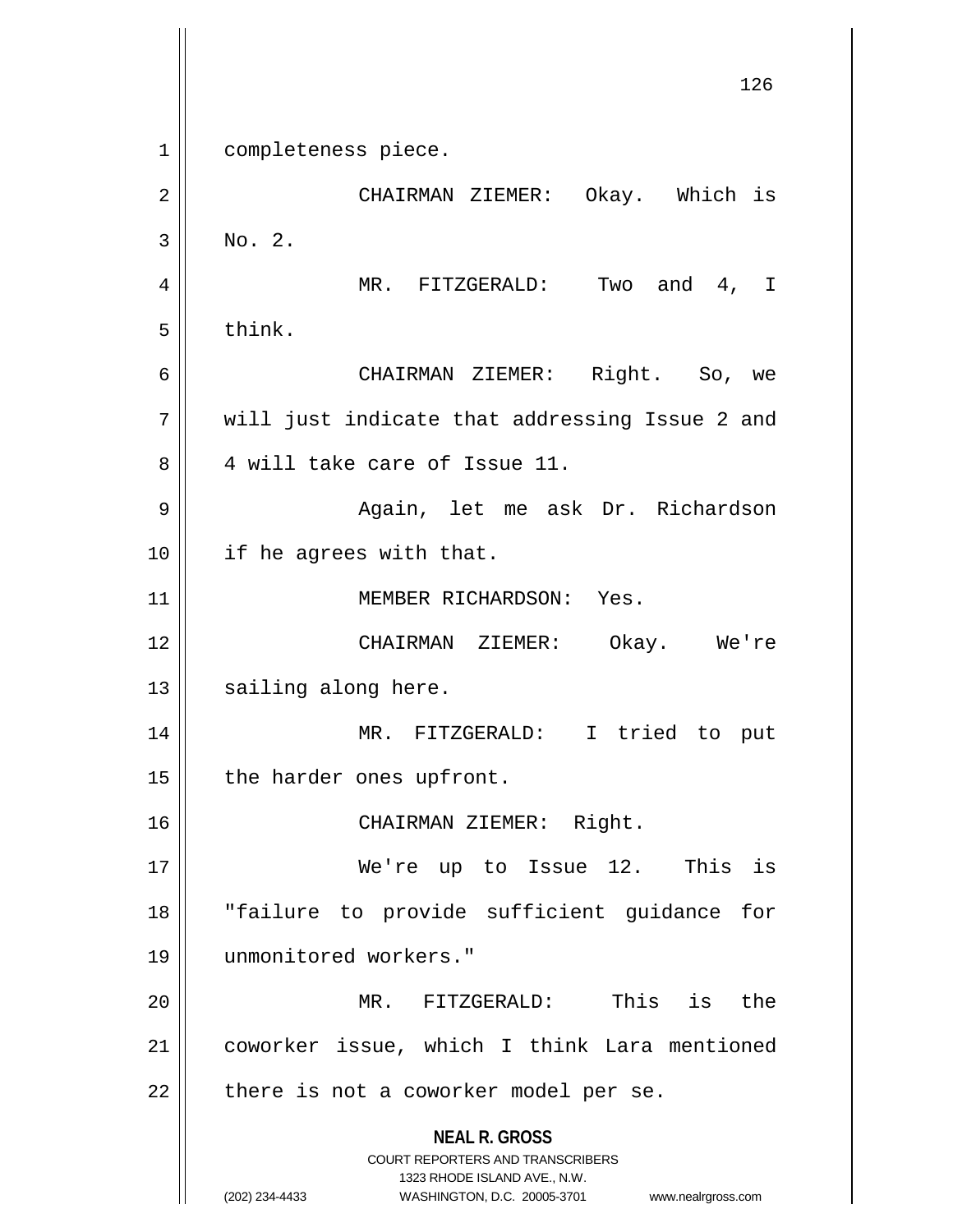|    | 127                                                                                                 |
|----|-----------------------------------------------------------------------------------------------------|
| 1  | DR. HUGHES: No.                                                                                     |
| 2  | MR. FITZGERALD: Is that right?                                                                      |
| 3  | So, this is a little bit of a                                                                       |
| 4  | question whether in NIOSH's judgment there is                                                       |
|    |                                                                                                     |
| 5  | a need for one, given the completeness of the                                                       |
| 6  | information at hand.                                                                                |
| 7  | CHAIRMAN ZIEMER: Will this<br>be                                                                    |
| 8  | partially answered by the completeness                                                              |
| 9  | question?                                                                                           |
| 10 | MR. FITZGERALD: I think so.                                                                         |
| 11 | DR. NETON: This is about like                                                                       |
| 12 | what happened at a number of facilities where,                                                      |
| 13 | once we evaluate all the available data, we                                                         |
| 14 | may still have the position that we don't need                                                      |
| 15 | a coworker model because all the people that                                                        |
| 16 | were potentially exposed were appropriately                                                         |
| 17 | monitored. And if not, then we do allow for a                                                       |
| 18 | possibility here; we will have to go back and                                                       |
| 19 | develop methods.                                                                                    |
| 20 | And this also<br>MR. FITZGERALD:                                                                    |
| 21 | gets into the one where we are talking about                                                        |
| 22 | exposure pathways. If there is one where                                                            |
|    | <b>NEAL R. GROSS</b>                                                                                |
|    | <b>COURT REPORTERS AND TRANSCRIBERS</b>                                                             |
|    | 1323 RHODE ISLAND AVE., N.W.<br>(202) 234-4433<br>WASHINGTON, D.C. 20005-3701<br>www.nealrgross.com |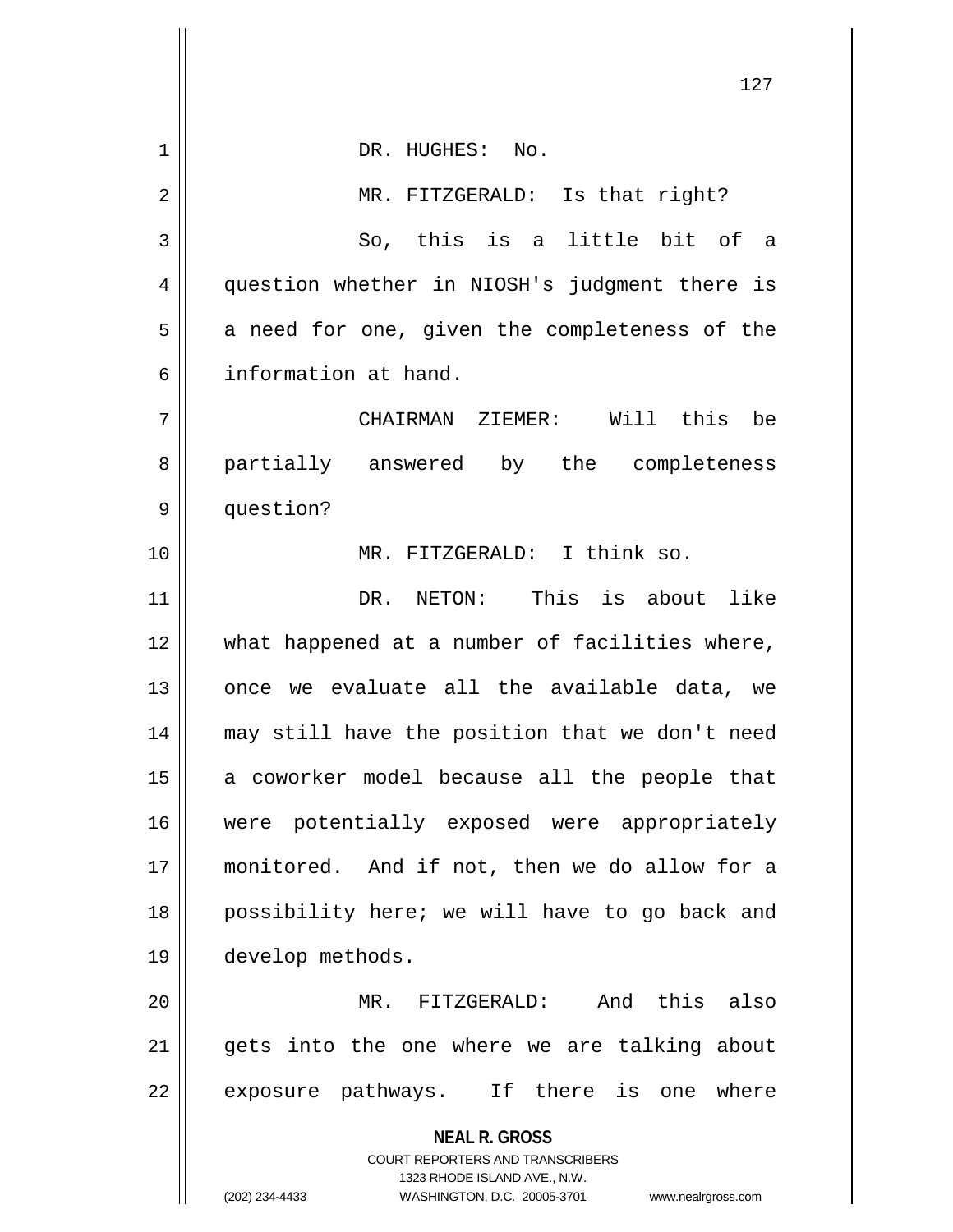1 || monitoring was not done --

**NEAL R. GROSS** COURT REPORTERS AND TRANSCRIBERS 1323 RHODE ISLAND AVE., N.W. (202) 234-4433 WASHINGTON, D.C. 20005-3701 www.nealrgross.com 2 || CHAIRMAN ZIEMER: Right. 3 MR. FITZGERALD: -- then the 4 || question is, well, how would you -- there  $5 \parallel$  might be, in fact, a way to do it, but it 6 | hasn't been proposed yet. 7 CHAIRMAN ZIEMER: Do we know at 8 || this point whether there were groups within  $9 \parallel$  the restrictive area of what we call Berkeley 10 || laboratory, whether there were unmonitored 11 workers like clerical workers? 12 DR. HUGHES: We have something to  $13$   $\parallel$  show there was. 14 MR. FITZGERALD: Yes, there 15 definitely was. It was a research campus. I 16 mean, not everybody was -- 17 CHAIRMAN ZIEMER: Not everybody 18 was monitored? 19 || MR. FITZGERALD: That's right. 20 DR. NETON: This will be fleshed-21 || out in our response to those other issues. 22 CHAIRMAN ZIEMER: So, what will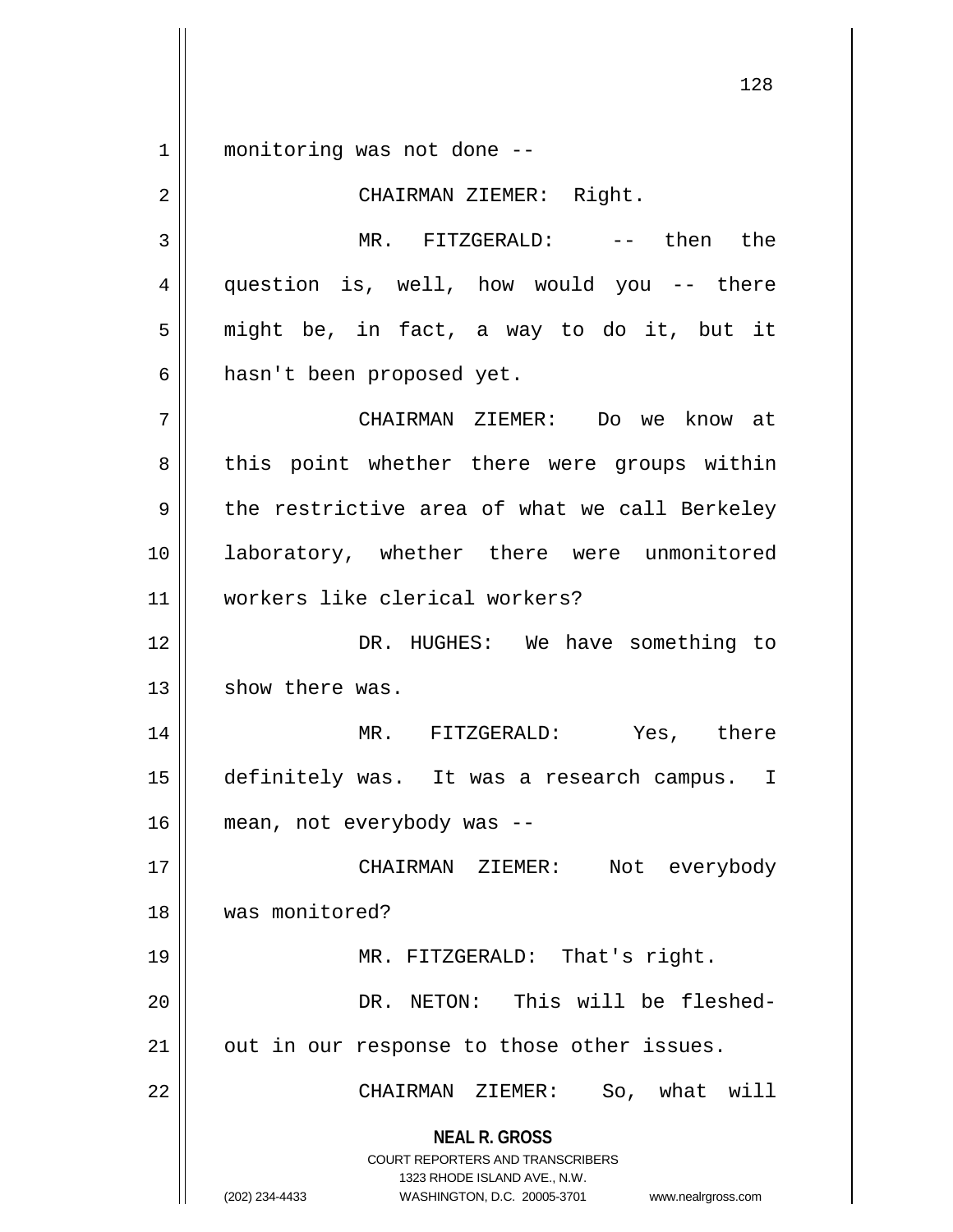**NEAL R. GROSS** COURT REPORTERS AND TRANSCRIBERS 1323 RHODE ISLAND AVE., N.W. (202) 234-4433 WASHINGTON, D.C. 20005-3701 www.nealrgross.com 1 || happen on this one, presumably, is that after  $2 \parallel$  the other stuff is addressed on completeness  $3 \parallel$  and adequacy, the NIOSH response here may  $4 \parallel$  change or --5 DR. NETON: Correct. 6 CHAIRMAN ZIEMER: -- or be added  $7 \parallel$  to? So, the next step would be an expansion 8 | of the NIOSH response or you would say, based  $9 \parallel$  on what you found, this is our response. 10 || DR. NETON: Right, exactly. 11 || CHAIRMAN ZIEMER: Either way. So, 12 it is NIOSH. Okay. 13 Dr. Richardson, any additional 14 comments on this one? 15 MEMBER RICHARDSON: No. I think  $16$  | they just need to follow up with that. 17 CHAIRMAN ZIEMER: Okay. I assume 18 || others will chime in if they have comments, 19 John Mauro or -- 20 MR. FITZGERALD: Yes, this is the 21 logical fallout -- 22 || CHAIRMAN ZIEMER: Right.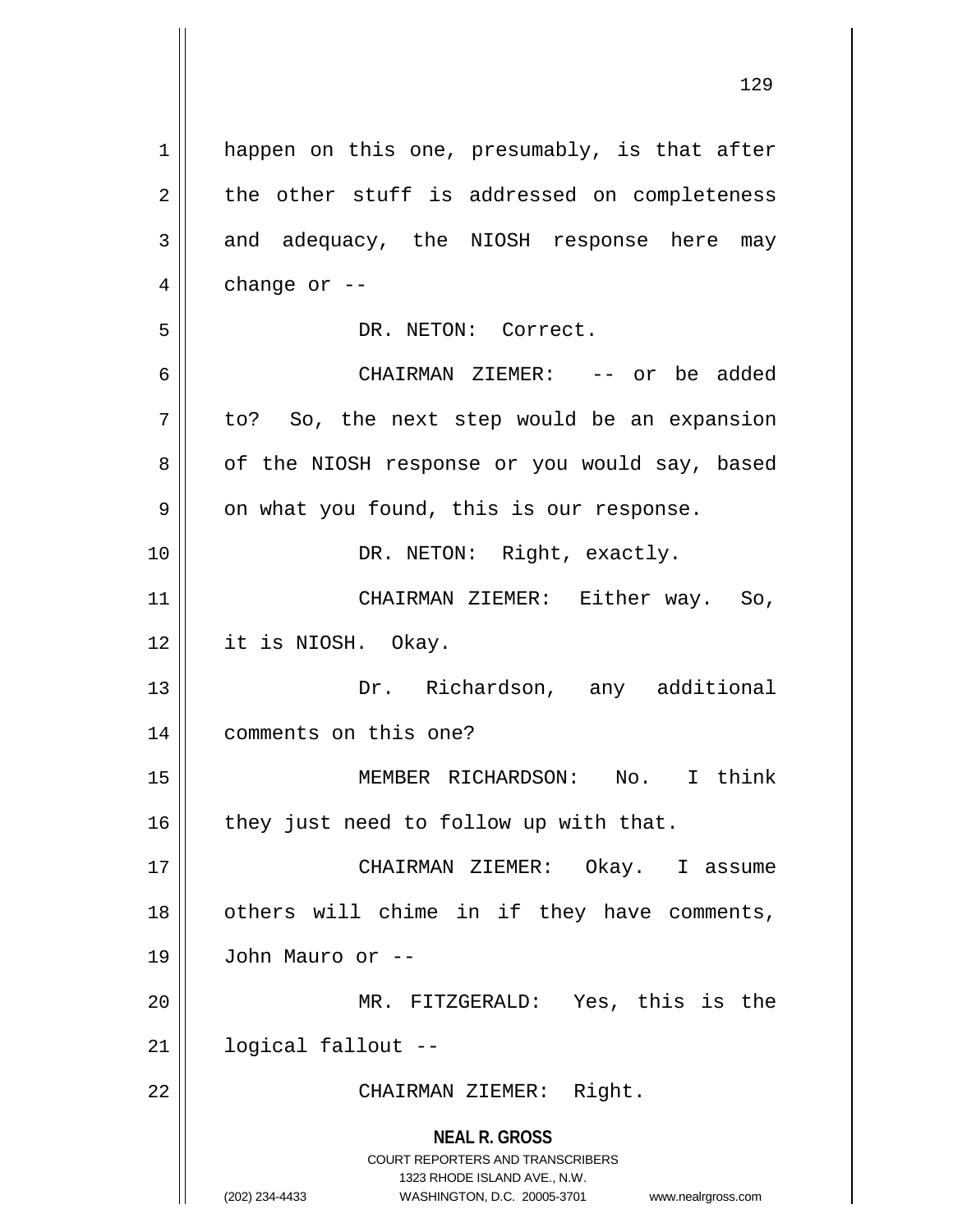| 1  | $MR.$ FITZGERALD: $---$<br>once<br>we                    |
|----|----------------------------------------------------------|
| 2  | complete adequacy and completeness, as to                |
| 3  | whether unmonitored workers --                           |
| 4  | DR. MAURO: Yes, I<br>have<br>no                          |
| 5  | additional comments.                                     |
| 6  | CHAIRMAN ZIEMER: Yes. Issue 13,                          |
| 7  | "inadequate coverage of occupational                     |
| 8  | environmental dose." Joe?                                |
| 9  | MR. FITZGERALD: Yes, I mean,                             |
| 10 | there we felt that there wasn't as -- and this           |
| 11 | sort of ties into the very first finding we              |
| 12 | made. There is a need for more comprehensive             |
| 13 | description of the historical environmental              |
| 14 | dose that existed.                                       |
| 15 | And this sort of gets to the lack                        |
| 16 | of coverage on accelerators and the history of           |
| 17 | accelerator operations, in the sense that                |
| 18 | there were, as you know, some emissions from             |
| 19 | target areas that would have represented                 |
| 20 | environmental exposures, but since there                 |
| 21 | wasn't really a very granular discussion of              |
| 22 | accelerator operations in those source-terms,            |
|    | <b>NEAL R. GROSS</b><br>COURT REPORTERS AND TRANSCRIBERS |

1323 RHODE ISLAND AVE., N.W.

 $\prod$ 

(202) 234-4433 WASHINGTON, D.C. 20005-3701 www.nealrgross.com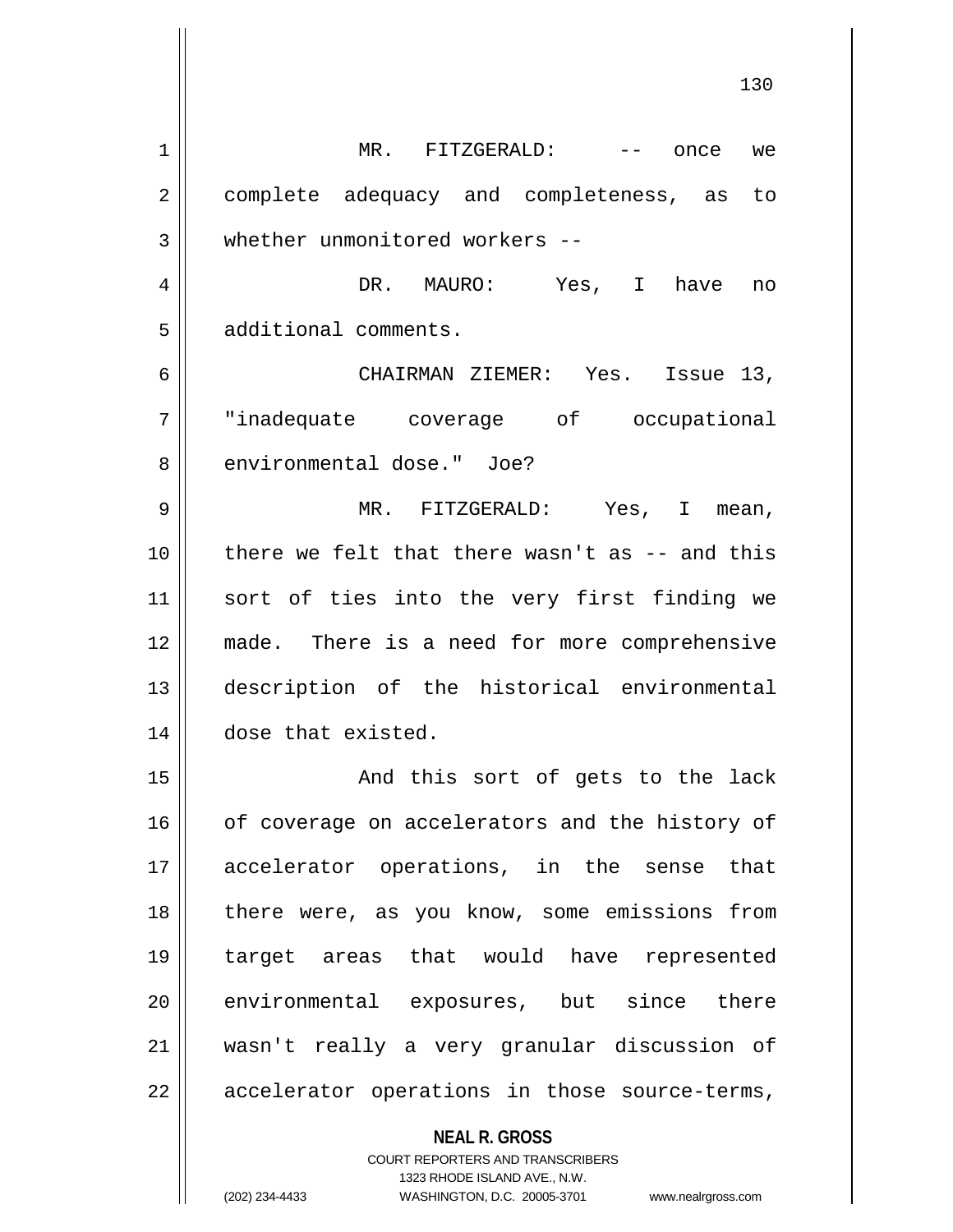1 || you don't get a very good perspective on what  $2 \parallel$  those sources might have been onsite.

3 There is a maximum sitewide value  $4 \parallel$  that is used, but it is difficult to know what  $5 \parallel$  the basis for that is without having these  $6$  | other things addressed.

7 Now, certainly, one issue that is 8 very useful to have reflected -- and again, I 9 wasn't involved in the specific finding -- but 10 in terms of the Cobalt-60 irradiator in `74, I 11 think the benchmarks that NIOSH provided 12 || suggest that that very minimally contributes 13 || to external exposure to workers that were 14 || outside that particular operation. I think  $15$  || that was one question that was highlighted in 16 || the Site Profile review that SC&A deducted.  $17 \parallel$  So, I think that is a response to that 18 || particular one.

19 And the question about I-131 as 20 being a benchmark, a more suitable benchmark, 21 I think, Lara, it looks like NIOSH agrees that  $22$  | maybe I-131 might be a better bounding value.

**NEAL R. GROSS**

COURT REPORTERS AND TRANSCRIBERS 1323 RHODE ISLAND AVE., N.W. (202) 234-4433 WASHINGTON, D.C. 20005-3701 www.nealrgross.com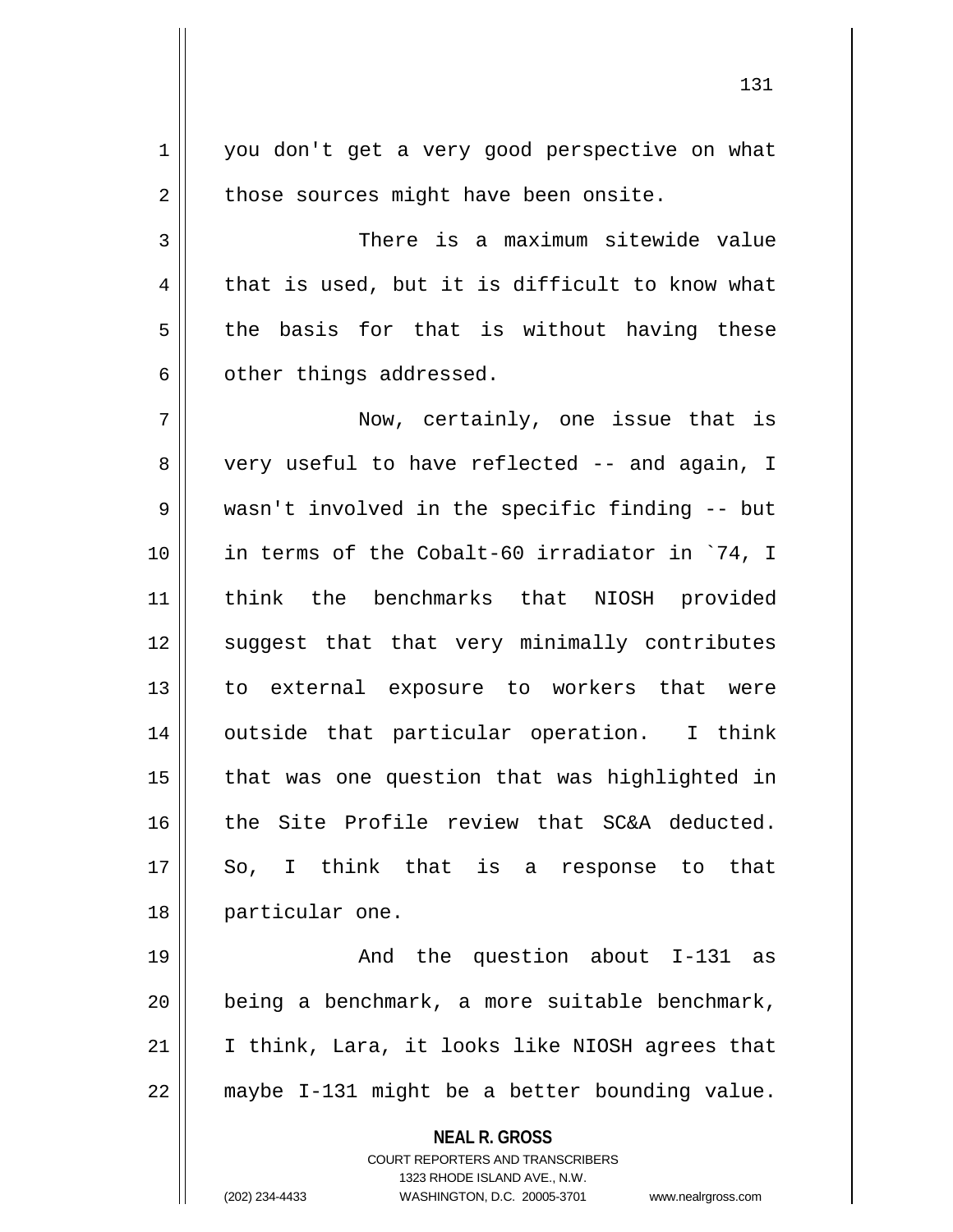**NEAL R. GROSS** COURT REPORTERS AND TRANSCRIBERS 132 1 || Is that what that basically says? 2 || DR. NETON: Well, for thyroid. 3 MR. FITZGERALD: For thyroid I 4 mean. 5 CHAIRMAN ZIEMER: Is that yet to 6 be done?  $7 \parallel$  DR. NETON: Yes, it says, 8 || "guidance will be provided." I think we need 9 to modify the Site Profile here to include 10 guidance to pay attention to the metabolic 11 organ that might be maximized in a given 12 | exposure scenario. 13 I haven't looked at -- I don't 14 || know what is documented in their file. But I 15  $\parallel$  think we would agree with the statement. So, 16 || we will modify the Site Profile accordingly. 17 || MR. FITZGERALD: I think, Paul,  $18$  || this goes sort of hand-in-glove with a little 19 more detailed operational description which 20 || would then give you a better perspective if 21 there are environmental emissions which would  $22$  | be from target areas. You might get a better

1323 RHODE ISLAND AVE., N.W.

(202) 234-4433 WASHINGTON, D.C. 20005-3701 www.nealrgross.com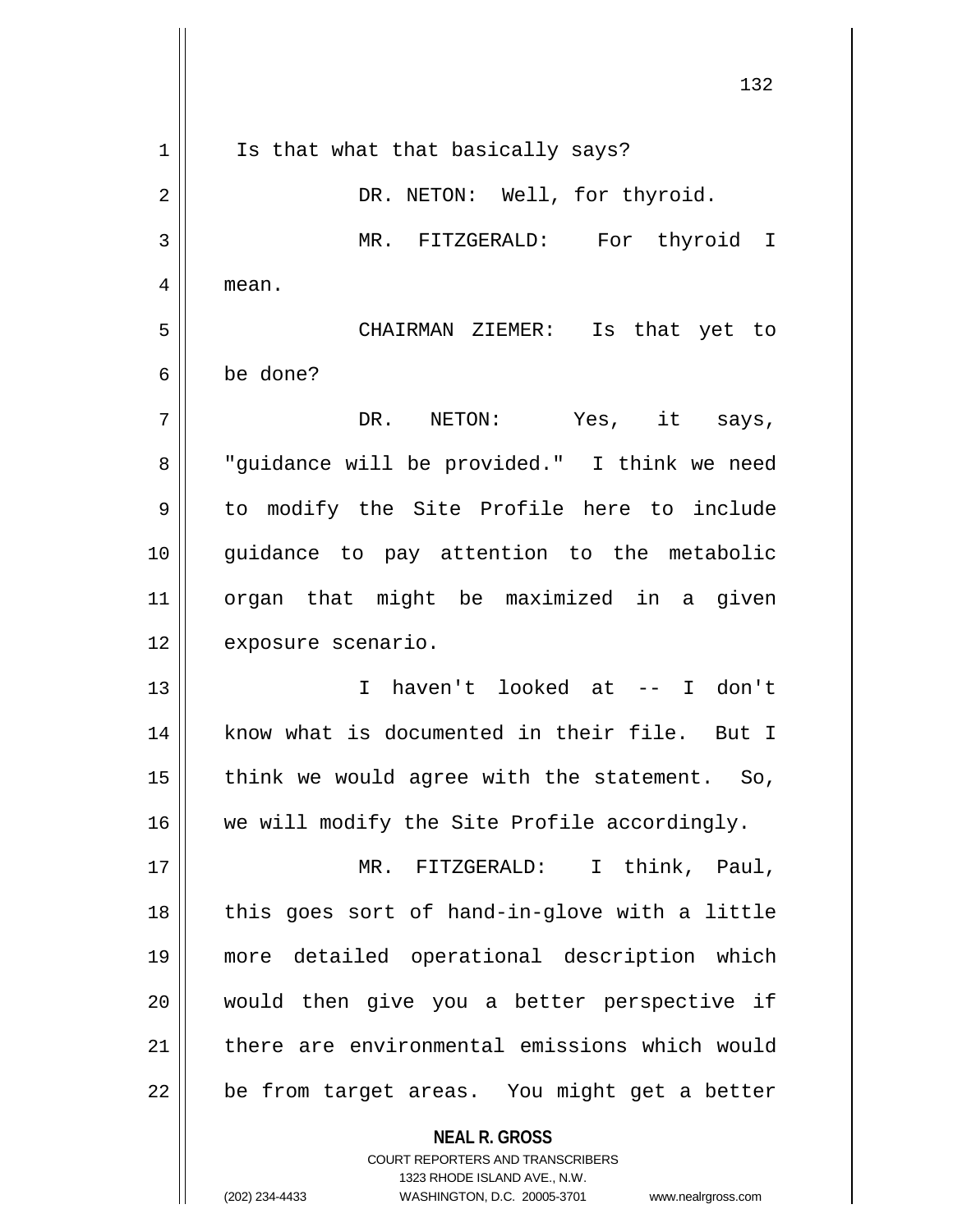1 | picture on what the source-term would be from  $2 \parallel$  the sitewide standpoint.

3 CHAIRMAN ZIEMER: You are 4 || suggesting here that, once we deal with Issue  $5 \parallel$  1, just some question on the historical --

6 MR. FITZGERALD: I think this 7 question of whether or not you would get a 8 better sense of what the environmental dose 9 would be -- I wouldn't think this would be a 10 separate enterprise. I think it would just 11 || be, are there any environmental sources that 12 weren't picked up in that section that would 13 obviously come from an operational review? 14 || And would that change the conclusion about 15 what the ambient environmental dose would be? 16 | It may not.

17 CHAIRMAN ZIEMER: Dr. Richardson, 18 || what comments do you have on this one? 19 MEMBER RICHARDSON: I don't think 20 I have any further. It looks like NIOSH is 21 going to, if I am understanding this, NIOSH is  $22 \parallel$  going to update the guidance on iodine, and

**NEAL R. GROSS**

COURT REPORTERS AND TRANSCRIBERS 1323 RHODE ISLAND AVE., N.W. (202) 234-4433 WASHINGTON, D.C. 20005-3701 www.nealrgross.com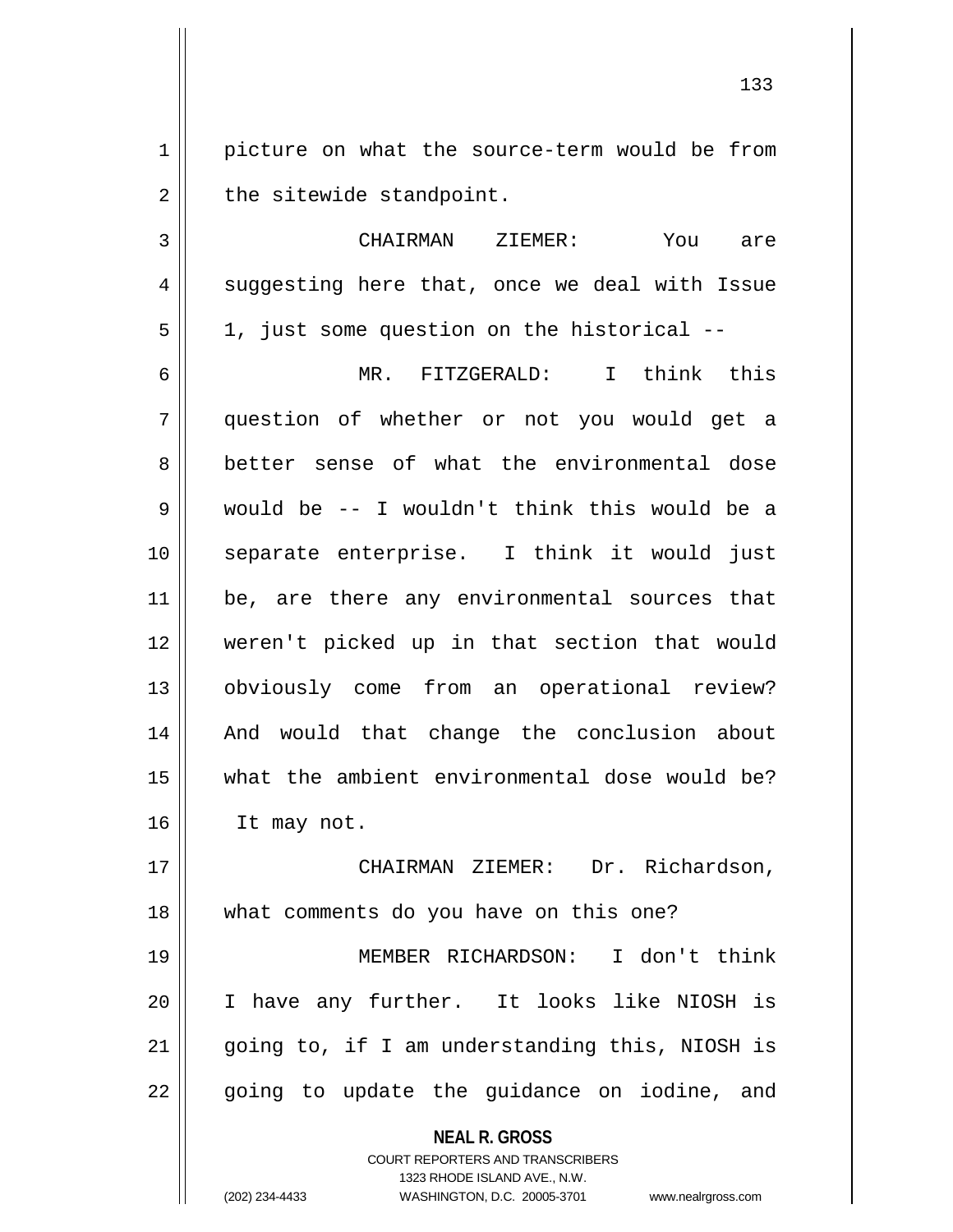1 | their conclusion regarding the cobalt-60 is  $2 \parallel$  that it is very small.

3 CHAIRMAN ZIEMER: Well, Joe, you 4 || were hinting at the possibility that there 5 might have been additional environmental  $6 \parallel$  levels from the cyclotron operations?

7 MR. FITZGERALD: Well, yes. What 8 || I am saying, if you do an operational history 9 || workup on the accelerators, the question I 10 would have, would that give you any additional 11 information of what emissions might be 12 || relevant on the environmental side or not? 13 Like I said, I do not know if that would or 14 not.

15 I think the dose significance 16 probably was relatively small from that 17 || source, but it would be a useful thing as an 18 adjunct to looking at the accelerators and 19 coming up with that description, to see if  $20$  || there was anything that would change your mind  $21$   $\parallel$  on the environmental side.

22 || Think the finding here was that

**NEAL R. GROSS** COURT REPORTERS AND TRANSCRIBERS 1323 RHODE ISLAND AVE., N.W. (202) 234-4433 WASHINGTON, D.C. 20005-3701 www.nealrgross.com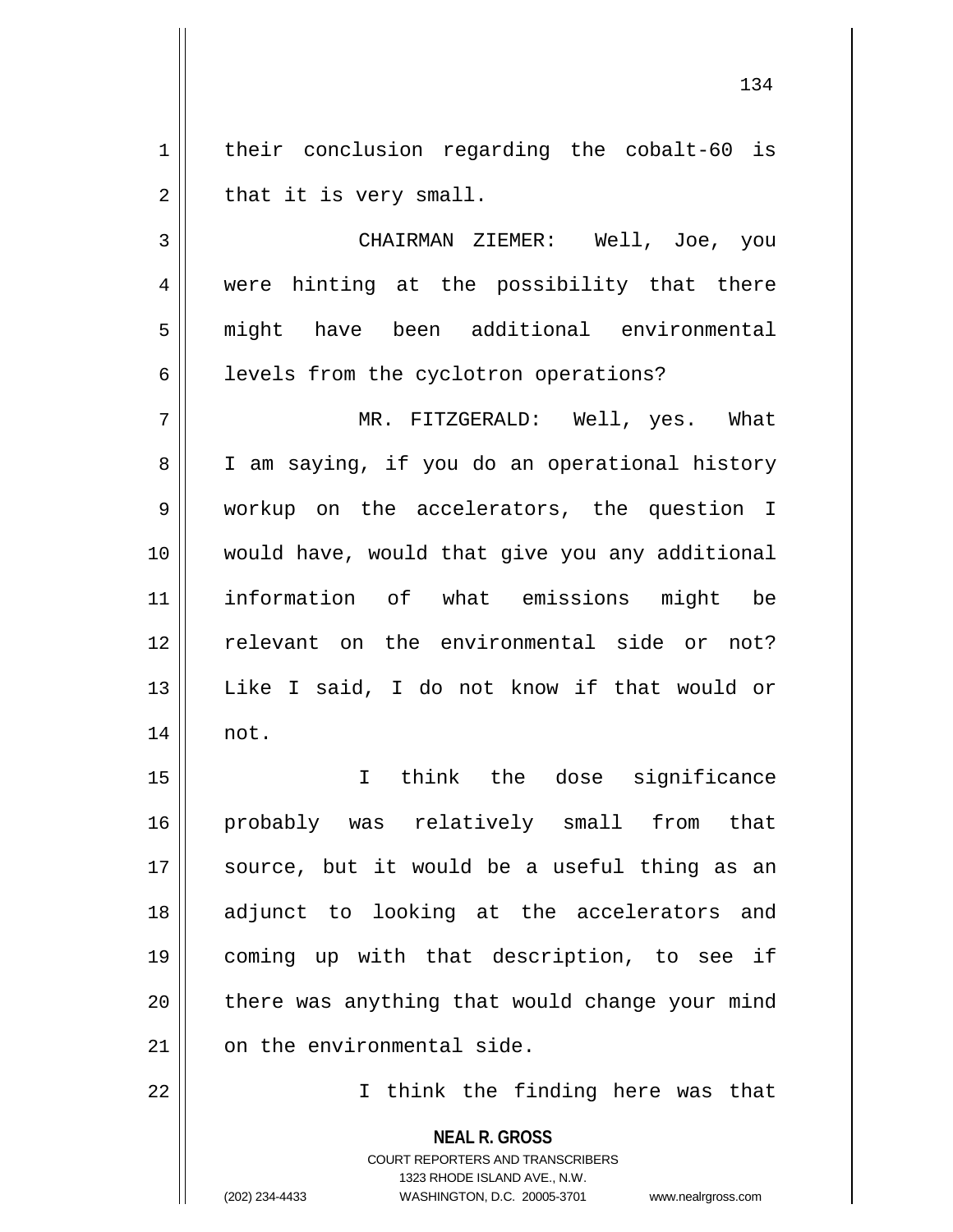**NEAL R. GROSS** COURT REPORTERS AND TRANSCRIBERS 1323 RHODE ISLAND AVE., N.W. (202) 234-4433 WASHINGTON, D.C. 20005-3701 www.nealrgross.com 1 | there was not a whole lot of description on 2 || what the historic environmental sources might  $3 \parallel$  be. And I think that is sort of the same  $4 \parallel$  thing that we were saying earlier. It sort of  $5 \parallel$  goes by the original --6 CHAIRMAN ZIEMER: I am not sure I 7 The remember reading even -- was the shielding in 8 the early cyclotrons based on the early NCRP-9 || recommended limits to the public? Or do you 10 | recall, Jim? 11 DR. NETON: I don't recall. 12 || CHAIRMAN ZIEMER: If you go back,  $13$  || they are quite a bit higher than recommended 14 | nowadays. 15 We had a cyclotron at our place at 16 Purdue that was one of the early ones and 17 based on the Berkeley design. And I tell you 18 that, when it was operating, we had some 19 pretty high backgrounds in surrounding labs 20 || and classrooms that would not be allowed  $21$   $\parallel$  today. 22 I am just wondering, do we know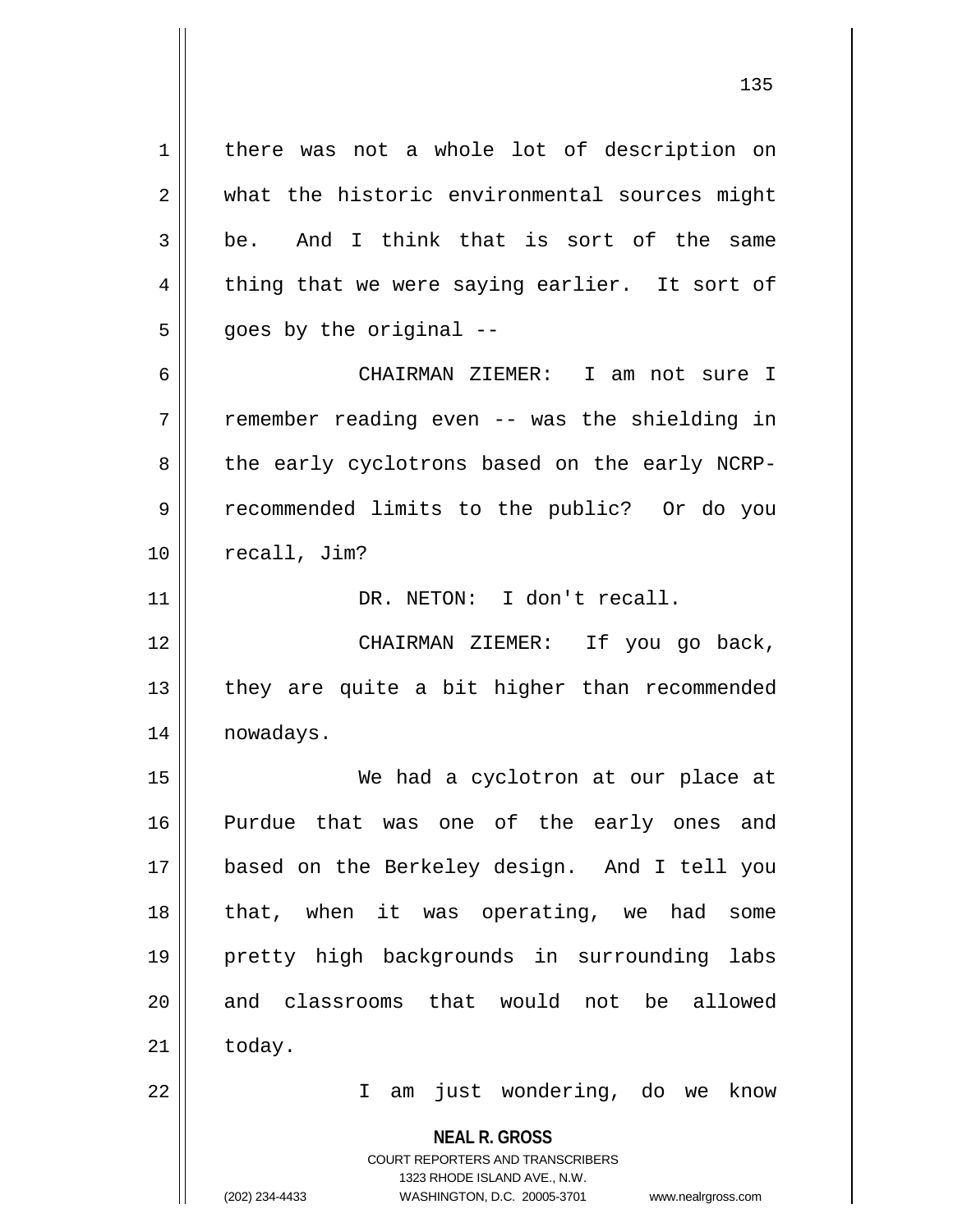|    | 136                                                                     |
|----|-------------------------------------------------------------------------|
| 1  | what those were?                                                        |
| 2  | DR. NETON: No, not off the top of                                       |
| 3  | my head.                                                                |
| 4  | CHAIRMAN ZIEMER: No?                                                    |
| 5  | DR. NETON:<br>It's got to<br>be                                         |
| 6  | fleshed-out.                                                            |
| 7  | CHAIRMAN ZIEMER: Yes, so maybe                                          |
| 8  | this will flesh-out as No. 1 is fleshed-out.                            |
| 9  | But what is going to happen here                                        |
| 10 | next? Is this one where, as you get into the                            |
| 11 | other parts, NIOSH, you will look at this and                           |
| 12 | see whether your response changes?                                      |
| 13 | NETON: Well, I think the<br>DR.                                         |
| 14 | second part would be the use of effective dose                          |
| 15 | equivalence. There is a valid point that,                               |
| 16 | depending upon which radionuclide a person is                           |
| 17 | inhaling and which cancer they have, you know,                          |
| 18 | they could be different. Effective dose is,                             |
| 19 | obviously, averaged over a number of different                          |
| 20 | organs.                                                                 |
| 21 | So, I think we need to go back and                                      |
| 22 | pay a little more attention here on the                                 |
|    | <b>NEAL R. GROSS</b>                                                    |
|    | <b>COURT REPORTERS AND TRANSCRIBERS</b><br>1323 RHODE ISLAND AVE., N.W. |
|    | (202) 234-4433<br>WASHINGTON, D.C. 20005-3701<br>www.nealrgross.com     |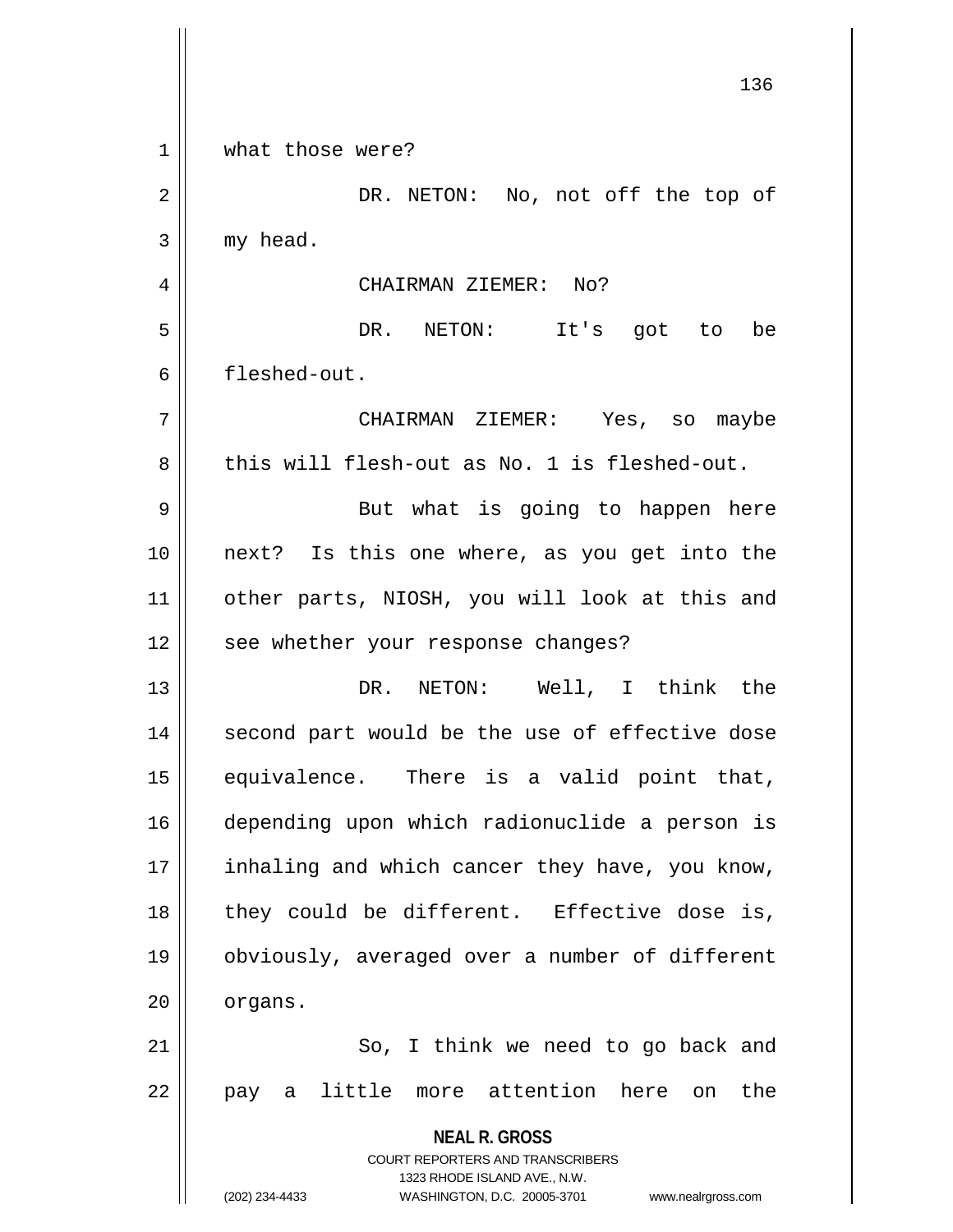1 assignment of internal dose from environmental 2 | intakes.

**NEAL R. GROSS** 3 CHAIRMAN ZIEMER: Okay. Mainly  $4 \parallel$  the internal dose you would be concerned with? 5 || DR. NETON: Right. 6 CHAIRMAN ZIEMER: Do you think? 7 DR. NETON: I think so. I mean, I 8 am looking at the Site Profile. We have 9 intakes for gross alpha/beta tritium and 10 || carbon-14. I think the contention may be that 11 what is included in that gross beta, is it 12 strontium-90, is it iodine-131, you know, that 13 || sort of thing? 14 CHAIRMAN ZIEMER: Yes. 15 || DR. NETON: And depending on what 16 nuclide it is, it could make a difference in 17 || the reconstructive dose to a certain cancer. 18 || So, I think we need to go back, do a little 19 homework, and look at the potential mix of the 20 different betas that could have been present,  $21$  and iodine possibly being one of them. 22 CHAIRMAN ZIEMER: Right. Iodine

> COURT REPORTERS AND TRANSCRIBERS 1323 RHODE ISLAND AVE., N.W.

(202) 234-4433 WASHINGTON, D.C. 20005-3701 www.nealrgross.com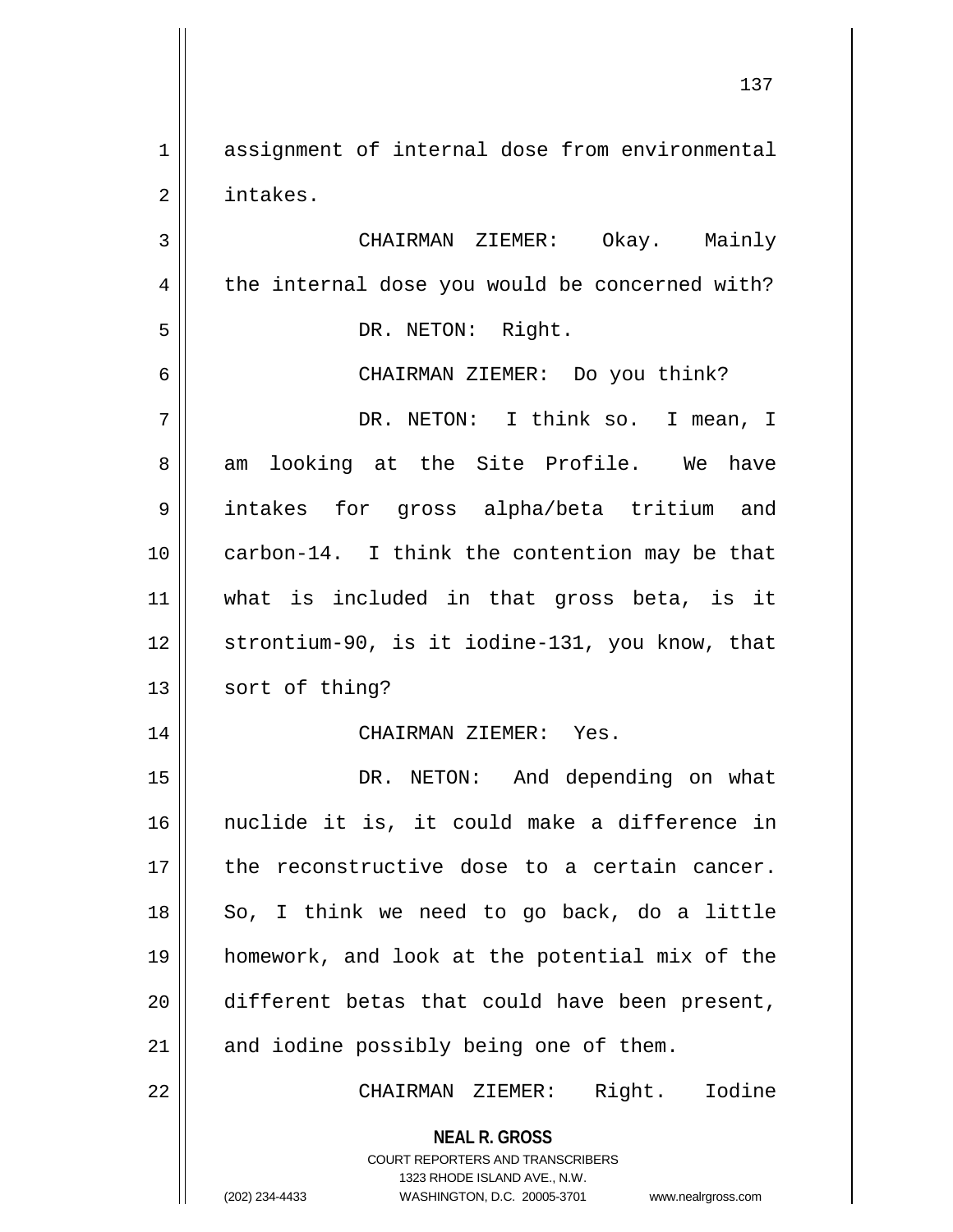**NEAL R. GROSS** COURT REPORTERS AND TRANSCRIBERS 1323 RHODE ISLAND AVE., N.W. (202) 234-4433 WASHINGTON, D.C. 20005-3701 www.nealrgross.com 1 and whether or not there is a significant 2 | strontium component. 3 || DR. NETON: Right. 4 CHAIRMAN ZIEMER: Okay. Joe, does  $5 \parallel$  that seem to address what your concerns are at 6 l the moment? 7 MR. FITZGERALD: Yes, pretty much. 8 CHAIRMAN ZIEMER: Okay. That gets 9 || us through the matrix. 10 Well, I have here "General 11 Discussion: Major Issues and Concerns". We 12 | have already identified those. 13 || So, the next steps and planning is 14 what is before us. It seems to me there is a 15 fair amount of work that has to be done here.  $16$  So, this is not going to be real fast, 17 particularly if there is additional data 18 capture. Since we don't have another SEC 19 before us at the moment, I don't see a big 20 || urgency on this. 21 Can you give us a rough idea of 22 || how many claims have we received from this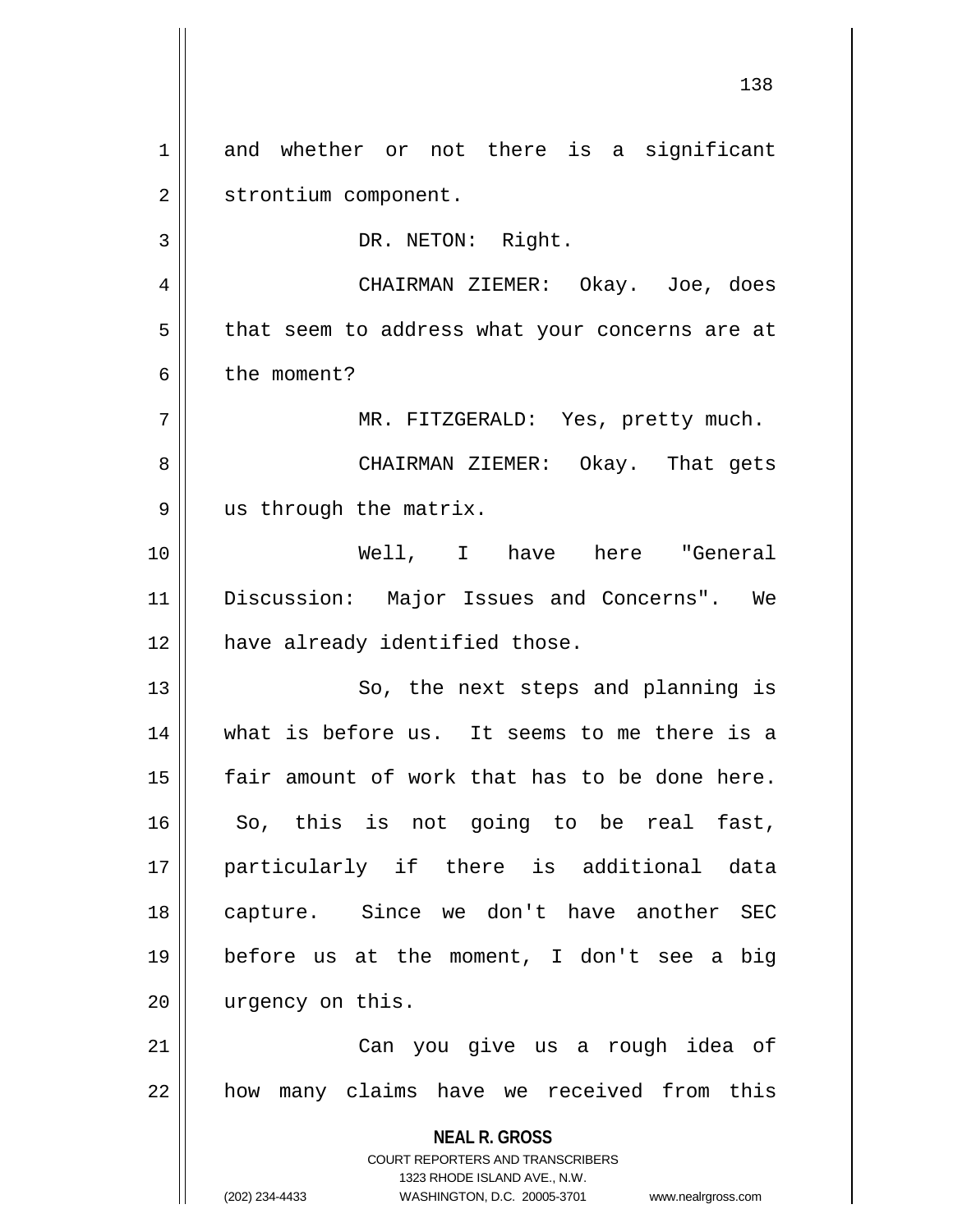**NEAL R. GROSS** COURT REPORTERS AND TRANSCRIBERS 1323 RHODE ISLAND AVE., N.W. (202) 234-4433 WASHINGTON, D.C. 20005-3701 www.nealrgross.com 1 || site and how many have been processed? Is  $2 \parallel$  that a number you have readily, Jim? 3 DR. NETON: Yes, I can get that. 4 || My recollection is it may be 100-something;  $5 \parallel$  139 rings a bell, but it is probably wrong.  $6 \parallel$  Lara is getting it. 7 You're clicking faster than I can. 8 | I have a handicapped index finger. 9 || (Laughter.) 10 DR. HUGHES: Okay, 199 cases 11 total. 12 CHAIRMAN ZIEMER: Received cases? 13 DR. HUGHES: Yes, received, of 14 which 157 are completed. 15 CHAIRMAN ZIEMER: All right. 16 || There's some still in process then? 17 DR. HUGHES: There's nine active 18 | claims and 33 are pulled. 19 CHAIRMAN ZIEMER: Nine active, and  $20$  | what is it? 21 DR. HUGHES: Thirty-three called  $22$   $\parallel$   $\parallel$  "pulled," which can be a variety of reasons.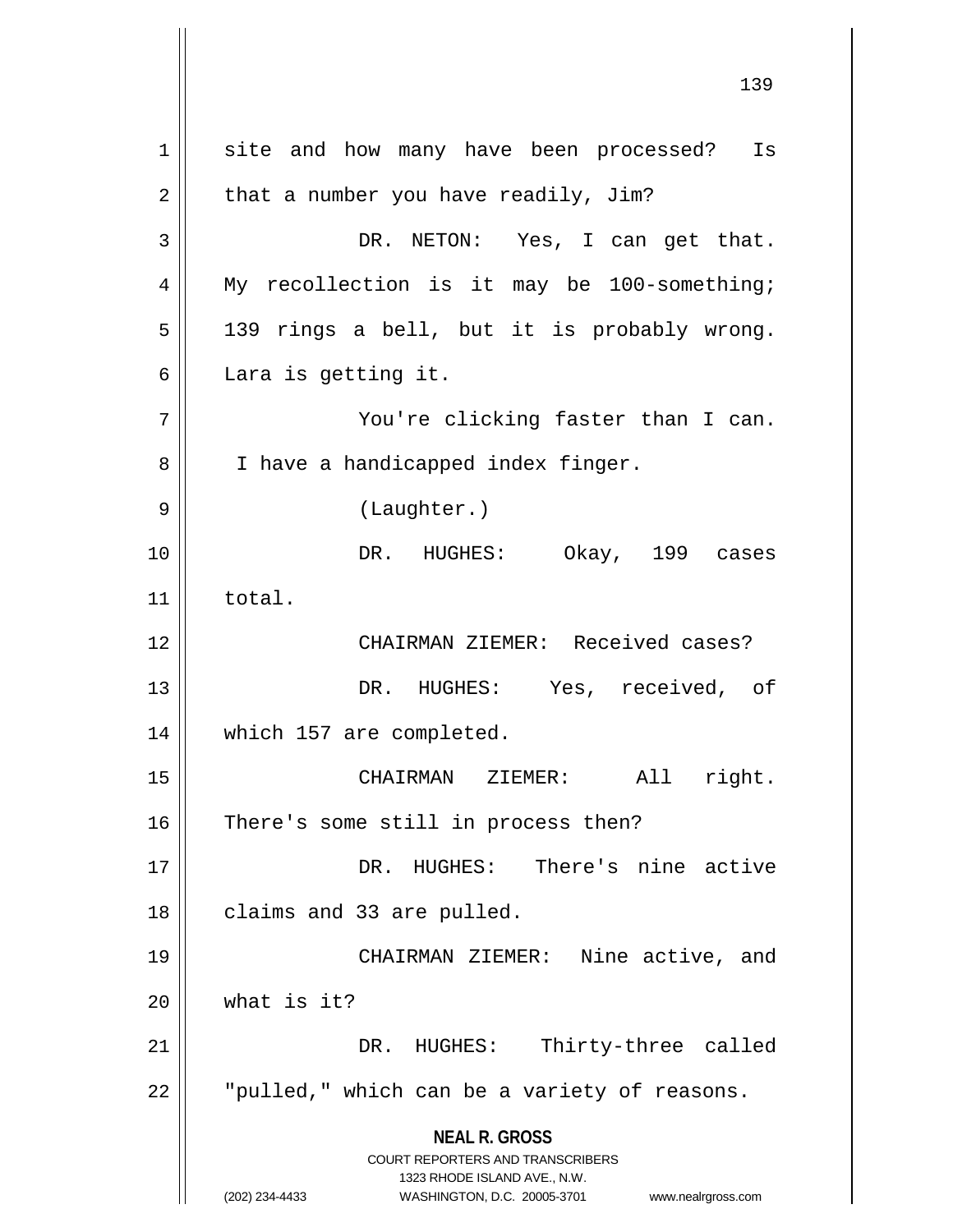**NEAL R. GROSS** COURT REPORTERS AND TRANSCRIBERS 1323 RHODE ISLAND AVE., N.W. (202) 234-4433 WASHINGTON, D.C. 20005-3701 www.nealrgross.com 1 CHAIRMAN ZIEMER: Does that mean 2 | it has been sent back to Labor? 3 || DR. NETON: Yes. 4 DR. HUGHES: Yes. 5 CHAIRMAN ZIEMER: Well, that could 6 be SECs?  $7 \parallel$  DR. NETON: That could be SECs, 8 || although I would think there might be more  $9 \parallel$  than that. 10 CHAIRMAN ZIEMER: You would think 11 || there would be more. 12 || DR. NETON: Or maybe they were 13 pulled -- well, yes, I don't know. Good 14 question. Normally, about 60 percent of our 15 | cases are SEC cases. 16 DR. HUGHES: Yes, so largely SEC 17 || pulls, it seems like. 18 DR. NETON: Yes, they are SEC 19 pulled. So, they were pulled for the SEC. 20  $\parallel$  Maybe they were in progress at the time or  $-$ 21 | DR. HUGHES: Yes. 22 DR. NETON: -- no decision had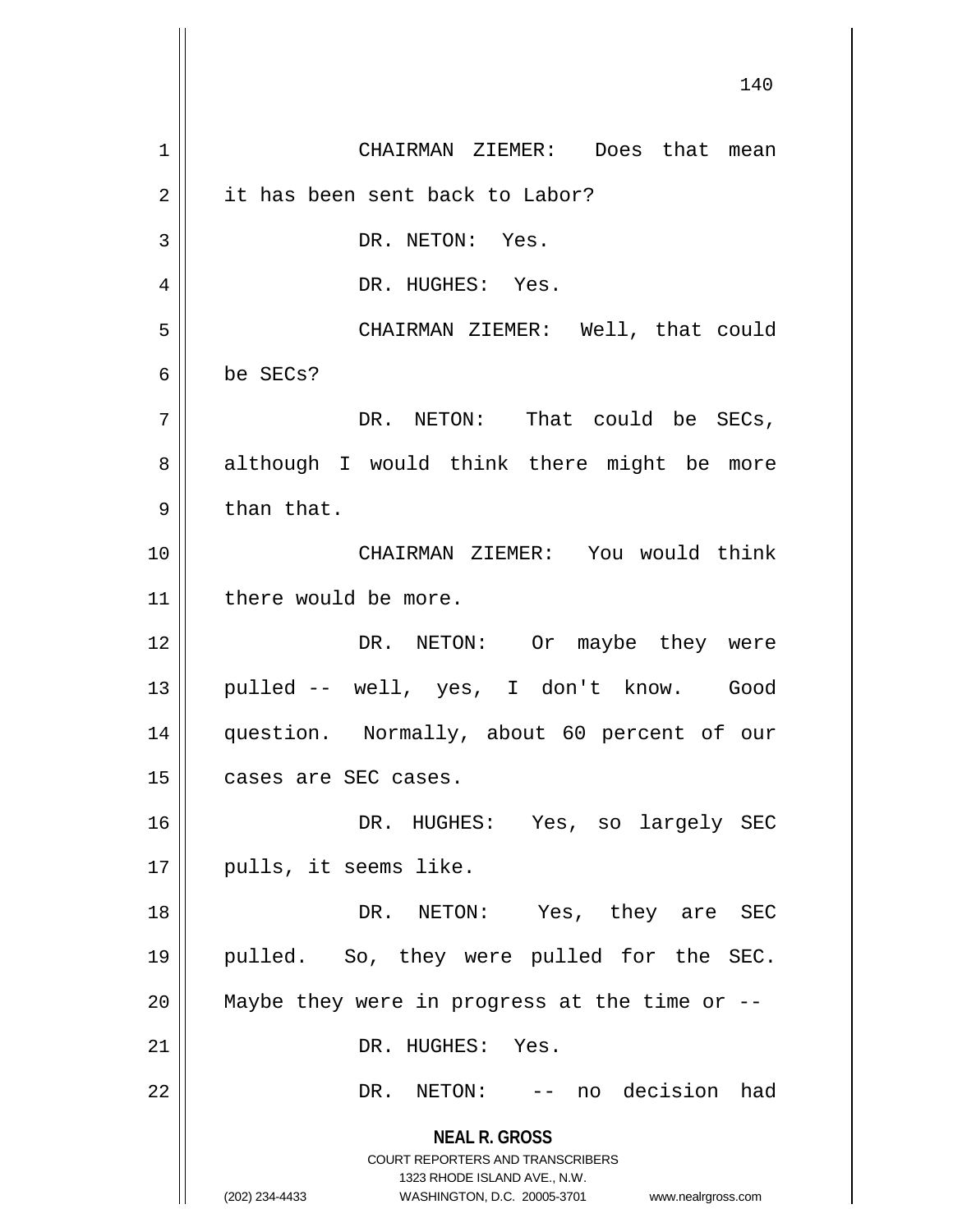**NEAL R. GROSS** COURT REPORTERS AND TRANSCRIBERS 1323 RHODE ISLAND AVE., N.W. (202) 234-4433 WASHINGTON, D.C. 20005-3701 www.nealrgross.com 1 been made. 2 MR. KATZ: So, why would they be  $3 \parallel$  on hold then? 4 DR. NETON: No, pulled. Pulled  $5 \parallel$  means that they are off of our --6 MR. KATZ: Yes, pulled. So, they  $7$  | are off the slate? 8 DR. NETON: They are off our  $9 \parallel$  slate, and we never return a case, but, 10 essentially, it has been returned to the 11 Department -- 12 CHAIRMAN ZIEMER: Right. On 13 | completed cases, if you had your usual roughly 14 30 percent successes for meeting the PoC  $15 \parallel$  value  $-$ 16 | DR. NETON: Right. Correct. 17 CHAIRMAN ZIEMER: -- that would 18 mean you would have around 50 cases -- 19 || DR. NETON: Remaining. 20 CHAIRMAN ZIEMER: -- 50 that were 21 | compensated? 22 || DR. NETON: Right.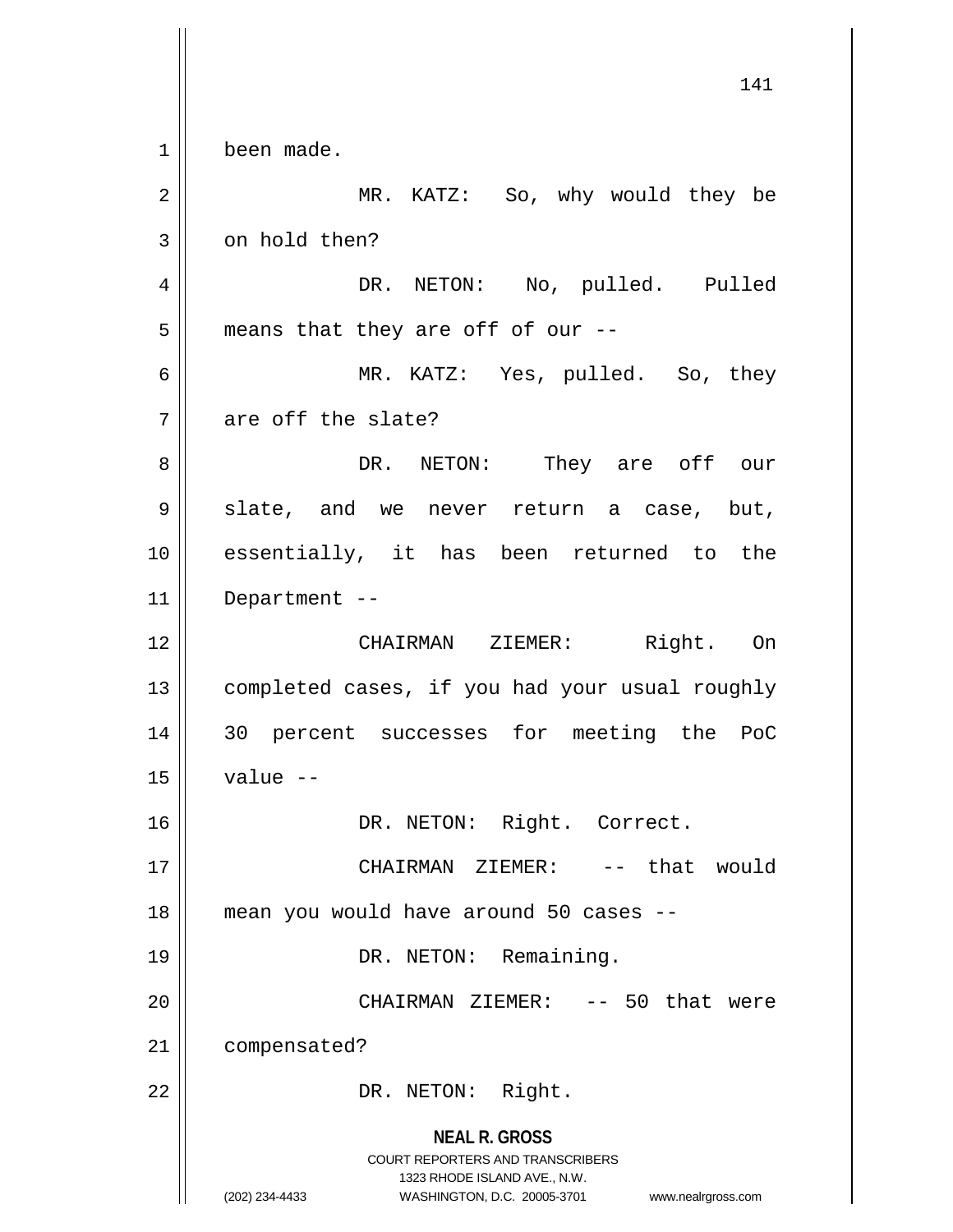**NEAL R. GROSS** COURT REPORTERS AND TRANSCRIBERS 1323 RHODE ISLAND AVE., N.W. (202) 234-4433 WASHINGTON, D.C. 20005-3701 www.nealrgross.com 142 1 || CHAIRMAN ZIEMER: And then --2 DR. HUGHES: They have greater  $3$  | than 50 percent referred to  $-$ -4 CHAIRMAN ZIEMER: And usually, the  $5$   $\parallel$  rate for SEC cases is usually closer to 60 to  $6 \parallel 65$  percent. 7 || DR. HUGHES: Right. 8 DR. NETON: Right. 9 CHAIRMAN ZIEMER: Which means 10 || that, of the other 100, you would expect about  $11$  | 60 of those to be --12 || DR. NETON: SEC. 13 CHAIRMAN ZIEMER: -- SEC. So, the 14 30 doesn't seem high enough. 15 || DR. NETON: Yes. 16 CHAIRMAN ZIEMER: Well, in any  $17 \parallel$  event, there's --18 DR. NETON: I don't think we list 19 on our website as pulled if it has already 20 || been completed and returned to the Department  $21$  of Labor. 22 || DR. HUGHES: That's correct.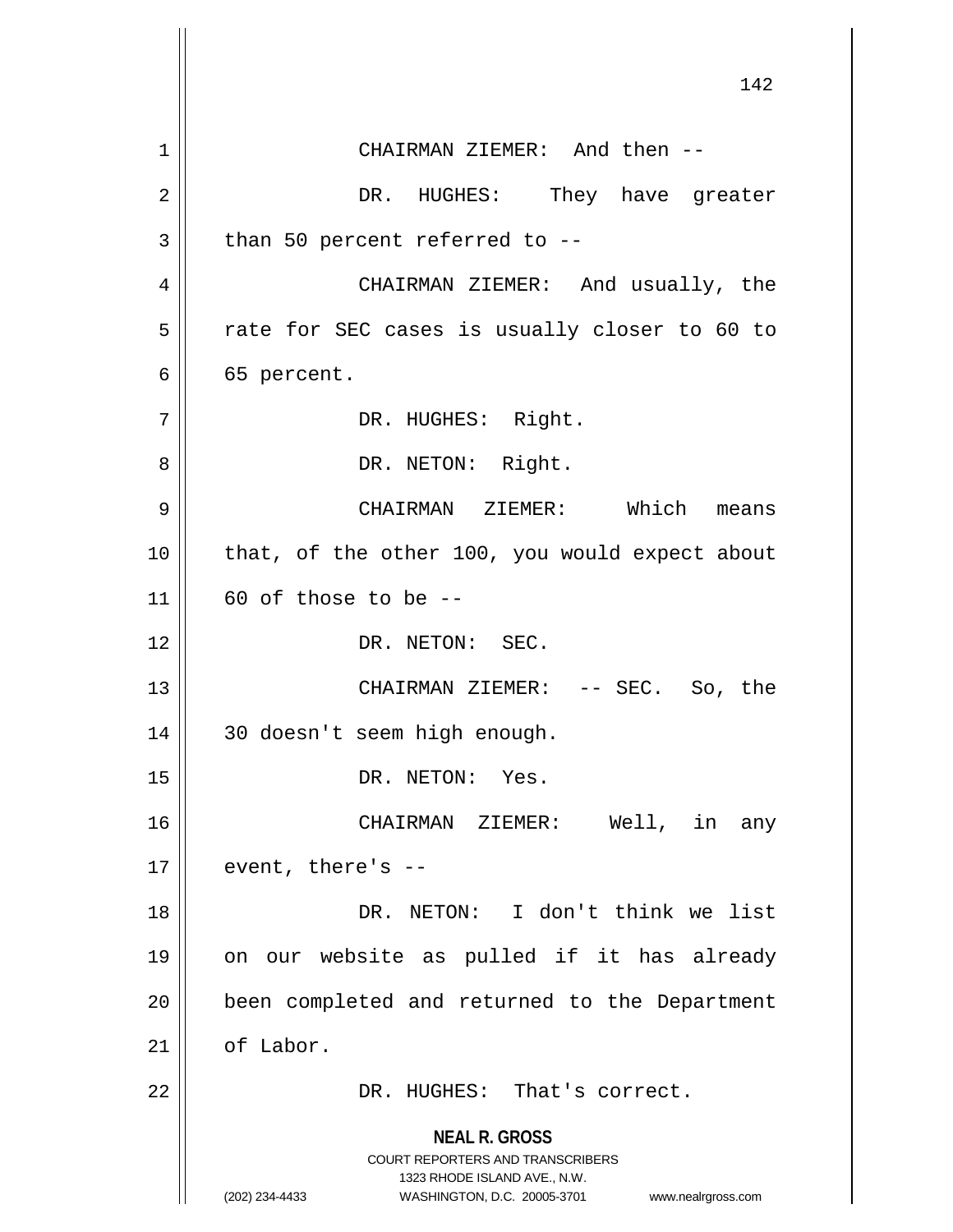**NEAL R. GROSS** COURT REPORTERS AND TRANSCRIBERS 1323 RHODE ISLAND AVE., N.W. (202) 234-4433 WASHINGTON, D.C. 20005-3701 www.nealrgross.com 1 | DR. NETON: I don't think we call  $2 \parallel$  that a pulled case. These would have been  $3 \parallel$  cases that were in process at some point. 4 || CHAIRMAN ZIEMER: Oh, I got you. 5 I got you. 6 DR. NETON: Yes, yes. 7 CHAIRMAN ZIEMER: So, some of 8 || those that were returned could have gone into  $9 \parallel$  the SEC anyway. 10 || DR. NETON: Right. 11 CHAIRMAN ZIEMER: And you wouldn't 12 || necessarily know it? 13 || DR. NETON: Right, exactly. 14 CHAIRMAN ZIEMER: Got you. Got  $15$  you. 16 || DR. NETON: Exactly. 17 || CHAIRMAN ZIEMER: Okay. 18 DR. HUGHES: For example, the 19 petitioner, I think she initially had a dose 20 || reconstruction that was less than the 21 compensation value, but eventually her claim 22 || was compensated under the SEC.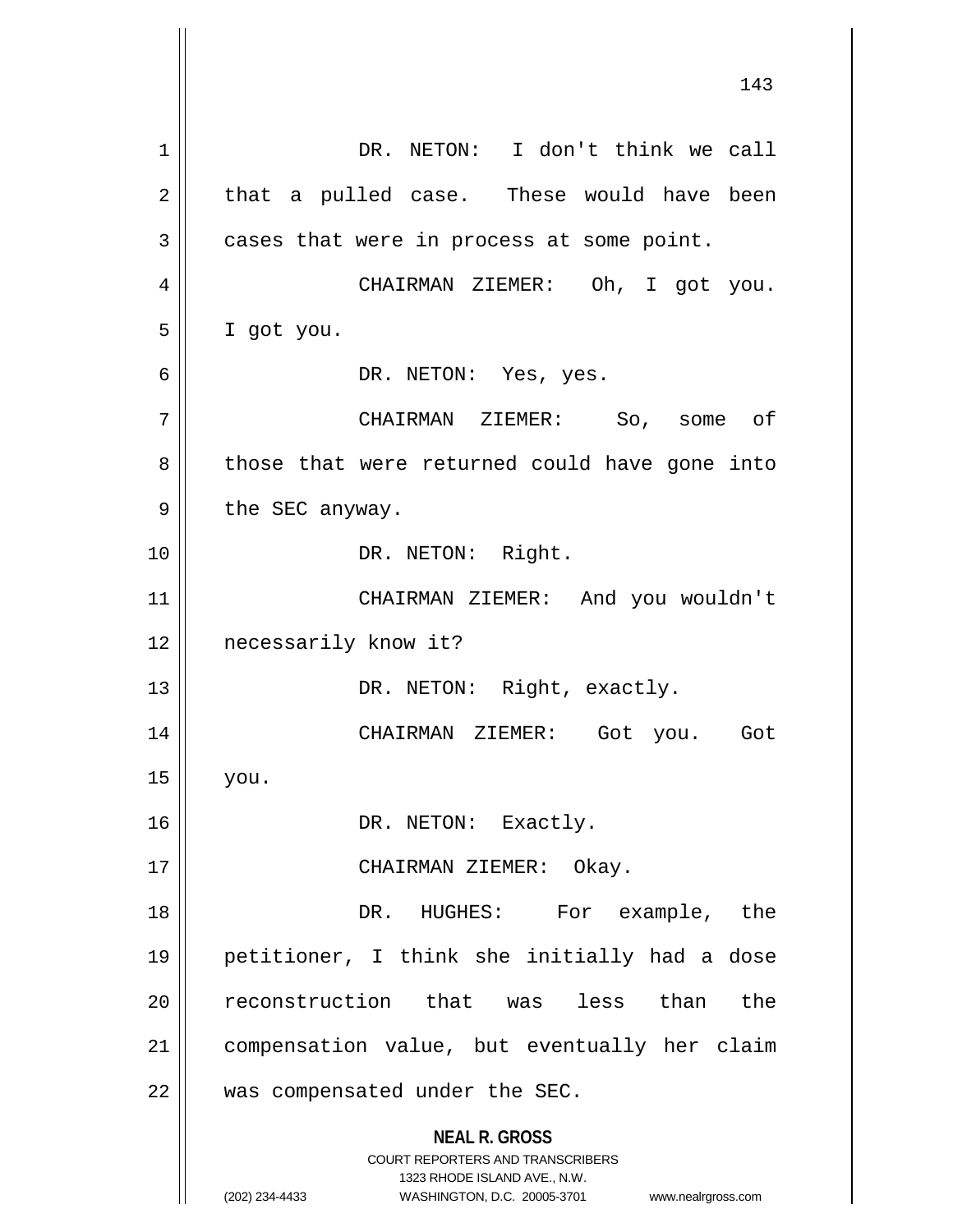| $\mathbf 1$ | CHAIRMAN ZIEMER: Got you. Okay.                                                                     |
|-------------|-----------------------------------------------------------------------------------------------------|
| 2           | MR. KATZ: And Stu will give                                                                         |
| 3           | details on this when we do your presentation                                                        |
| 4           | for the $--$                                                                                        |
| 5           | CHAIRMAN ZIEMER: Right. Yes.                                                                        |
| 6           | MR. KATZ: -- Berkeley meeting.                                                                      |
| 7           | CHAIRMAN ZIEMER: But let me get                                                                     |
| 8           | some sort of feel from NIOSH. This is                                                               |
| 9           | February. Are we likely to be ready to go in                                                        |
| 10          | July or August? And I know there's a lot of                                                         |
| 11          | priority stuff that is pushing. You know, we                                                        |
| 12          | are trying to finish up a number of places                                                          |
| 13          | that there are sort of more urgent --                                                               |
| 14          | DR. NETON: SECs.                                                                                    |
| 15          | CHAIRMAN ZIEMER: And SECs.                                                                          |
| 16          | DR. NETON: You mean to have full                                                                    |
| 17          | responses and revisions where we deem                                                               |
| 18          | appropriate? I would say the August timeframe                                                       |
| 19          | is probably more likely than July, but I am                                                         |
| 20          | reluctant to give any definitive time.                                                              |
| 21          | CHAIRMAN ZIEMER: Well, I am just                                                                    |
| 22          | trying to -- we don't have to decide today                                                          |
|             | <b>NEAL R. GROSS</b>                                                                                |
|             | <b>COURT REPORTERS AND TRANSCRIBERS</b>                                                             |
|             | 1323 RHODE ISLAND AVE., N.W.<br>(202) 234-4433<br>WASHINGTON, D.C. 20005-3701<br>www.nealrgross.com |

 $\mathsf{I}$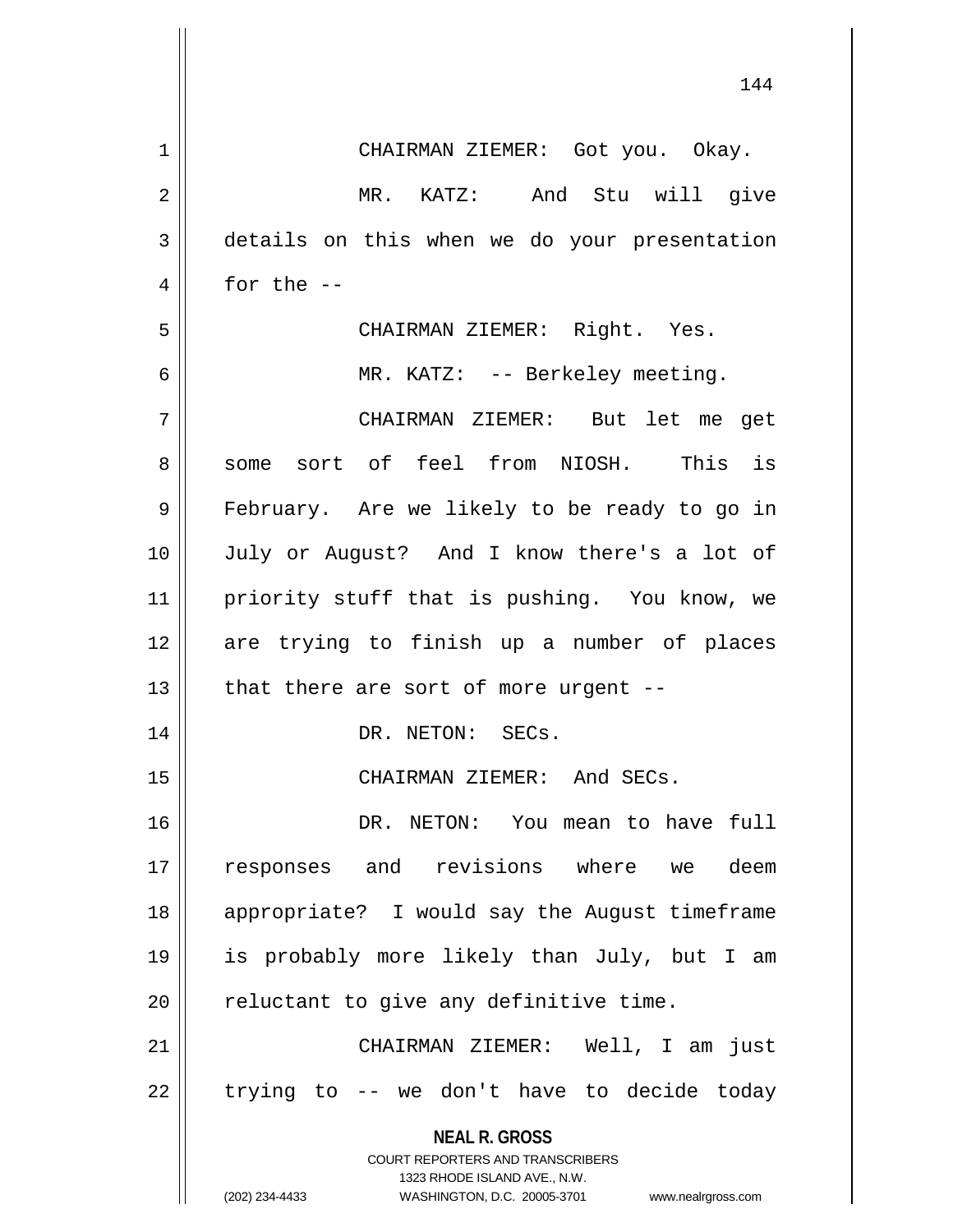**NEAL R. GROSS** COURT REPORTERS AND TRANSCRIBERS 1323 RHODE ISLAND AVE., N.W. (202) 234-4433 WASHINGTON, D.C. 20005-3701 www.nealrgross.com  $1$  that far ahead. But probably thinking about a 2 Work Group meeting sometime in maybe September  $3 \parallel$  or something like that or October even. 4 DR. NETON: I think we should be  $5 \parallel$  able to do something by then. 6 CHAIRMAN ZIEMER: August is six 7 months off. 8 MR. KATZ: You want the Work Group 9 || ahead of doing any TBD actual revisions, 10 right? You won't actually revise the TBD  $11$  again  $-$ 12 || DR. NETON: Right. Yes. 13 || MR. KATZ: -- prior to holding the 14 Work Group meetings. 15 DR. NETON: No, we will have our 16 | positions outlined and White Papers done --17 MR. KATZ: Yes. 18 DR. NETON: -- and that sort of  $19$  | thing. 20 MR. KATZ: And SC&A's input on all  $21$  this. 22 || DR. NETON: Right. Yes.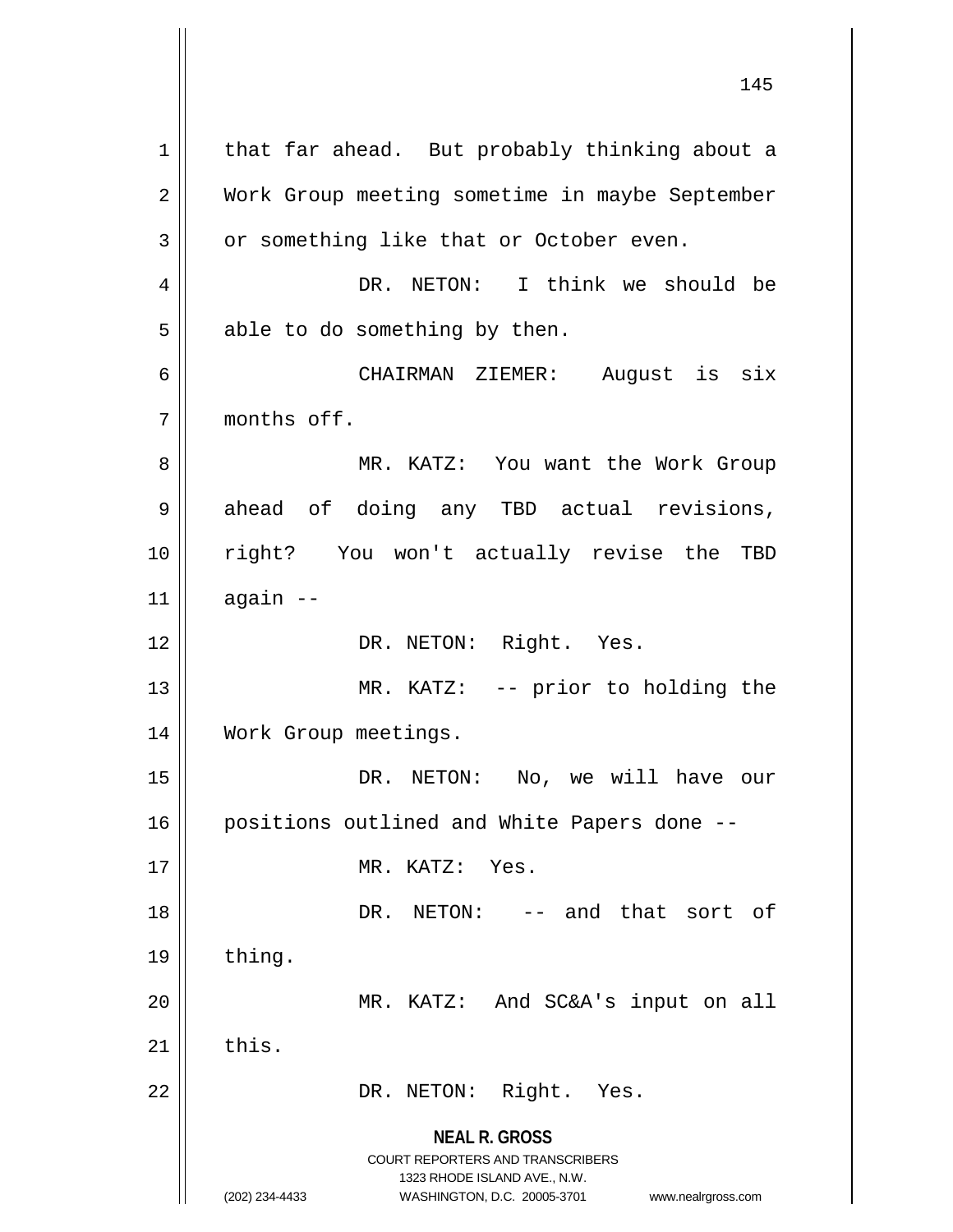**NEAL R. GROSS** COURT REPORTERS AND TRANSCRIBERS 1323 RHODE ISLAND AVE., N.W. 1 CHAIRMAN ZIEMER: So, I am going  $2 \parallel$  to make a note here, and then we can track 3 this. Target mid-September for Work Group 4 || meeting, just as a rough timetable. 5 And then, if NIOSH finds that  $6 \parallel$  there is going to be a delay, for whatever  $7 \parallel$  reason, whether it is getting the information 8 or other pressing things, you say, "You know, 9 we're not going to be able to get you 10 materials in time." 11 || To some extent, Joe, there are 12 some things you guys can probably do right 13 || away pretty easily, but you just do them and 14 have them ready, and other things you are 15 | going to be dependent on NIOSH's output. 16 MR. FITZGERALD: Right, right. 17 CHAIRMAN ZIEMER: So, I think we 18 would be all right. Ted, what do you think  $19 \parallel$  about  $-$ 20 MR. KATZ: Yes, and if things move 21 || along more quickly for some reason, that's  $22$  || great. We will push things up.

<sup>(202) 234-4433</sup> WASHINGTON, D.C. 20005-3701 www.nealrgross.com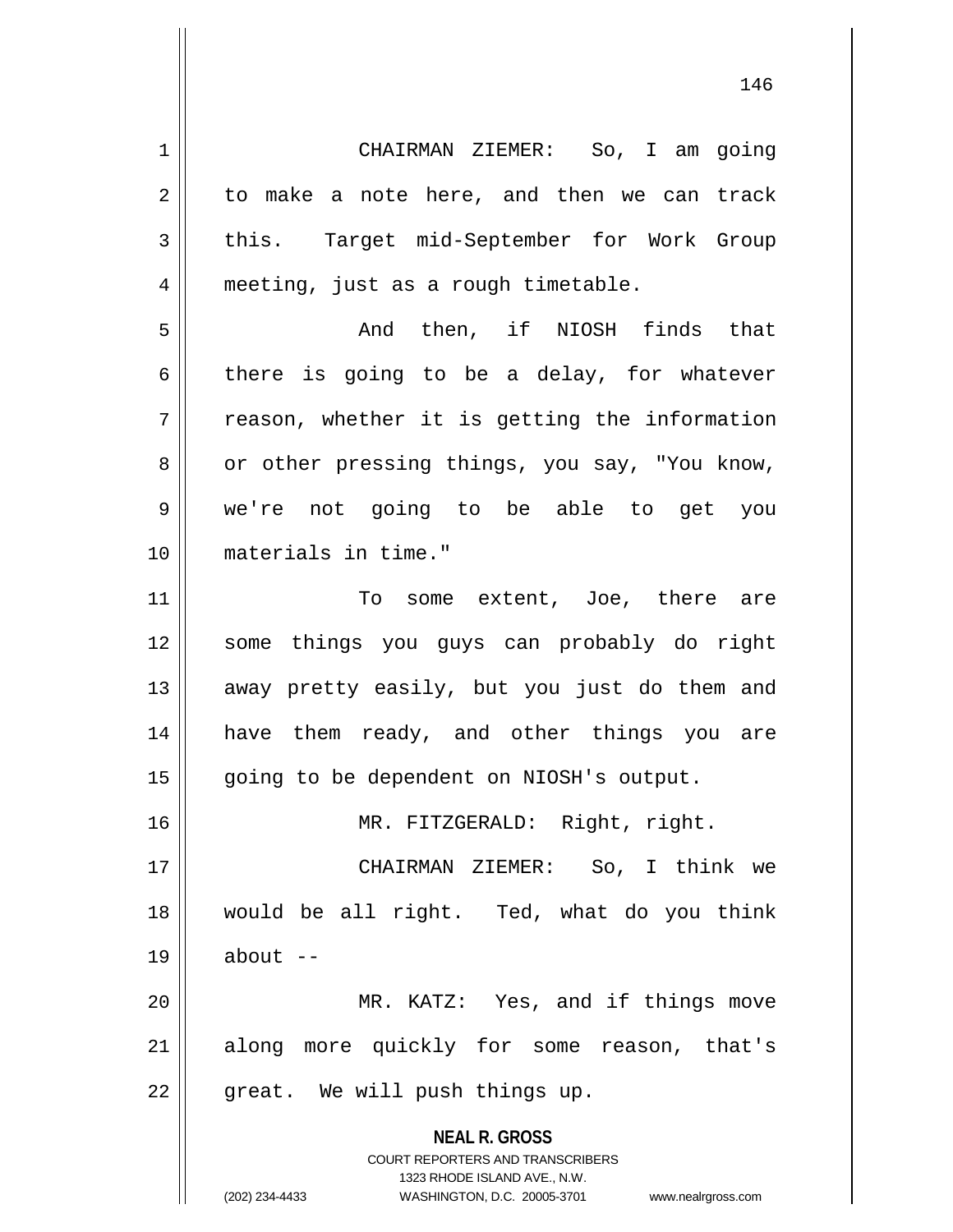**NEAL R. GROSS** COURT REPORTERS AND TRANSCRIBERS 1323 RHODE ISLAND AVE., N.W. (202) 234-4433 WASHINGTON, D.C. 20005-3701 www.nealrgross.com 1 CHAIRMAN ZIEMER: So, we won't set  $2 \parallel$  an actual date today. We will have to get 3 | input from Dr. Lemen also. 4 And I also want to find out 5 whether Dr. Melius wants to have any 6 alternates ready for Work Groups or not. 7 || MR. KATZ: Alternates for this 8 group? 9 CHAIRMAN ZIEMER: Yes. Maybe not. 10 MR. KATZ: Yes, I think he is 11 trying to keep them streamlined, these Work 12 | Groups. 13 CHAIRMAN ZIEMER: Yes, 14 | streamlined. 15 MR. KATZ: Three Members, when it 16 is possible. 17 CHAIRMAN ZIEMER: Well, I mean, we 18 || have made pretty good progress here. 19 MR. KATZ: Yes. 20 CHAIRMAN ZIEMER: I think we can 21 move it along. 22 || Chay. I believe that completes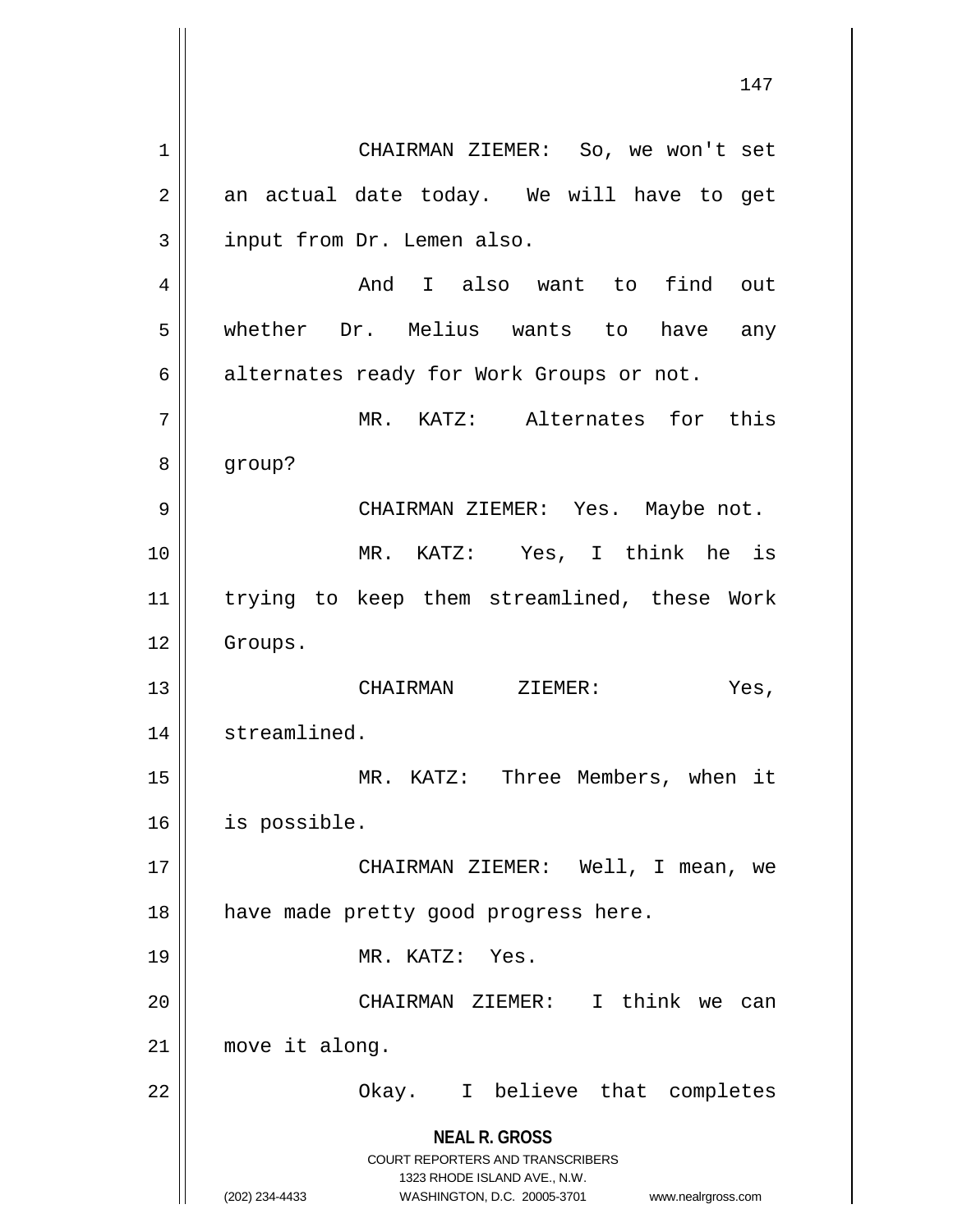1 | our tasks for today.

**NEAL R. GROSS** COURT REPORTERS AND TRANSCRIBERS 1323 RHODE ISLAND AVE., N.W. (202) 234-4433 WASHINGTON, D.C. 20005-3701 www.nealrgross.com 2 MR. KATZ: Yes. I think 3 || everybody, both DCAS and SC&A, keep the Work 4 || Group in the loop with your memos back and  $5 \parallel$  forth and pushing these issues along. 6 MR. FITZGERALD: Yes, I think what  $7 \parallel$  you are going to see is some of the analyses, 8 White Paper analyses we can do now, like on 9 | neutrons and whatnot. 10 MR. KATZ: Right. 11 || MR. FITZGERALD: So, maybe in the 12 next couple of months or so you will see  $13 \parallel$  those. 14 CHAIRMAN ZIEMER: And let me ask 15 you, is John Stiver still on the phone? 16 MR. KATZ: John Stiver, are you  $17$   $\parallel$  still with us? 18 || (No response.) 19 No? 20 MR. STIVER: Yes, this is John. I  $21$  | just had my phone on mute. 22 CHAIRMAN ZIEMER: Oh, John, you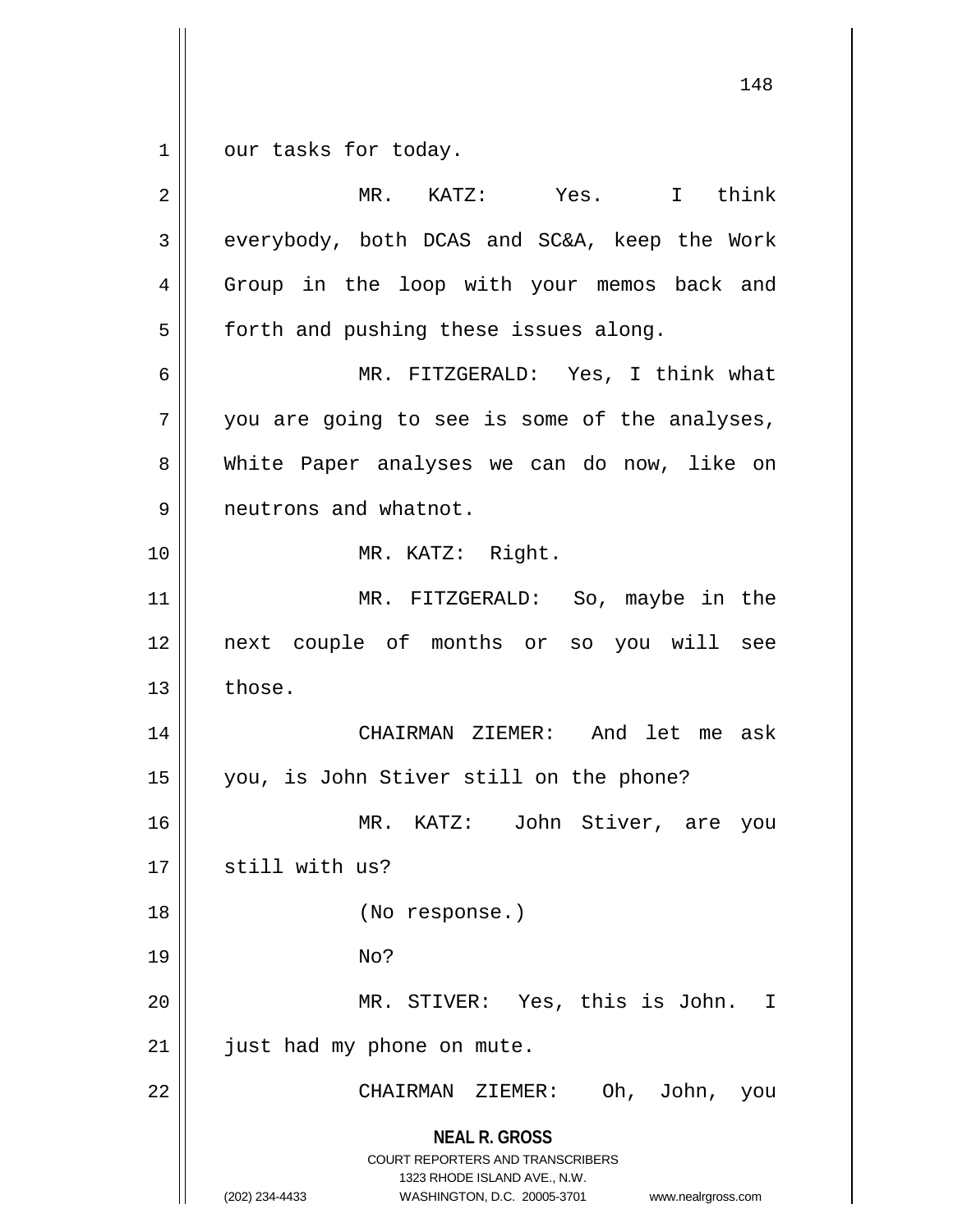| $\mathbf 1$ | heard this discussion, and I just wanted to                                                                                                                            |
|-------------|------------------------------------------------------------------------------------------------------------------------------------------------------------------------|
| 2           | see if, from a management point of view, any                                                                                                                           |
| 3           | issues or concerns for SC&A?                                                                                                                                           |
| 4           | MR. STIVER: Based on what I have                                                                                                                                       |
| 5           | heard today, I don't see that there are any                                                                                                                            |
| 6           | big concerns. I think we will be able to meet                                                                                                                          |
| 7           | these deadlines without any problem.                                                                                                                                   |
| 8           | CHAIRMAN ZIEMER: Okay.                                                                                                                                                 |
| 9           | MR. KATZ: Okay. And do you need                                                                                                                                        |
| 10          | any support, Paul, for giving an update at the                                                                                                                         |
| 11          | Board meeting?                                                                                                                                                         |
| 12          | CHAIRMAN ZIEMER: No, I don't plan                                                                                                                                      |
| 13          | to go through the matrix and give any detail.                                                                                                                          |
| 14          | MR. KATZ: Oh, no.                                                                                                                                                      |
| 15          | CHAIRMAN ZIEMER: I am just going                                                                                                                                       |
| 16          | to report that we have met, that we have gone                                                                                                                          |
| 17          | through the issues matrix. We have had                                                                                                                                 |
| 18          | discussions on each item, that SC&A and NIOSH                                                                                                                          |
| 19          | have specific tasks they are following up on,                                                                                                                          |
| 20          | and that we are moving ahead on those issues.                                                                                                                          |
| 21          | So, it will be very brief.                                                                                                                                             |
| 22          | Well, there won't be petitioners                                                                                                                                       |
|             | <b>NEAL R. GROSS</b><br><b>COURT REPORTERS AND TRANSCRIBERS</b><br>1323 RHODE ISLAND AVE., N.W.<br>(202) 234-4433<br>WASHINGTON, D.C. 20005-3701<br>www.nealrgross.com |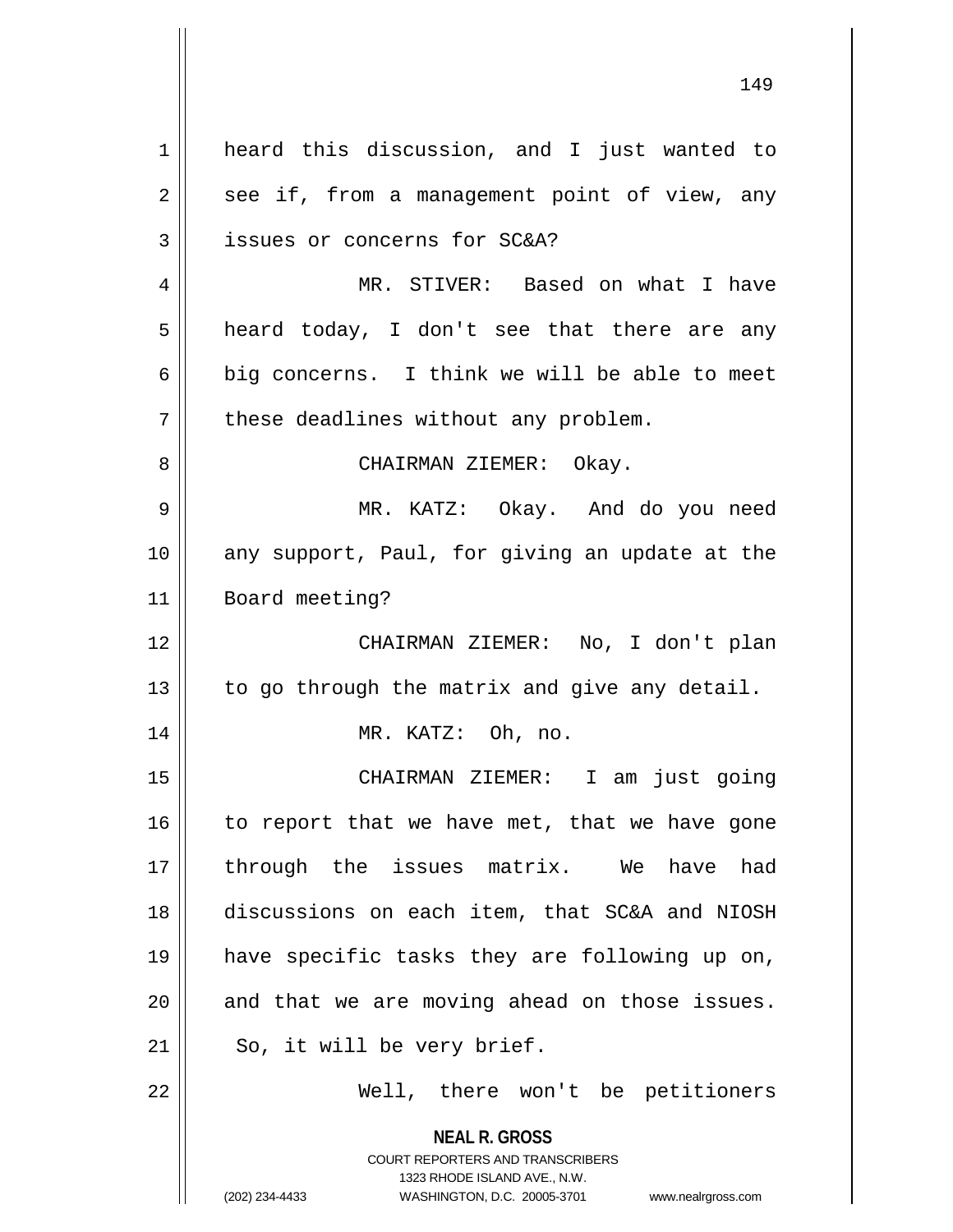**NEAL R. GROSS** COURT REPORTERS AND TRANSCRIBERS 1323 RHODE ISLAND AVE., N.W. (202) 234-4433 WASHINGTON, D.C. 20005-3701 www.nealrgross.com  $1$  there, but if there are site people there that 2 || have specific questions or want to provide  $3 \parallel$  information, why, we'll be there. 4 MR. KATZ: Because you are paired 5 || up with Joe, who will be covering Stanford 6 Linear Accelerator -- 7 CHAIRMAN ZIEMER: Right. 8 MR. KATZ: -- giving a brief 9 || update on that as well for the local audience. 10 Stu will cover how things are 11 || going with dose reconstruction, and so on, 12 | upfront. 13 || But okay. 14 MR. FITZGERALD: And I guess all  $15$  || the relevant reports will be available, if  $16$  | they want to see them. 17 MR. KATZ: Sure. 18 || CHAIRMAN ZIEMER: Right. Okay. 19 MR. KATZ: Thank you, everyone. 20 CHAIRMAN ZIEMER: Dr. Richardson, 21 || any further comments or questions? 22 MEMBER RICHARDSON: No, I think